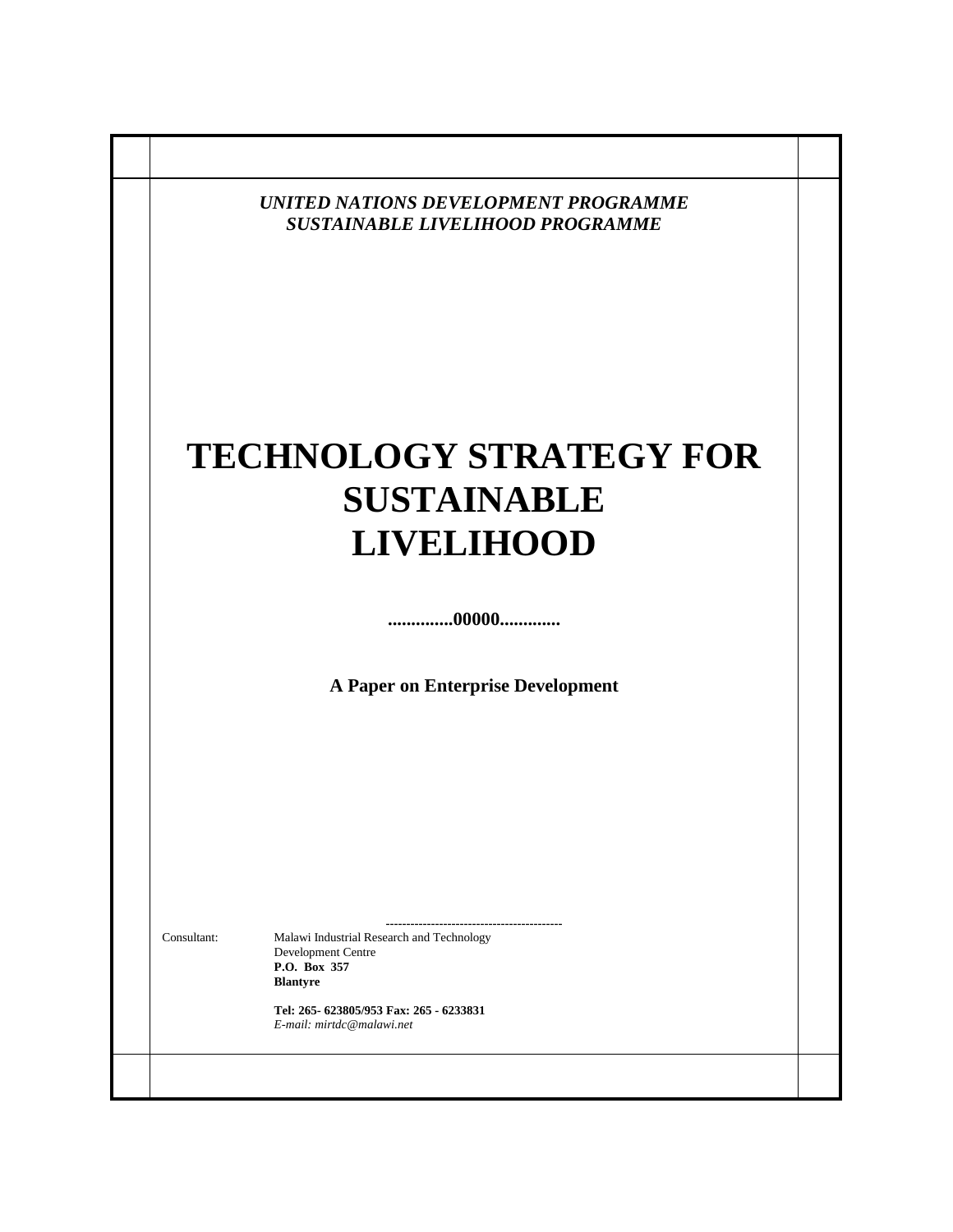# *CONTENTS*

- *I. TABLE OF CONTENTS*
- *II. ACKNOWLEDGEMENT*
- *III. LIST OF ACRONYMS*
- *IV. LIST OF FIGURES AND TABLES*

#### *V. PREAMBLE*

#### *1. INTRODUCTION*

- *1.1 A General Overview*
- *1.2 Enterprise Development in Malawi: Past and Current Efforts*
- *1.3 The Sustainable Programming Framework*

# *2. ENTERPRISE DEVELOPMENT: EXISTING COMMON ASSETS AND THEIR TECHNOLOGICAL CHARACTERISTICS*

- *2.1 Public Common Assets* 
	- *2.1.1 Land*
	- *2.1.2 Renewable Energy Resources*
	- *2.1.3 Labour*
	- *2.1.4 Water Resources*
	- *2.1.5 Forestry and Wildlife*
- *2.2 Private Common Assets* 
	- *2.2.1 Food Processing*
	- *2.2.2 Poultry Production*
	- *2.2.3 Mining*
	- *2.2.4 Handicrafts and Garments*
	- *2.2.5 Woodwork*
	- *2.2.6 Metalwork*
	- *2.2.7 Services*

#### *3. PRODUCTIVITY IMPROVEMENT: S&T INTERVENTIONS*

*3.1 Concepts and Definitions*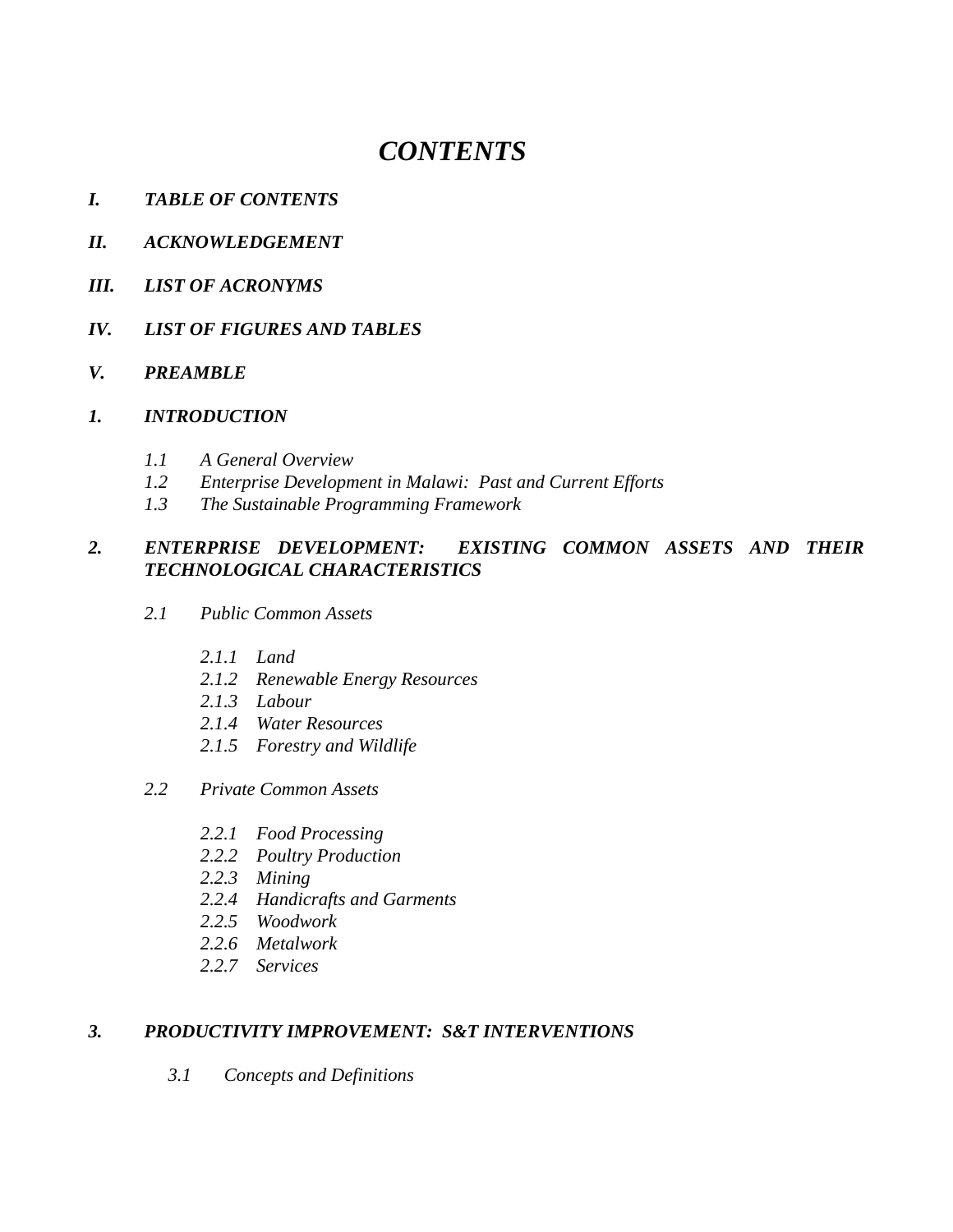- *3.1.1 Definition of Terms*
- *3.1.2 Factors Affecting Productivity of an Enterprise*
- *3.2 Public Common Asset Utilization: Past and Present Efforts* 
	- *3.2.1 Land*
	- *3.2.2 Renewable Energy Resources*
	- *3.2.3 Labour*
	- *3.2.4 Water Resources*
	- *3.2.5 Forestry and Wildlife*
- *3.3 Private Common Asset Utilization: Past and Present Efforts* 
	- *3.3.1 Food Processing*
	- *3.3.2 Poultry Production*
	- *3.3.3 Mining*
	- *3.3.4 Handicrafts and Garments*
	- *3.3.5 Woodwork*
	- *3.3.6 Metalwork*
	- *3.3.7 Services*

#### *4. HIGH POTENTIAL TECHNOLOGIES AND KNOWLEDGE SYSTEMS: A REVIEW*

- *4.1 Introduction*
- *4.2 High Potential Public Common Assets* 
	- *4.2.1 Renewable Energy Technologies*
	- *4.2.2 Labour*
	- *4.2.3 Water Technologies*
	- *4.2.4 Forestry and Wildlife Technologies*
- *4.3 High Potential Private Common Assets* 
	- *4.3.1 Food Processing Technologies*
	- *4.3.2 Poultry Production Technologies*
	- *4.3.3 Mining Technologies*
	- *4.3.4 Handicrafts and Garments Technologies*
	- *4.3.5 Metalworking Technologies*
	- *4.3.6 Services*
- *4.4 Key Technologies and Their Development Issues*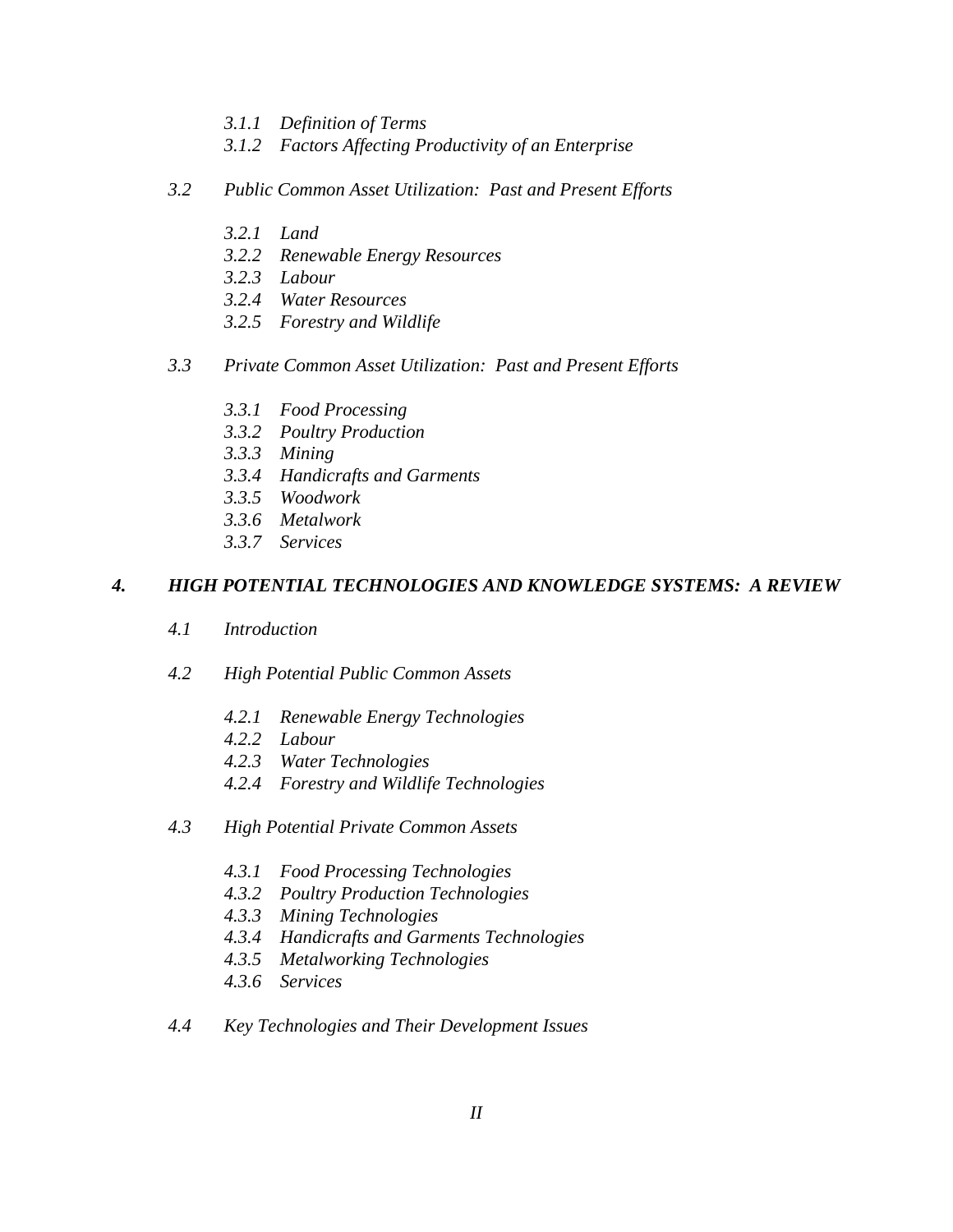# *5. CONSTRAINTS FOR DEVELOPMENT AND TRANSFER OF TECHNOLOGIES*

- *5.1 General Constraints* 
	- *5.1.1 Lack of Political Patronage*
	- *5.1.2 Lack of Coordination and Cooperation*
	- *5.1.3 S&T Manpower Development and Management*
	- *5.1.4 Lack of Funding*
	- *5.1.5 Inadequate R&D Infrastructure*
	- *5.1.6 Commercialization of Research Results*
	- *5.1.7 Lack of Information Systems*
- *5.2 Specific Constraints for the Identified Key Technologies*

# *6. POLICY, STRATEGY AND INVESTMENT FRAMEWORK*

# *7. CAPACITY ASSESSMENT*

### *8. CASE STUDIES*

- *8.1 Salt Production Chikwawa*
- *8.2 Ndawambi Village Revisited*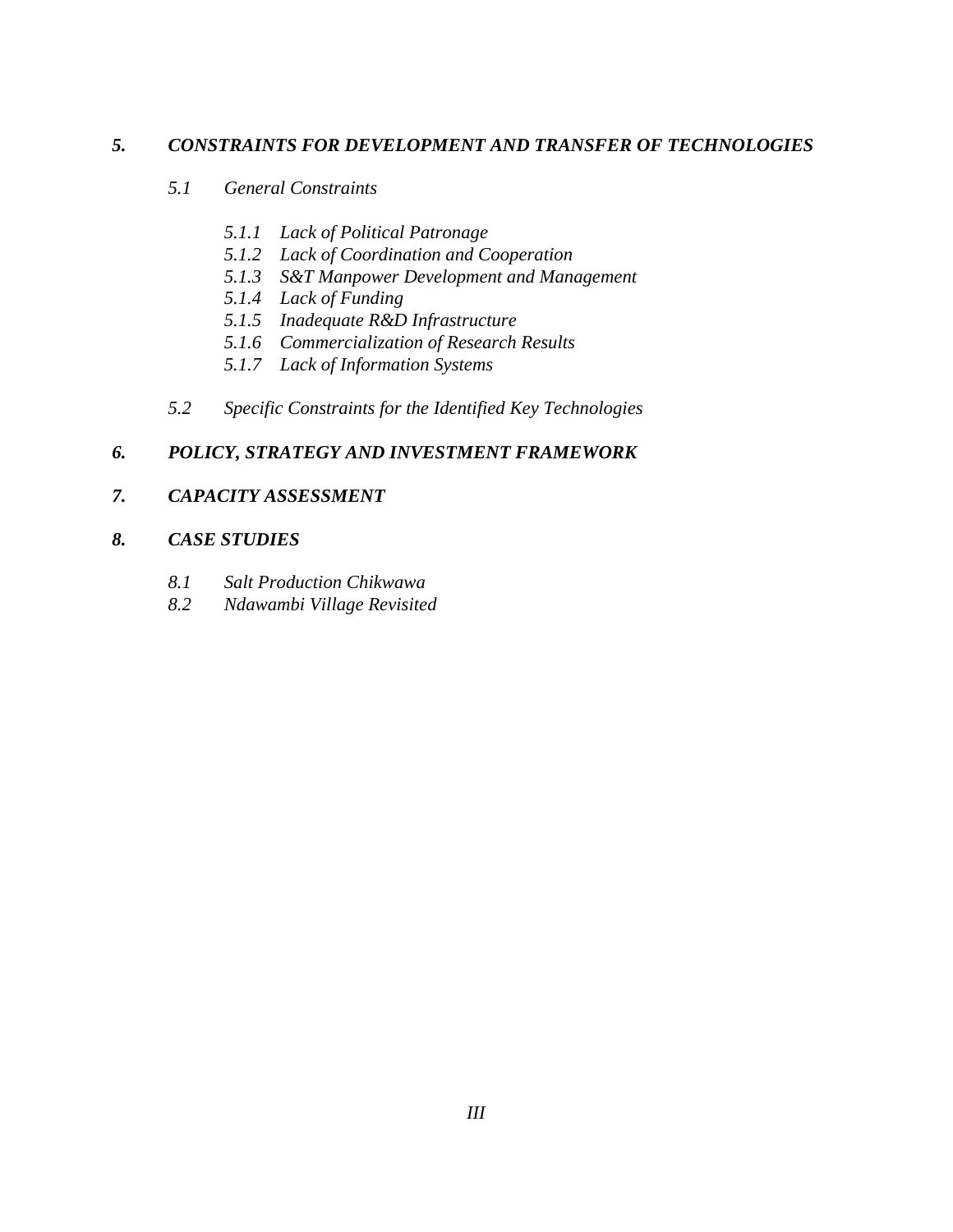### *II. ACKNOWLEDGMENT*

The preparation of this paper on Technology Strategy for Sustainable Livelihoods: The Case of Enterprise Development was a highly collaborative effort of a Consultancy Team the Malawi Industrial Research and Technology Development Centre put together for this task. The consultancy team, under the overall leadership of the Director General comprised of Messrs K J Gondwe, Director of Industrial Research; S Kachale, Director of Technology Assessment and Transfer; F R K Nkhoma, Research Officer, Electrotechnology; Doreen Chanje, Research Officer, Food Technology; and R W Mkandawire, Research Officer, Technology Transfer. The tireless efforts of the members of the team who were prepared to work outside normal working hours are, therefore, highly commended.

The Centre would also like to acknowledge the assistance it received from Messrs Chiuta and Sikwese, District Community Services Officer and District Development Officer (Mchinji) respectively for mobilising the communities of Ndawambi and Nyamawende for the verification of the common assets in these communities which participated in the PAPSL study conducted in Mchinji in 1997. Equally deserving of our gratitude are, on behalf of the people in Ndawambi and Nyamawende, Village Headmen Ndawambi and Nyamawende.

Last but not least Mrs Margaret Chipofya who typed the manuscripts from the team members deserves our commendation.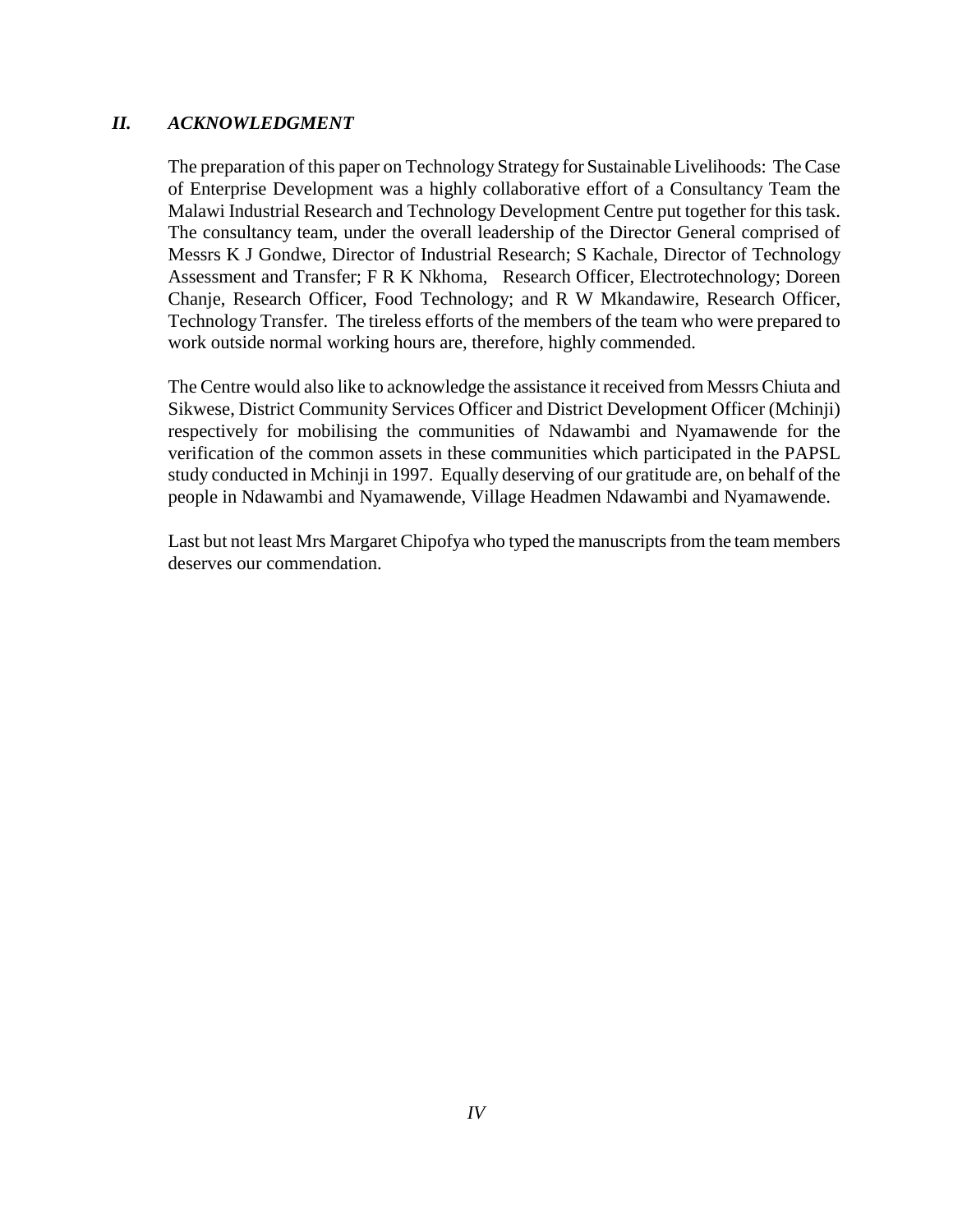# *III. LIST OF ACRONYMS*

| <b>ADMARC</b>   | <b>Agricultural Development and Marketing Corporation</b>            |
|-----------------|----------------------------------------------------------------------|
| <b>ATTIGA</b>   | Appropriate Technology and Training for Income Generating Activities |
| <b>BAM</b>      | Beekeepers Association of Malawi                                     |
| B&C             | <b>Brown and Clapperton</b>                                          |
| <b>BUPAD</b>    | <b>Bulk Purchasing and Distribution</b>                              |
| <b>CARMATEC</b> | Centre for Agricultural Mechanisation and Rural Technologies         |
| <b>COWI</b>     | Consultants name                                                     |
| <b>DARTS</b>    | Department of Agricultural Research and Technical Services           |
| <b>DANIDA</b>   | Danish International Development Agency                              |
| <b>DEMAT</b>    | Development of Malawian Enterprises Trust                            |
| <b>DFID</b>     | Department for International Development                             |
| DoE             | Department of Energy                                                 |
| DoF             | Department of Forestry                                               |
| <b>EDEP</b>     | Enterprise Development and Employment Creation Programme             |
| <b>ESCOM</b>    | Electricity Supply Commission of Malawi                              |
| <b>GEF</b>      | <b>Global Environment Facility</b>                                   |
| <b>GPPP</b>     | Government Preferential Purchasing Programme                         |
| <b>GTZ</b>      | <b>German Technical Agency</b>                                       |
| <b>HAM</b>      | Herbalists Association of Malawi                                     |
| <b>HEP</b>      | Hydro electric power                                                 |
| <b>ICRAF</b>    | International Centre for Research in Agro-Forestry                   |
| <b>IFS</b>      |                                                                      |
| <b>ILO</b>      | <b>International Labour Organisation</b>                             |
| <b>ITDG</b>     | <b>Intermediate Technology Development Group</b>                     |
| kWh             | Kilowatt, hour                                                       |
| <b>MACOHA</b>   | Malawi Council for the Handicapped                                   |
| <b>MEDI</b>     | Malawian Entrepreneurs Development Institute                         |
| <b>MEPC</b>     | Malawi Export Promotion Council                                      |
| <b>MIM</b>      | Malawi Institute of Management                                       |
| <b>MIRTDC</b>   | Malawi Industrial Research and Technology Development Centre         |
| MJ/m2           | Megajouls per square metre                                           |
| MoAI            | Ministry of Agriculture and Irrigation                               |
| <b>MSME</b>     | Micro, Small and Medium Enterprises                                  |
| MW              | Mega watts                                                           |
| <b>NEC</b>      | National Electricity Council                                         |
| <b>NGOs</b>     | Non-Governmental Organisations                                       |
| <b>NRI</b>      | National Research Institute (UK)                                     |
| <b>NSREP</b>    | National Sustainable and Renewable Energy Programme                  |
| <b>PAPSL</b>    | Participatory Assessment and Planning for Sustainable Livelihood     |
| <b>PEW</b>      | Plumbing and Engineering Works                                       |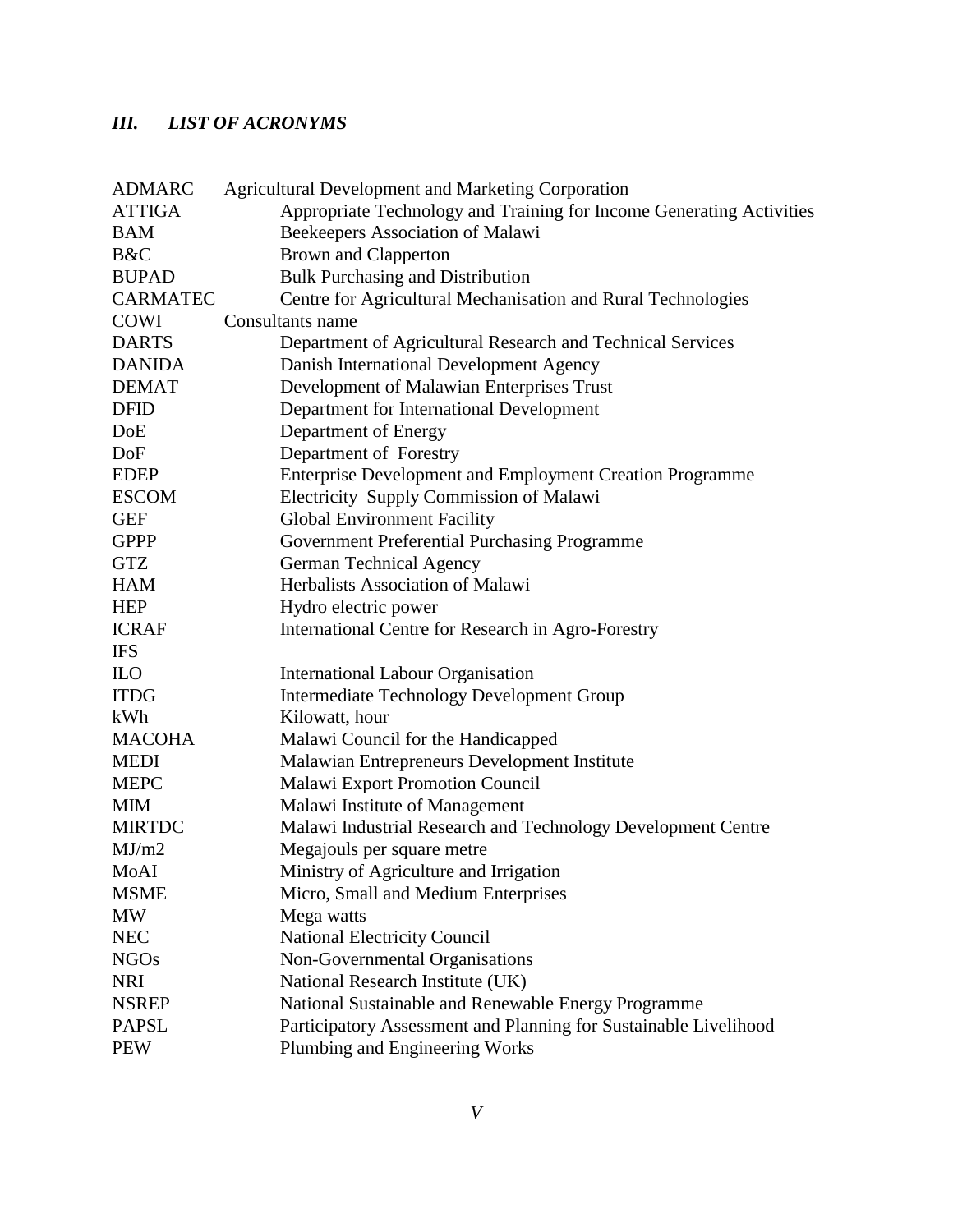| PV                  | Photo-voltaic                                                       |
|---------------------|---------------------------------------------------------------------|
| R&D                 | <b>Research and Development</b>                                     |
| S&T                 | Science and Technology                                              |
| <b>SADC</b>         | Southern Africa Development Community                               |
| <b>SADC-FINESSE</b> | Southern Africa Development Community-Financing Energy Services for |
|                     | <b>Small-Scale Energy Users</b>                                     |
| <b>SEDP</b>         | <b>Small Enterprise Development Programme</b>                       |
| <b>SSEs</b>         | <b>Small Scale Enterprises</b>                                      |
| <b>SUCOMA</b>       | <b>Sugar Corporation of Malawi</b>                                  |
| <b>TEVET</b>        | Technical Entrepreneurial and Vocational Education and Training     |
| <b>TQM</b>          | <b>Total Quality Management</b>                                     |
| <b>UNDP</b>         | <b>United Nations Development Programme</b>                         |
| <b>UNESCO</b>       | United Nations Educational Scientific, and Cultural Organisation    |
| <b>UNDAF</b>        | United Nations Development Assistance Framework                     |
| US\$                | <b>United States Dollar</b>                                         |
| <b>WICO</b>         | <b>Wood Industries Corporation</b>                                  |
| <b>ZIPAM</b>        | Zipatso Association of Malawi                                       |
|                     |                                                                     |

#### **IV. LIST OF FIGURES AND TABLES**

- Figure 2 The TQM Cycle
- Figure 3 Productivity Model for an Enterprise
- Table 1 Malawi 1996 Estimated Final Energy Demand by Sector and Fuel
- Table 2 Distribution of Biogas Potential by Species and District
- Table 3 Forest Reserves Distribution by Region
- Table 4 Gemstone Producing Districts and Prevailing Sale Prices
- Table 5 Productivity Improvement Framework
- Table 6 Mineral Resources in Malawi
- Table 7 Key Technologies and their Development Issues
- Table 8 Specific Constraints for the Identified Key Technologies
- Table 9 Numbers of staff and their qualifications in various research institutions
- Table 10 NGOs supporting Sustainable Livelihood Systems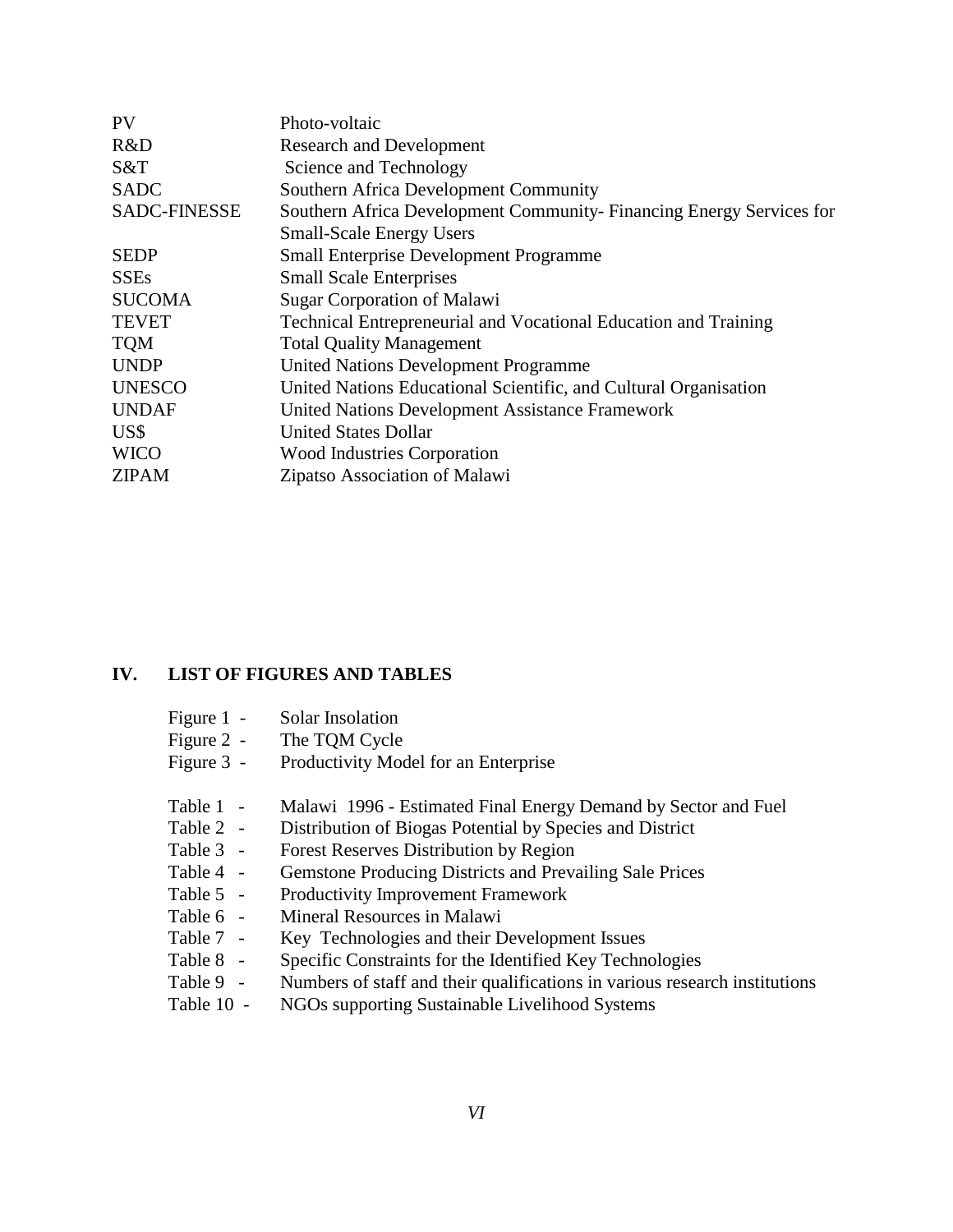# **V. PREAMBLE**

The Sustainable Livelihoods Programming approach has been adopted as a development strategy by the Government of Malawi in its partnership with the UNDP and, indeed, the United Nations System within the United Nations Development Assistance Framework, UNDAF.

The Programme Wide Support Document of the Sustainable Livelihoods Programme has a Component of Technology for Sustainable Livelihoods and under this component, a Technology Strategy for Sustainable Livelihood is to be developed. The strategy will build on the practice and experience in three livelihood systems of smallholder farming systems, fisheries and enterprise development as sample livelihood systems.

The Malawi Industrial Research and Technology Development Centre hereinafter referred to as "the Consultant" was contracted to produce this paper on Enterprise Development as a basis for identifying how technology has supported micro and small enterprises as livelihood systems in Malawi. In developing this paper, the Consultant based his work on the terms of reference presented in Annex 1 of this paper. As required by the terms of reference, two of the five communities that were pilot areas for the PAPSL approach namely; Ndawambi and Nyamawende, were visited to establish the common asset base which form the basis of the technology strategy. Using these assets as examples, past and existing efforts to improve their productivity through scientific and technological interventions have been identified as well as an analysis of the potential for productivity improvement of the assets. This has been followed with a review of existing technologies and knowledge systems that show high potential for adoption and the processes of further developing these technologies and knowledge systems in order to increase the productivity of enterprises as a livelihood system in Malawi.

The central output of the work conducted is a strategy framework for facilitating the adoption and effective utilization of the high potential technologies in order to improve productivity of micro and small enterprises. The Consultant has also identified and reviewed the constraints for the development and transfer of technologies that would support enterprise development and the determination of the capacity of national institutions, through both field and desk research, to implement the strategy framework played a pivotal role in the identification and review of the constraints.

Salt production at micro-enterprise level has been a tradition in some communities in Malawi. This has formed the basis of a case study presented in this paper.

The common asset base of Ndawambi were analysed further in order to identify opportunities for productivity improvement in the context of the technology strategy for sustainable livelihoods framework.

Finally, the Consultant presented the findings and observations under this work at a one-day Roundtable Meeting of selected participants from Ndawambi and Nyamawende communities which were selected as case study areas.

# 1. **INTRODUCTION**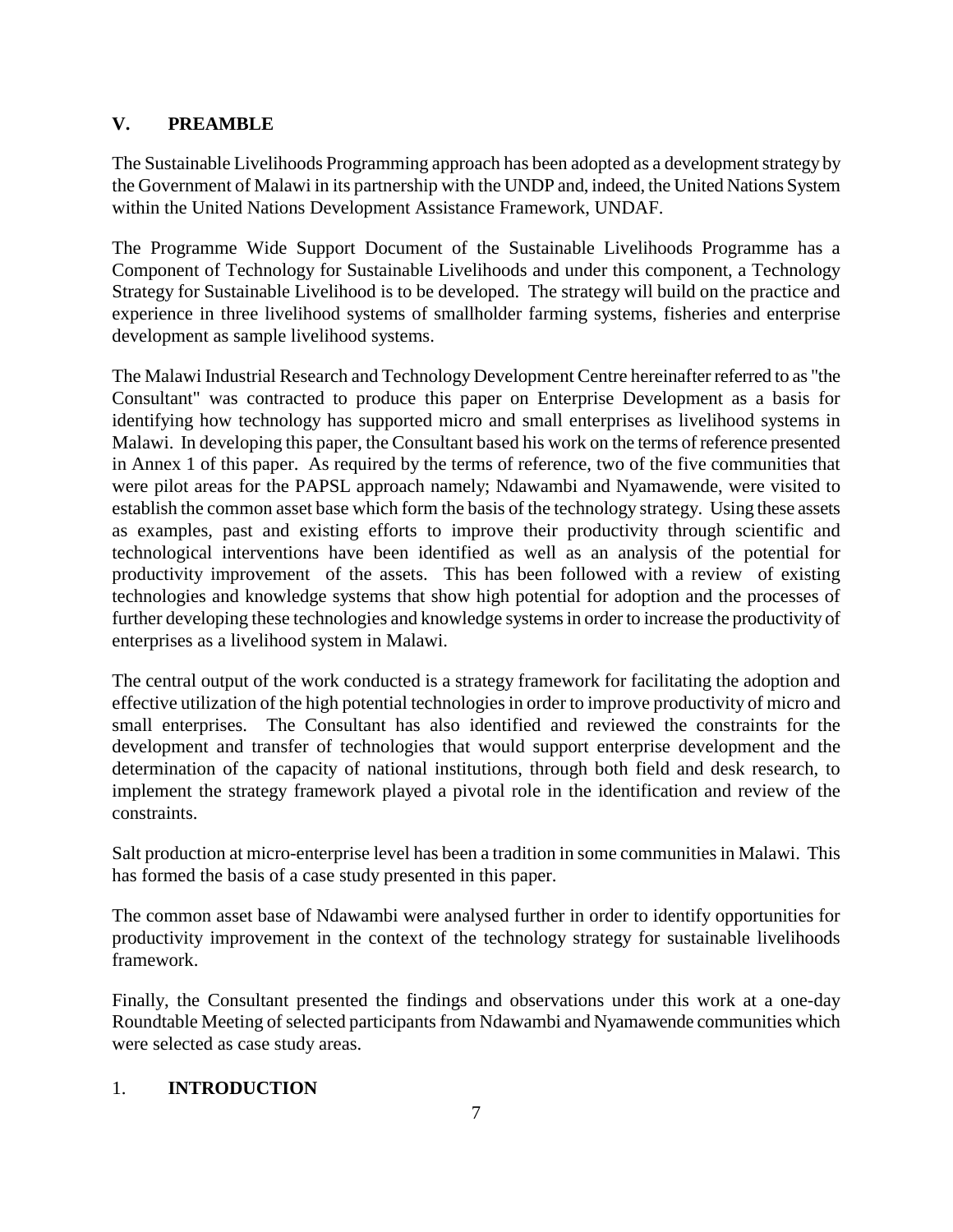#### 1.1 **A General Overview**

Enterprises and entrepreneurial activities form an important livelihood system in Malawi. In 1992 an estimated one million people out of a total labor force of about four million were engaged in micro, small and medium-scale enterprises. Over 80% of the workers were engaged in about 550,000 micro enterprises of fewer than fiver workers, mostly selfemployed people sometimes assisted by a family members; underscoring the importance micro-enterprise subsector as a livelihood system. In contrast with this statistic, only 13% of the one million people engaged in enterprises were in the small scale and 6% were in the medium scale subsectors. Trading has, traditionally, been the dominant entrepreneurial activity with 52% of the enterprises in the 1992 study being in this subsector. Manufacturing enterprises constituted 43% of the enterprises studied and most of these were involved in traditional beer brewing (kachasu, a local rum and masese, a local opaque beer) and in handicrafts (cane and bamboo products). 90% of the enterprises were in the rural areas and over half of these were home-based. Women owned 46% of the enterprises and accounted for 39% of all those employed.

Many significant changes have taken place since 1992 arising from the democratization processes that have characterized the five year period from 1994. These changes have impacted on the available statistics but the extent of impact has not been publicized yet as the nation still awaits the results of the 1998 Population and Housing Census which traditionally publishes important economic characteristics.

Manufacturing accounts for 13% of Gross Domestic Products with agro-processing as the dominant subsector and the main source of growth.

#### 1.2 *Enterprise Development in Malawi: Past and Current Efforts*

The Government of Malawi has supported a liberal system of private enterprise as a basis for commercial and industrial activity in Malawi. The general strategy for enterprise development has been the emphasis of Government policy on promotion rather than regulation. Consequently, Government has been concerned with the promotion of growth, efficiency, a stability and equity by means of a range of instruments including the provision of infrastructure, the utilization of a range of domestic and international institutional arrangements, and a mixture of incentives and, in the past, controls.

The Ministry of Commerce and Industry is the focal point for enterprise development in Malawi and, in consonance with the strategy of promotion rather than regulation, the Ministry is supported by a diverse range of quasi-government institutions providing specific industrial extension services. These have, through the years, included support institutions dealing with standardization, metrology and quality management, export promotion, entrepreneurship training and skills development, investment finance; and industrial research and technology development. In the recent past, Non-Governmental Organizations have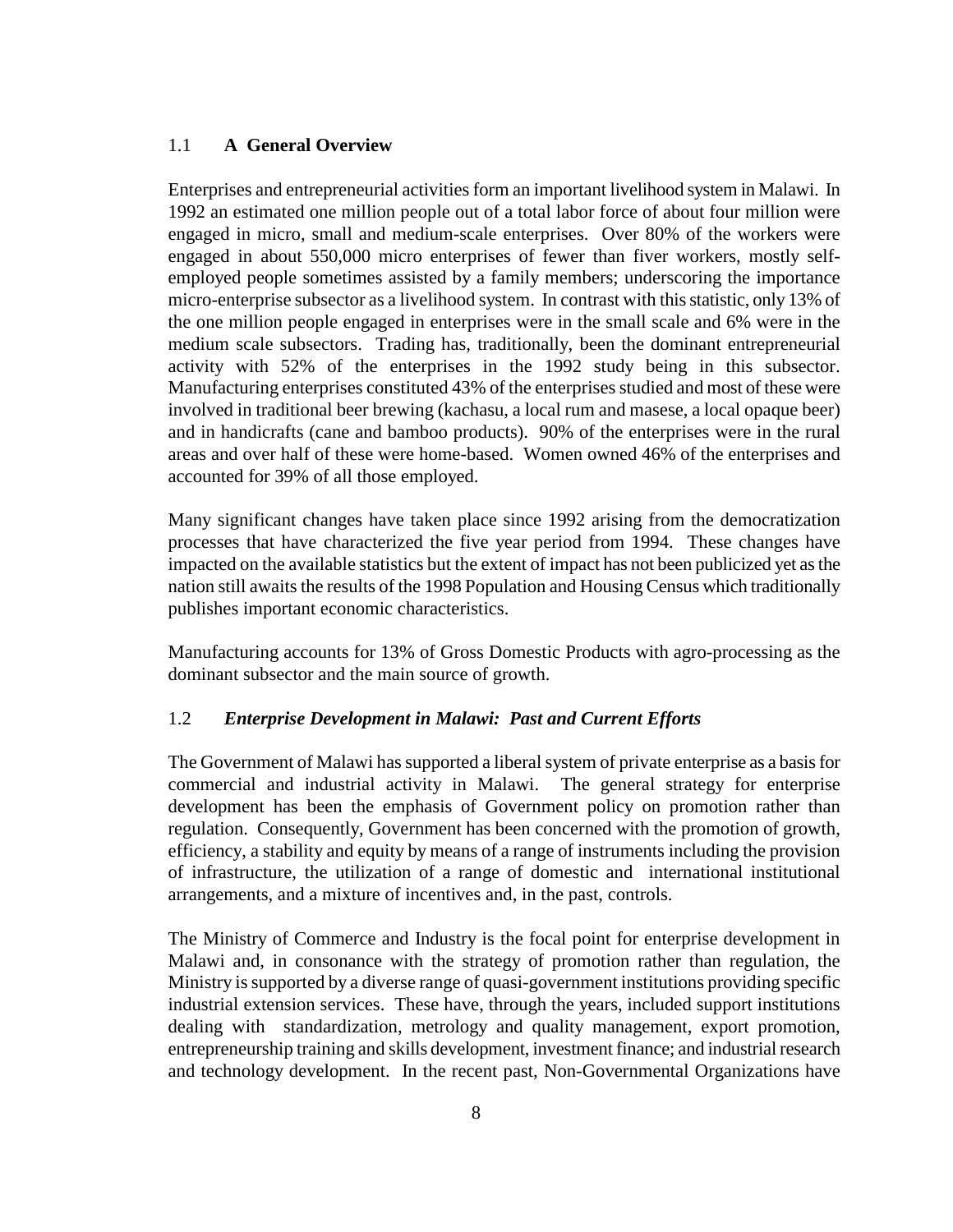played a key role especially as advocacy groups as well as in providing specialized services such as credit.

The development of enterprises in Malawi is beset by a wide range of constraints. These constraints have, over the years, impacted negatively on the survival of enterprises especially micro and small enterprises. They include limited access to credit; limited access to raw materials and other inputs; limited access to markets, lack of business entrepreneurship, technical and managerial skills, limited access to and lack of information on technologies; and the lack of clear policies for the development of the micro and small enterprise sector. Government has, in view of these constraints, made specific initiatives to support the development of enterprises in Malawi.

A more relevant past initiative in enterprise development is the Small Enterprise Development Programme (SEDP) which was implemented within the framework of the Government of Malawi/UNDP 5th Country Programme. The programme, whose principal objective was to create alternative non-farm income opportunities in order to reduce poverty, supported enterprise development through five components of policy, promotion and coordination; entrepreneurship development and training; credit; appropriate technology and marketing. A current initiative which builds on the strengths of the Small Enterprise Development Programme is the Enterprise Development and Employment Creation Programme (EDECP) which has retained in a different format all the five components of SEDP. This new programme (EDECP) is being implemented within the Sustainable Livelihoods Programme and is funded by the United Nations Development Programme, UNDP.

In contrast with the Small Enterprise Development Programme the EDECP has adopted a more focussed approach to micro and small enterprise development. This has resulted in the selection of seven enterprise subsectors which will receive support. They, therefore, represent enterprise fields towards which any technology development efforts should be directed.

#### 1.3 *The Sustainable Livelihoods Programming Framework*

Malawians have, limited access to alternative and sustainable livelihood systems. It is widely accepted that over 80% of the population depend on agriculture, especially smallholder agriculture; making it the dominant livelihood system. Malawi is endowed with fresh water bodies, making them common assets along the lakes and river systems which people use as a source of fishery. The sustainability of this asset has been threatened over the years due to a mixture of both natural and anthropological factors.

The Sustainable Livelihood Programming approach, which has been adopted by Government, is an integrated package of policy, technology and investment strategies together with appropriate decision making tools which are used together to promote sustainable livelihoods by building on local adaptive strategies. Its stepwise approach to socio-economic has, generally, been used in this work although emphasis has been laid on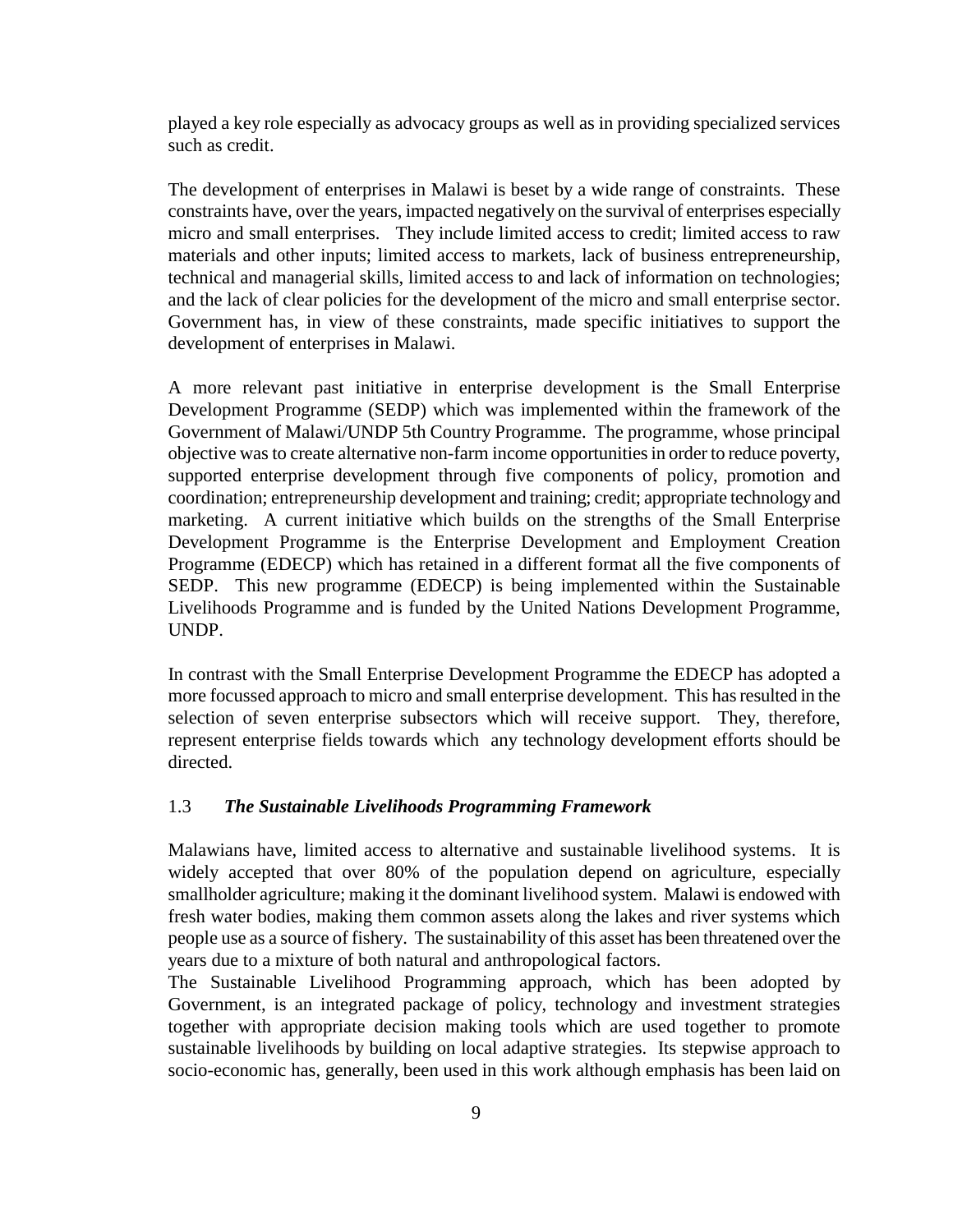the assessment of the key technologies contributing to enterprise development as a livelihood system and on determining the technologies that would help to improve the productivity of private and public common assets in a sustainable manner.

# 2.0 **ENTERPRISE DEVELOPMENT: EXISTING COMMON ASSETS AND TECHNOLOGICAL CHARACTERISTICS**

Malawi has various common assets that can be used for purposes of enterprise development. The common assets may be classified by definition into two categories; namely **public common assets and private common assets.** Public common assets are, in this document, defined as naturally occurring assets that man inherited by virtue of inhabiting the earth. They are common because nearly anyone has access to them. Private common assets are a result of man's ingenuity. They are common because anyone with the means has access to them at cost.

# 2.1 **Public Common Assets**

Public common assets and their technological characteristics with relevance to enterprise development in Malawi are as follows:-

# 2.1.1 *Land*

Malawi has a total area of 118,484 square kilometers of which 94276 square kilometres is land. 56% of the land area is arable<sup>1</sup>. Of the total land area, 26,870 sq km is in the Northern Region ( of which 12,360 sq km is arable), 35,520 sq km in the Central Region (of which 22,490sq km is arable) and 31,690 sq km is in the South (of which 18,220 sq km is arable). The development thereon include farming, housing, public markets and business buildings.

Even though land forms a very important economic asset for Malawi, only 27% of the total arable land was under cultivation as at 1984 cropping season. The major crop for cultivation in Malawi is maize which occupied  $78\%$  of all cultivated land<sup>2</sup>. This crop is mainly cultivated for consumption, under subsistence farming methods.

Major cash crops for Malawi are tobacco, tea and sugar. In 1997 Malawi produced a total of 159.2 million kilogrames of tobacco that sold at an average price of K24.68/kg bringing in a total income of K3.93 billion. In the same year from January to September, it produced 31.9 million kilogrames of tea whose price averaged K17.15, thus bringing in an income of K416.2 million. For the same period, January to September, 1997, 155,431 tonnes of sugar was produced. Of the sugar produced, 29,805 tonnes were exported at an average price of K9,906.7/tonne. Other crops produced by the smallholder farmers are were rice and cotton, which together with maize recorded a decline over the previous year's production, while

 $\frac{1}{1}$ Demographic and Health Survey, 1992.

 <sup>2</sup> Statistical Year Book 1995.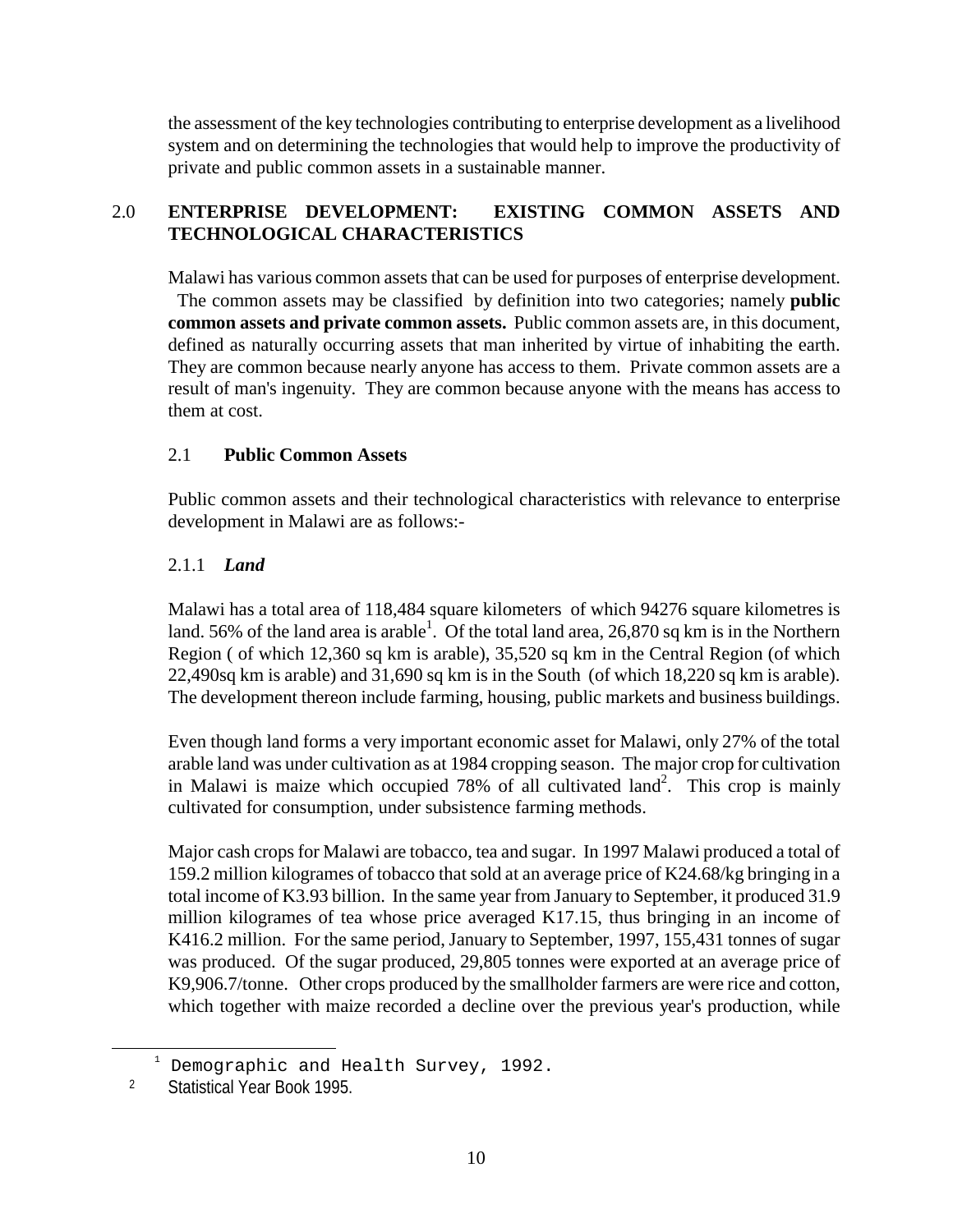tobacco, groundnuts, pulses, cassava and potatoes showed an increase over 1996 production. Smallholder burley tobacco increased significantly over the previous year's production due to liberalisation of burley growing which became effective that year. The increase in burley affected adversely the growing of maize, groundnuts and other crops.

In 1997 ADMARC bought the following quantities of crops from smallholder farmers: tobacco, 10,616 tonnes at K93,37 million; groundnuts, 8,929 tonnes at K56.68 million; cotton, 15,474 tonnes at K75.18 million; rice, 6,316 tonnes at K22.01 million, pulses, 4,869 tonnes at K15.02 million and maize, 13,546 tonnes at K24.13 million. The qualities purchased were 36.1% less than ADMARC purchased the previous year over the same period<sup>3</sup>. This was mainly due to the shift towards tobacco production by smallholder farmers. Tobacco produced by smallholder farmers is, besides ADMARC, also bought by middle men who in turn sell it straight at the Auction Floors in Limbe, Lilongwe and Mzuzu.

# 2.1.2 *Renewable Energy Resources*

Malawi, with about 85% of its population living in the rural areas, heavily depends on the biomass fuel resources (DoE/ DoF/ NRI, 1997). Biomass contributes to a resounding 93% of the total energy requirement, the rest combined contribute a meagre 7%. The estimated energy demand by sector and fuel type is presented in the Table 1 below.

| <b>Fuel / Sector</b> | <b>Biomass</b> | Coal  | Petroleum | <b>Electricity</b> | <b>Total</b> |
|----------------------|----------------|-------|-----------|--------------------|--------------|
| <b>Household</b>     | 97,309         | 2     | 544       | 614                | 98,469       |
| <b>Service</b>       | 1355           | 99    | 511       | 405                | 2,370        |
| <b>Industry</b>      | 8960           | 1,990 | 2,622     | 1,652              | 15,224       |
| <b>Transport</b>     | 283            | 9     | 4,700     | 30                 | 5,022        |
| <b>Total</b>         | 107,907        | 2,100 | 8,377     | 2,701              | 121,085      |

**Table 1: Malawi 1996- Estimated final Energy Demand by Sector and Fuel.**

Source: Malawi Biomass Strategy Study, December 1997.

# **2.1.2.1 Solar**

 $\overline{a}$ 

Malawi, like most of the tropical countries, experiences potentially high level of insolation throughout the year as shown in the Figure 1 below. What most tropical development countries lack is indigenous technical knowledge to use the full potential of this immense energy system.

 <sup>3</sup> Financial and Economic Review, Reserve Bank of Malawi, pp31-34.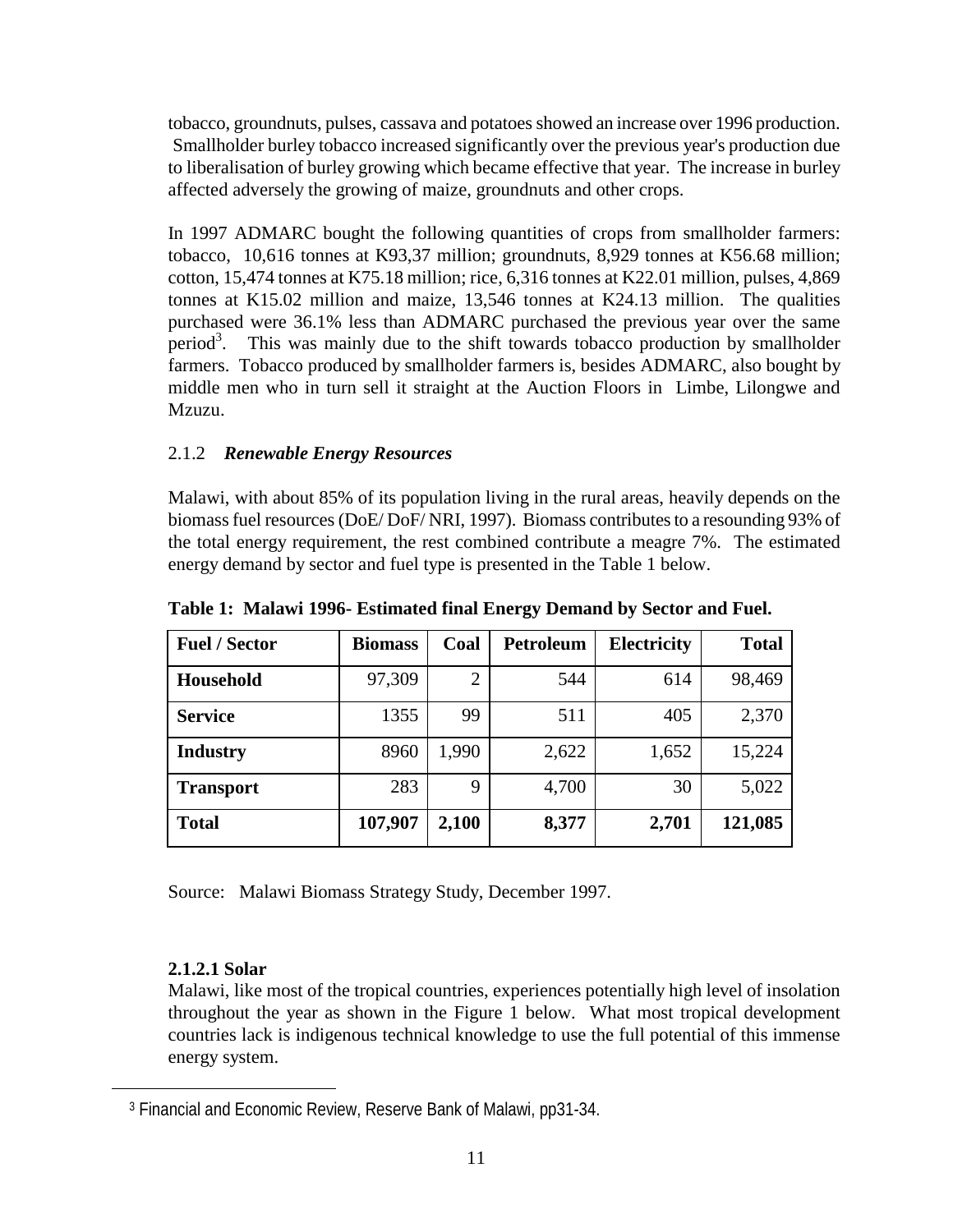Malawi lies within the Great East African Rift Valley, between latitudes of  $9^0$  11' and 17<sup>0</sup> 30', a region that enjoys good sunshine throughout the year. The average insolation in Malawi is 21.1 MJ/m<sup>2</sup>/day. Since Malawi lies South of the equator, the maximum insolation is experienced during the summer months of October /November, and minimum insolation during the months of June/July as shown in Figure 2.

Solar energy has been in use in this part of Africa for many years. The solar energy has been the major source of energy for crop drying, fish drying and drying of semi-processed or processed foods for ages despite the fact that there has been no special devices that have been locally developed to harness the solar energy. Now, a number of devices, both thermal and photo-voltaic (PV) have been introduced in the market place. There are several players in the market place including Sollatek Malawi, Ecoelectric and Eco-systems. MIRTDC has the capacity to size and install PV systems<sup>4</sup> (Nkhoma, 1997).

**Figure 1: Solar Insolation** 

 $\overline{a}$ 

#### **2.1.2.2 Biogas**

Biogas technology is a modern, ecologically-oriented form of appropriate technology based on the anaerobic decomposition of organic materials by putrefactive bacteria at suitable operating conditions. A combustible mixture of methane and carbon dioxide, *biogas*, is produced.

Based on assessment studies by Kræmar (1996) and Wasser (1997), the potential for biogas in Malawi is estimated as 317, 000 cubic metres of gas per day based on the animal

<sup>4</sup> Nkhoma F.R.K. ; Makanjira Solar Demonstration Village: A Status Report.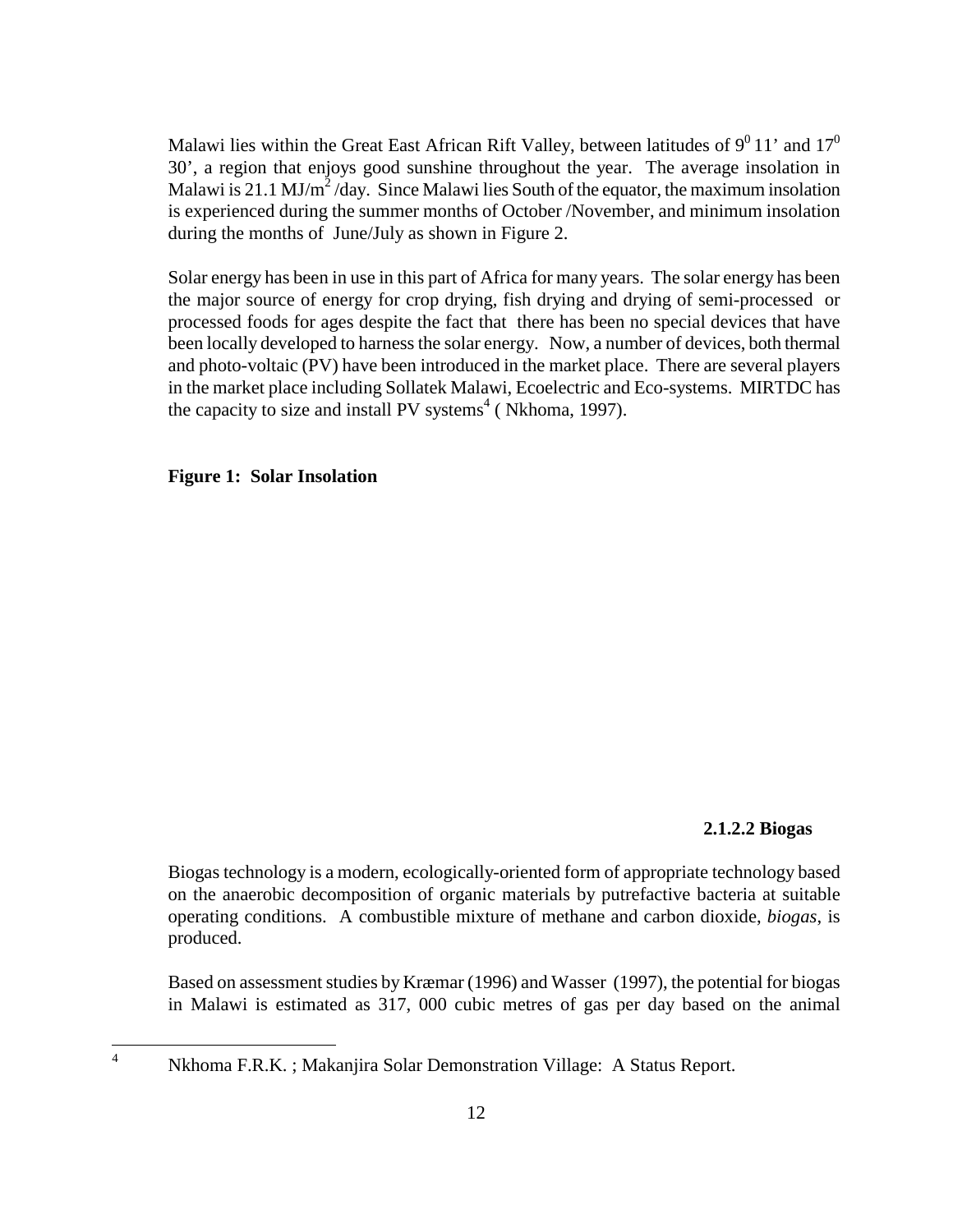population (1995 data from Ministry of Agriculture). The report from the Ministry of Agriculture estimated 750 000 cattle, 998 000 goats, 92 000 sheep, 263 000 pigs and 3 million chickens. The total potential is likely to be higher if the report had considered the potential of utilising sewer wastes in the cities and also use of other bio-wastes from farms and industries. The assessment conducted by Kræmar confirms this assumption as indicated by the Table 2 below:

| Table 2: Distribution of Biogas Potential by Species and District |                                      |                            |                          |                     |                          |                       |                            |                              |
|-------------------------------------------------------------------|--------------------------------------|----------------------------|--------------------------|---------------------|--------------------------|-----------------------|----------------------------|------------------------------|
|                                                                   |                                      | <b>Cattle</b>              | Gnats                    | <b>Sheep</b>        | Pigs                     | <b>Poultry</b>        | <b>Total</b>               |                              |
| Northern<br>Region                                                | Karonga<br>Mzuzu                     | 26,506<br>38684            | 864<br>4,279             | 543<br>1,227        | 1,752<br>3,604           | 907<br>1,318          | 30,572<br>49,112           | $9.6\%$<br>15.5%             |
| Central<br>Region                                                 | Kasungu<br>Lilongwe<br>Salima        | 39,666<br>37,280<br>11,605 | 8,191<br>11,154<br>4,900 | 912<br>831<br>583   | 8,181<br>10,946<br>1,224 | 1,516<br>4,558<br>694 | 58,466<br>64,769<br>19,006 | 18.4%<br>20.4%<br>$6.0\%$    |
| Southern<br>region                                                | Blantyre<br>Machinga<br>Shire Valley | 19,237<br>15,470<br>26,182 | 7,864<br>5,420<br>3,909  | 524<br>1,562<br>284 | 5,754<br>1,402<br>2,656  | 2,739<br>2,202<br>442 | 36,118<br>26,056<br>33,473 | 11.4%<br>$8.2\%$<br>$10.5\%$ |
| <b>Total</b>                                                      |                                      | 214,630<br>67.6%           | 46,581<br>$14.7\%$       | 6,466<br>$2.0\%$    | 35,519<br>$11.2\%$       | 14,376<br>$4.5\%$     | 317,572                    |                              |

#### **2.1.2.3 Briquettes**

Briquetting technology has been in existence in Malawi for a number of years. Wood Industries Corporation ( WICO), then a parastatal organisations, used to produce and market briquettes from saw dust. This was stopped when WICO was eventually privatised probably because it was no longer considered a viable business.

Stanlinks Organisation, under the UNDP sponsorship, working closely with MIRTDC (Mchinji antenna), developed a manual briquetting machine that utilises any organic waste as raw material for briquette production. The technology is gaining popularity following several training programmes that have been conducted in Lilongwe and Blantyre. The briquettes are an attractive option because of ease of manufacturing and low cost of raw materials. Most of the materials used in briquetting are biomass residues that are collected by the manufacturers (mostly women) free of charge. The materials used include fallen and dry leaves, waste paper, bran, rice husks, saw dust and many other organic materials. This activity is proving popular also among the women because the extra briquettes produced can be sold thereby economically empowering the women.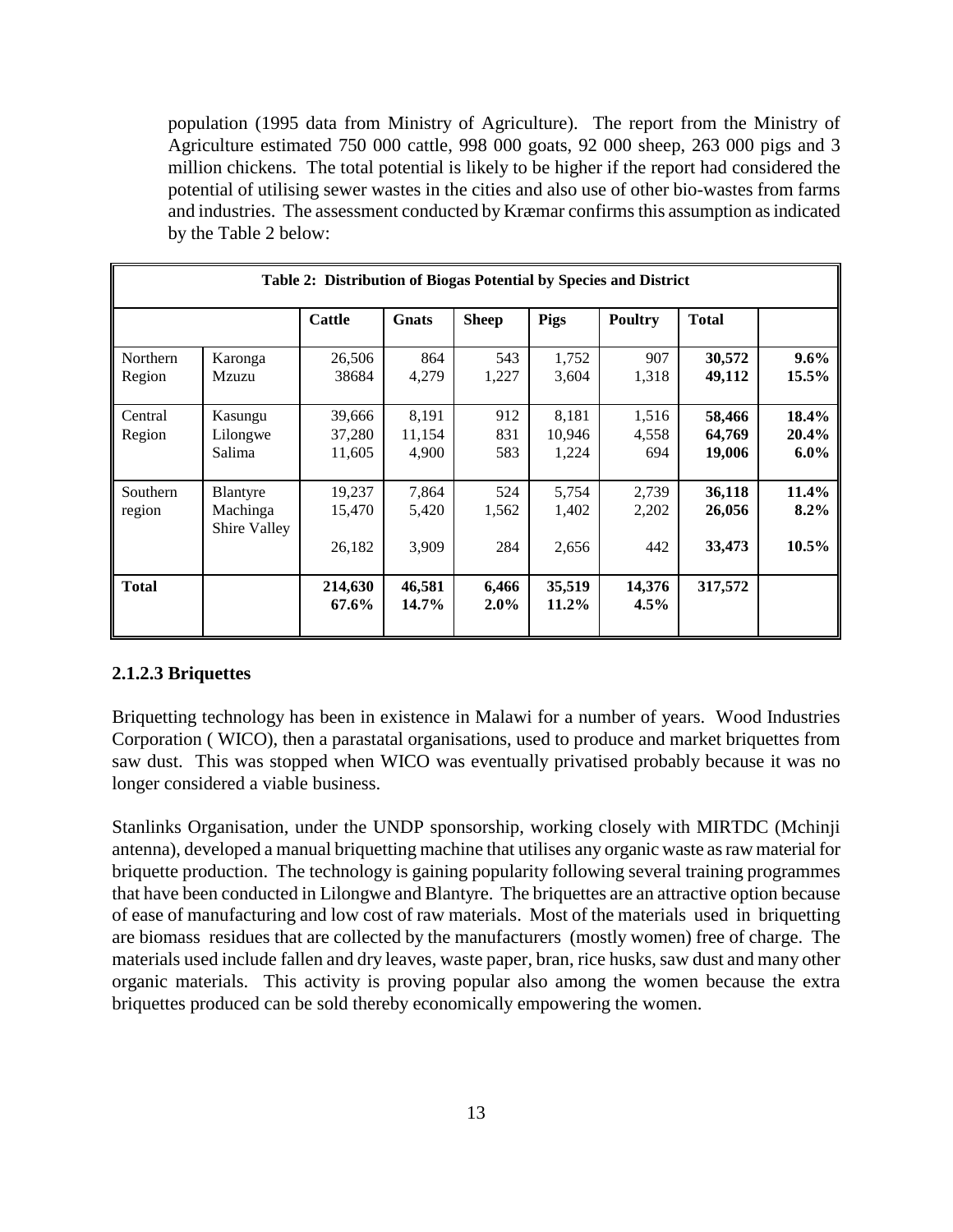### **2.1.2.4 Hydro Electric Power(HEP)**

Malawi has a surface water system dominated by Lake Malawi along the eastern border and river flowing into it from the west. The outlet from the lake is the Shire River which has most of the hydro-electric potential sites for the country. Hydro-electricity contributes 95% of the total electricity produced and used in Malawi. There are a number of perennial rivers in Malawi which can qualify for HEP development. Other rivers qualify for the mini and micro power generation.<sup>5</sup>

Electricity in Malawi is generated, transmitted and distributed by Electricity Supply Corporation of Malawi Limited, a government parastatal, at their sites on the Shire River in the Southern Region and Wovwe River in the Northern Region. The total installed HEP is 218.5 MW of which 4.5 MW is from the recently commissioned Wovwe mini-hydro. There are other independent power producers such as SUCOMA which generates electricity from bagasse and Lujeri Tea Estates and Matandani Mission, near Neno from micro hydro electric power. Apparently, the independent power producers were once introduced into the country through the missionaries but the technological know-how had not been localised. The Matandani micro-hydro power is struggling due to lack of spares. MIRTDC in association with Intermediate Technology Development Group (ITDG) of Zimbabwe are working together to develop local capacity to assess, design and instal micro hydro power systems and intends to use the Matandani Mission as the project site.

ESCOM's interest is in the mini and full scale hydro electric power plants, leaving the micro-hydro open. MIRTDC believes it will be able to provide some service in this market niche.

# **2.1.2.5 Wind Potential in Malawi**

Since the ancient civilisation, wind energy has been utilised to power water pumps and other machines. Eventually, this technology got to Malawi, probably brought by early missionaries and settlers but became obsolete when, what were considered more convenient forms of energy sources such as diesel engines, came into the market.

There are very few sites which still use wind power in Malawi. During the study, the team visited one such site located at Magomero Catholic Mission near Zomba. The mill is used for pumping water from a well to a header tank. Near Makanjira in Mangochi, another windmill is being used to power small scale irrigation pump. The second case is quite interesting in the sense that the technology was developed and fabricated locally with the technical input from the mill owner and MIRTDC staff in Mangochi.

Unprocessed wind data has been recorded for many years. Weather related data falls under the jurisdiction of Department of Meteorology. There are hardly any extensive studies undertaken in the wind energy area. The work undertaken by D R Kamdonyo (1988) is one of such rare studies. Other institutions involved in the measurement of wind data for various reasons include Ministry of

Definitions micro hydro 200W to 3 MW, mini hydro 3MW to 10MW, full scale hydro greater than 10 MW. Source: HARVEY, A et al , " Micro-hydro Design Manual", IT Publications.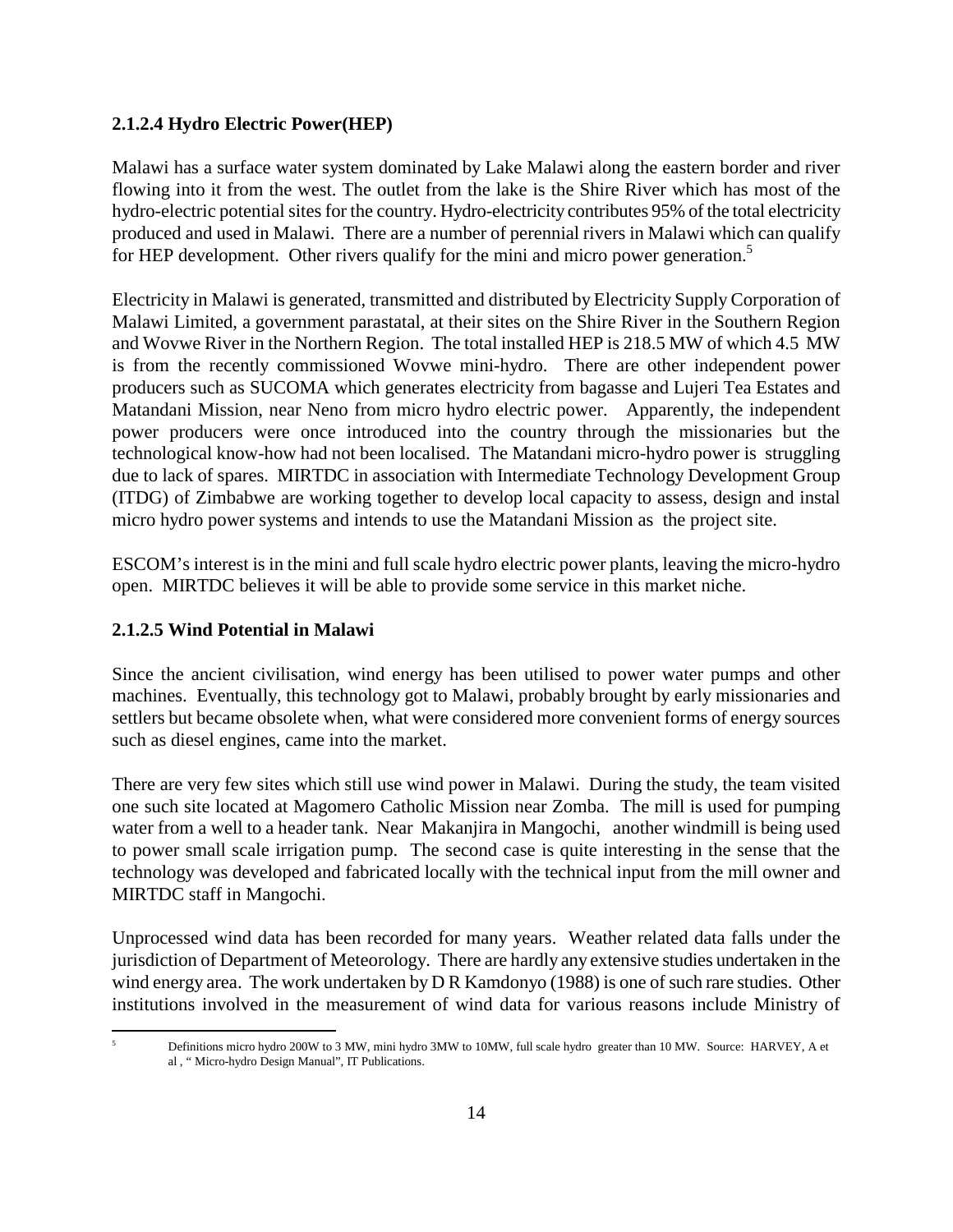Agriculture, and Department of National Parks and Wildlife. There have been no deliberate measurements undertaken to study the wind energy. In fact, most of the available wind data are taken from either 2 or 10 metre wind masts. For energy assessment wind measurements need to be taken at 20 or 30 metre height.

A DANIDA-sponsored project on **Assessment of Alternative Energy Sources in Malawi** in which COWI Consult together with a team of local experts<sup>6</sup> have installed mast with automatic data loggers to measure wind and solar potential at various sites. This study will contribute greatly towards establishing wind and insolation databases which are necessary for sizing and specifying or designing the energy converting devices.

#### 2.1.3 **Labour**

Labour is the resource that adds value to other assets for the improvement of livelihood systems. Labour is utilised in all enterprise set ups to produce goods and services. In Malawi, most labour is utilised in the rural areas. The 1987 census put the urban population at 11%, thus leaving the rural population at 89%. Projected figures were that by the year 2000, the urban population would reach 30%. This population would concentrate in the major towns of Blantyre, Lilongwe, Mzuzu and Zomba<sup>7</sup>. Should such a situation arise, there would be a shift in the populations' dependence in terms of livelihood source, from the current 90% which depends on agriculture to about 70% and the rest would be from employment and enterprises.

46% of the Malawi Population is under 15 years and about 9% is over 60 years. If the two categories of people were considered dependent, only 45% labour force if available to support them. Thus every working adult has to support more than one dependent. The situation is worsened by poor education, since people go to school when well over fifteen. For example, in 1995, with a projected population of about 12 million, 18% were under the age of five, about three million (30%) were, however, at schools and colleges. This implies a total dependent population of about  $57\%$ <sup>8</sup>.

Malawi's industrial employment has a seasonal pattern. The pattern follows the agricultural cycle. The labour force is at its minimum in the quarter October to December. At this time, most agricultural produce that most industries process is still in gardens. Employment opportunities pick up in the quarter January to March when some harvests start and/or companies start preparing to receiving harvested commodities for processing. It then peaks in the quarter April to June when most crops are harvested and sold. The pattern then gradually falls in the quarter July to September. Despite the seasonal pattern, employment opportunities have been growing over time. In 1986 the total paid employees in Malawi were 412,700 and by 1990, the figure had reached 468,200 while in 1995 the number of employees averaged 564,100. This represents an average paid up labour increase of 3.67% per year.

<sup>6</sup> Gondwe, K J (MIRTDC) -Biomass , Kamdonyo, D R (Meteorology)- Wind, Masangwi, S (Polytechnic)- Solar and Chima, T (DoE)- Microhydro, Chitenje, H- DoE-Project Coordinator.

 <sup>7</sup> Situation Analysis of Poverty in Malawi, 1993.

 <sup>8</sup> Basic Education Statistics, 1996; Situation Analysis on Poverty, 1992.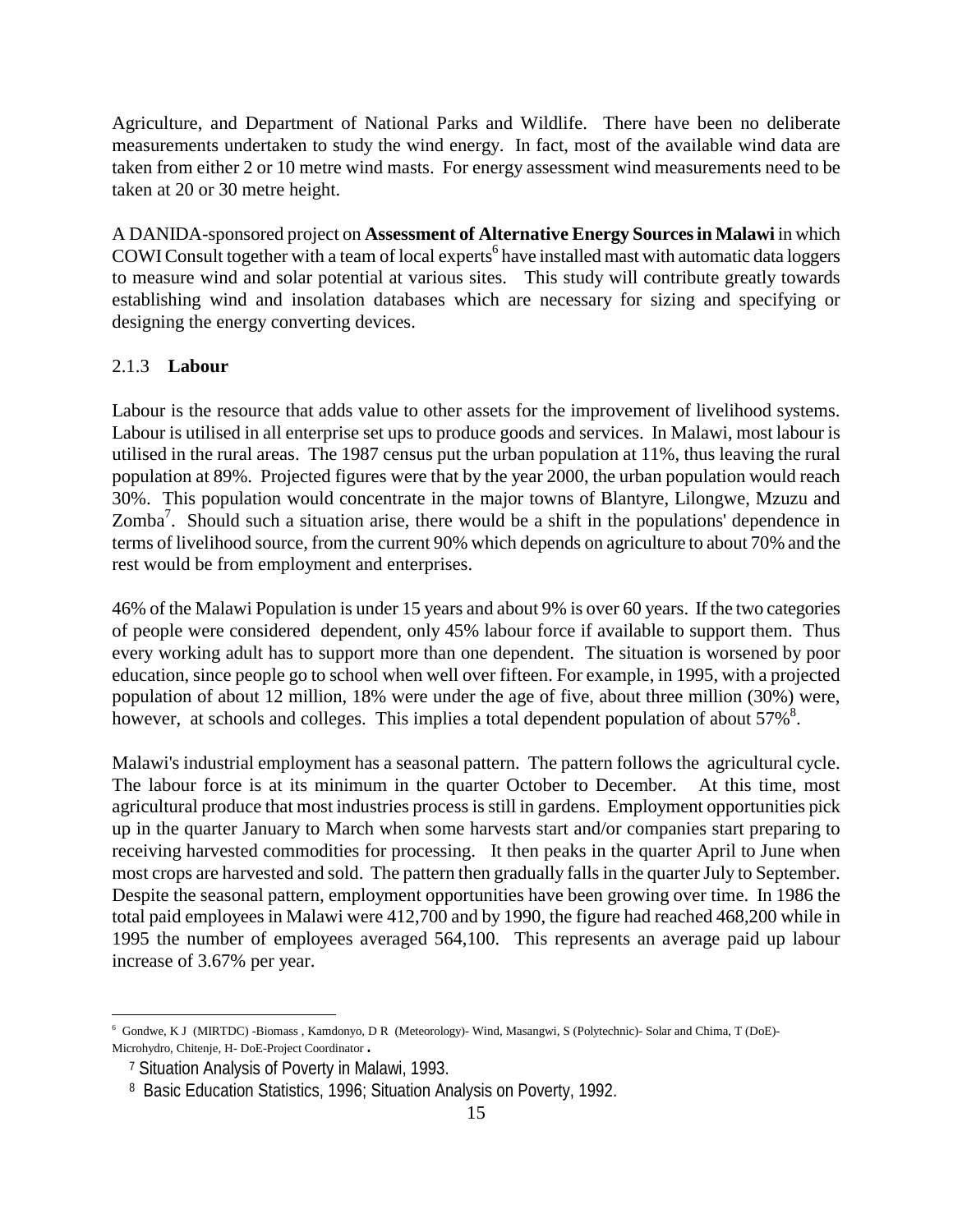In 1995 there were an average of 564,064 employees in the industrial services who earned an average of K187.96 monthly. The average number of employees and earnings per month by sector were as follows:-

- Agriculture, Fisheries and Fishing: 289,442 earning K67.87
- Mining and Quarrying: 688 earning K270.79;
- Manufacturing: 78,713 earning K195.79;
- Electricity and Water: 5,689 earning K217.99;
- Building and Construction: 41,010 earning K260.95
- Wholesale/Retail, Trade, Hotels and Restaurants: 28,004 earning K387.12;
- Storage and Communications: 20,336 earning K386.32;
- Financing, Insurance and Business Services: 22,038 earning K1160.40;
- Community, Social and Personal Services: 78,144 earning K221.00<sup>9</sup>.

In Ndawambi, a village of 1112 persons, only 230 adults can read and write while 317 boys and girls go to school. There is no pre-school playgroup in the village. Assuming all the 317 school going boys and girls can read and write, then the village has a literacy level od 60.8%. This implies that the remaining 40% can only contribute with difficult to economic development of the village and the country. In contrast to this Tunisia has, since 1987, developed so fast that its economic planners hope to attain the status of a developed country in less than a decade. Its per capita income of \$2226 is certainly one of the highest in Africa<sup>10</sup>. Tunisia, like Malawi doesn't have notable valuable natural resources. Its secret to success has been the making of education compulsory for children up to the age of sixteen. Tunisia has a large number of institutions of higher learning and training. From these institutions has emerged a quality labour force.

# 2.1.4 **Water**

There are two sources of water namely groundwater and surface water. Malawi is endowed by Africa's third largest lake and the World's eighth. The Lake Malawi actually covers a fifth of the country's total surface area. Other smaller lakes are Chilwa, Malombe and Chiuta. In addition to the lakes, Malawi also has other sources of surface water in form of rivers/streams, ponds, dambos and dams. Notable of the rivers are Shire, Ruo, Bwanje,

 9 Monthly Statistical Bulletin, December, 1997.<br> $\frac{10}{10}$  D.D. Phiri, Nation Nauveneer, 27 April 1999.

<sup>10</sup> D.D. Phiri, Nation Newspaper, 27 April, 1999.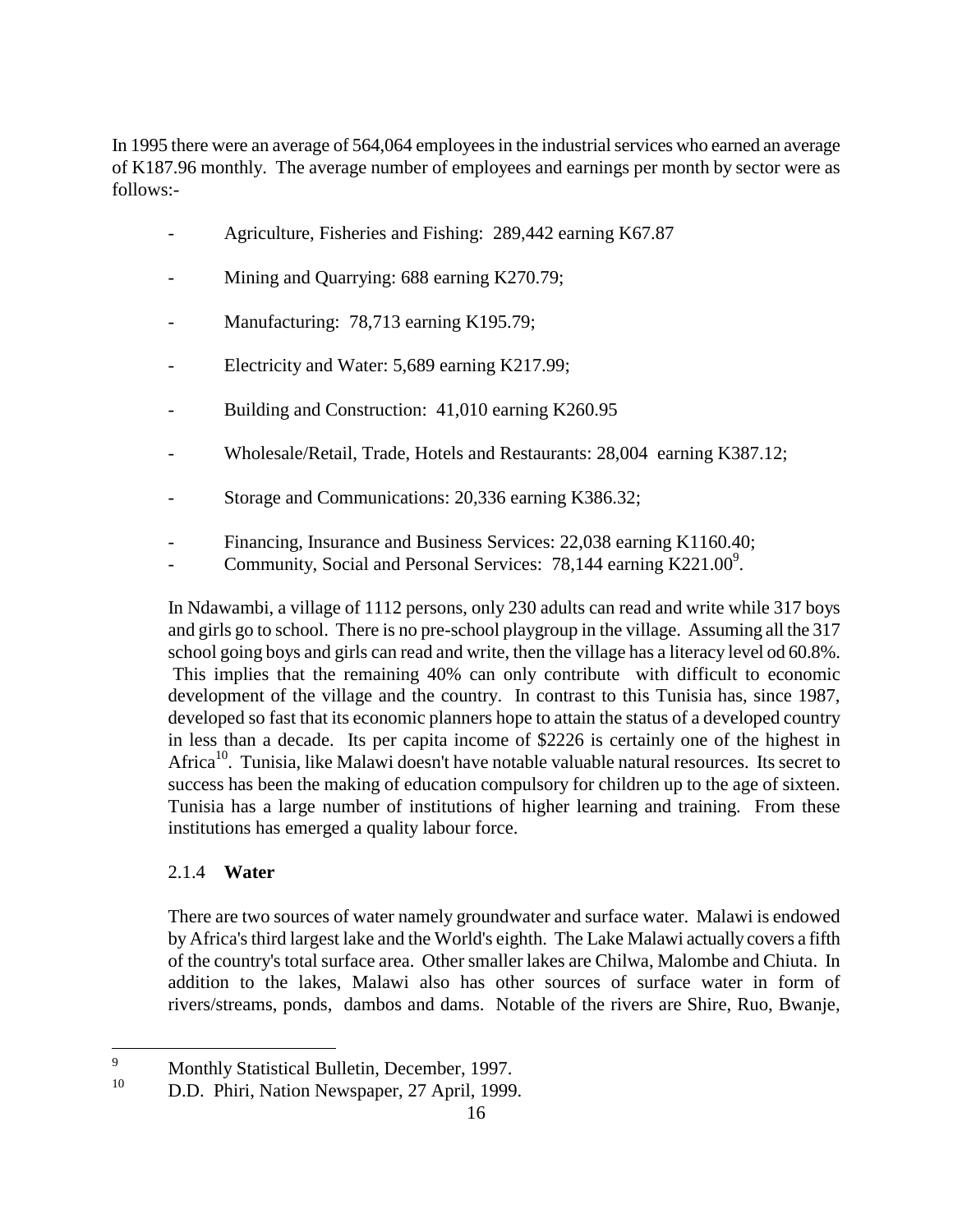Lithipe, Bua, Dwangwa, Luweya, South Rukuru, North Rukuru and Songwe rivers. At household level, fishing is the major livelihood activity gained from surface water bodies. In 1995, together with agriculture and forestry, fishing employed an average of 289,442 persons per month<sup>11</sup>. On a national scale, fishing records are only kept for Lakes Malawi Malombe, Chilwa, Chiuta and Shire River. In 1993, 68,200 tonnes of fish were produced, and these were split as follows:- Lake Malawi 44.800, Lake Malombe 6,000, Lake Chilwa 11,100, Lake Chiuta 3,400 and middle and lower Shire 2,900 tonnes<sup>12</sup>.

Another activity benefiting from surface water is irrigation. By the 1990/91 cropping season, 6354 hectares had been developed for irrigation countrywide mainly for the growing of rice by smallholder farmers. In the estate sector, the major user of irrigation is the sugar industry. By the 1993/94 season, 15,125 hectares of sugar plantations were under irrigation<sup>13</sup>.

The third use for surface water is that of transportation. In Malawi, not much use is made of rivers as an inland means of transport. However, Lake Malawi which spans 640 km along the length of the country, is a major transport route for populations living on the south eastern side of the lake such as Makanjira and Fort Maguire. Populations on Likoma and Chizumulu islands and those from Nkhatabay to the north, up to Chirumba, in Karonga also depend on lake transport services. In 1997 a total of 328,000 passengers were handled by the Lake Service ferries that make a weekly trip around the lake.

As of 1992, 82% of the urban households had access to piped water, but most of those, 49%, got their water from public taps. 64% of the rural households depended on shallow wells {23% from protected wells (covered) and 41% from unprotected wells}. At national level, 53% got their water from unprotected wells and other undeveloped natural resources that were considered unsafe.

As stated, ground water is the one most needed resource for daily use at rural level; the water requires simple and affordable pumps to assist in lifting it to the ground for utilisation. For domestic use, the department of water has recommended the use of Afridev pumps. These pumps have received technical support in the form of training village servicemen and stocking spareparts by Chipiku Stores throughout the country. In 1994 there were 8794 boreholes in the country serving a population of 2.2 million people<sup>14</sup>.

For irrigation purposes, diesel and electric pumps are preferred. In addition to the traditional pumps, however, other simple pumps like the treadle pump and rope and washer have started receiving recognition. In the past the Department of Irrigation together with Malawi Industrial Research and Technology Development Centre trained artisans countrywide in the

 <sup>11</sup> On a national scale, fishing records are only kept for Lakes Malawi, Malombe, Chirwa, Chiuta and Shire River.

 <sup>12</sup> Malawi statistical year book, 1995 pp 75.

 <sup>13</sup> Malawi Statistical year book, 1995.

 <sup>14</sup> Malawi Statistical Year Book 1995.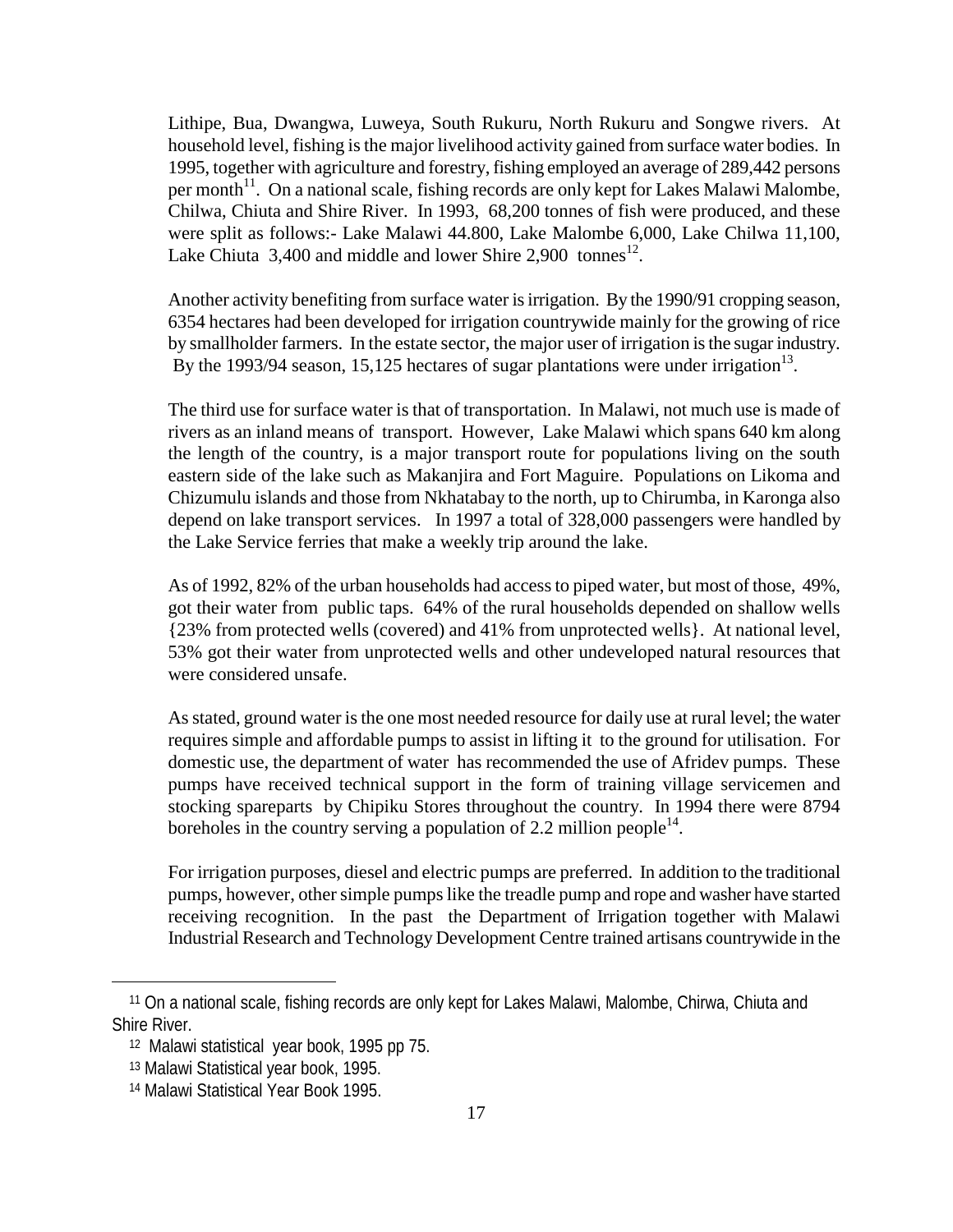fabrication of Rope and Washer pumps. Later the Centre together with Department of Irrigation trained a further 15 artisans in the fabrication of treadle pumps. Recently, the Department of Irrigation invited tenders for the supply of 5000 treadle pumps to be used in small scale irrigation in a drive to improve land productivity.

### 2.1.5 **Forestry and Wildlife**

Malawi total forest resource is estimated to be between 3.51 and 3.7 million hectares, or over 37% of the total land area ( IFS- 1986, Abell/ Forestry 1992). The distribution of the forest reserves is quite skewed. The Northern Region with 11% of the population has 40% of the reserves, and the remaining regions which account for 89% of the population share the remaining 60%. The distribution of forest reserves in the three regions of Malawi as shown in the table below:

| <b>REGION</b>   | AREA (SQ. KM) | % POPULATION | % FOREST |
|-----------------|---------------|--------------|----------|
| <b>Northern</b> | 26, 931       |              | 40       |
| Central         | 35, 595       | 39           | 30       |
| <b>Southern</b> | 31, 753       | 50           | 30       |

#### **Table 3: Forest Reserves Distribution by Region**.

Source: Forestry Department, 1996

Malawi has designated a number of forests as national parks and game reserves. These are Nyika National Park and Vwaza Game Reserve in the North, Kasungu National Park and Nkhota-Kota Game Reserve in the Central, and Lake Malawi National Park, Liwonde National Park, Majete Game Reserve and Lengwe Game Reserve in the South.

The Forestry Development Strategy for 1997-2000 outlines a number of strategies for the forestry sector. The strategies include enabling and promoting the participation of local communities and the private sector in the forest conservation and management; empowering the rural communities to manage forest resources; improving access to all governmentcontrolled plantation resources by small scale enterprises and processors, among others<sup>15</sup>.

Malawi's forestry and wildlife keeps dwindling as it gives way to the growing human population. Customary forest reserves are however the most affected. In these reserves, the chief or headman authorises the cutting down of trees or opening up part of the forest for gardening and housing. About 2% of customary land is deforested annually<sup>16</sup>.

Malawi derives 94% of its primary energy supply from renewable biomass fuels (wood,

 <sup>15</sup> Forestry Development Strategy, 1997 - 2000.

 <sup>16</sup> Mchinji Baseline report.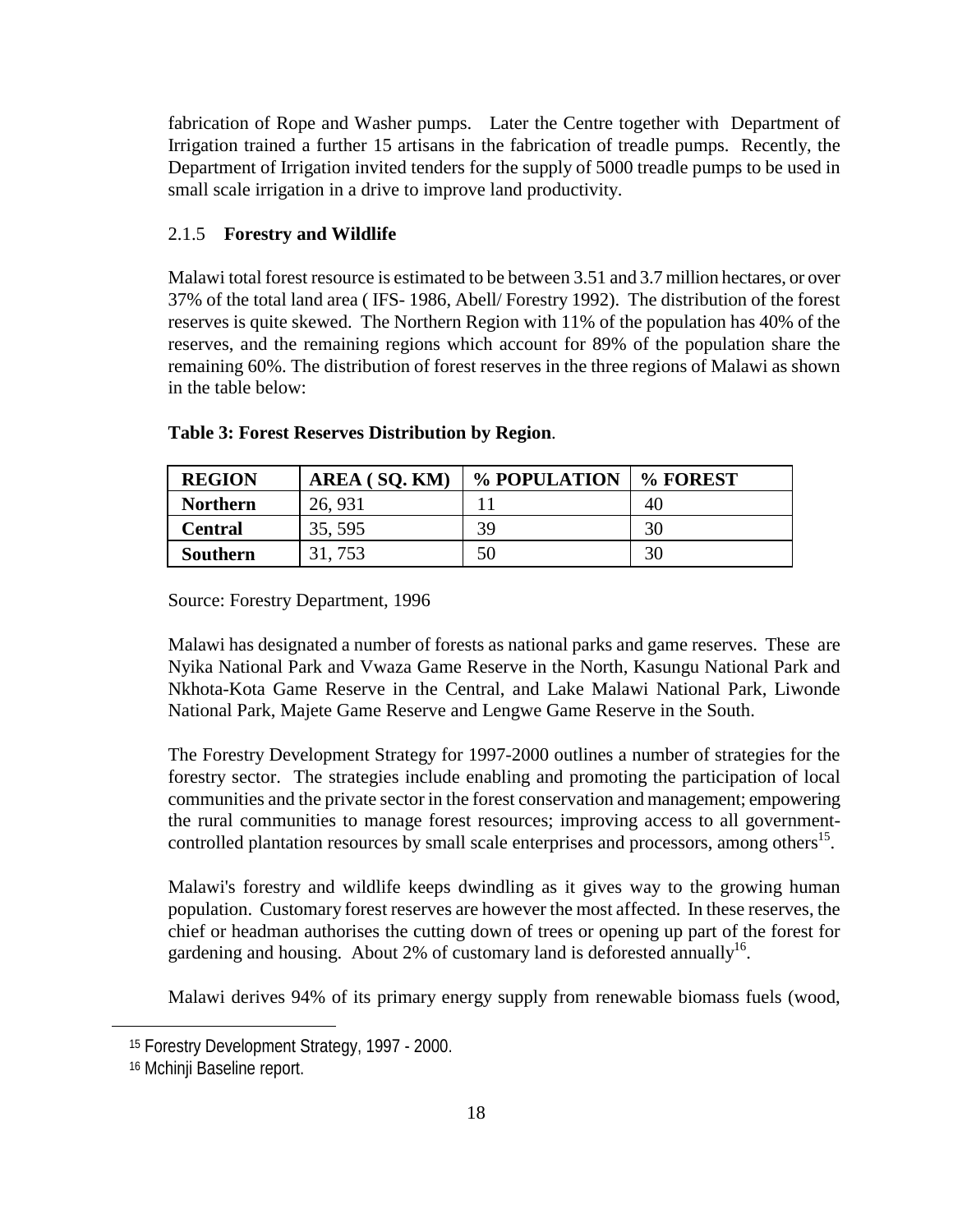charcoal, biogas and molasses) and an additional 2% of primary energy from renewable hydroelectric resources<sup>17</sup>. This scenario calls for efficient use of the resource to make it more sustainable. Forestry resources are mainly used for domestic woodfuel (firewood, charcoal), industrial wood-fuel (for tobacco curing, brick burning, and steam generation). In view of the use the woodfuel is subjected to, high energy efficiency cookstoves (both wood and charcoal), charcoal kilns, brick kilns and tobacco curing kilns need to be developed, introduced and their use encouraged. Currently the most popular cookstove in the country is the open three stones fireplace. Ndawambi, a village of 195 households, has only one household utilising a form of a constructed cookstove. The three stone cookstoves, at energy efficiency of 10 - 15%, is the most inefficient cooking method. Improved wood stoves have achieved energy efficiency of up to 30-40%. Pressure stoves have reached 53% efficiency levels while gas stoves have an efficiency of 57%. The highest efficiency is achieved by the spirit burners that have reached  $61\%^{18}$ .

Viphya plantation was established in the early 1950s and, as of now, 54,000 hectares of pine and eucalyptus species have been planted in the northern Viphya Plateau initially with the intention to supply a pulp and paper industry project. However, due to pricing, environmental and political constraints, this pulp and paper project has never been realised. Alternative uses have been sought one of which was charcoal production. This venture, however, did not prove very successful due to high transport costs of the charcoal. 9000 hectares of the forest have since been concessioned to Viphya Plywood and Allied Industries Limited which used the resource for the production of plywood, blockboards and timber.

In addition to the Viphya forests being harvested for timber products, the wood resources have the potential to be used to fuel electric power generation. An area of 45000 hectares of the Viphya plantation would support a 25MW power plant in a sustainable manner. Such a powerplant would use 30 tonne fuelwood per hour (at  $40\%$  moisture content)<sup>19</sup>.

Forestry resources and wildlife are also used for bee-keeping, indigenous fruit collection, tourism and hunting. Another notable use of forestry resources is the utilisation of its products as sources of raw materials for various enterprises. The uses include medicinal herbs, reeds and palm leaves for mat making, dry wood for carvings, bamboos for basketry, tree trucks for mortar and pestle making and traditional drums. Some of these products are ideal for the export market.

 <sup>17</sup> National Energy plan, 1988 -97

<sup>18</sup> Renewable Energy Technologies, Their Application in Developing Countries. L.A. Kristoferson and V. Bokalders.

 <sup>19</sup> Malawi Power Production with Biomass; a Feasibility Study, 1996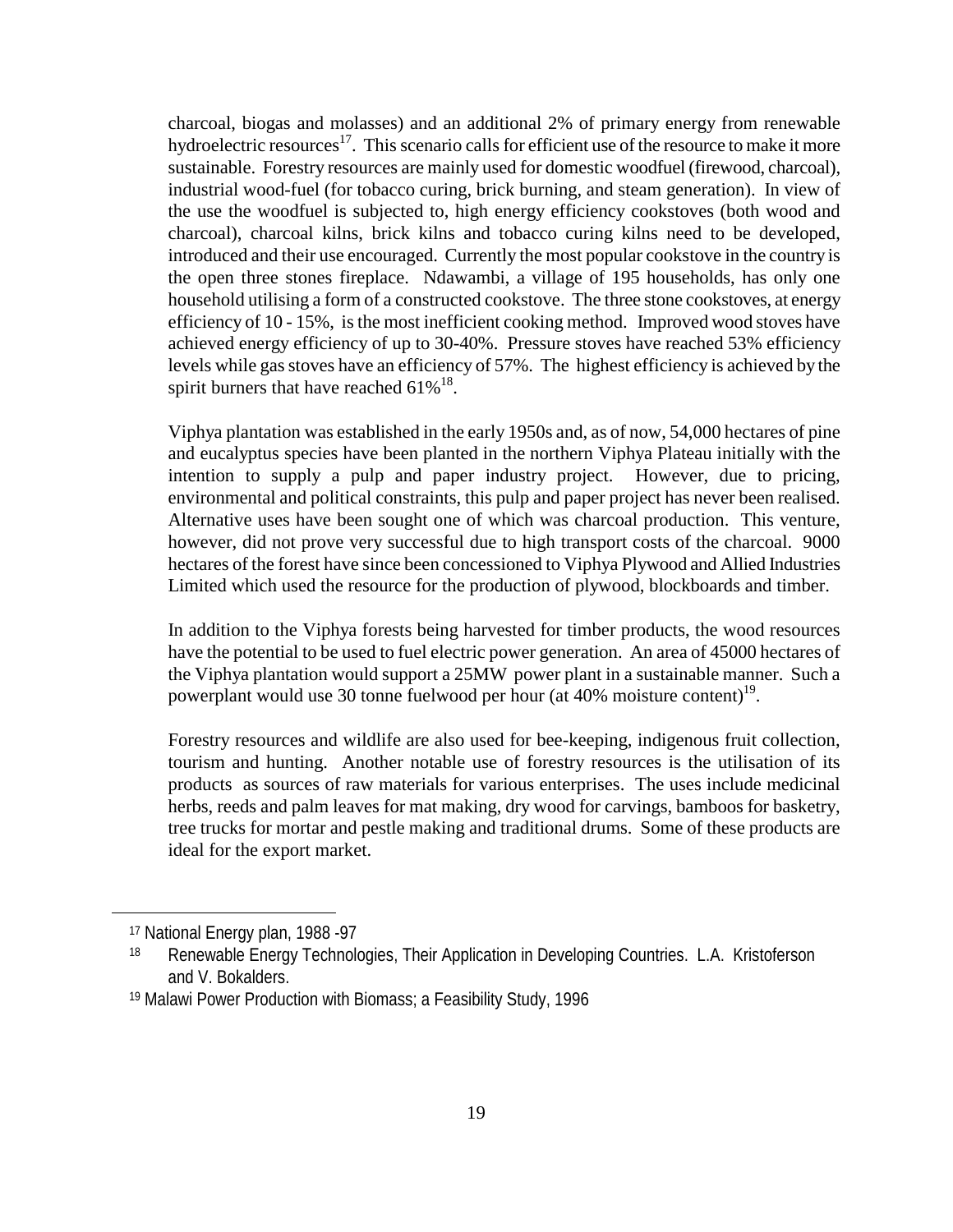#### 2.2 **Private Common Assets**

Private common assets have been categorized as such largely due to their uses. As the definition for private assets presupposes, the common assets referred to are in fact technologies and knowledge systems necessary for various enterprise activities. In rural Malawi, land provides the most important economic asset for farming. Over 80% of the rural population derive their livelihood from agriculture. The PAPSL reports support this notion in that they recognise farming as the most important economic activity in Nyamawende<sup>20</sup> and that there are only a few people with non-agricultural occupation.

The private common assets are characterised by their industrial nature. The output from Malawi industry sector falls into four categories. The first category is of consumer goods for the domestic market. This category includes food, beverages and tobacco and commands 13% of the market and, clothing, footwear and textiles that commands 9% of the market. Manufacturing of domestic consumer goods together constitutes 45% of the industry in Malawi. The second category is that of products for building and construction which are also produced largely for the domestic market and accounts for 18% of the industrial production in Malawi. The third category is that of export goods which accounts for 23% of the total industrial goods produced in Malawi. The fourth category is that of industrial services consisting mainly of supply of electricity and water.

#### 2.2.1 **Food Processing**

 $\overline{a}$ 

Food processing is the dominant enterprise among the small scale industry in Malawi. In 1996, food processing accounted for 62% of the number of enterprises registered amongst the SSEs and 51% of the employment generated by the sector.

Most processed food is consumed locally, however, some finds its way to the export market. In 1995, various processed food items were exported. The items were as follows:-

|   | fish                                          | K3.93 million    |
|---|-----------------------------------------------|------------------|
| ≻ | dairy produce, birds's eggs,<br>natural honey | $K1.14$ million  |
| ➤ | edible vegetables, roods and tubers           | $K126.2$ million |
| ➤ | fruits and nuts; peel of citrus fruits        | K38.2 million    |

<sup>&</sup>lt;sup>20</sup> Participatory Assessment and Planning for Sustainable Livelihood Report Nyamawende Village, December, 1997.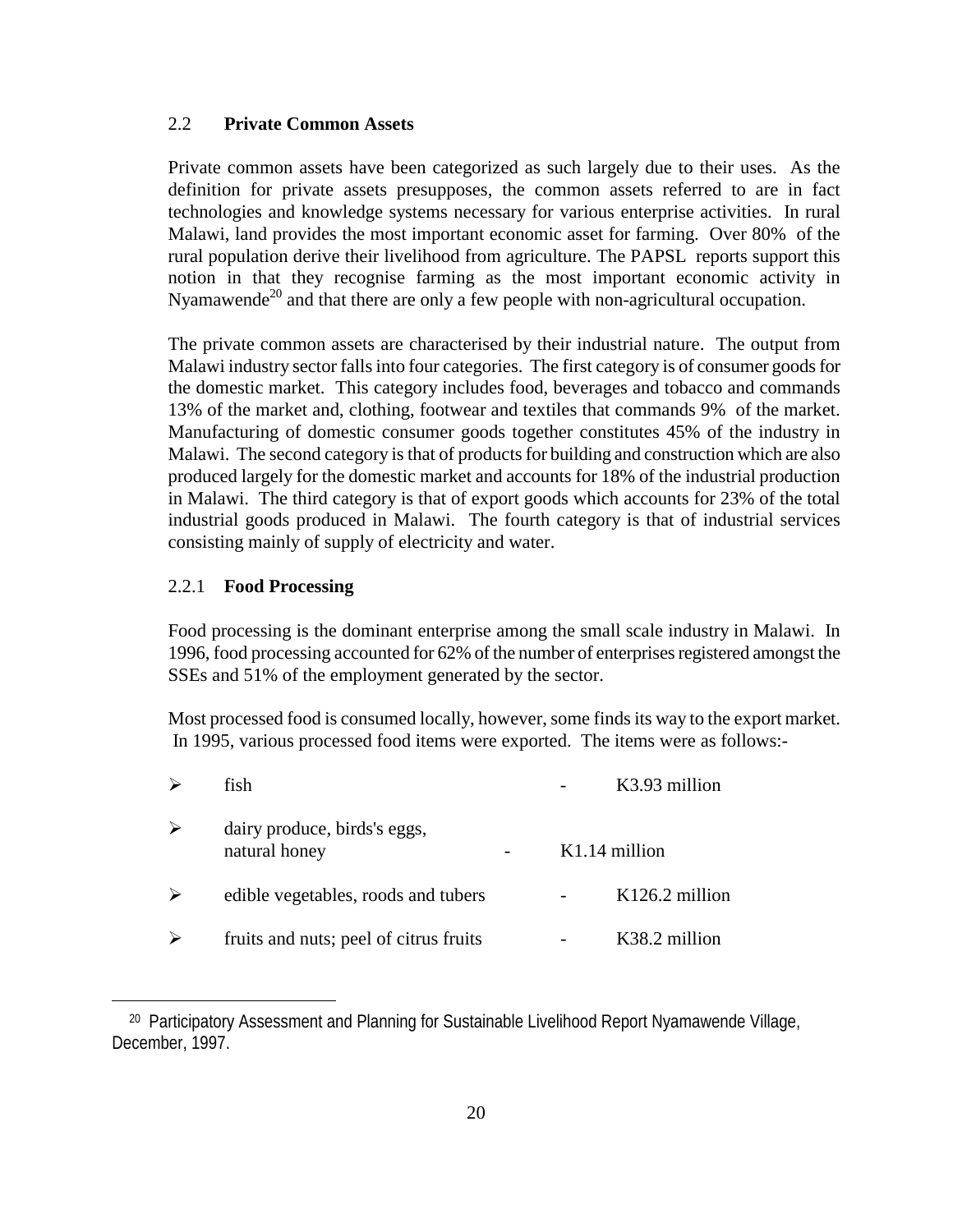| ➤                                              | coffee tea mate and spices                                                | K675.6 million |
|------------------------------------------------|---------------------------------------------------------------------------|----------------|
| ➤                                              | cereals                                                                   | K52.4 million  |
| ➤                                              | products of the million industry, malt,<br>starches, inulin, wheat gluten | K3.1 million   |
| ➤                                              | oil seeds, oleaginous fruits, miscellaneous<br>grains                     | K28.1 million  |
| ➤                                              | animal/vegetable fats/oils                                                | K1.3 million   |
| $\blacktriangleright$<br>$\blacktriangleright$ | sugars and sugar confectionery                                            | K396.8 million |
|                                                | preparations of cereals, flour, starch or<br>milk                         | K7.6 million   |
| ↘                                              | Beverages, spirits and vinegar                                            | K65.8 million  |

Food for export is mainly processed in factories while the majority of the food eaten locally is processed by households themselves or local businessmen. The key technology assets utilised in the processing are maize mills, fruit juice extractors, solar driers, distillation stills, fermentation (masese and chambiko), smokers, bakery ovens, oil expellers and presses, gnawers (mphero), mortar and pestle, air drying, storage pits and cookstoves.

#### 2.2.2 **Poultry Production**

In Malawi there are three breeds of poultry being kept. These are the local-breed chickens, reknown for their free range lifestyle; the mixed-breed, (the black australops), reknown for their free range and moderate egg and meat production and the hybrid types specially bred for meat or eggs. Recently; there has been an upsurge in the rearing of guinea fowls in areas like Karonga, Chitipa, Mchinji, Mwanza and Blantyre. These have gained popularity due to their high yields in both eggs and meat.

Recent statistics also show an upsurge in imports of poultry and its products. In 1994 imports for birds, eggs, honey and animal products totalled K53 million against an export figure of K1 million; the following year, the imports reached K60.8 million while the exports dropped to K0.35 million. This year (1999) has seen the closing of Press Poultry, which was the largest poultry producer in the country. The closing of Press Poultry was preceded by the shutting and scaling down of operations in government run poultry farms of Mikolongwe, Bwemba and Choma poultry farms. The commercial farms have closed down due to expensive inputs, such as feeds and medicines, that made competition favour imported products. The imported products have benefitted from the trade liberalisation policies being implemented by the country. The public farms have suffered from the privatisation policies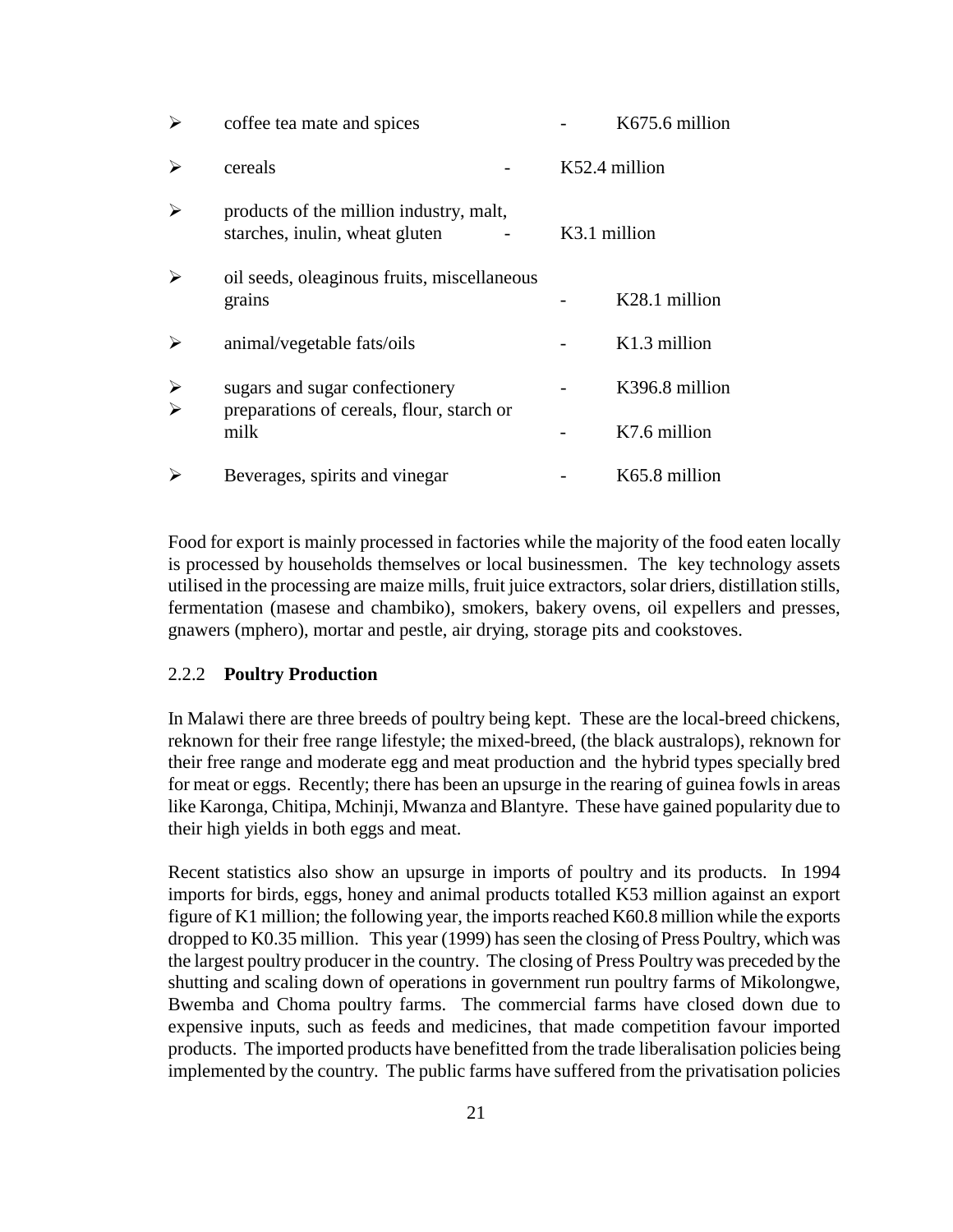being implemented by the Government.

In a bid to rescue the poultry enterprise, the Ministry of Commerce and Industry, with assistance from UNDP through the Enterprise Development and Employment Creation Programme, identified the enterprise as one of the priority areas that needed promoting. Through the programme the Malawi Industrial Research and Technology Development Centre, in collaboration with DEMAT, has conducted five feed mixing training programmes; one each in Mzimba, Mzuzu, Lilongwe, Mchinji and Blantyre and one hatchery management training at MEDI. DEMAT is also conducting training programmes in poultry management while MEDI is covering training in business management.

Technologies utilised in poultry keeping are feed mixers and accessory equipment, cages, laying boxes, incubators and brooders.

#### 2.2.3 **Mining**

Mineral resources are another form of common assets that are being used for income generation. The technologies required include those needed for limestone mining for the production of both industrial and agricultural lime; vermiculite mining for the production of industrial insulation material, gemstone mining for the production of valuable ornaments, clay mining for the production of ceramic products and brick making; and silica sands mining for the production of scouring powders and sodium silicate used in soap making.

Precious and semi precious stones have been reported to be mined on small scale in fourteen districts of Malawi with production reaching as much as 700,000 grams per annum. Unofficial estimates show that Malawi is producing about 200,000 grams per annum of gem quality stones, the most abundant being aquamarine. Overall estimates of monthly production per miner are in the range of 1,000 - 5,000 grams. Aquamarine is mostly mined in Mzimba, Kasungu, Rumphi, Nkhatabay, Mangochi and Mchinji. Rhodolite is mined in Mzimba, Nsanje, Nkhota-kota and Mangochi. While amethyst is commonly available in Chitipa and Mzimba. Ruby and saphire are being prospected in Ntcheu, Mwanza and Nsanje with monthly production estimated for each at 100 grams.

Officially Malawi has 59 holders of non-exclusive prospecting licenses, 24 holders of mining licenses and 36 reserved mineral licence holders. 21 of the miners in the country are women.

Prospecting for gemstone is mostly done when gemstone deposits are discovered as float in gardens. Local people then pair up to start mining, sometimes even without licenses. After exhausting the gemstones in loose earth (alluvium) they abandon the pits to open new ones in other areas, due to several reasons including the following that the pits may be deep and unsafe to work in, the miners might have reached the water table and the pits have become water logged; and due to lack of appropriate tools to break the hard quartz rock in which most quality gem stones penetrate. This practice creates environmental degradation due to lack of rehabilitation of the environment once the pits have been abandoned. Mining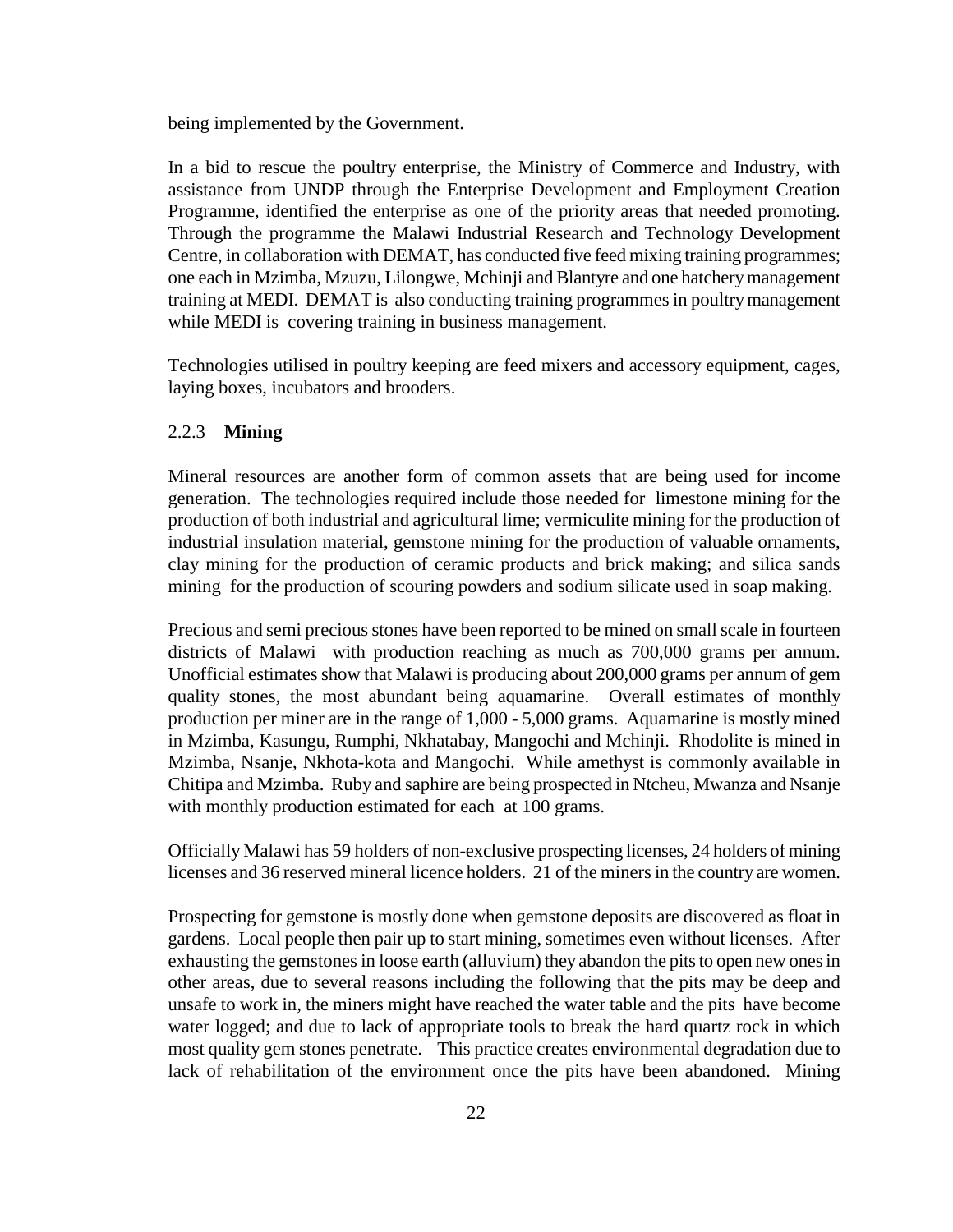equipment and accessories required include picks, shovels, hammers, combing hammers, sieves, generators, water pumps, excavators; and compressors.

Trends show that gemstone production is seasonal and erratic reaching its peak during summer. The reasons for this state of affairs include the lack of finance, technical expertise, mining tools and the effects of the rainy season. Consequently, any gemstone that is found is immediately sold to pay for labour. Buyers have capitalised on this constraint and often offer very low prices for the gemstones.

One other major constraints facing miners is the lack of capacity to grade, evaluate and negotiate for the right price for their stones. In order to buy, sell and appraise coloured gemstones appropriately and profitably, dealers need a systematic approach to their description and evaluation. Gemological coloured stones grading system presents a repeatable, consistent method for evaluating the factors of colour, clarity and cut based on carat (or gram) weight of the gemstone. Gemologists are the most competent experts in undertaking gem valuation and in Malawi there is only one known Malawian gemologist.

Malawi also lacks capacity to process the stones into jewels and jewellery. There is only one processing enterprise, Gem and Jewellery Lanka Limited, a foreign company based in Lilongwe Due to lack of a well coordinated system of buying and marketing gemstones from the miners, the sector suffers from smugglers from neighbouring countries and beyond. Table 4 below shows producing districts and estimated selling prices for common Malawi precious and semi-precious stones.

| <b>Product</b>    | <b>Producing District</b>                          | <b>Price Estimates</b><br>in US\$ |
|-------------------|----------------------------------------------------|-----------------------------------|
| Aquamarine(beryl) | Mzimba, Rumphi, Kasungu,<br>Mchinji, Nkhatabay     | $3 - 50/g$                        |
| Ruby(corundum)    | Ntcheu, Mwanza, Nsanje                             | $250 - 1000/g$                    |
| Rhodolite(garnet) | Ntcheu, Nsanje, Nkhota - kota,<br>Mzimba, Mangochi | $5 - 10/g$                        |
| Amethyst (Quartz) | Chitipa, Mzimba                                    | $1 - 2/g$                         |
| Sodalite          | Chitipa, Rumphi, Mzimba,<br>Machinga, Mwanza       | 3000-5000/tonne                   |
| Sunstone          | Ntcheu                                             | $1.5 - 2/kg$                      |
| Rose quartz       | Machinga, Mzimba                                   | 5000-<br>10000/tonne              |
| Agate             | Chikwawa                                           | $5 - 10/kg$                       |

**Table 4 : Gemstone Producing Districts and Prevailing Sale Prices**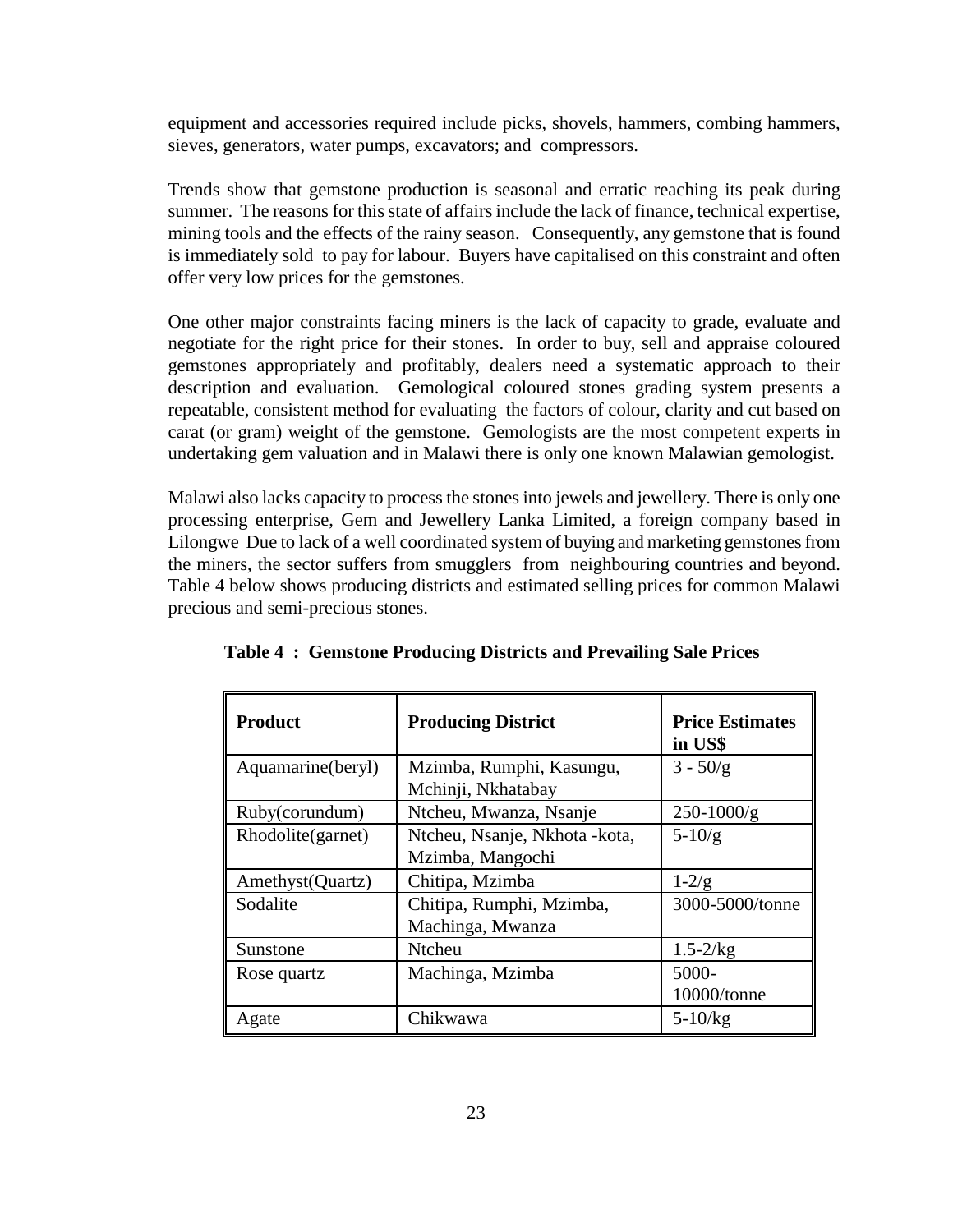#### 2.2.4 **Handicrafts and Garments**

Clothing, leather and footwear enterprises make significant contribution to employment in Malawi. There have been several efforts such as those by the Ministry of Women, Youth and Children's Affairs, Community Services and Social Welfare; ATTIGA; Magomero Community College, Malawi Chamber of Commerce; Malawi Export Promotion Council; to promote handicrafts in Malawi. Technologies used in handicraft production are sewing machines, knitting machines, handlooms, cane furniture skills, leathercraft tools, batik (tie and dye).

The major thrust has been to promote the exploitation of the export market for the products. MEPC has tried to penetrate the Germany market, while Magomero targeted the South African market.

In 1996, handcrafts and garments were exported included articles of leather, K559,600; straw esparto (basketware, wickerwork, K90,500; special woven fabrics, K54,700, knitted and crocheted fabrics, K8,300; apparel and clothing accessories knitted and crocheted K68,900 and ceramic products at  $K94,500^{21}$ .

#### 2.2.5 **Woodwork**

Woodworking is one of the major sources of income in rural Malawi. Some of the products from woodwork are carpentry products (chairs, beds, tables), carvings mortars, drums and jewellery. Wood and articles of wood fetched K27.8 million in export earnings in 1996.

In 1985, there were 123 registered small enterprises in sawmill and wood products, employing 9% of the workers in the small-scale manufacturing sector.

#### 2.2.6 **Metalwork**

Metal working, like woodworking, is also well established in both rural and urban Malawi. Metal working covers such trades as tinsmithing, blacksmithing, casting, lathe turning, welding and assembly.

#### 2.2.7 **Services**

 $\overline{a}$ 

The small-scale services industry in Malawi include repair works (radios, watches, tyres, shoes, garages, umbrellas) and traditional healers. For purposes of this paper, services include transport (hiring of bicycles, canoes, buses) vending, hawkers, restaurants, resthouses, groceries, the selling of secondhand clothing.

 <sup>21</sup> Monthly Statistical Bulletin December, 1997.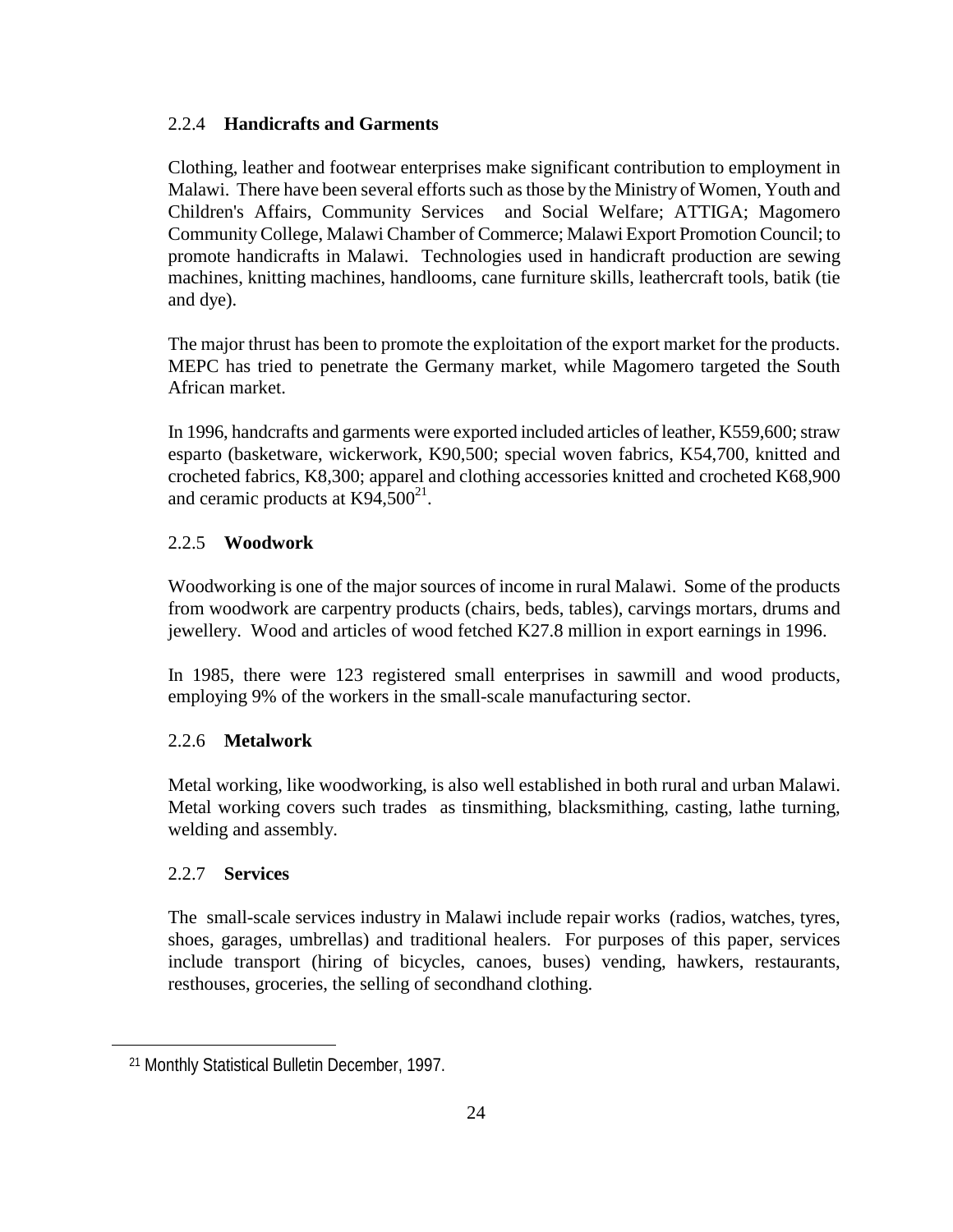### **3.0 PRODUCTIVITY IMPROVEMENT: S& T INTERVENTION**

### **3.1 Concept and Definitions**

### **3.1.1 Definition of Terms**

Productivity is generally defined<sup>22</sup> as the relationship between the output generated by a production or service system and the input required to create this output. It is a measure of performance that incorporates both efficiency and effectiveness.

Mathematically, productivity may be represented as :

Productivity (P) =  $\frac{output(O)}{input(I)}$ 

Generally, higher productivity means accomplishing more with the same or reduced input both in terms of volume (quantity) and quality. Literature demonstrates that positive productivity changes affect many social and economic phenomenon including economic growth, competitiveness of a country's products, employment and, indeed, the quality of life of citizens.

Science may be defined as mankind's organised attempt, through objective study of empirical phenomena, to discover how things work as casual system (*know-why*) , while technology denotes the whole or organic part of knowledge that relates directly to the production or improvement of goods and services (*know-how*).23

Technology may be embodied in the following four components:  $24$ 

- facilities such as equipment, machinery and factories;
- person in form of skill and education;
- document such as patents and engineering drawings; and
- institution in form of organisational structures, management and marketing.

There are several approaches that may be used to bring about productivity improvement. The

<sup>22</sup> <sup>22</sup> Prokopenko J, "Productivity Management: a practical approach" ILO Population  $\frac{23}{100}$  Cute C. "Situation Banant on Sajange and Technology in Malayii 1009"

<sup>&</sup>lt;sup>23</sup> Guta, C, "Situation Report on Science and Technology in Malawi; 1998".

Guta, C and Gondwe K, "Productivity Management", a special paper presented at MCCI -International Trade Fair in June 1996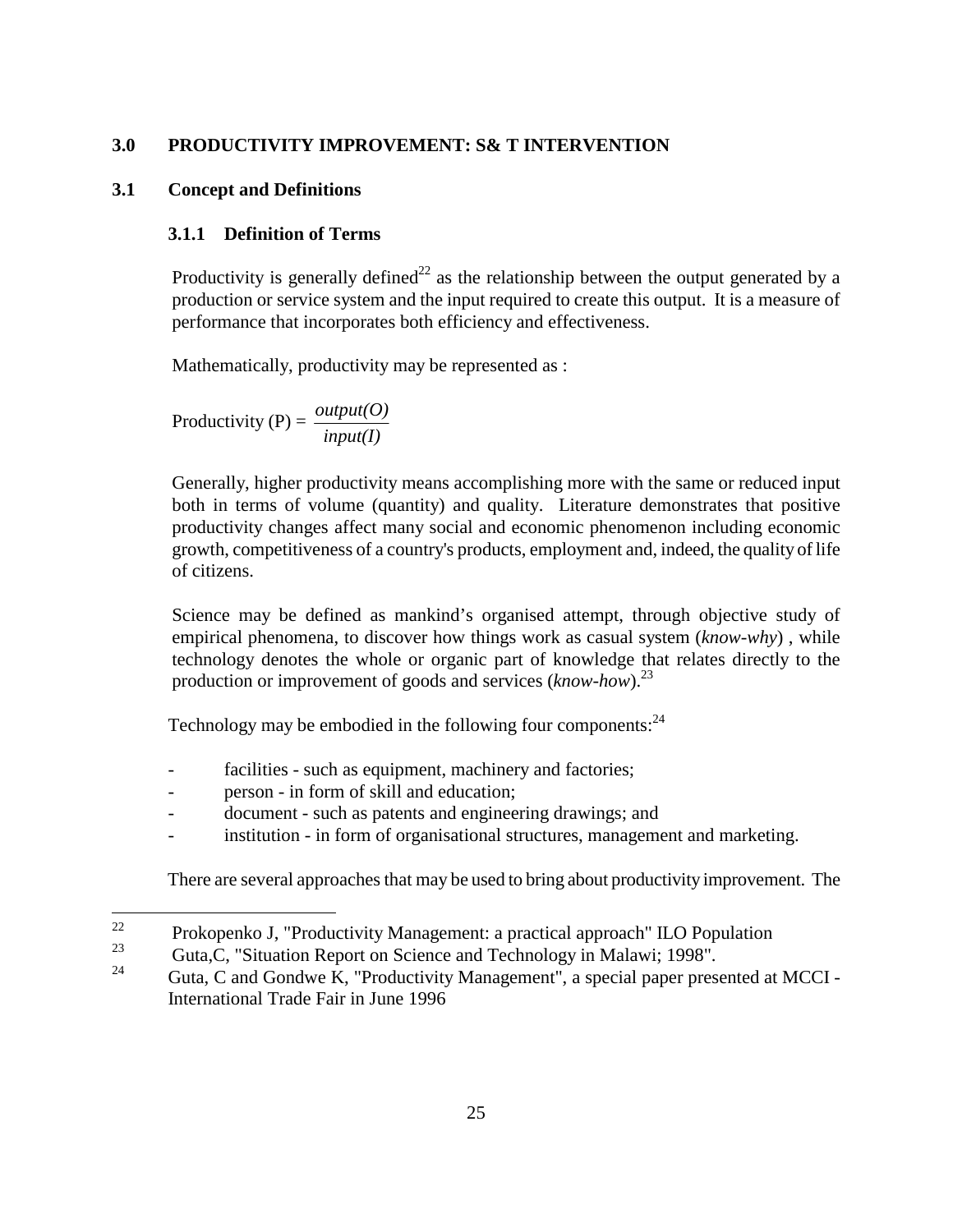approach advocated in this paper is the total quality management approach which assures continuous improvement. This is summarised through the Total Quality Management Cycle or Plan-Do-Check-Act cycle as shown below. Also presented below are short descriptions of the key components of the TQM cycle namely planning, performance, measurement and improvement.

**The QMCycle**



Source: "Quality Audits for Improved Performance" by D.R. Arter

#### **3.1.1.1 Planning**

The activities performed should be planned before they happen. Major issues need to be identified and prioritisation done. A lot of consultations are expected to ensure that inputs of all stakeholders are put on board.

#### **3.1.1.2 Performance**

The action should proceed as planned. Those performing the tasks should be given proper tools and training to enable them achieve the tasks. Records of performance should be maintained.

#### **3.1.1.3 Measurements**

The success on failure of an activity needs to be measured against some accepted standard. Techniques used here may include inspection, audits, appraisals and reviews. This is an important stage since it is where areas for improvements are identified.

#### **3.1.1.4 Improvement**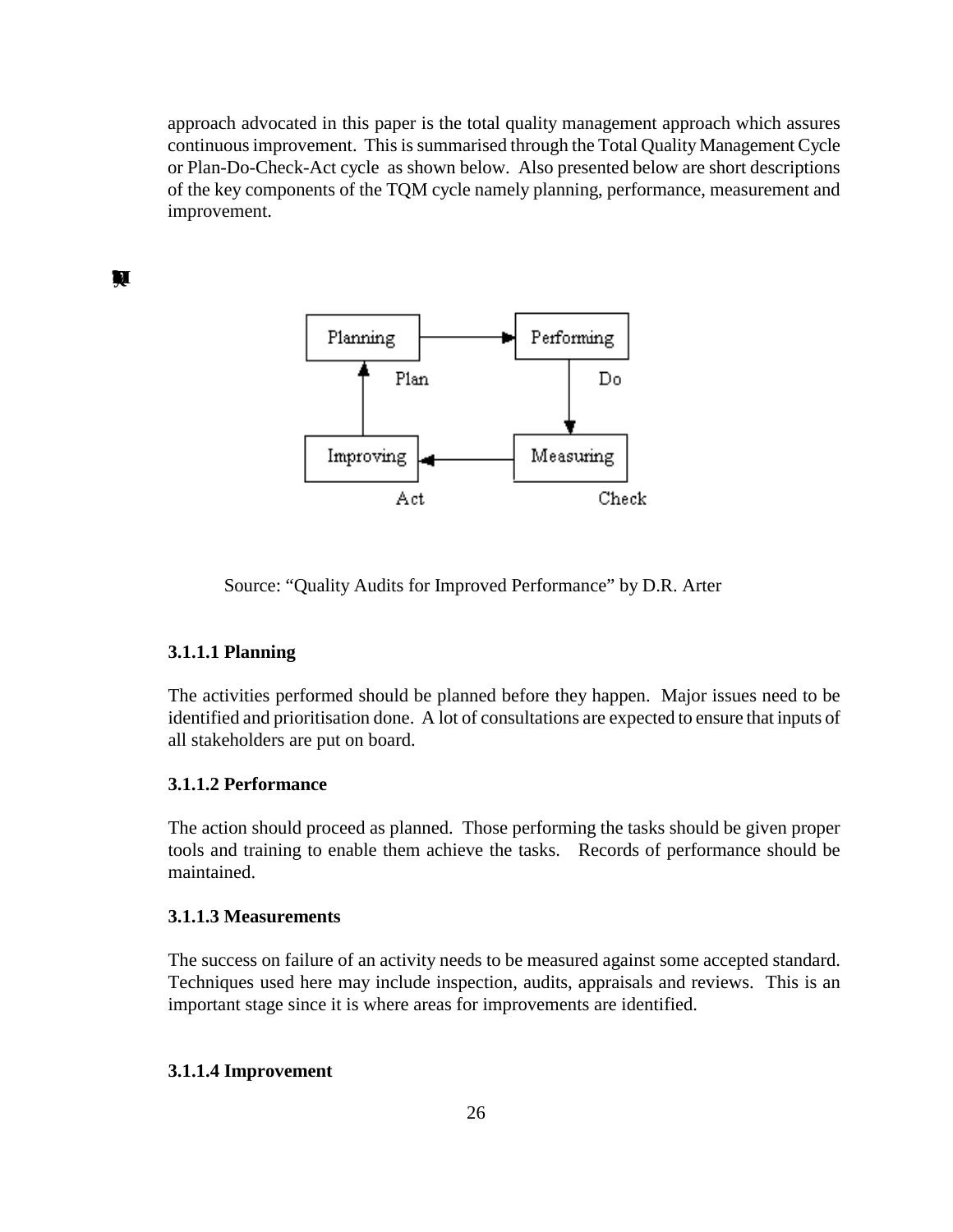Problems must be corrected and the process improved. The activities of this stage feedback to planning.

The above building blocks are fundamental to any productivity improvement approach, and should be considered a must to any productivity improvement task.

### **3.1.2 Factors Affecting Productivity of an Enterprise**

The productivity improvement efforts depend upon how successful major factors are identified and acted on within the context of various socio-production systems. Two types of factors have been described in the literature namely: external (uncontrollable) and internal (controllable) factors. The model indicates the complexity of the factors involved, but also sets a benchmark for further work. This model may be used as the basis for productivity assessment of various common assets. It is worth noting that what may be considered as an uncontrollable factor at an enterprise level may be controllable at the government level such as issues of policy and infrastructural development.

### **3.1.2.1 Productivity Model for an Enterprise**



Source : " Productivity Management: a practical approach" by J Prokopenko.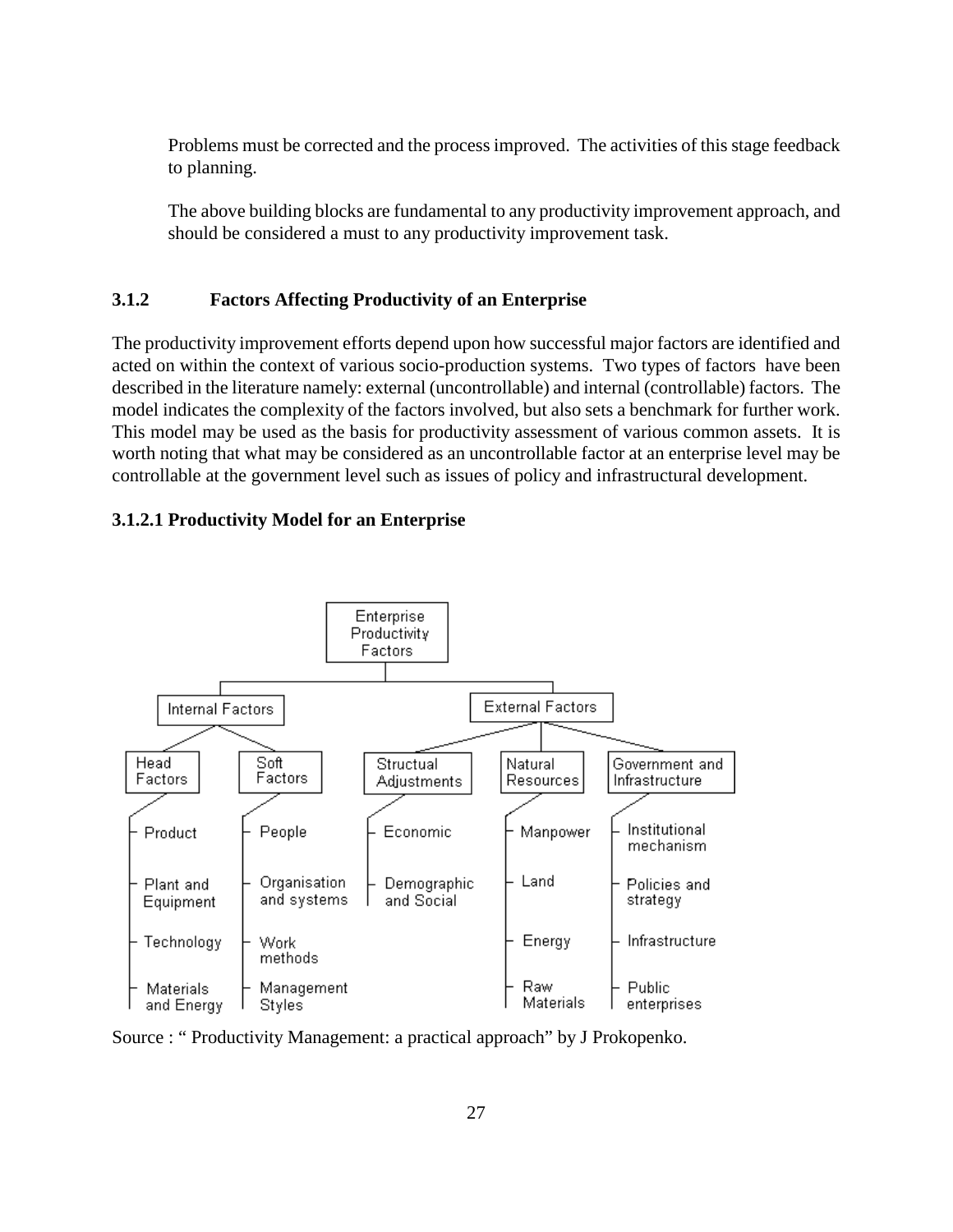| No               | <b>FACTORS</b>                 | <b>S &amp; T ISSUES</b>                                                                    | <b>INTERVENTIONS</b>                                                                                           |
|------------------|--------------------------------|--------------------------------------------------------------------------------------------|----------------------------------------------------------------------------------------------------------------|
| 1.               | Products & markets             | -"User Value"- acceptable price/quality<br>- Customer needs                                | - Product design<br>- Product specification<br>- Quality Control<br>- Market Research                          |
| 2.               | Plant & Equipment              | Equipment utilisation, reliability and<br>availability.                                    | - Maintenance Management<br>- Production Planing and<br>Control<br>- Optimum processing<br>conditions          |
| 3.               | Science & Technology           | Innovation<br>Least cost production                                                        | $-R & D$<br>- Quality/ System audits<br>- Commercialisation of R&D<br>results                                  |
| $\overline{4}$ . | Materials and Energy           | - Waste control & reduction<br>- Alternative raw materials<br>- Yields                     | - Material management<br>- Local raw materials<br>- Process Optimization                                       |
| 5.               | Manpower                       | - Educational level and quality<br>- Technical skills<br>- Motivation                      | - Education policy<br>- Vocational training<br>- Management training                                           |
| 6.               | Organisation & System          | - Organisational dynamism & flexibility                                                    | - Management training<br>- Organisational development                                                          |
| 7.               | <b>Work Methods</b>            | - Reduction of unproductive movements                                                      | - Industrial engineering/<br>management training                                                               |
| 8.               | Management Style               | - Management approach                                                                      | - Management training                                                                                          |
| 9.               | Economic                       | - Employment pattern<br>- Technology<br>- Economy of scale<br>- Industrial Competitiveness | - Value-adding/production<br>promotion<br>- Innovation<br>- Production management                              |
| 10.              | Demographic & Social           | - Workforce diversity<br>- Attitude to work                                                | - Education & training<br>- Gender sensitivity<br>- Organisational behaviour                                   |
| 11.              | Land                           | - Management<br>- Development<br>- Policy                                                  | - Land-use planning<br>- Environmental Management<br>- Intensive agriculture<br>- Industrial expansion         |
| 12.              | Energy                         | - Availability<br>- Efficiency<br>- Cost of production                                     | - R&D on alternative sources<br>- Energy efficient devices<br>- Industrial energy management                   |
| 13               | Government &<br>Infrastructure | - Policies and regulation<br>- Government agencies<br>- Provision of essential services    | - Supportive to $S & T$<br>- Management training-<br>efficiency<br>- Modern telecommunication,<br>roads, power |

# **Table 5: Productivity Improvement Framework**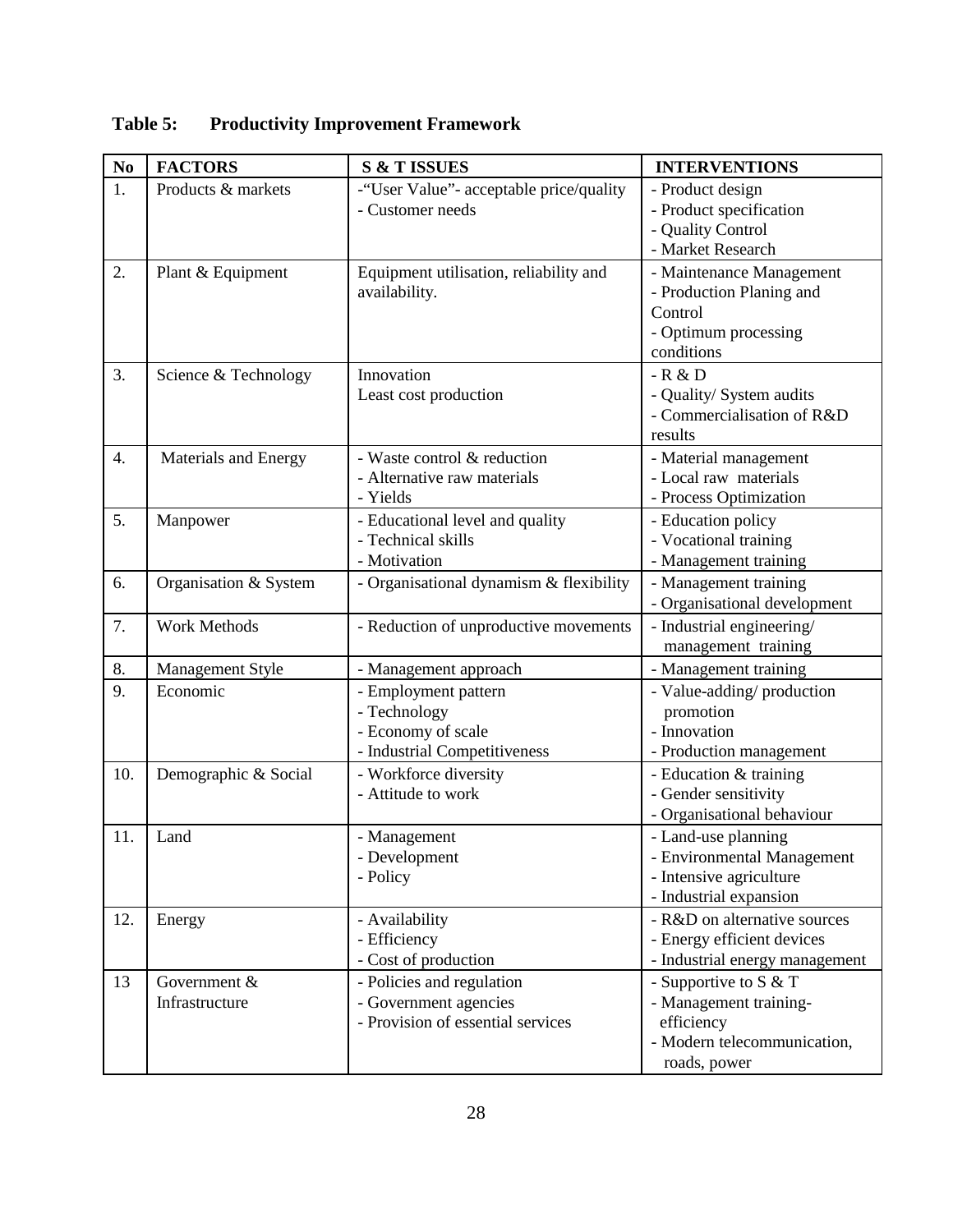The Pareto<sup>25</sup> principle may be used to narrow down the number of factors to be considered for a specific productivity improvement assignment. It states that 80% of the given results may be due to 20% of the effort and requires the identification of the vital few factors from the important many. The identification and prioritisation exercise may, in the Sustainable Livelihood Programming Framework, be achieved through a participatory approach that involves the relevant stakeholders.

# **3.2 Public Common Asset Utilization: Past and Present Efforts**

A nation's ability to generate, mobilise and use the common assets productively and sustainably is crucially important for its short and long term development. Unfortunately, this is often neglected or overlooked. The following subsections describe the past and present efforts to improve the productivity of public common assets identified in Section 2 of this paper.

# **3.2.1 Land**

 $\overline{a}$ 

Land requires proper management and development at national level. This is even more important to Malawi which is dependent on agriculture for its foreign exchange earnings. Land shortage is experienced in some parts of the country largely to its high population density. Efforts to improve farm productivity in a manner that does not accelerate land degradation are important. This is often achieved by the application of such technologies as fertilisers and the use of agricultural machinery. Improving productivity should also be looked at in terms of the long-term ability of the land to sustain human activities.

# **3.2.1.1 Past Efforts**

Past efforts to improve productivity of land as a public common asset have included promotion of smallholder agriculture through extension services of the Ministry of Agriculture and Irrigation. Good land husbandry practices have been among the major issues covered in the extension services. The farmers have had access to subsidized farm inputs and assured market for their produce through ADMARC. The government also used to run agricultural settlement schemes, including irrigated farms which also functioned as training grounds for the smallholder farmers. At the commercial level, tobacco estates were established throughout the country.

Mineral prospecting has not been a major government preoccupation although mapping of various mineral potential areas has been done through the Department of Mines and Department of Geological Services. The major mineral products now being exploited include cement, coal and lime. Some micro-scale gemstone mining is also being

<sup>25</sup> Prokopenko, J "Productivity Management: a practical approach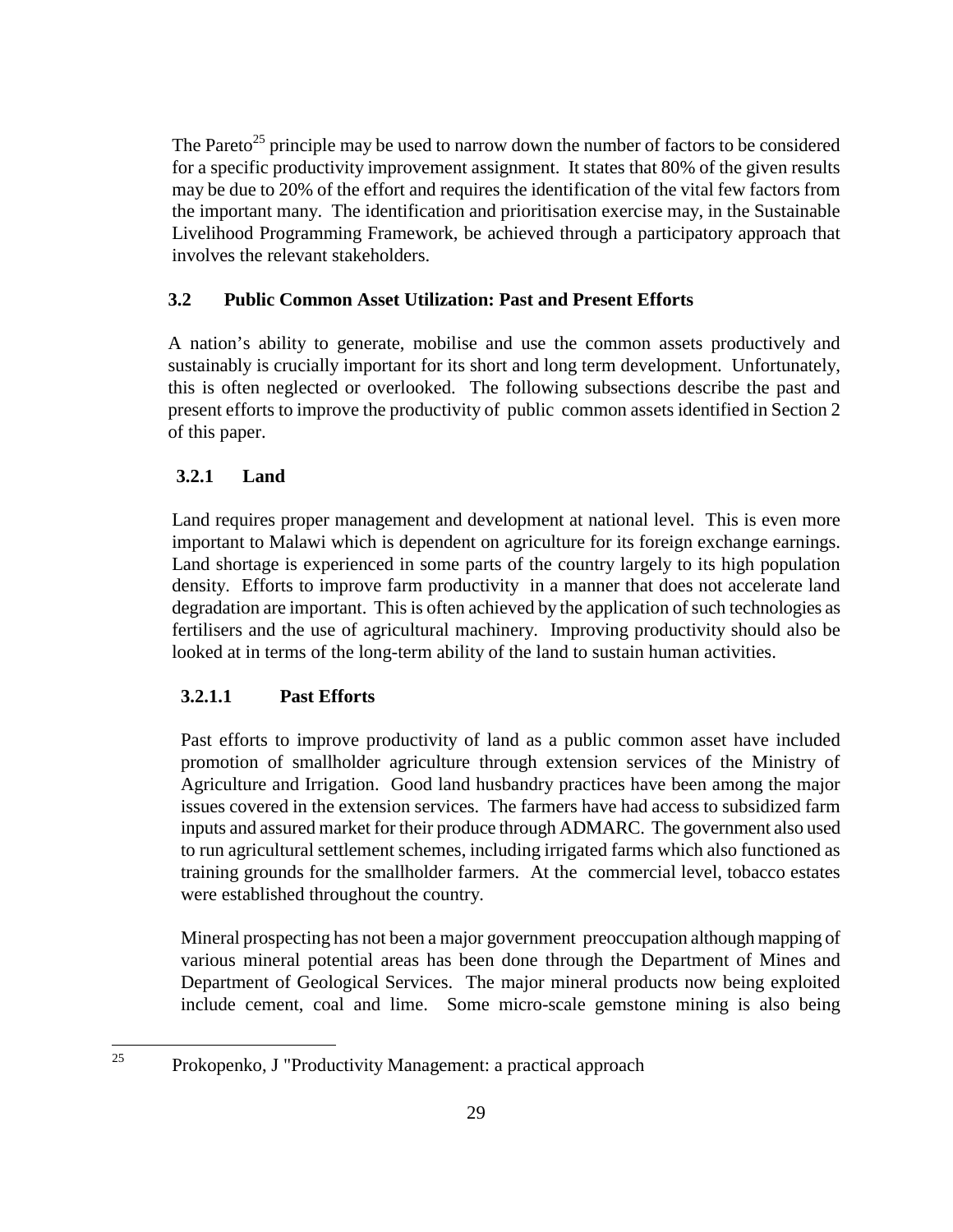undertaken in various parts of the country.

### **3.2.1.2 Present Efforts**

There is a marked drop in the extension services offered by MoAI. This has, probably, been due to closure of Natural Resources College, the main producer of agricultural extension staff. There has also been an increase of tobacco farming at estate and smallholder levels, at the detriment of production of food crops. Some small irrigation farms are being established. Currently the government is in process of procuring treadle pumps for that purpose. This will be very important as the rainfall pattern in the past few years has not been very encouraging. Government has privatised most of its farms. Privately owned farms, being commercially oriented are likely to be more productive. The removal of subsidies on farm inputs has had a negative effect on food situation in the country. Thus research on alternative farm inputs such as bio-fertilisers should be encouraged.

Major productivity issues should include making idle land productive through introduction of farming, mining or manufacturing activities; promoting irrigation farming; training small scale miners on the issues of production management, quality and environment; and the implementation of better policies on land tenure.

## **3.2.2 Renewable Energy Sources**

Renewable energy resources are important not only because they are environmentally friendly technologies, but also are self-sustaining if properly managed and applied. The government through its various ministries and departments, NGOs and research institutions have played various roles to promote this sector.

#### **3.2.2.1 Solar: Past Efforts**

Solar energy has been in use in this part of Africa for many years. Solar energy has been the major source of energy for crop drying, fish drying and drying of semi-processed or processed foods for ages despite the fact that there has been no special devices that have been locally developed to harness the solar energy.

The Meteorological Department has kept solar insolation data for a number of areas throughout the country. The database is an important source of information for potential users of solar energy. In early 80's, Malawi Polytechnic undertook various research studies to assess the potential of solar water heaters in Malawi. Ecosystems, a private company based in Blantyre, also undertook some work to develop solar water heaters and pumps.

To promote the sector, the Government procured solar water heaters which were installed in a number of institutions.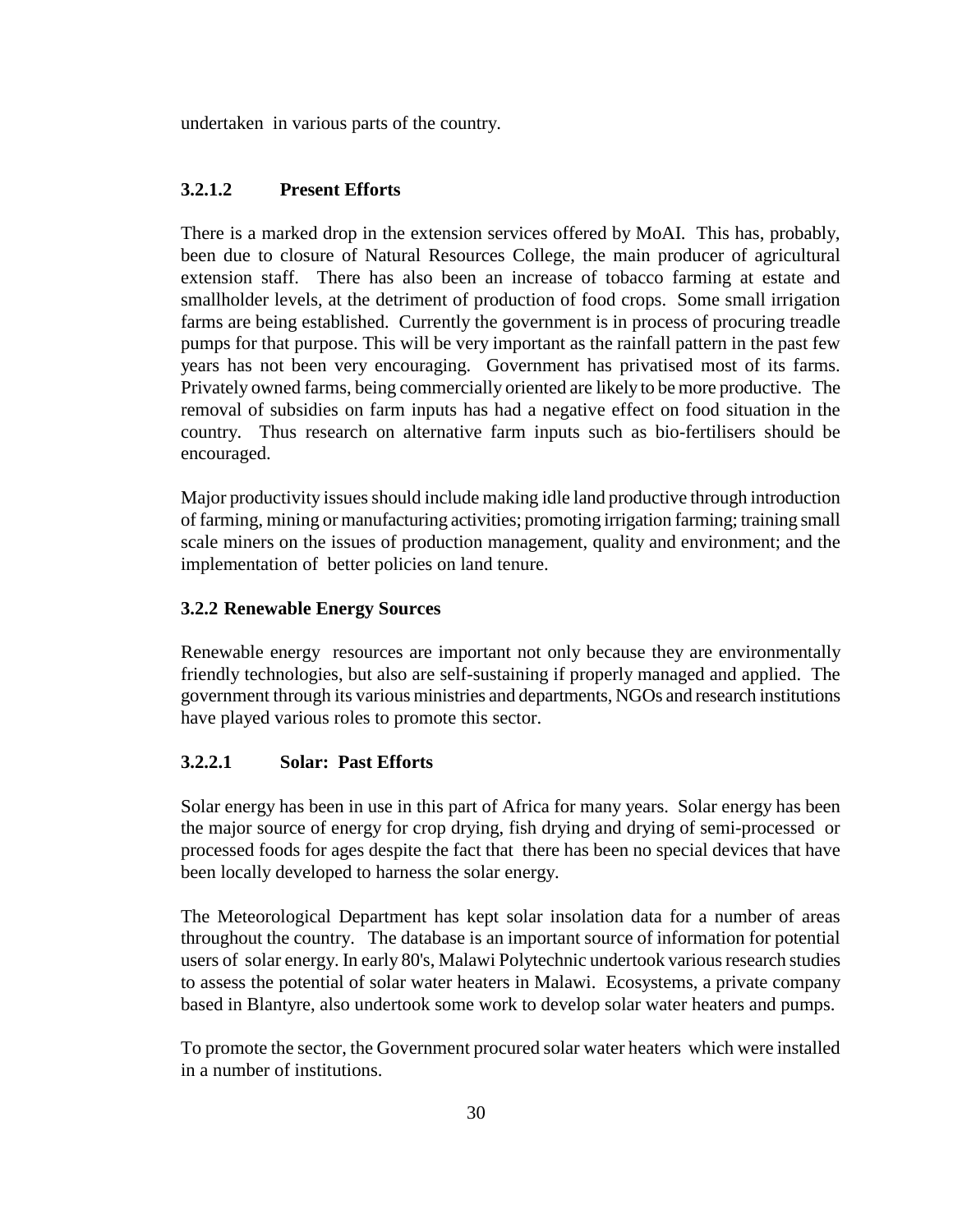#### **3.2.2.2 Solar : Present Efforts**

The Department of Energy with donor support, managed to send a number of Malawians to attend specialized training programmes in renewable energy, including solar-energy. The Department also played role in the development of the National Renewable and Sustainable Energy Programme (NRSEP) document which will lead to the creation of a financial mechanism for use of solar energy technologies by end-users including the SADC-FINESSE programme.

In addition to Ecosystem, other companies have been established such as Sollatek and Ecoelectric. MIRTDC, with technical backup from Sollatek, established the first solar demonstration village at Makanjira funded by UNESCO. UNESCO also funded the Solar Energy chair at Chancellor College.

At micro and rural enterprise level, MIRTDC is promoting solar driers which can be used for production of dried vegetables and fruit products.

#### **3.2.2.3 Biomass : Past Efforts**

Biomass is the most common fuel source in Malawi contributing to over 93% of the total energy consumed. Fuelwood, charcoal, briquettes and biogas form the biomass energy source. The Government, through Department of Energy, undertook a number of programmes to promote the use of energy efficient ceramic stoves. This work was also undertaken by the Blantyre Fuelwood Project. Improved stoves were disseminated especially during the Mocambican civil war when Malawi hosted over 1 million refugees.

Noting an increased demand in charcoal, some efforts were undertaken to produce charcoal from pine trees at Chikangawa. Industrial production of briquettes by WI CO, then a government parastatal, was introduced utilising saw dust as raw materials. The concept was timely but the product did not receive customer's acceptance. The production was stopped permanently when WICO was privatised.

Department of Community Services, through its programmes on Health and Population, and with the financial support from India constructed a number of biogas plants some of which are still in use today.

#### **3.2.2.4 Biomass : Present Efforts**

Several institutions namely; DoE, MIRTDC and GTZ are promoting energy efficient enduse devices such as community stoves, ceramic stoves and biogas stoves. MIRTDC in collaboration with CARMATEC, have constructed a  $50m<sup>3</sup>$  digester to be used as source of energy for salt production micro underprices in Chikwawa. This will certainly help to improve the productivity of the salt enterprises in the area where fuelwood is scarce. Under UNDP funded project, Stanlinks International and MIRTDC produced a biomass briquette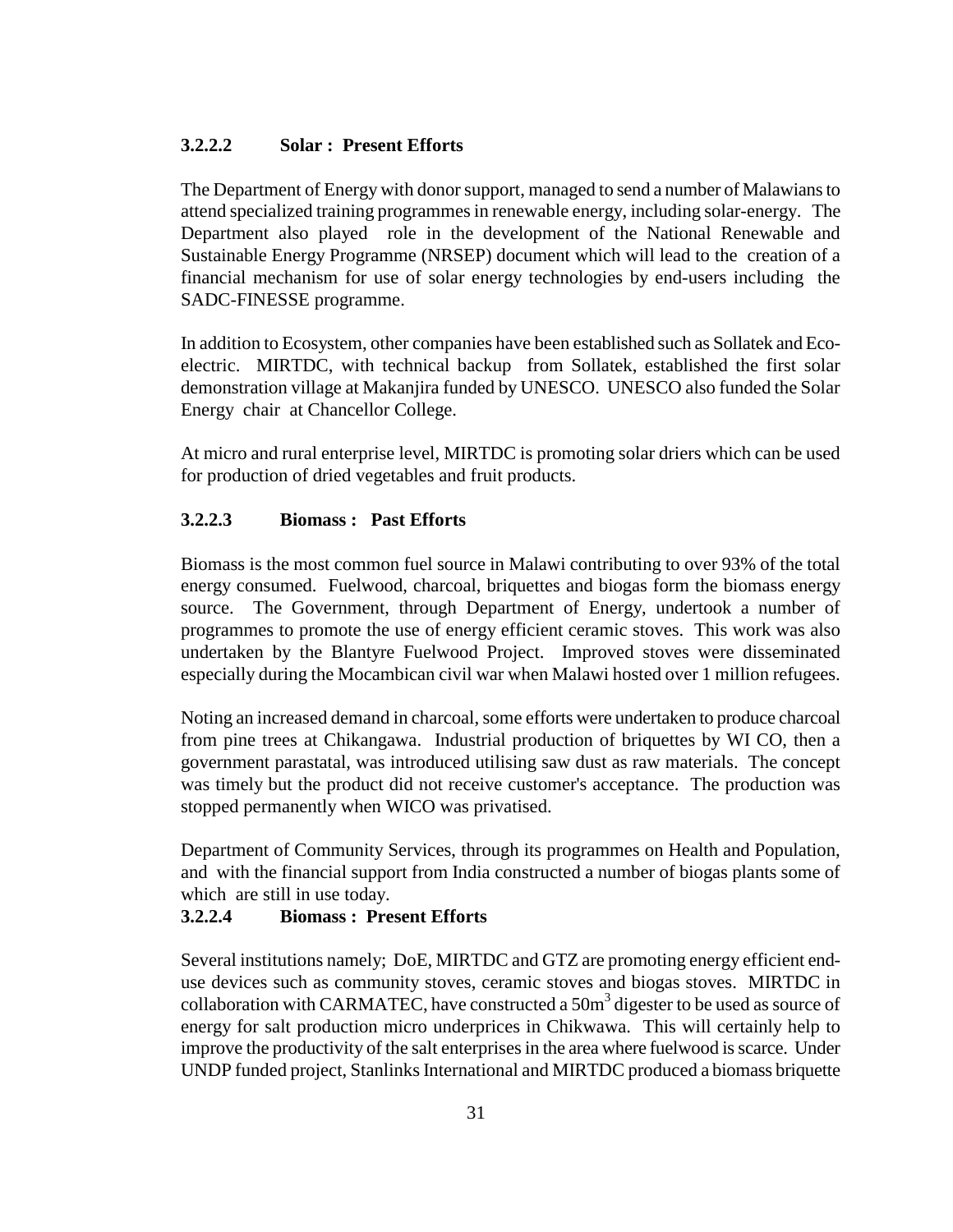press which utilises biodegradable raw materials. The technology was transferred to a number of women groups in Mchinji, Lilongwe and Blantyre. The women were selling the extra briquettes for cash.

### **3.2.2.5 Hydro Electric Power(HEP) : Past Efforts**

Malawi's hydro electric power is concentrated along the Shire River. There are only three other hydro electric power generation outside this river system. There are a number of potential perennial rivers which can qualify for HEP development. The Government of Malawi through ESCOM has developed a total of 214MW on the Shire River and 4.5MW on the Wovwe. Other privately constructed micro hydro sites include Lujeri Tea Estate in Mulanje district and Matandani Mission in Mwanza district. ESCOM also undertook HEP assessment studies for most of the major rivers in the country.

### **3.2.2.6 Hydro Electric Power(HEP) : Present Efforts**

The major electric power producer, ESCOM, is now a fully commercialised entity. The regulatory issues relating to electricity generation and distribution have been entrusted to the National Electricity Council. The new Electricity Act will promote the participation of independent power producers thereby removed the monopoly that ESCOM has had for a long time. The Department of Energy is working on rural electrification programme which aims at funding the extension of the electricity grid to selected rural communities. This will be financed from the Energy Fund set up by the department. At the technological front, MIRTDC has established internal capacity to assess, size, instal and maintain microhydro-electric power systems. MIRTDC has submitted a proposal to Intermediate Technology Group (ITDG) of Zimbabwe to rehabilitate the Matandani Mission microhydro power site as a case study. At national level, there is general interest to promote micro-hydro power generation as shown in various government support energy sector development plans  $^{26}$ .

#### **3.2.2.7 Wind Energy Potential in Malawi : Past Efforts**

Wind energy technologies were used to power water pumps and other machines since the ancient civilization and some of the technologies were principally introduced into Malawi by early missionaries and settlers but got obsolete when diesel engines entered the market. There are very few sites in Malawi where wind technology is being applied such as wind pumps at Magomero Catholic Mission and Mangochi. The wind pump in Mangochi was designed by a Malawian artisan and was fabricated by the MIRTDC.

<sup>26</sup> 26 Microhydro interests have been expressed in NRSEP, Finese Document and DANIDA. "Assessment of Alternative

Energy Sources in Malawi " Phase 1 .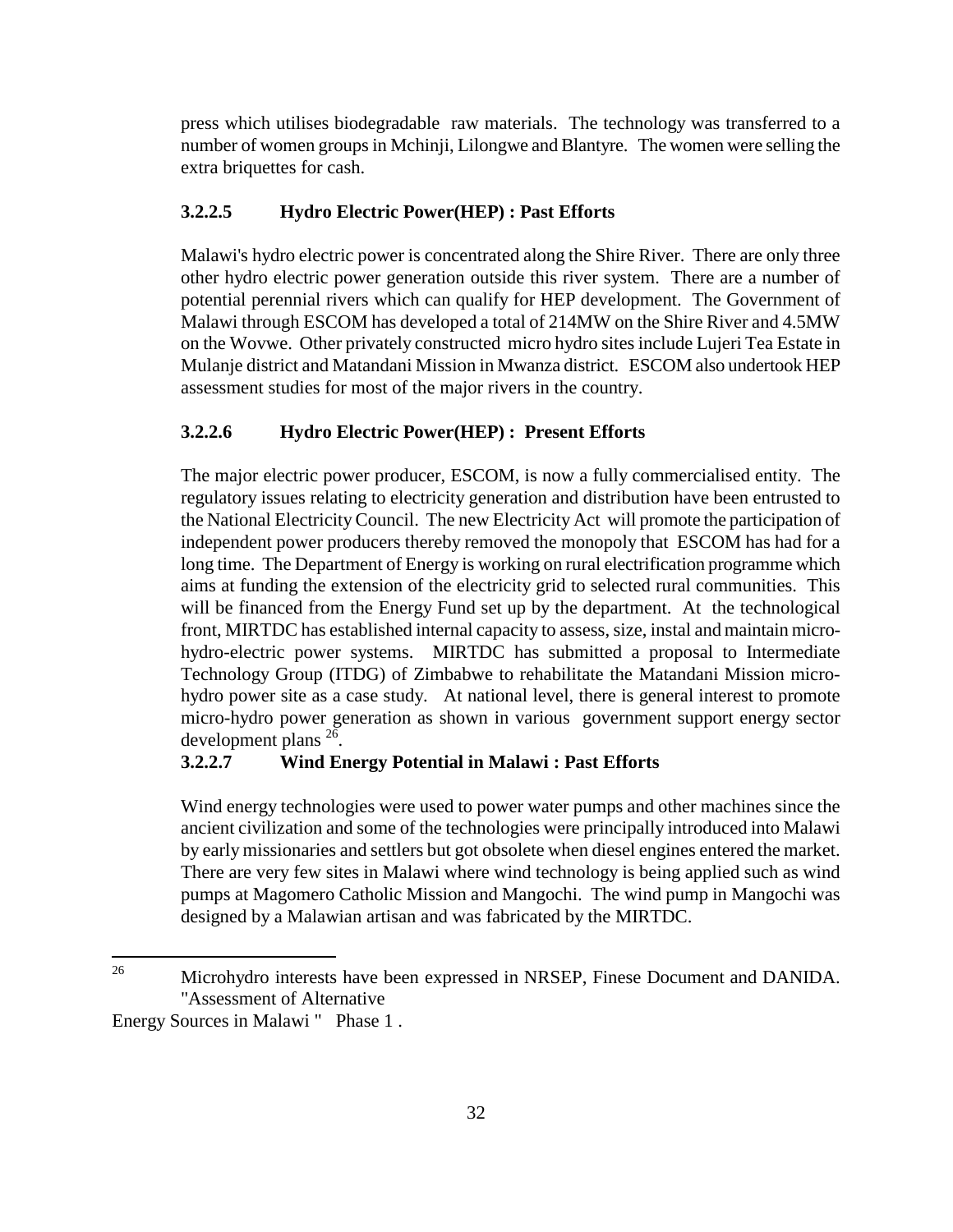The main source of information as far as wind energy assessment is concerned is based on the work done by D.R. Kamdonyo for a Masters degree in  $1988^{27}$ . In his work, he demonstrated that wind energy technologies could work very well in some parts of Malawi. In general, raw data on wind speed and direction is maintained by several institutions including MoAI, Meteological Department and the Department of National Park and Wildlife.

### **3.2.2.8 Wind Energy : Present Efforts**

Present efforts include the DANIDA sponsored "Assessment of Alternative Energy Sources in Malawi." Several Malawian experts worked with COWI consultants to prepare status report on biomass, solar, micro-hydro and wind energy sources. Wind masts equipped with automatic data logging devices have been installed at three sites. The information will contribute towards establishing wind and insolation databases which will contribute toward accurate and efficient sizing and equipment specification for the energy converting devices. Like solar and micro-hydro, wind energy technologies are also being promoted nationally through the NSREP and other programmes.

#### **3.2.3 Labour**

People, who may be the most difficult to influence in order to make them more productive, are the most important asset in the entire productivity improvement programme. Their skills, training and education, attitude, motivation and development are all important ingredients of a successful productivity drive. Productive systems have two major subsystems, technical and human. The two subsystems must be balanced and coordinated in order to function efficiently and effectively. In their report, Makoko and Makoza<sup>28</sup>, considered level of education, managerial skills, technical skills, ability to assimilate new knowledge, low motivation and lack of incentives as the major human factors that affect productivity in Malawi.

#### **3.2.3.1 Past Efforts**

 $\overline{a}$ 

Over the past years the efforts have revolved around formal education at the primary, secondary and tertiary levels. To that end the government, religious and private organisations set up the necessary infrastructure and offered financial support to run the institutions. Secondary school leavers could either proceed to universities or technical and vocational colleges. In collaboration with ILO, institutions like MEDI offered training for both technical and entrepreneurial skills to enable graduates start up businesses. Although the above efforts satisfied the needs, they were not adequate to accelerate enterprise

<sup>27</sup> Gondwe K.J. (MIRTDC) - Biomass, Kamdonyo, D.R. (Meteorology) - Wind, Masangwi,S (Polytechnic) - Solar, Chima, T (DoE) - micro-hydro, Chitenje, H (DoE) - Project Coordinator

<sup>28</sup> Makoko, M S and Makoza, F " Integrated Strategies for the Development of the Micro, Small and Medium Enterprises in Malawi", *UNDP/ILO Employment Opportunity Study*, June 1998.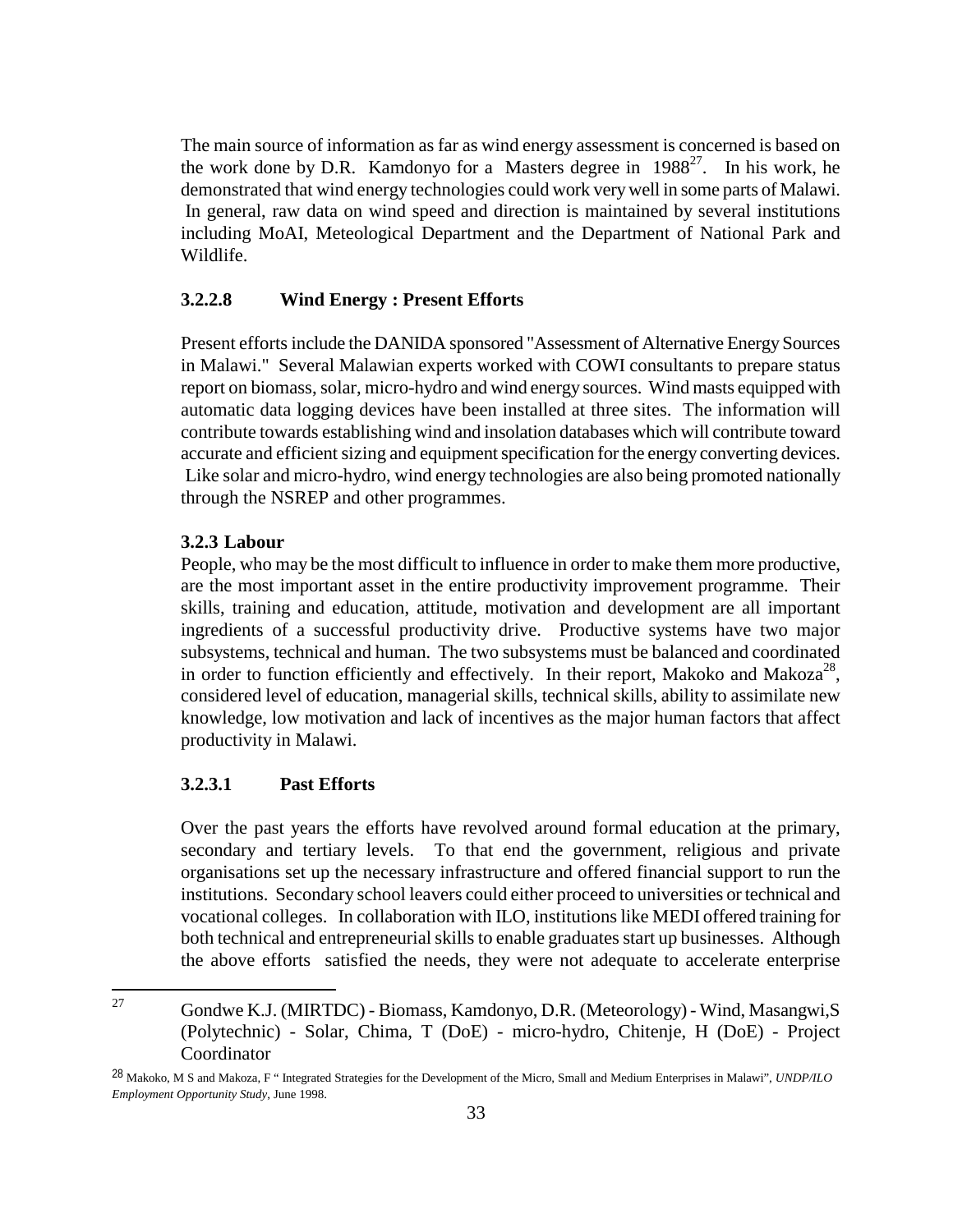development in Malawi.

### **3.2.3.2 Present Efforts**

Current efforts include the free primary education , promotion of the girl-child education, the establishment of the Mzuzu University, provision of specialised courses at MIM and Staff Development Institute (Mpemba), and the establishment of the TEVET programme. Under the EDEC programme, MIRTDC, MEDI, and DEMAT are conducting training programmes in technical and business/entrepreneurship skills to potential entrepreneurs. Courses offered included hatchery management, feed mix production, bakery, oil processing and fruit juice production. The trainees will be monitored to determine the number of businesses established.

### **3.2.4 Water Resources**

As stated earlier, water bodies form about one-third of Malawi's total area. In the recent past, most of the sub-saharan countries have experienced erratic weather patterns including the El Nino effect during the 1997/98 crop season which resulted in uneven rainfall. There was either too much rain or severe droughts in some areas. The 1997/98 rainfall pattern almost drove Malawian industries to a halt as a result of lowering of level of Lake Malawi resulting in reduced flow of Shire River and thus reduced power generation. Water is also important for household consumption and industrial usage.

# **3.2.4.1 Past Efforts**

The government undertook various projects to make safe drinking water available to many Malawians. Past efforts have included sinking of boreholes in many parts of the country and the establishment of gravity-fed piped water services where this was viable such as at Nkhamanga in Rumphi district. Another notable effort was the Mpira dam in Ntcheu. The government also continued to supply water in cities and municipalities through the water boards and the Water Department.

#### **3.2.4.2 Present Efforts**

Current efforts have included the establishment of regional waterboards (Northern, Central and Southern) to oversee the water supply and sanitation in the regions and thereby enable Blantyre and Lilongwe waterboards to concentrate their efforts and better serve the cities of Blantyre and Lilongwe respectively. MASAF and some NGOs like Africare have also been involved in borehole drilling all over Malawi.

#### **3.2.5 Forestry and Wildlife**

As stated earlier, he regional distribution of forest resources is highly skewed. This calls for efficient utilisation and strict management of forest resources to ensure long term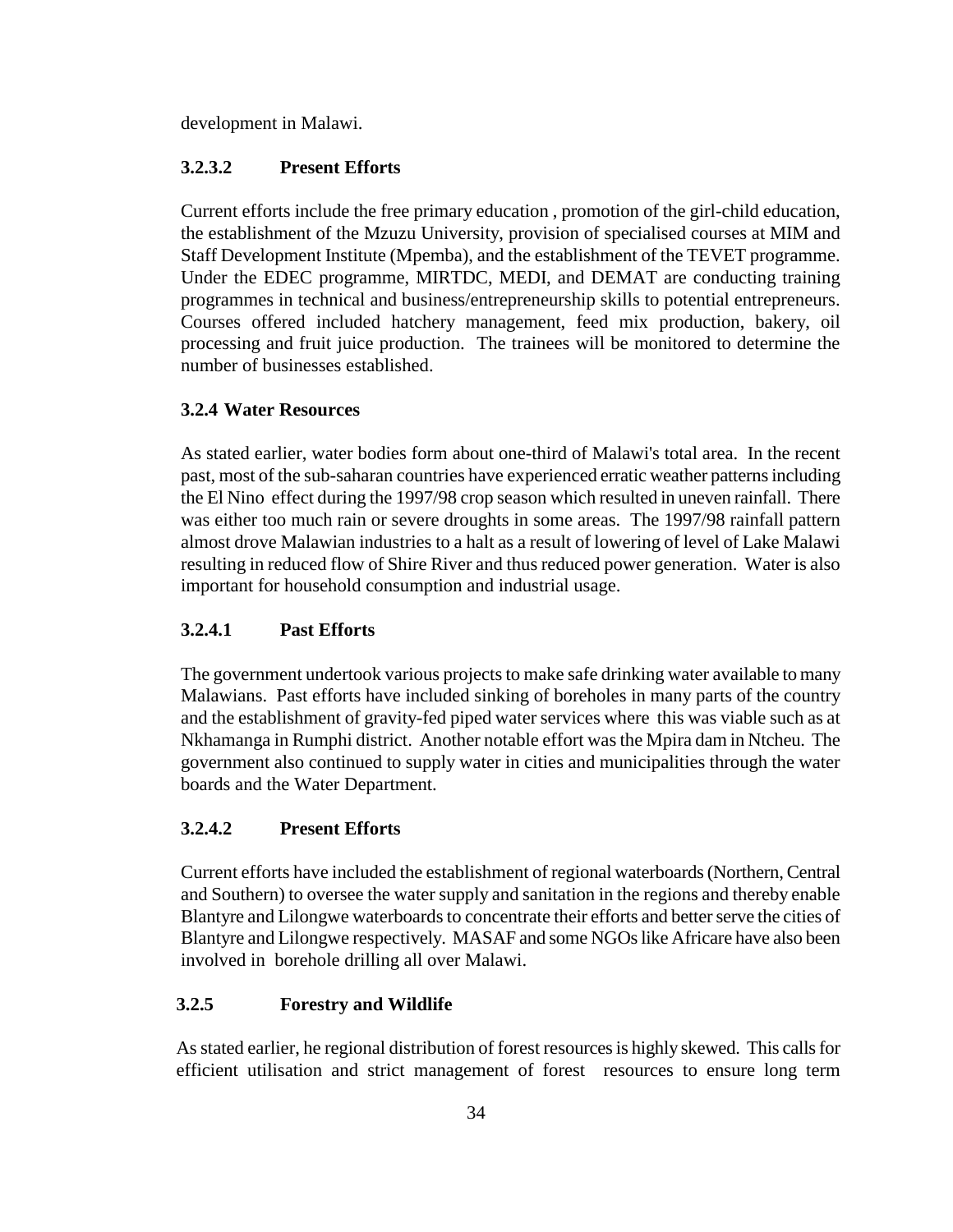sustainability. National parks and game reserves provide sanctuary for the Malawian wildlife. If properly managed, they have potential to attract tourists and directly contribute to the development of the communities surrounding the parks and the country as a whole. Infrastructural development and provision of essential services such as roads, water, electricity, and telecommunication services are key to tourism development.

#### **3.2.5.1 Past Efforts**

The government designated a number of forestry areas as reserves for the fauna and flora resources. This resulted in establishment of game reserves, national parks and forest reserves in the three regions. Although this worked well, there were some problems. Some rural communities considered this as deprivation of rights to their resources, causing some resentments and confrontation to the extent that forest and game rangers were treated with contempt. On the regulatory side, the surrounding communities were only allowed to harvest resources after paying a fee and, for some protected tree species, citizens were not allowed to cut them down even if the tree was in their backyard. Poaching remained a major problem for a long time despite the penalties imposed.

The over-dependency on fuelwood has put undue pressure on forestry resources. Energy conservation programmes at Blantyre Fuelwood Project and Energy Studies Unit positively contributed toward awareness creation and resulted into some savings. Government and private initiatives to promote afforestation such as National Tree Planting Day and Carlsberg Green seedling programme are some of the past efforts worthy of commendation.

In terms of private enterprise, beekeeping was introduced in some forest reserves and Muluguzi Winery used some wild fruits for wine production.

#### **3.2.5.2 Present Efforts**

The most notable achievement has been the launching of a new Forest Act. This, among other issues, has promoted the empowerment of the communities to manage their own resources on customary land and participate in the management of the resources. Beekeeping activities are being supported by donors and private companies and although production has increased, the demand for apiary products by far exceeds the supply. MIRTDC has developed and disseminated improved beehive technology. Although the wine production has since discontinued, the drive to commercialise the use of wild fruits has continued as demonstrated by the GTZ-funded *malambe* juice production in Mwanza. Guinea fowl domestication is becoming increasingly popular in Mwanza, Blantyre, Mchinji and Karonga. MIRTDC has successfully hatched guinea fowl eggs using the locally developed egg incubator.

#### 3**3.3 Private Common Assets Utilization: Past and Current Efforts**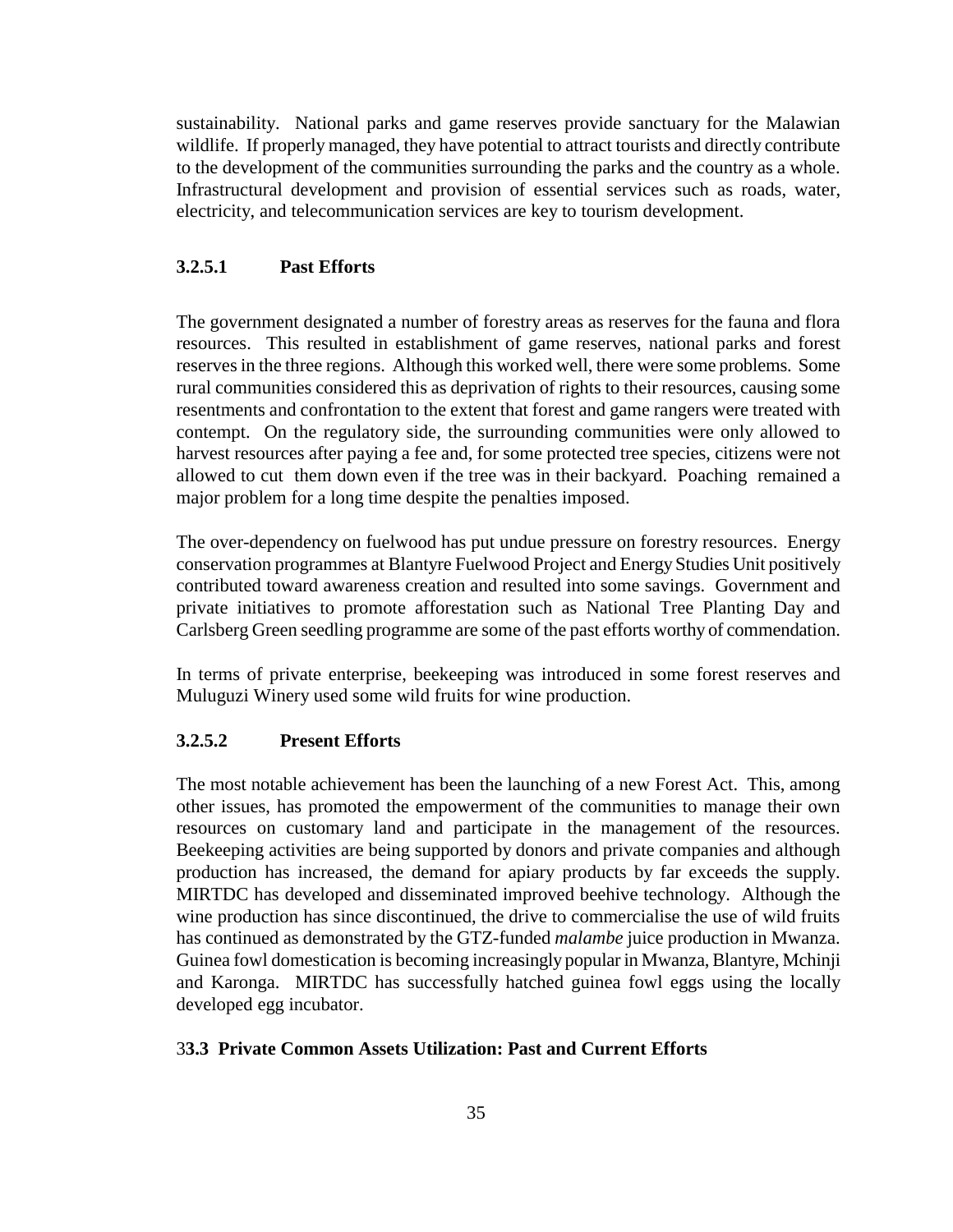Private common assets offer the greatest potential for enterprise development and are, by their nature, controllable by the individual. This section of the paper deals with some of the private common assets and enterprises that seem to offer the greatest potential for productivity improvement.

As individuals move from subsistence driven activities to entrepreneurial activities, their earning power and productivity greatly improve. The activities below may be thought of as production processes, thereby enabling the utilisation of one productivity improvement model. Any production process consists of three main components: the inputs (raw material, energy, labour), the conversion process (machinery, equipment) and the product(s) and byproduct(s) in form of goods and services.

## **3.3.1 Food Processing**

Since ancient times, man has processed foods for consumption in the home, for preservation and for sale. As food is processed, it changes its characteristics and gains value and/or shelf life.

## **3.3.1.1 Past Efforts**

Sun drying of foods is one of the techniques used to extend the shelf life of most of the agricultural produce, fruits and vegetables, fish and even meat and meat-products. The method is weather-dependent and the operator has little or no control on its efficiency. Other techniques include boiling, salting and baking.

Improved technologies introduced in the past include mechanised mills, solar driers and improved bakery ovens through local fabrication of some of the named technologies. The availability of these technologies has enabled Malawians to set up businesses. These businesses have included commercialisation of some of the traditional formulations such *thobwa29* and likuni phala.

Industrial production of food products was largely in the hands of multinationals or non-Malawian shareholders and research in food processing has largely been minimal.

## **3.3.1.2 Present Efforts**

 $\overline{a}$ 

Recent years have seen an increase in cottage based food processing enterprises offering such products like packed roasted nuts, cooked foods, bakery products, and edible oils. The sector is flourishing despite the problems related to hygiene and quality control. The Polytechnic, a constituent college of the University of Malawi, is offering courses in food science, and MIRTDC has increased its research activities in food processesing and the examples include pigeon-pea based weaning food formulations, fruit juice production and

 $29$  Thobwa is sweet beer brewed using millet flour and maize flour.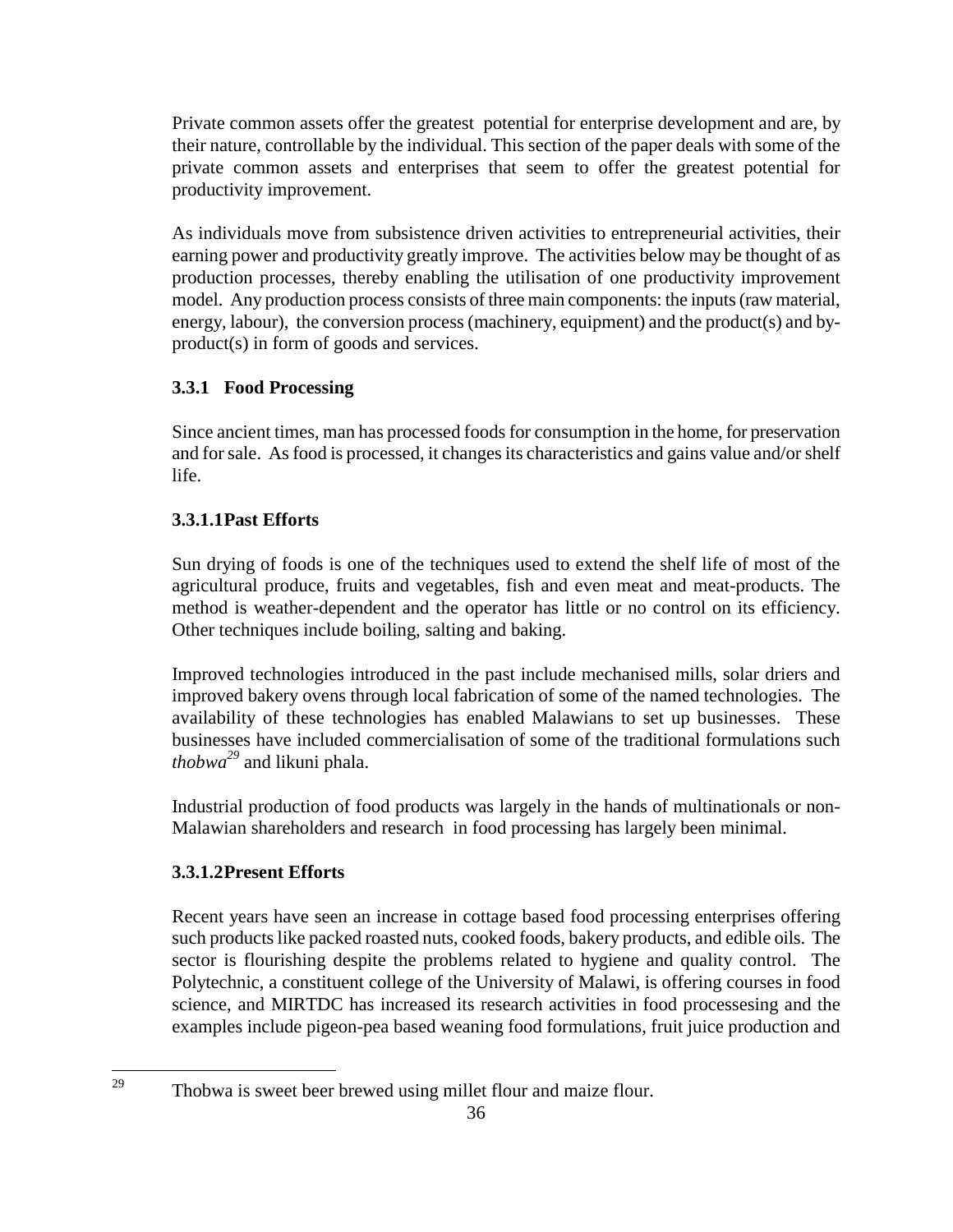oil extraction. Local development and manufacturing of food processing equipment has also been considerable and recent technology developments have include the rice thresher, juice extractor, and oil expellers.

Development of new products such as *mahewu*<sup>30</sup> and *malambe*<sup>31</sup> juice have been well received by the market. Government has privatised its dairy operations throughout the three regions. This will hopefully bring productivity improvement and offer the customers better quality products at competitive prices.

#### **3.3.2 Poultry Production**

#### **3.3.2.1 Past Efforts**

Malawians have for a long time been rearing local breeds of chickens on free range. The local varieties did not compete well as layers or broilers with the hybrid varieties. To improve the situation, hybrid varieties (black australops) which could survive the free range environment were introduced. The day-old chicks were produced at Mikolongwe for sale through the Veterinary Department. These were not easily available to farmers, resulting in long waiting periods after payments had already been made.

Commercial hatcheries producing hybrid broiler and layer varieties were established in Blantyre and Lilongwe. This still did not improve the situation as the access by potential rural farmers remained difficult.

#### **3.3.2.2 Present Efforts**

MIRTDC developed a number of technologies to support the small scale poultry industry. The technologies include low cost electric egg incubator, feed mixing technologies, cages and brooders. Under the EDEC programme, MIRTDC, DEMAT and MEDI are offering training programmes in hatchery management, layer and broiler production and feed mixing. It is hoped that in the long term this will at least reduce Malawi's dependency on imported chickens and eggs. The Nation Newspaper of 19 March,1999 carried an article which portrayed a gloomy picture for the future as far as the poultry industry in Malawi is concerned. On the other hand, this may be a potential business opportunity for the productive performers within the MSME sector. The Ministry of Agriculture and Irrigation is also promoting the rearing of guinea fowls.

#### **3.3.3 Mining Industry**

<sup>30</sup>  $30$  A thick paste made of unfermented cereals and other additives.

<sup>31</sup> A juice made from the fruits of *adinsonia digitata* tree species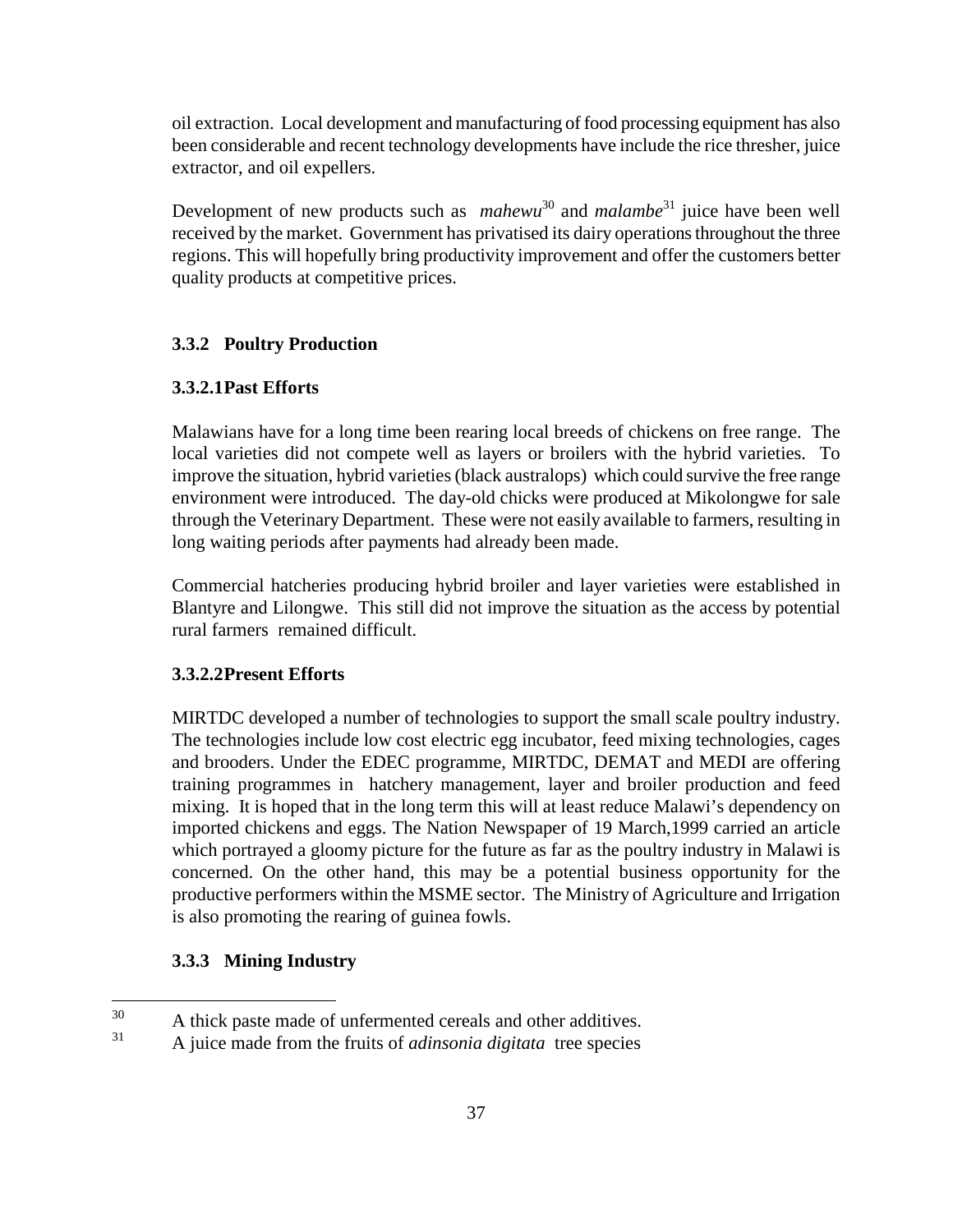The mining industry in Malawi is still highly underdeveloped. Current commercial mineral products include cement, lime, sodium silicate, coal, vermiculite and quarry stone. Small scale gemstone mining is also being done.

**Table 6: Mineral Resources in Malawi**

| No.            | <b>Mineral</b>                       | <b>Where Available</b>                                              | <b>Potential</b><br><b>Quantities</b><br>(million<br>tonnes) | <b>Remarks</b>                                                                    |
|----------------|--------------------------------------|---------------------------------------------------------------------|--------------------------------------------------------------|-----------------------------------------------------------------------------------|
| $\mathbf{1}$   | <b>Bauxite</b>                       | Mulanje                                                             | 29                                                           | Average bauxite<br>composition is 44%.<br>Minor occurrences in<br>Zomba and Nyika |
| $\overline{2}$ | Coal                                 | Livingstonia<br>Karonga West<br>Lifua<br>Kibwe                      | 24<br>7.1<br>1.2<br>2.7                                      | Livingstonia coal mines<br>and operational                                        |
| $\overline{3}$ | Iron                                 | Mindawe Hill<br>Ntcheu South                                        | 0.16<br>0.05                                                 | None                                                                              |
| $\overline{4}$ | Uranium                              | Livingstonia<br>Karonga West<br>Thambani (Mwanza)                   | not known<br>$^{\dagger}$                                    | None                                                                              |
| 5              | Gold                                 | <b>Lisungwe Valley</b><br>and Unga River                            | traces                                                       | None                                                                              |
| 6              | Limestone<br>Dolomite                | Changalume and<br>Mayeka                                            | over 800 (total)                                             | For production of cement<br>and lime                                              |
| $\overline{7}$ | Kaoline<br>Ceramic Clay              | Linthipe (Dedza)<br>Nkhande (Ntcheu)<br>Senzani (Ntcheu)<br>Chitipa | 14<br>0.1<br>not known<br>not known                          | Used for production of<br>ceramic ware and<br>refractory products                 |
| 8              | <b>Glass Sands</b><br>(Silica Sands) | Mchinji<br>Lake Chilwa and<br>Lake Chiuta                           | $25$ (total)                                                 | Used for production of<br>sodium silicate and<br>glassware                        |
| 9              | Nepheline<br>Syenite                 | Zomba<br>Rumphi<br>Mulanje<br>Chikangawa                            | extensive<br>quantities                                      | Used as industrial filler in<br>plastics, rubber, fertilisers,<br>etc             |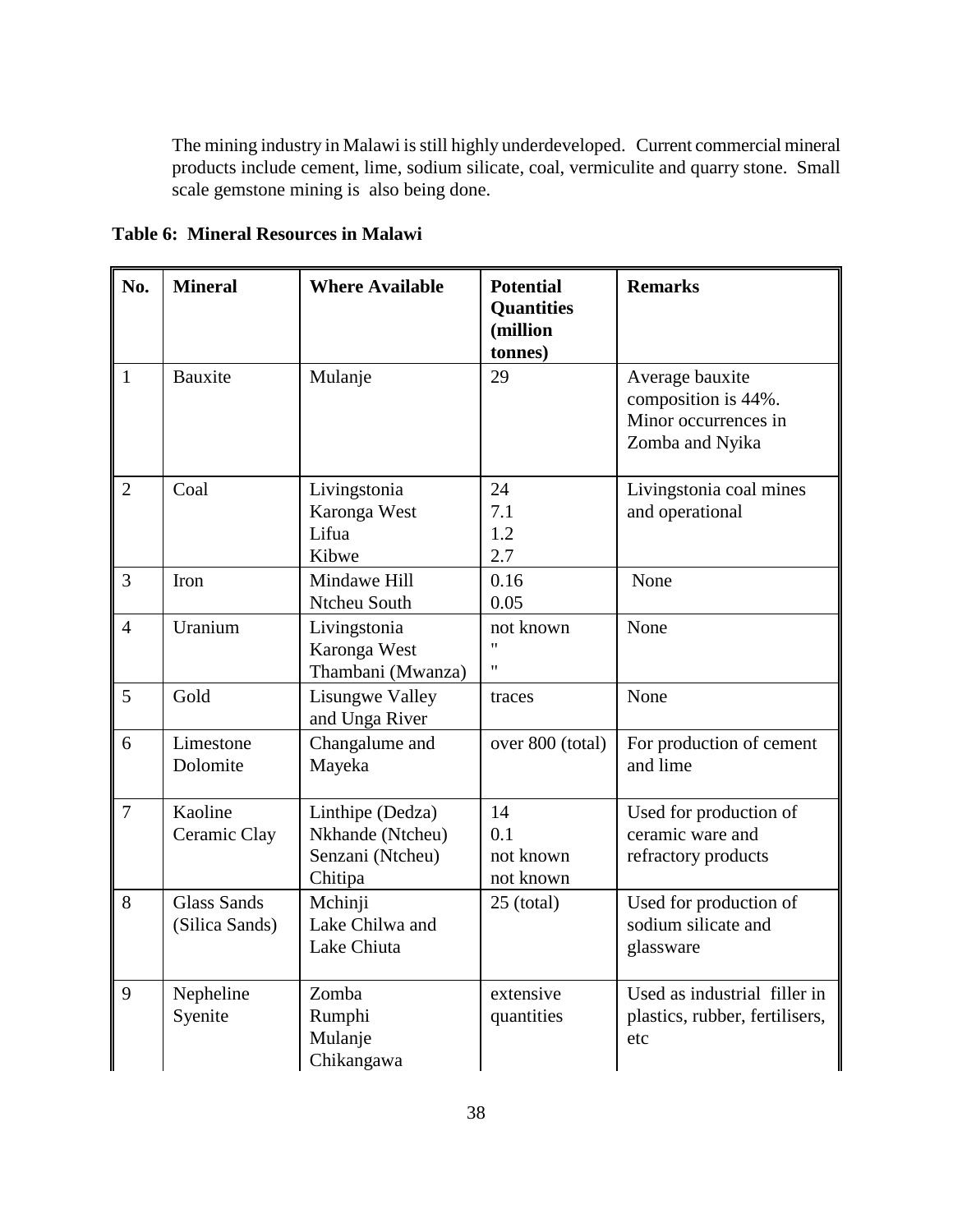| 10 | <b>Brick clays</b>      | Bangwe (Limbe)<br>Nathenje (Lilongwe)                                            | 33.9<br>2.6 | Widespread                                                                                   |
|----|-------------------------|----------------------------------------------------------------------------------|-------------|----------------------------------------------------------------------------------------------|
| 11 | Pyrite and<br>pyrhotite | Lilongwe<br>Dowa<br>Mchinji                                                      | not known   | Used as source of sulyrum<br>in fertilisers and<br>paper/pulp production                     |
| 12 | Talc                    | <b>Ntcheu</b><br>Mzimba                                                          | not known   | Used as carving stone,<br>ceramics, talcum powder<br>and other uses too                      |
| 13 | Salt                    | Widespread<br>Kasungu, Mchinji,<br>Rumphi, Chikwawa,<br>Nsanje, Phalombe,<br>etc | not known   | Occurs as salt in  clays<br>or efflorescence                                                 |
| 14 | Gemstone                | Widespread<br>especially Mzimba,<br>Ntcheu, Chitipa                              | not known   | Jewellery                                                                                    |
| 15 | Gypsum                  | Dowa and Lilongwe                                                                | 0.0065      | Used in chalk production,<br>plastering, plaster of Paris<br>(POP) and ceiling boards<br>etc |
| 16 | Vermiculite             | Mpatamanga<br>(Mwanza)                                                           | 5           | Used in insulation<br>materials, filler in<br>fertilisers and paint<br>industry              |

## **3.3.3.1 Past Effort**

The Government of Malawi undertook mineral resource mapping the results of which is that quantities of various mineral deposits are now documented and these include bauxite on Mulanje Mountain and coal at Kaziwiziwi and Mchenga in Rumphi. Only coal was assessed as financially and technically viable for exploitation and this led to the opening of Kaziwiziwi and Mchenga coal mines. The improvement of lime production at Chenkumbi was undertaken by ITDG of Zimbabwe. Portland Cement Company has continued producing cement at its Changalume site in Zomba.

The Government has continue to offer various stakeholders information and technical advice on mining through Department of Mines and Geological Survey Department.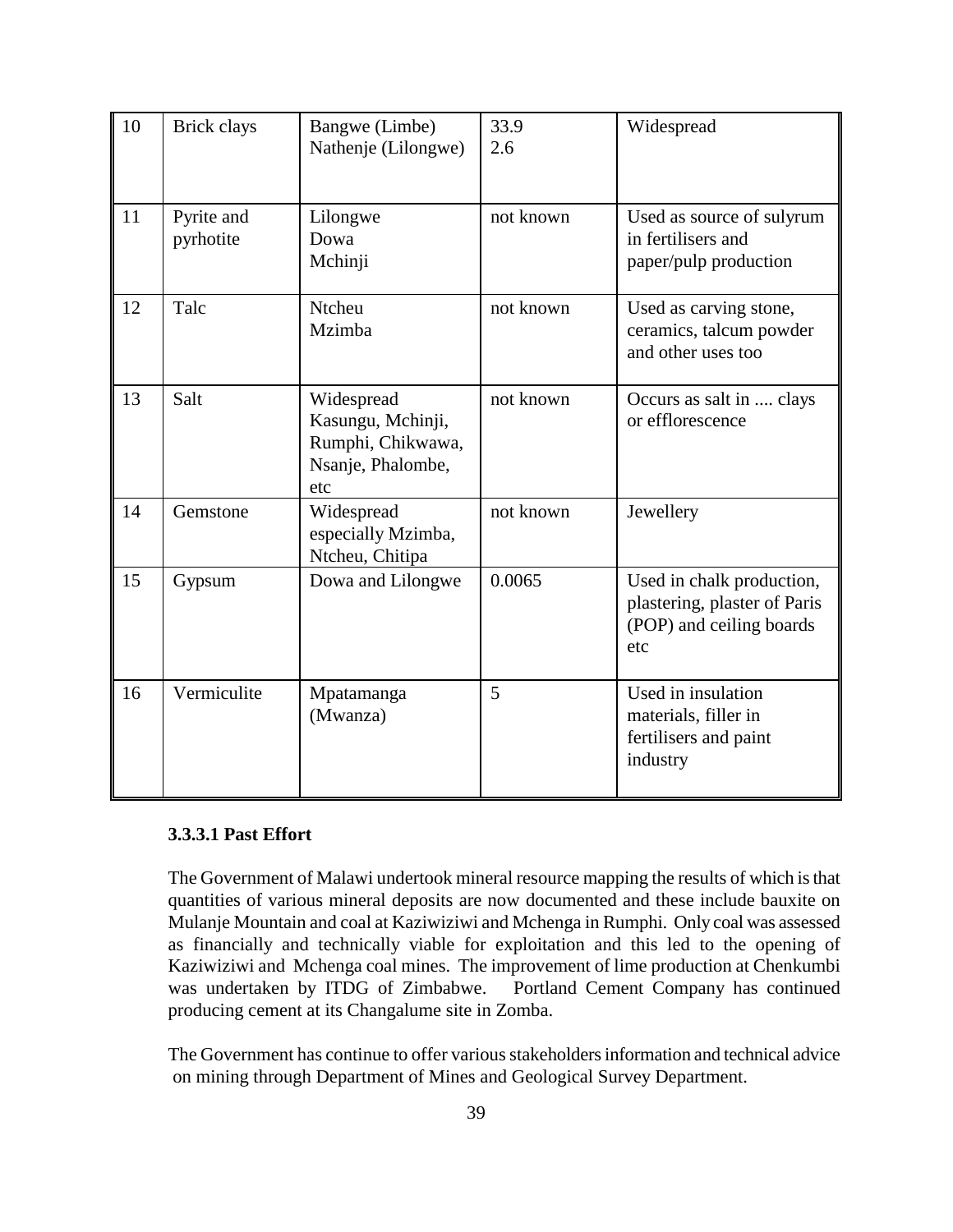#### **3.3.3.2 Present Effort**

Gemstone Association of Malawi was formed to support various gemstone miners throughout Malawi. Recent development in the gemstone area includes the opening of the first stone cutting and jewellery shop in Lilongwe. Production of sodium silicate at Maone Industrial Park is another milestone. Development of ceramics processing in Dedza and small scale lime works in Lirangwe and Balaka are also encouraging developments. The opening of a new cement factory in Kasungu is also note-worthy.

Under the EDEC programme, the Malawi Industrial Research and Technology Development Centre and Gemstone Association of Malawi are offering training programmes for small scale gemstone miners from all the three regions of Malawi.

## **3.3.4 Handcrafts and Garments**

Hand-crafted high quality products normally fetch good prices on the export markets. Although there is no deliberate national programme to promote this enterprise, a few individuals have successfully secured export orders.

### **3.3.4.1 Past Efforts**

A number of organisations have been involved in the skills development for producers of hand-crafted goods. DEMAT has promoted batik production, MACOHA has promoted hand woven rags and wall hangings, Magomero has promoted sisal basket making, cane furniture making, woven products and others, and MIRTDC and Craft Training Centre have promoted leather goods. In addition, there have been a number of individuals who are involved in wood curving and oil painting of fine art products. Most of the wood carvings are bought by middlemen who export them to regional and overseas markets.

## **3.3.4.2 Present Efforts**

The EDEC programme has identified handcraft as one of the potential areas that need support. MIRTDC, DEMAT and MEDI have planned for a number of training programmes to support the subsector. It is strongly believed that what is lacking most in the sector is organisational mechanisms such as management, marketing, product design and technology.

Wood carvers who normally go for hardwoods have continued to disregard the issue of environment. This will, in the long run have a negative impact on their productivity as they will have to cover longer distances to source raw materials.

#### **3.3.4 Woodwork**

Wood products, and in particular furniture, are taken for granted both in the rural and urban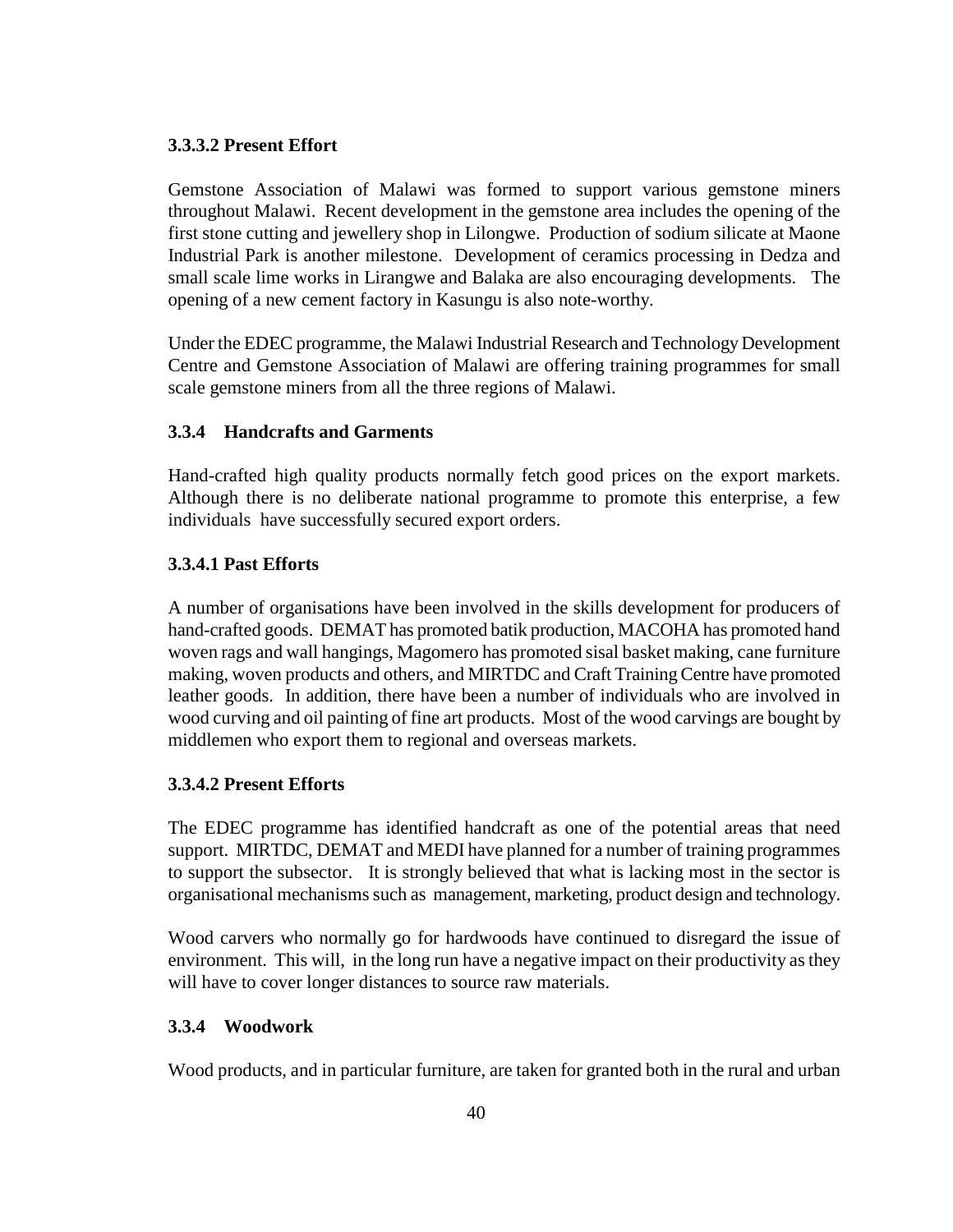homes and institutions. It is one of the most common trades scattered throughout the country.

#### **3.3.4.1 Past Efforts**

Most of these carpenters or woodworkers, especially in the rural areas, have not attended formal education but have learnt the skills from master craftsmen who were mostly missionaries. These in turn passed the knowledge to the next generation. The government and missionaries opened a number of technical schools offering carpentry and joinery as one of their core trades. Through the defunct Malawi Young Pioneers training bases, a number of tradesmen were trained and encouraged to set up businesses in the rural areas. In addition, some selected secondary schools were offering woodwork as a course examinable at junior and school certificate levels.

### **3.3.4.2 Present Efforts**

Apart from the TEVET programme there are no new initiatives targeting the sector as such. It has been observed that there are many more medium sized carpentry shops offering quite good quality products. But most shops offer products of poor quality. It is unfortunate that there are on official standards to ensure uniformity and consistency in the quality of products.

Potential to offer high quality products does exist both for local and international markets. Greatest potential in improving productivity lies in adding value to every product since customers are willing to pay extra for products of high quality.

#### **3.3.5 Metalwork**

The issues raised under woodwork also apply under metalwork. With the major exception that the raw material for metal products are not readily available. Most of metalworking skill such as forging were passed from master craftsmen to trainees.

#### **3.3.5.1 Past Efforts**

The government and missionaries opened a number of technical schools offering metalworking as one of its core trades. In addition, some selected secondary schools were offering metalwork as a course examinable at junior and school certificate levels.

There are a number of private companies in metalworking businesses such as B&C, PEW, ENCOR Products, Agrimal, and Petroleum Services.

#### **3.3.5.2 Present Efforts**

The sector is a bit more specialised and has seen experienced technicians and engineers leave their jobs to start up their own enterprises. The ability to compete in the sector very much depends on quality/price combination. Services offered include sheet-metal working,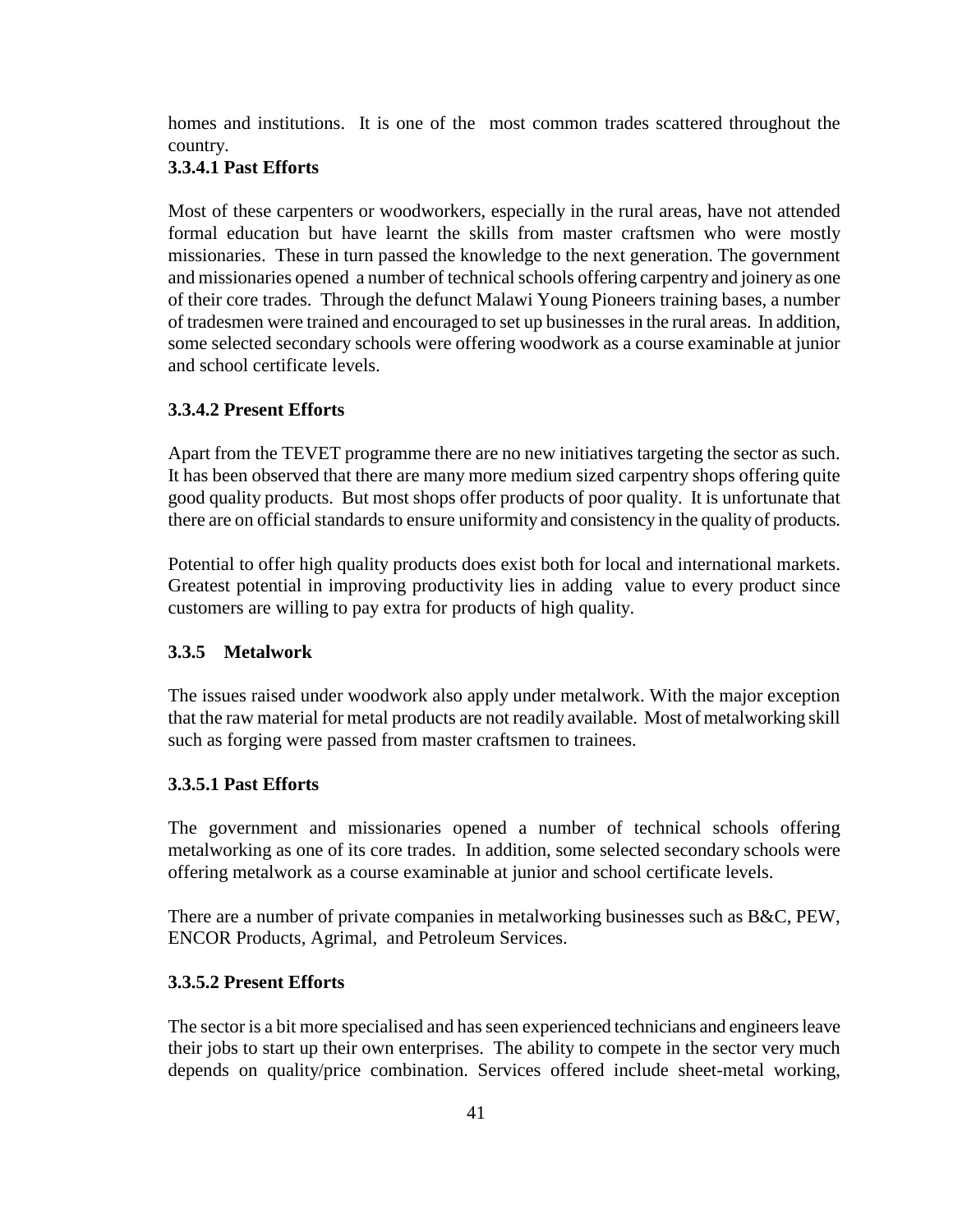welding, fencing, forging, casting and machining.

There are very few enterprises which are involved in technology design and fabrication. This is one of the most promising area as far as technology development and transfer is concerned.

### **3.3.6 Services**

In the productivity ladder, there is marked increase in productivity as enterprises graduate from agricultural based activities into manufacturing and eventually into services.  $^{32}$  As was mentioned earlier, the service sector contributed a mere 2.8% of the business activities. Nonetheless, it is becoming an increasingly important growth sector.

## **3.3.6.1 Past Efforts**

There have been little deliberate efforts by the government to promote micro and small enterprises in the services sector. Most of the services being offered often have been as a result of individual training background or work experience. Individual services offered included repair of household and industrial appliances and technical trades like building, carpentry, motor mechanics and electrical and electronics.

Associations offering various services were established such as the Herbalist Association of Malawi offering traditional medical services and the National Association of Business Women offering business advice to women. The hotel and catering services has remained rather static. Trainees from the Hotel Training School were mainly prepared for employment rather than setting up their own enterprises.

## **3.3.6.2 Present Efforts**

Following the economic liberalisation programmes, the country has seen a marked increase in the number of service based enterprises such as private schools and colleges, engineering services, security services, law firms and NGOs offering a range of services. Probably the biggest success has been the liberalisation of the transport sector. The small bus operators have literally overwhelmed the major (then monopolistic) bus companies. This could be considered to be a positive move. However, to be productive, there is need to equip the sector with the necessary skills and resources and establish regulatory mechanisms to ensure adherence to quality and standards and its contribution of the overall economy through taxes and other fees.

## **3.3.7 Trading**

 $\overline{a}$ 

Trading is the most common service-based business activity constituting over 52% of the total business activities in Malawi in 1992.

<sup>32 &</sup>quot;Productivity Management:A practical handbook", J Prokopeko,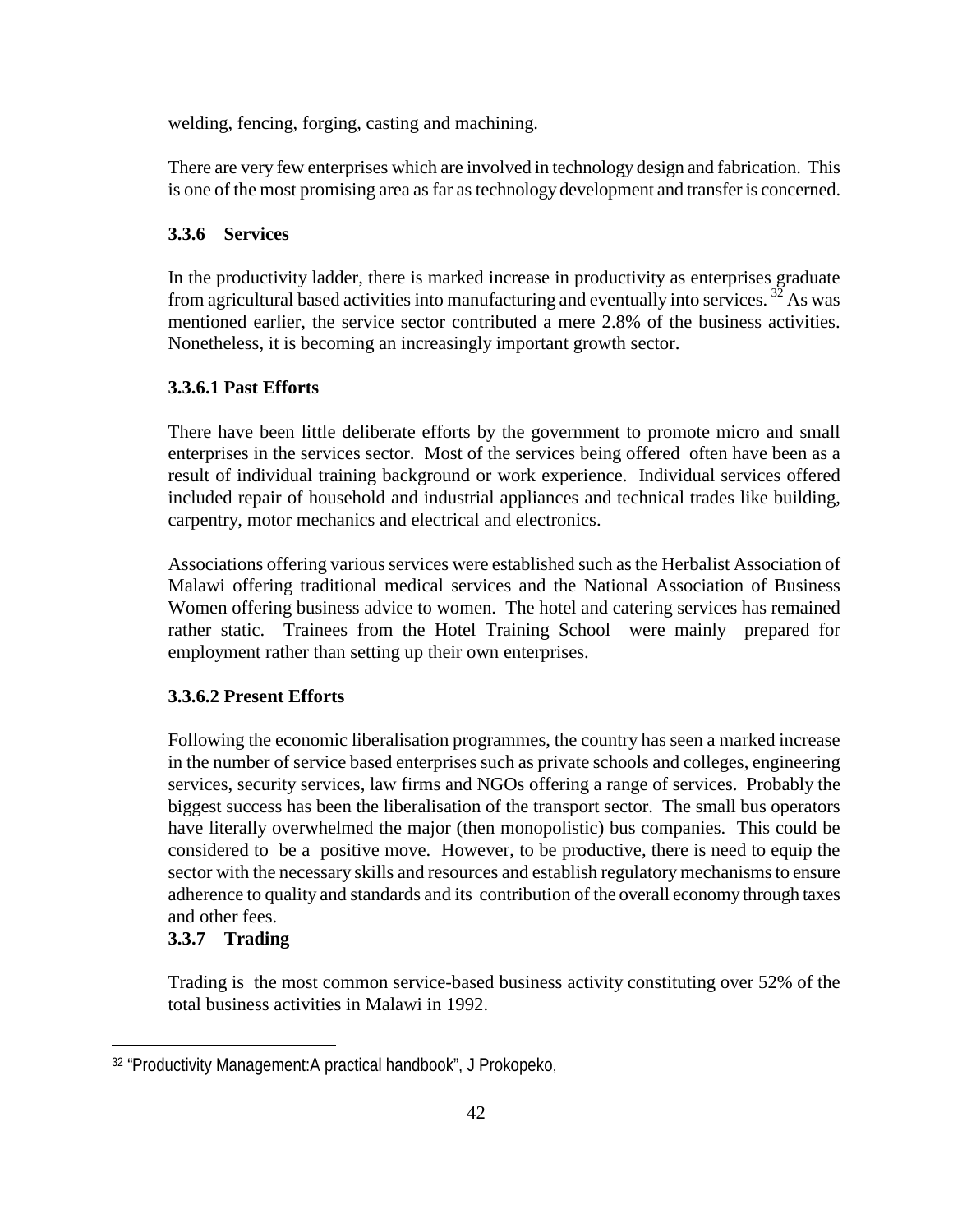### **3.3.7.1 Past Efforts**

The main trading activities included wholesale and retail shops scattered throughout the country. In addition, there have specialised agricultural and hardware trading enterprises. DEMAT run two programmes BUPAD and GPPP in support of the MSME sector.

## **3.3.7.2 Present efforts**

Following the easing of foreign exchange regulations, the conventional wholesale and retail dealers are facing heavy competition from individual traders and vendors scattered all over in major towns and cities. Secondhand clothing is one of the most common commodity offered for sale in markets throughout the country. Under the EDEC programme, DEMAT is reintroducing the GPPP and BUPAD activities in support of the sector.

## **4.0 HIGH POTENTIAL TECHNOLOGIES AND KNOWLEDGE SYSTEMS: A REVIEW**

## **4.1 Introduction**

Notwithstanding the diversity of existing livelihood systems, a more focussed approach on those systems that seem to have more potential cannot be overemphasized. Emanating from such an exercise would, therefore, be a list of those systems that could either be replicated to other areas, or indeed studied in more detail with a view to having them adopted.

In narrowing down the diverse systems identified in the preceding chapters, within the context of technologies that would impact on enterprise development, an analysis was made of those systems that are already on the ground as well as those that could be adopted into the country. Within such a context, the technologies and knowledge systems outlined below, whether already existing or yet to be adopted, were mostly chosen for a combination of the following reasons:

- 1. Simplicity of fabrication and operation and therefore of adoption;
- 2. Level of existing and inexpensive technical expertise;
- 3. Ease of maintenance;
- 4. Raw materials availability;
- 5. Availability of market for technologies and products;
- 6. Availability of backup technical services;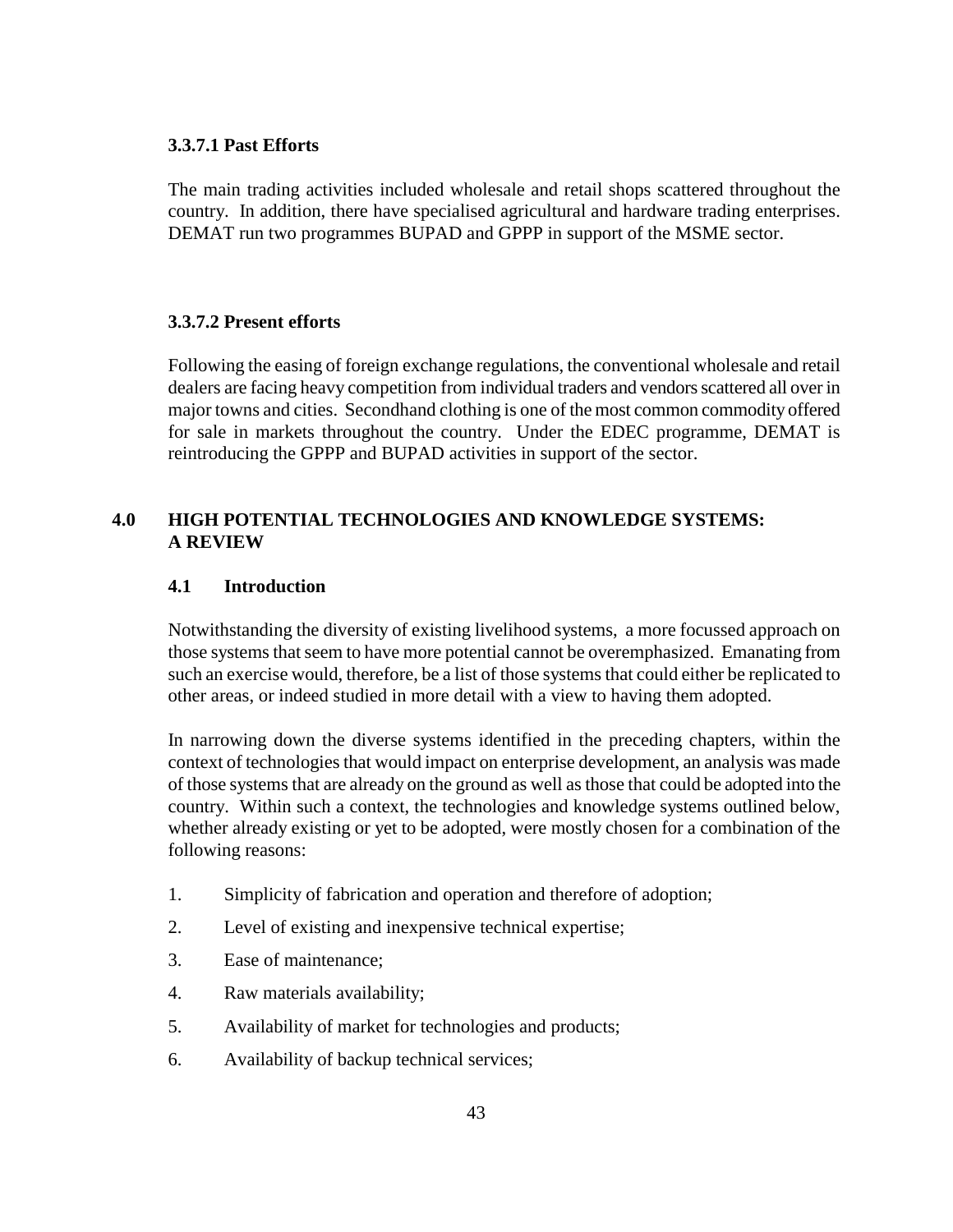- 7. Availability of local skills; and
- 8. Enhancing existing indigenous technical knowledge.

### 4.2 **High Potential Public Common Assets**

#### **4.2.1** *Renewable Energy Technologies*

Within this grouping, the following technologies show greatest potential:

#### 4.2.1.1 *Solar Energy*

Previous attempts have shown that as long as the solar technology is properly sized and installed, its efficiency is quite impressive. In the areas where there is no alternative energy source, the benefits accruing from increased utilisation of solar energy impact a great deal on enterprise development, in addition to provision of lighting. Thus more solar installations at strategic localities within the country would enable more enterprises to be established through utilization of other solar powered technologies such as solar pumps, solar and lighting system, solar produce driers.

#### 4.2.1.2 *Biogas Technology*

This technology already exists within the country. Smaller sized household plants, although few, are already showing the ease with which household operations such as cooking, cooling and lighting could be carried out. This is in addition to the complementary role of recycling wastes which would otherwise be an environmental hazard.

Easy accessibility to raw materials, including the relatively low running costs make this technology attractive for replication in rural areas where its likely impact on enterprise development would be immense. Wastes from the digester have very high fertiliser value.

#### 4.2.1.3 *Micro -hydro*

Hitherto, hydro power generation within Malawi has been limited to large-scale power plants. The adaptation of hydro power generation on a small scale has not been fully exploit. The liberalisation of power generation within the country through the establishment of the National Electricity Council, as well as the fact that natural sites that could enable installation of micro hydro schemes already exist, make this technology very attractive for further exploitation, especially where natural waterfalls are located.

#### 4.2.1.4 *Windmill Technology*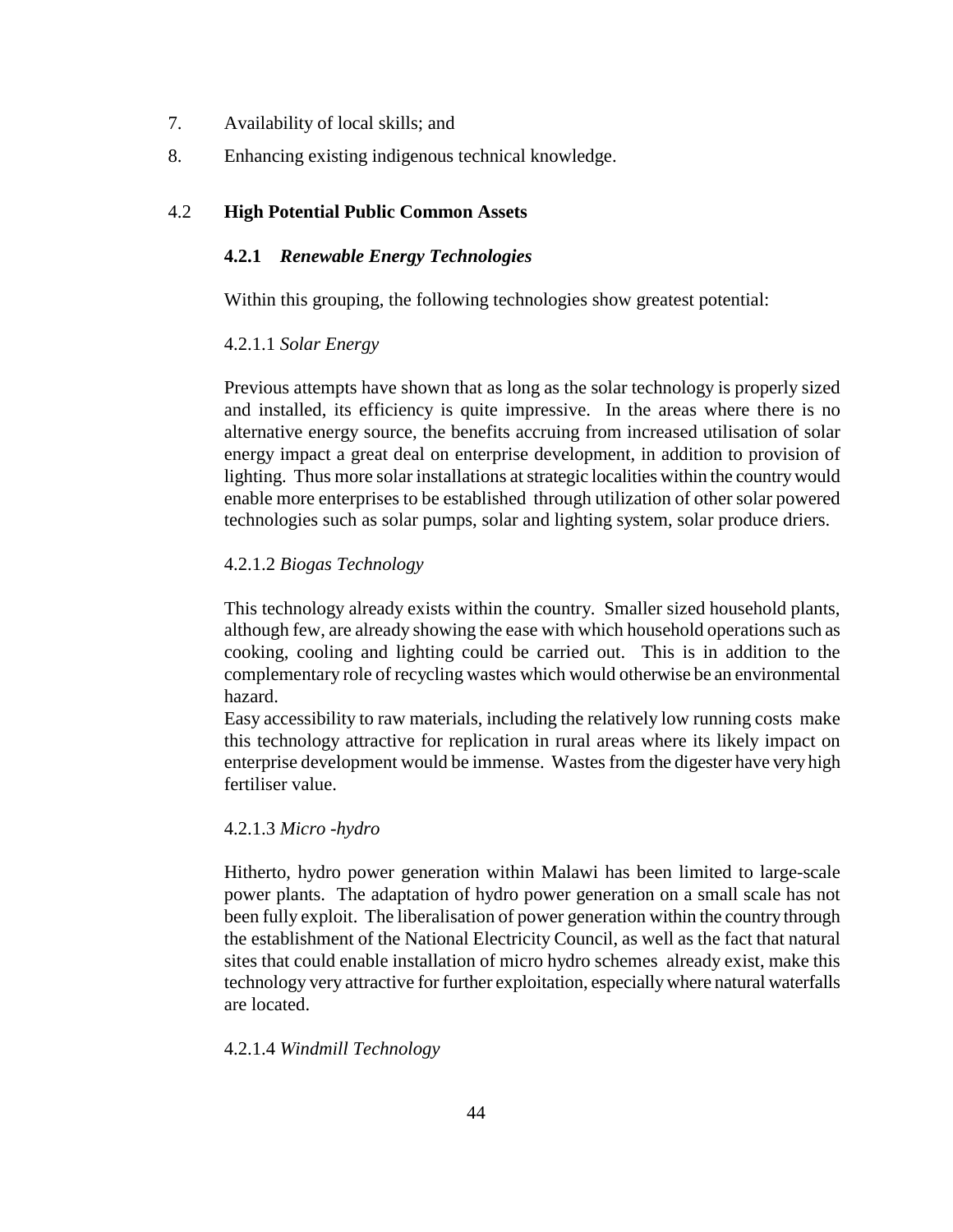The exploitation and utilisation of wind energy has also not been adequately covered. Studies<sup>33</sup> have established the big potential that exists and the benefits that accrue from such technology would have far-reaching impact. Translation of the studies done into practice would thus seem the next logical step to take.

# **4.2.2** *Labour*

Development of the existing big labour pool is yet another high potential area that could be exploited. The recently launched technical human resource development initiative, referred to as TEVET, offers greater potential of imparting much needed skills to scores of deserving people within the population. Since this initiative has just been launched, it is hoped that its activities will translate into a bigger pool of technically skilled human resources.

## **4.2.3** *Water Technologies*

As a natural asset, water is available in abundance in the country. However, to be utilized for greater productivity, the water has to be properly harnessed using various technologies as discussed below:

## 4.2.3.1 *Water Pumps*

Pumps that are already available in the country include the treadle pump, rope and washer, and afridev. Their use, so far, has shown their great potential in irrigation including ordinary household chores. Promotion of these pumps for irrigation purposes would boost agricultural production which would also open up more alternatives for enterprise development.

## 4.2.3.2 *Purification Technologies*

The most common purification method of water for household use involves either use of chemicals or boiling. The dwindling tree population, traditionally used as firewood has resulted into fewer and fewer communities boiling their water as a purification technique.

 $\overline{a}$ 

<sup>33</sup> D.R. Kamdonyo (1988), MSc Thesis.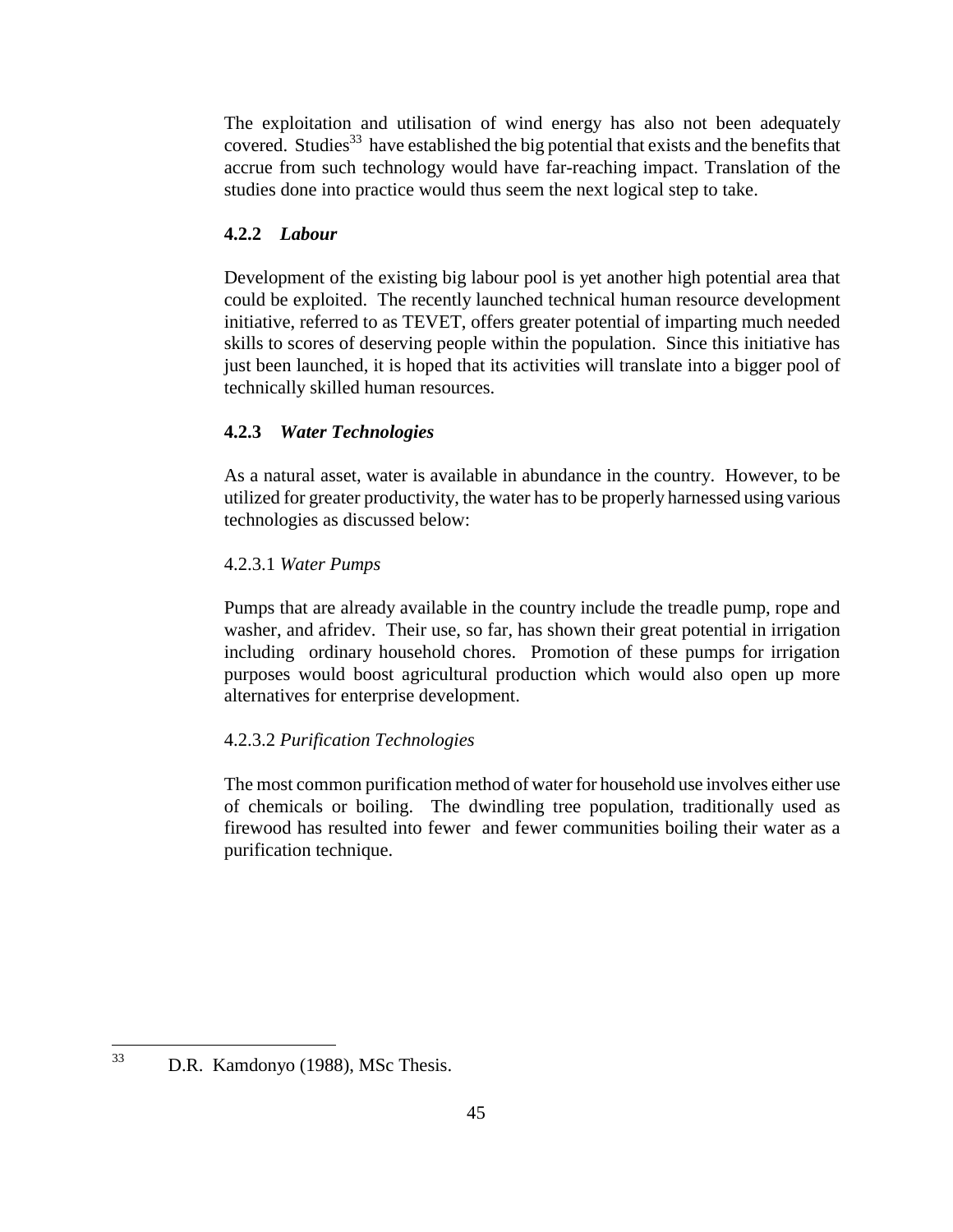Research<sup>34</sup> has shown that the use of locally available plants, such as *moringa olifera*, can be just as effective as conventional purification processes. However, use of moringa is more attractive because of its relative low cost.

The continuous availability and use of potable water in enterprises especially those in food processing, restaurants or resthouses is a basic prerequisite. It is proposed that the use of *moringa olifera* for water purification be promoted and decentralized to all levels of society.

### 4.2.4 *Forestry and Wildlife Technologies*

Malawi has a lot of forests, game reserves and national parks whose products could be put to much more use than is currently the case. Areas that show greater potential are discussed below:

#### 4.2.4.1 *Beekeeping*

Bee-keeping has been promoted by agencies such as GTZ, World Vision International, Bee-keeping Association of Malawi and MIRTDC and the successes have also been recorded. However, the demand for honey and its products is still unfilled, suggesting the existence of opportunities for new enterprises to be developed.

#### 4.2.4.2 *Utilisation of Wild Fruits*

Currently, some products from wild fruits are being commercialised. These include baobab and tamarind drinks being promoted by the wildlife society. ICRAF has also registered its interest in developing further products from wild fruits such as marula.

Realizing that the potential of these forest reserves is very high, it is clear that aspiring entrepreneurs can only benefit. However, for entrepreneurs to engage in these initiatives, there must be collaboration with researchers to ensure that only good quality products are promoted.

#### 4.2.4.3 *Domestication of Guinea Fowls*

 $\overline{a}$ 

Traditionally, guinea fowls have been regarded as wild birds and recent efforts on their domestication have shown that they could be a reliable income source to keen entrepreneurs. To obtain maximum benefits from guinea fowl farming, however, there is need to support further the efforts in improving hatchability of the eggs

<sup>&</sup>lt;sup>34</sup> Polytechnic Civil Engineering Department undertook some research in this area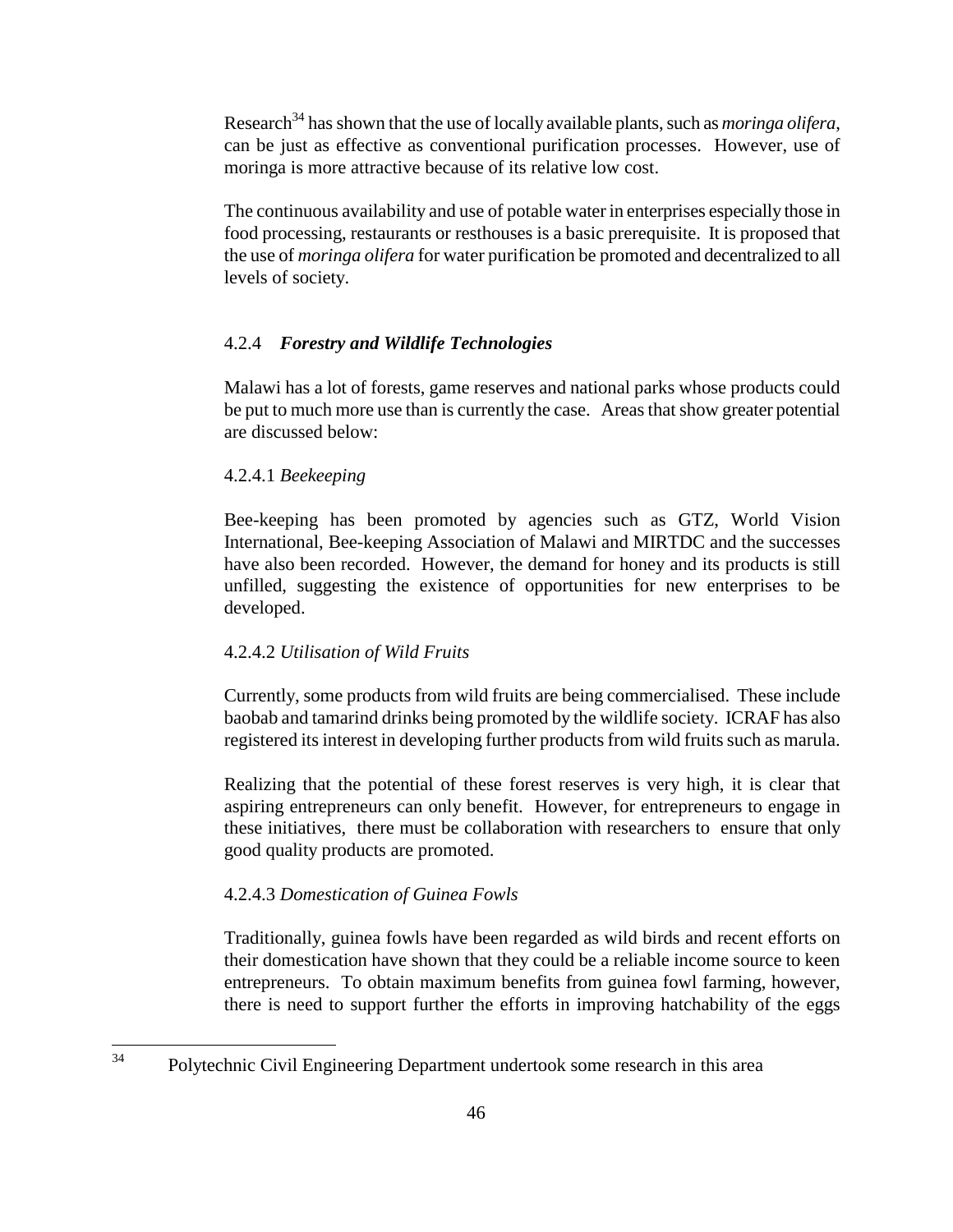through such technologies as egg incubator which are already being promoted.

## **4.3 High Potential Private Common Assets**

## **4.3.1 Food Processing Technologies**

Food processing, particularly that which utilizes locally available raw materials, has already been identified as one of the high potential areas for enterprise development. The rich diversity of raw materials that exist in the country could support a wide range of micro and small food processing enterprises. The following technologies provide the opportunities for the establishment of food processing enterprises.

## **4.3.1.1** *Improved Bakery Ovens*

Bakery ovens suitable for household and small scale enterprises have already been developed and are being promoted. These have successfully been used for baking various products such as bread and confectionery. However, a need exists to improve their fuel efficiency which would further impact on the turnover of specific enterprises and improve their environmental soundness.

There is also the need to research and develop formulations and recipes that could reduce the dependency on imported wheat flour. Potential alternative materials include maize, cassava, and millet.

# **4.3.1.2** *Kachasu35 Stills*

This technology has already been developed and successfully shown that it can improve efficiency in alcohol distillation compared to existing traditional distillation methods.

## **4.3.1.3** *Juice Extractor*

This technology has also been fabricated and initial trials have shown that it greatly reduced time spent in extracting juices. So far up to 75% extraction efficiency, on weight basis of raw fruit, has been achieved. Considering that this is the first prototype, it is envisaged that further improvements on the design could contribute to even higher efficiency.

# **4.3.1.4** *Maize Dehuller*

 $\overline{a}$ 

This technology already exists and where it is used, it has greatly reduced the amount

<sup>&</sup>lt;sup>35</sup> Kachasu: A local rum distilled from a fermented mixture of cereals and sugar.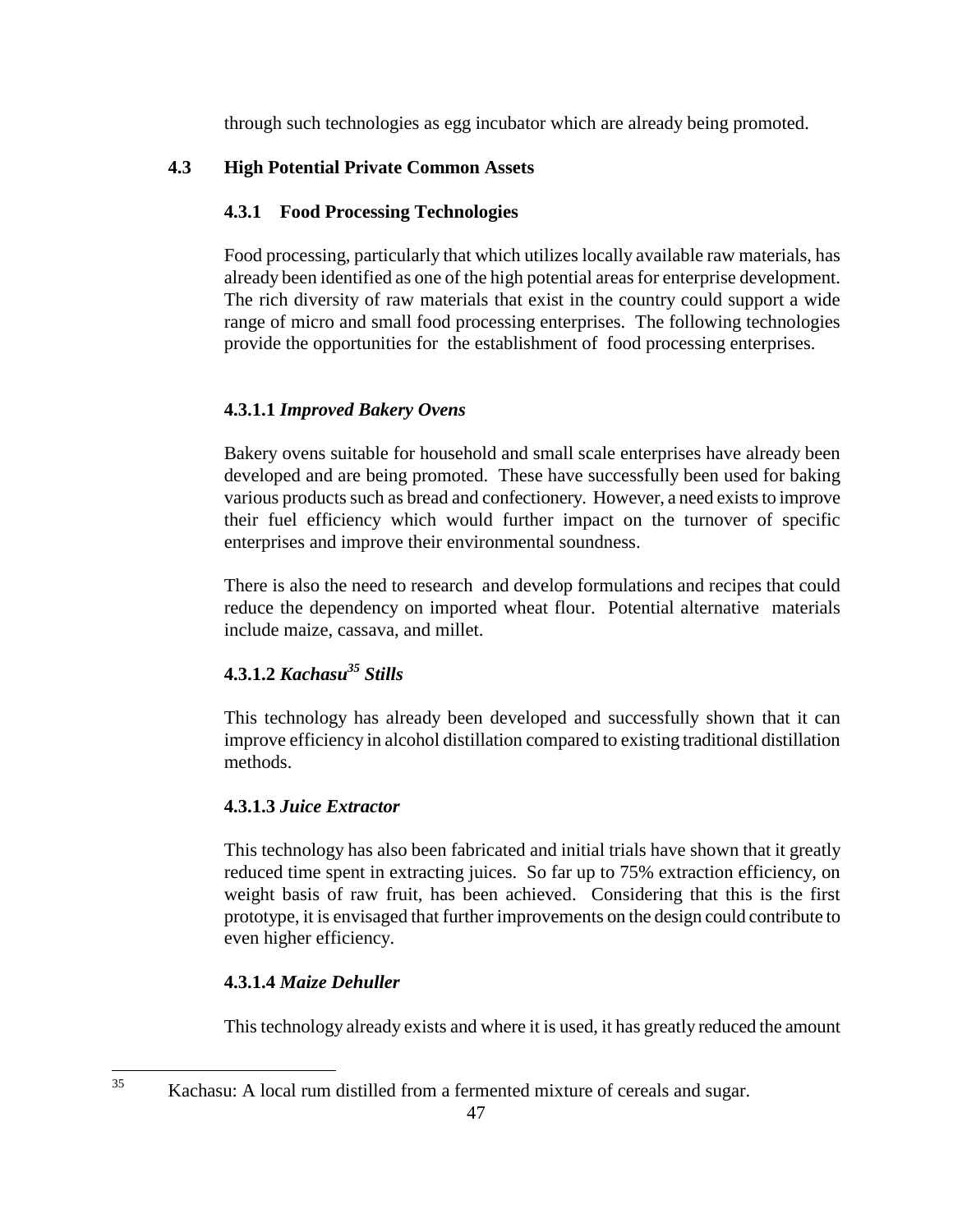of time spent dehulling cereals. Particular impact has been noticeable in maize processing, which is traditionally a time consuming exercise<sup>36</sup>. These dehullers have however not widely proliferated into most areas of the country where their impact would be even greater. As an enterprise, a lot of potential thus exists in more fabrication and distribution of such technology. Potential exists to improve the yield of dehulled maize by using an alternative dehulling mechanism.

### **4.3.1.5** *Oil Expeller*

This technology also already exists and has already demonstrated the high oil yield that could be achieved. However, this has also not proliferated into most of the countryside where raw materials exist in abundance. Efforts to promote the use of this technology would thus offer aspiring entrepreneurs a choice to engage in oil expelling as a business.

### **4.3.1.6** *Improved Produce Driers*

Currently, solar driers have been developed and are used in some parts of the country. However, reliance on solar energy alone could be a deterrent especially during times of inadequate sunshine. The availability of other high efficiency produce driers, utilizing alternative energy sources, would greatly improve the efficiency in dehydration of most agricultural produce. With such an abundance of agricultural raw materials within the country, the availability and use of such driers would offer varying entrepreneurial choices to may an aspiring entrepreneur. MIRTDC designed and commissioned a heat exchanger/drier for an agro-processing firm which utilises agro wastes as fuel source. This technology could be adapted and replicated elsewhere.

## **4.3.2 Poultry Production Technologies**

Current developments within poultry industry are becoming both bizarre and interesting. Due to various reasons, the country is becoming a net importer of poultry products such as poultry meat and eggs. Local production is declining significantly. While this trend may not be reversed by investment into technology alone, technology can nonetheless contribute positively. The following technologies show potential in this regard.

#### **4.3.2.1** *Egg Incubator*

<sup>36</sup> Traditionally maize is dehulled using pestle and mortar, an activity that is both straining and time consuming for women.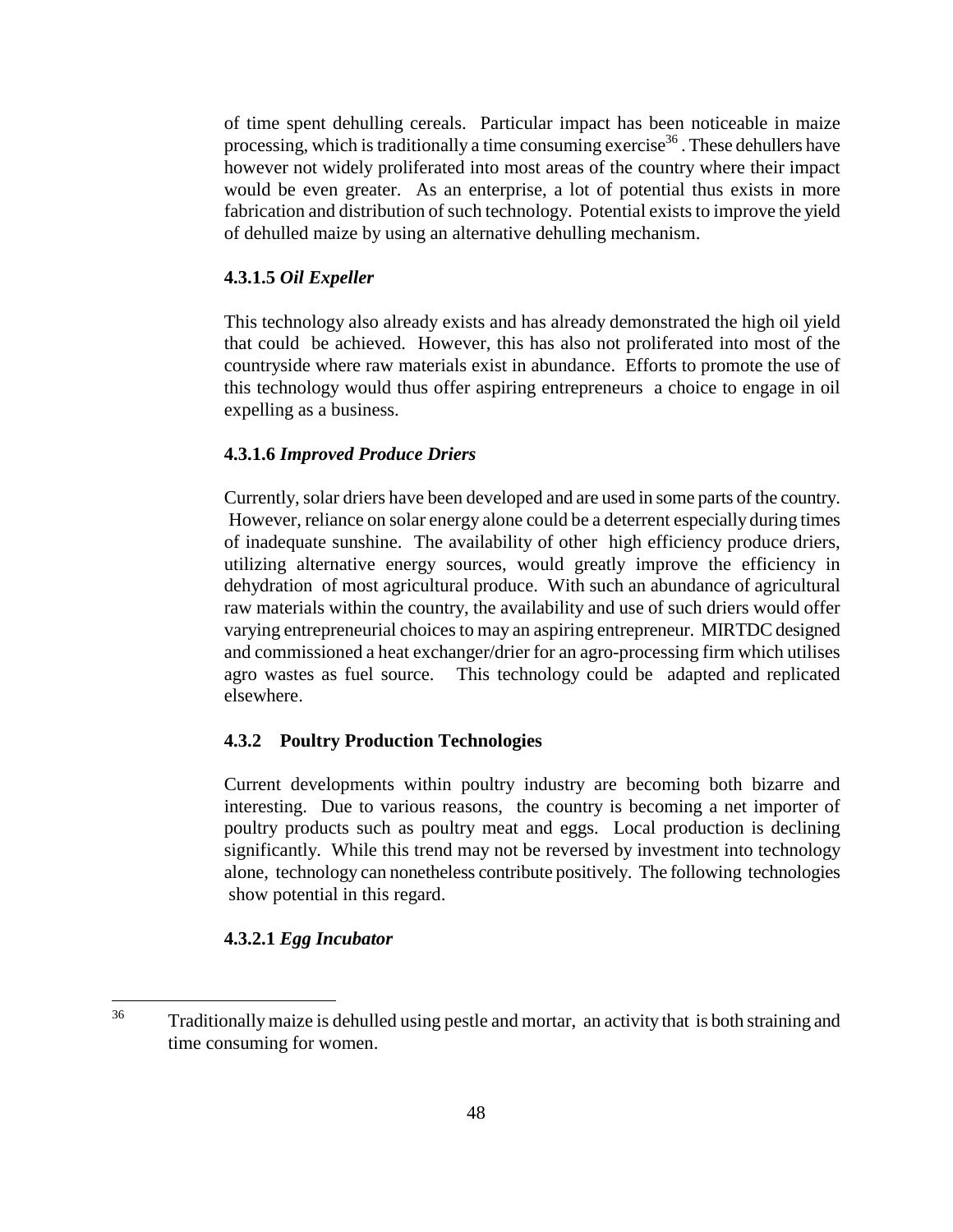This technology has been developed locally and is demonstrating some level of success. However, further refinements are underway which should improve its efficiency. It is envisaged that the egg incubator would contribute towards availability of more day-old chicks for either meat or egg production.

#### **4.3.2.2** *Feed Mixer*

One undisputable fact in poultry production is the importance of good quality feed. While feed production offers great potential as an enterprise, extra care should be exercised to produce good quality feed. The feed mixer, which has already been developed, offers entrepreneurs the opportunity to engage in quality feed production while saving time, compared to existing procedures.

#### **4.3.2.3** *Brooders, Laying Boxes and Cages*

The above technologies would also contribute to greater ease in poultry production. However, they are not widely used and their promotion would offer more opportunities for business development, either in their production, or in the increased poultry productivity which would accrue from their use.

#### **4.3.3 Mining Technologies**

#### **4.3.3.1** *Brickmaking*

The increased use of bricks within the country has resulted into substantial environmental degradation through wanton cutting of trees and uncontrolled opening of new pits. Designs for energy efficient kilns and those that could utilise industrial wastes exist. Promotion of such technologies would offer attractive business options for aspiring entrepreneurs and is an area that should be pursued further.

#### **4.3.3.2** *Salt Production*

Currently, in some parts of the country, notably the Lower Shire (Chigweshe Village) and parts of Kasungu, people have traditionally engaged in small scale salt production from saline soils. Efforts to improve the productivity from these saline soils through use of efficient evaporation technologies have been made by the MIRTDC. Encouraging results have been obtained, but require further refinements. The efficient salt production from these areas offers very attractive business opportunities for people within these areas. MIRTDC has constructed a biogas plant at Chigweshe Village which will provide the alternative energy required for the crystallization process. Firewood, though very scarce in the area, is currently being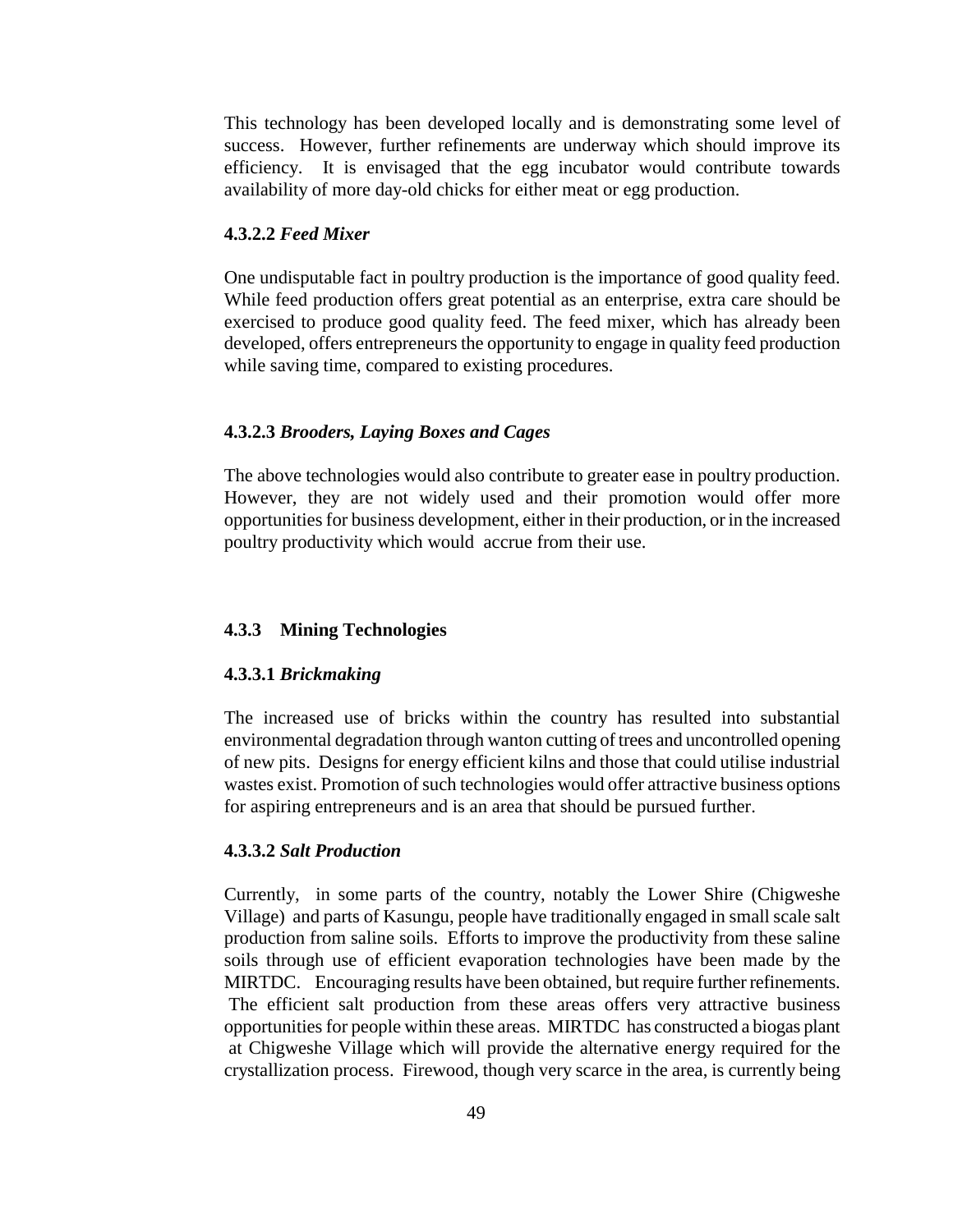used as the main energy source. Biogas is attractive alternative energy source because there are plenty of cattle in the area.

### **4.3.3.3** *Lime Production*

There are a number of sites in Malawi with limestone deposits which offer great business opportunities for small scale operators as has been highlighted earlier. MIRTDC, through EDEP, is currently working on ways to improve productivity of the enterprise through better plant layout design and use of more efficient kilns.

#### **4.3.3.4** *Ceramics and Clay Roofing Tiles*

Product quality and design improvements by Dedza Ceramics have been commendable. Efforts should be made to disseminate the technology to other areas where raw materials are available. This could be an attractive small scale enterprise.

#### **4.3.4** *Handicrafts and Garments Technology*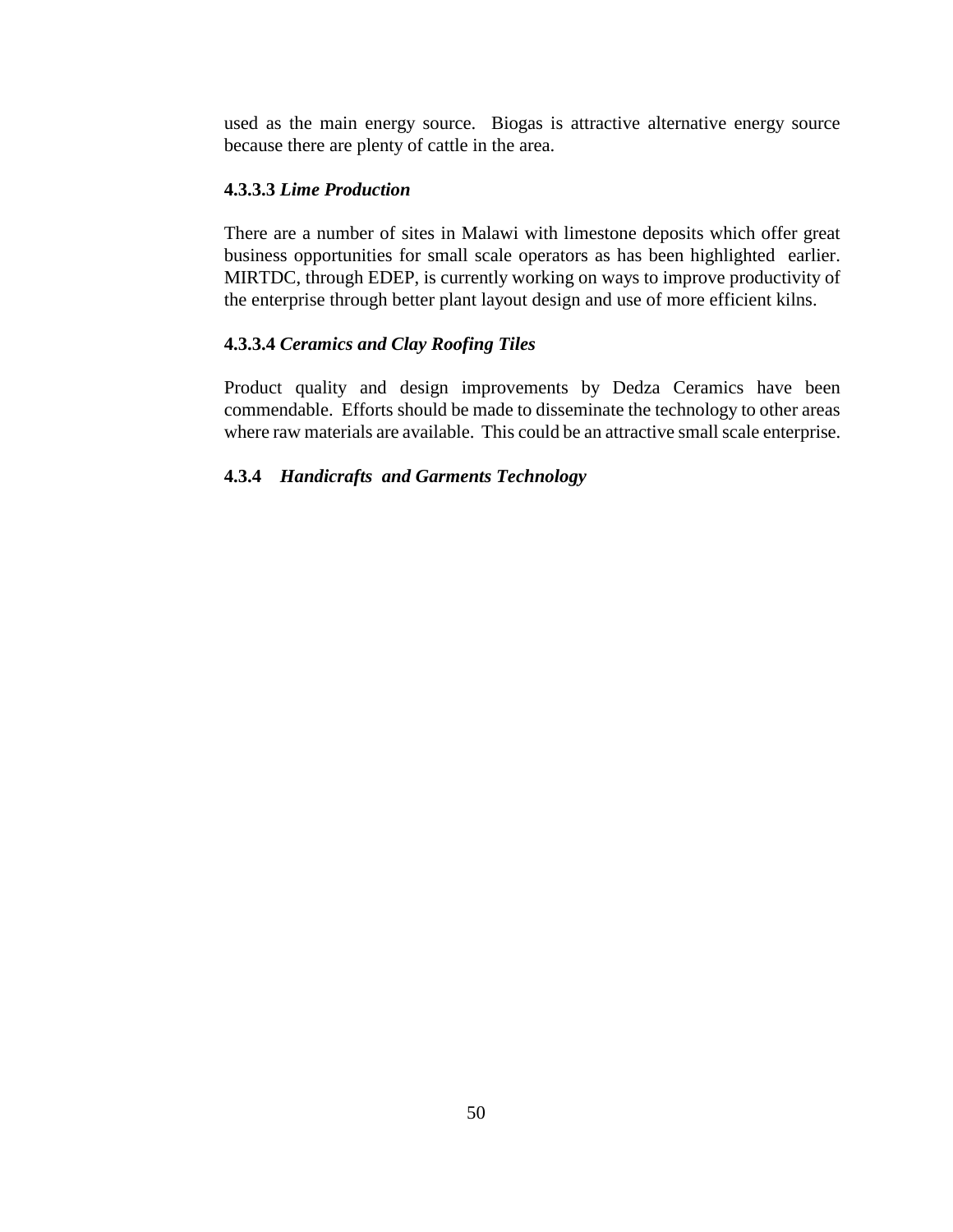Great entrepreneurial potential also exists in this area. For example, fabrication of leather handtools would offer aspiring entrepreneurs to engage in leather tanning with reasonably affordable tools. Another area showing great potential is manufacturing of cane furniture. In addition to the fact that evidence of success is available, the abundant supply of the raw materials suggests that more people could be engaged in this business. It would seem that more skills training is required to impart the necessary technical skills and the TEVET programme offers the best option for skills development.

### **4.3.5** *Metalwork Technology*

There is limited availability of rural foundries where tools such as hand hoes or could are fabricated. Establishment and support, in terms of skills training, to those involved in this trade would offer greater business success and employment creation. There is also potential for large scale companies to subcontract work to the micro and small enterprises sector.

#### **4.3.6** *Services*

Great potential is envisaged in the multiplication and growing of medicinal plants, both for local use and export. Special essential oil extraction technologies are also required. Development of this sector would offer many an aspiring entrepreneur the chance to engage in what appears to be a lucrative business. The research  $37$ undertaken by MIRTDC to propagate medicinal and aromatic plants has shown great export potential for some of the plants.

## **4.4 Key Technologies and Their Development Issues**

The above listed technologies have been identified as the key technologies that could be instrumental in increasing the productivity of enterprises in Malawi. Table 7 below outlines the development issues related to these technologies and identifies the key players and sources for the technologies. It has not been possible to determine the cost implications of implementing the technology development issues as required by the terms of reference of this consultancy.

<sup>37</sup> 37 Kambewankako, Y.E. , "Research on Progation Technologies of Medicinal and Aromatic Plants" , Final Consultancy Report, January 1999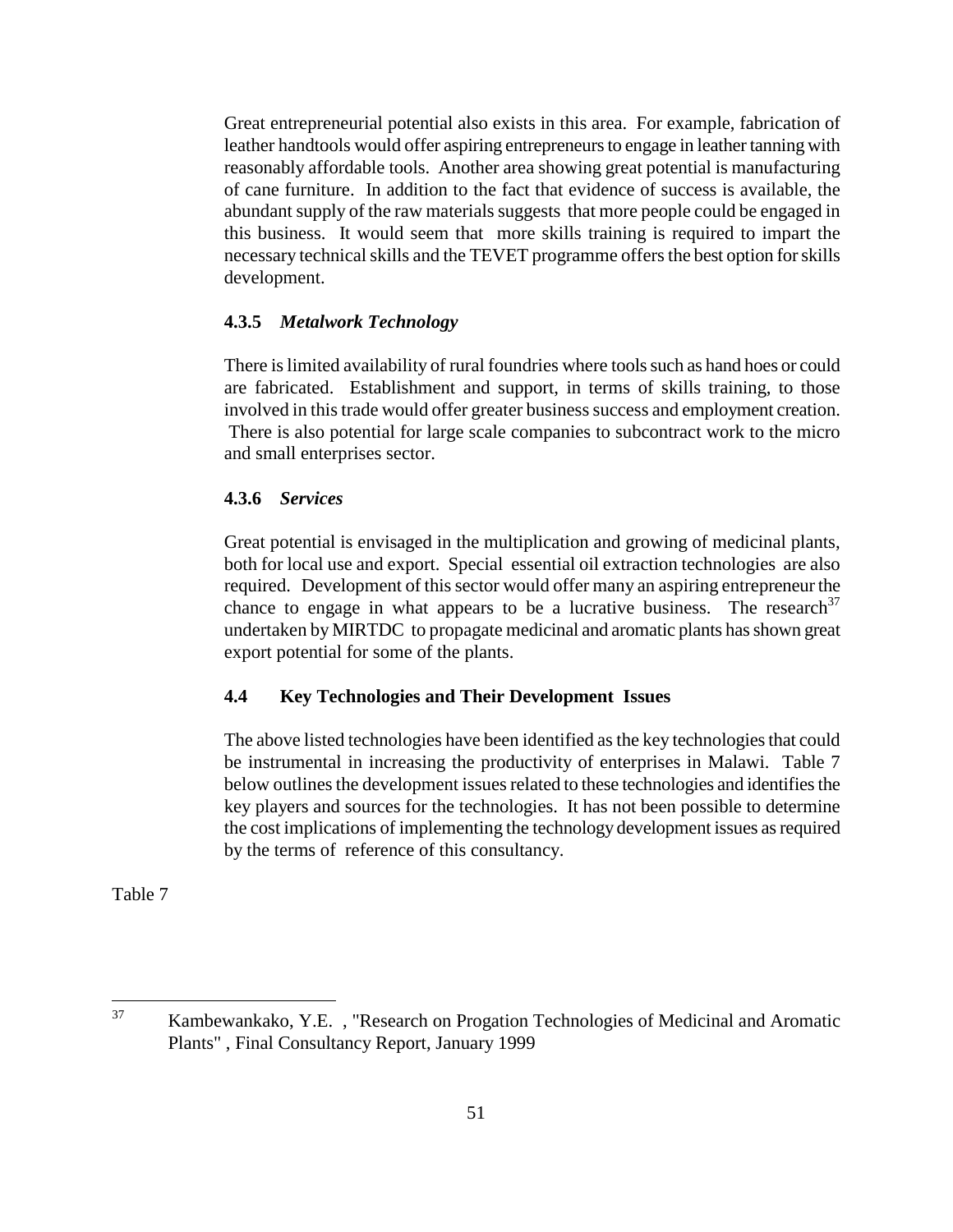## **5. CONSTRAINTS FOR DEVELOPMENT AND TRANSFER OF TECH NOLOGIES**

#### **5.1 General Constraints**

The development and transfer of technologies in Malawi has been derailed due to several constraints which include: lack of political patronage, lack of coordination/cooperation in technology development, inadequate S&T manpower development and management, lack of finances for R&D activities and lack of information systems.

### **5.1.1 Lack of Political Patronage**

For a scientific and technological culture to develop and flourish, political patronage is essential. African leaders have recognised the importance of science and technology as an essential tool for development but have, in most cases, paid lip service to the development and application of the same science and technology. Scientific and technological institutions have been created, but have not received the necessary tools to enable them to function properly. In those countries where science and technology have been integrated into the local culture of the people, the heads of state and government have personally taken up stewardship of science and technology programmes. This is the case in newly industrialising countries of the East.

Unless science and technology receive the patronage of the politicians and policy makers, their development and application will always trail behind and any approach for integrating modern science technology into traditional African culture will be futile. Consequently, development in all its aspects will not be possible and Malawi, just like most of the African states, will remain for centuries a least developed country.

## **5.1.2 Lack of Coordination/Cooperation**

One of the main features of an science and technology policy is the need for cooperation with a view to make optimal use of available resources and with a view to enhancing the development and application of science and technology.

Inter-ministerial cooperation at the national level is enhanced by the existence of structures and mechanisms that can enable the science and technology community to mix and share experiences in their different fields. The existence of national unions for science and technology can go a long way in fostering such cooperation. Scientists, technologists, and engineers can join hands and cooperate for the national good through national unions for science and technology.

## **5.1.3 S&T Manpower Development and Management**

Statistics for S&T manpower in Malawi reveal the low stock of S&T manpower resources at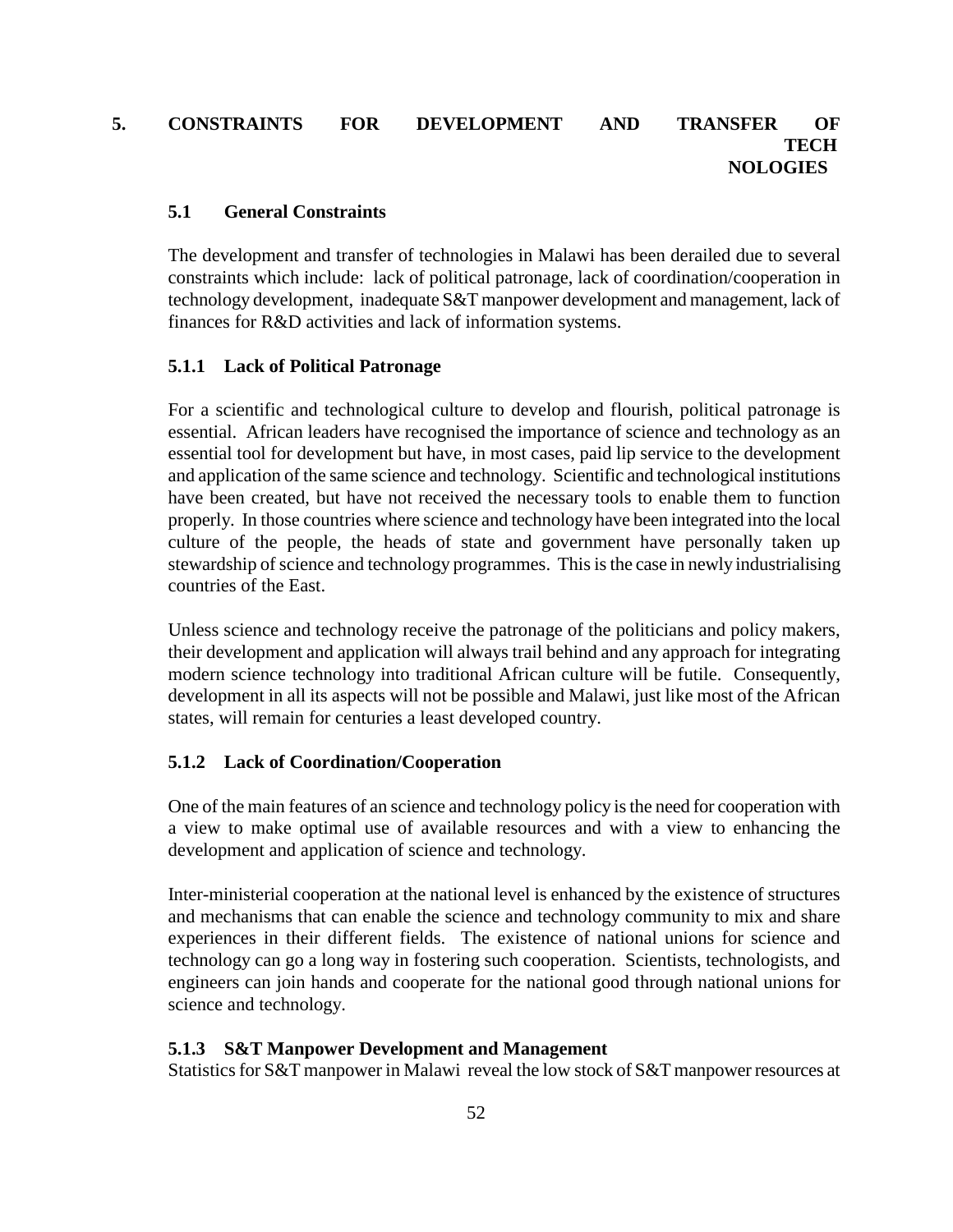an estimated figure of 42 R&D scientists and engineers per million of population in 1991<sup>38</sup>. Assuming a population of 5 million in 1970, the corresponding figure for 1970 was about 28 R&D scientists and engineers per million of population indicating a 50% increase over 21 years. The recommended target for African countries was a minimum of 200 per million of population by the year 1980.

This shows that Malawi has not made significant strides in improving her stock of S&T manpower.

It is not only enough to have adequately trained manpower in S&T, but it is equally important to retain such manpower. The best trained people are attracted by better salaries, better prospects for personal professional improvements in the more developed countries such as South Africa and Botswana. Hence, it is essential to have policies that can offer the incentives necessary to keep the trained manpower.

## **5.1.4 Lack of Funding**

Most of the R&D activities in Malawi are funded by donors either resident in Malawi or outside Malawi. The general situation in Malawi in such areas as research is that Government funds cover operating cost and not actual research. Researchers obtain large amounts of their research funds from donors which include World Bank and the Department for International Development (DFID).

This inadequate funding of S&T activities leads to a weak S&T base and which, in Malawi, has led to inadequate application of S&T to exploit natural resources.

## **5.1.5 Inadequate R&D Infrastructure**

Most of the research institutions in Malawi lack an enabling environment for conducting meaningful research. It was observed during the study conducted by C.W. Guta<sup>39</sup> that most of the laboratories in the research Centres are deprived of equipment which could be used for research. Another observation made was that some research Centres including Malawi Industrial Research and Technology Development Centre, in spite of having well trained personnel, lack buildings for conducting research.

The lack of or poor R&D infrastructure has impeded the development and transfer of technologies in Malawi.

## **5.1.6 Commercialisation of Research Results**

<sup>38</sup> 

 $\frac{39}{28}$  ........ 39 C.W. Guta, Science and Technology in Malawi: Situation Report, 1988.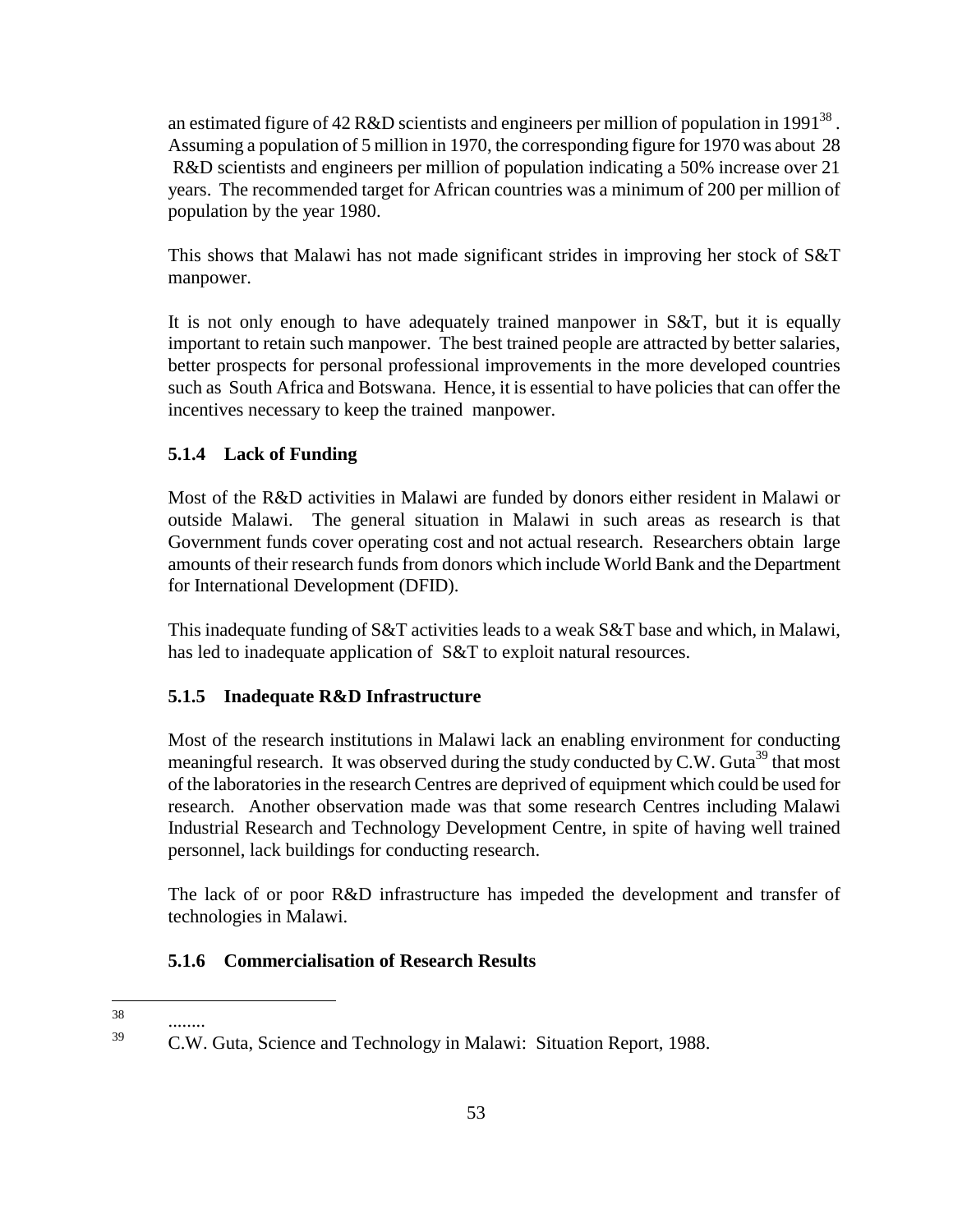In spite of the many limitations to research and development, there is definitely scope for enhancing its role in coping with the development problems. Scientists and engineers have to make best use of the limited resources by channeling them to key sectors that can contribute rapidly in solving pressing problems. There is also need to develop effective linkage between R&D institutions and industry at all stages of technology generation. Researchers should have commitment to commercialisation of their R&D activities.

Specific strategies for strengthening linkages between industry and R&D are:-

- 1. Encourage contract research whether fully or partially funded by industry;
- 2. Promoting tripartite research designed to bring research efforts of R&D institutions, industry and Government together, and
- 3. Providing assistance for project feasibility studies, engineering consultancy and design services.

### **5.1.7 Lack of Information Systems**

Information Systems are the lifeline that provides the personnel engaged in technology transfer and development with the raw data out of which they extract knowledge of what is being done in the country and abroad, of the existence of new technological opportunities and of the possibilities available for solving specific problems. Information systems also enable the monitoring of the international technology market, the technologies available, alternative sources and the range of conditions under which they may be obtained.

Malawi lacks such an information system that would enable its researchers enhance their efficiency in the development and transfer of technologies.

#### **5.2 Specific Constraints for the Identified Key Technologies**

Technology has become an increasingly important dimension of economic growth and its role in the development of small-scale industry has become an increasingly important issue. A significant relationship exists between enterprise development and technology development. Without technologies capable of making enterprises technically efficient and competitive, there will be little hope of translating into practical projects the widespread interest in the development of enterprises as a strategy for higher income and increased employment generation in Malawi.

Table 8 next page outlines the specific constraints for the development and transfer of the key technologies identified and listed in section 4 of this paper.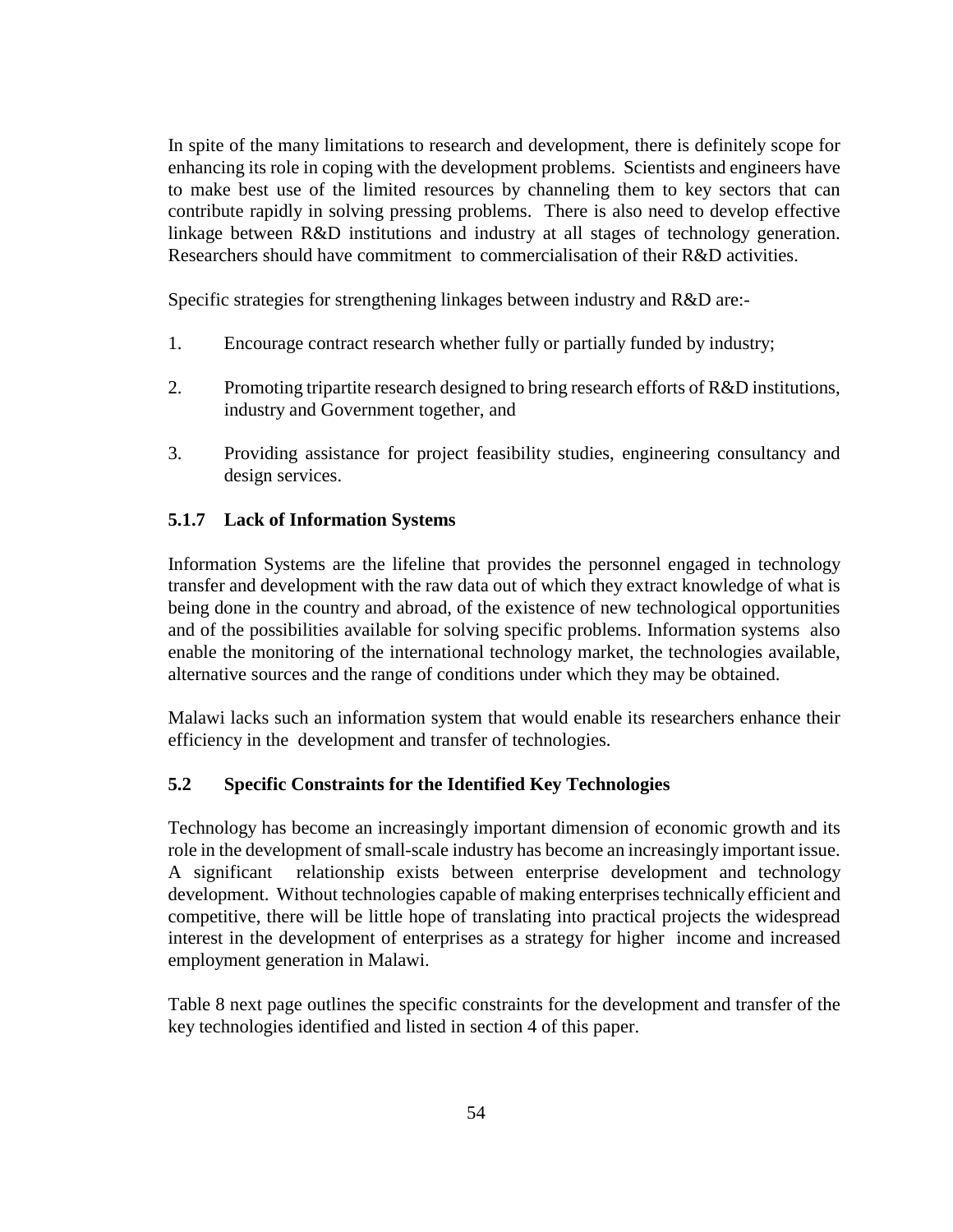# **Table 8 - Specific Constraints for the Identified Key Technologies**

Introduce the table which we developed on Sunday and insert the matrix prepared.......... 5 pages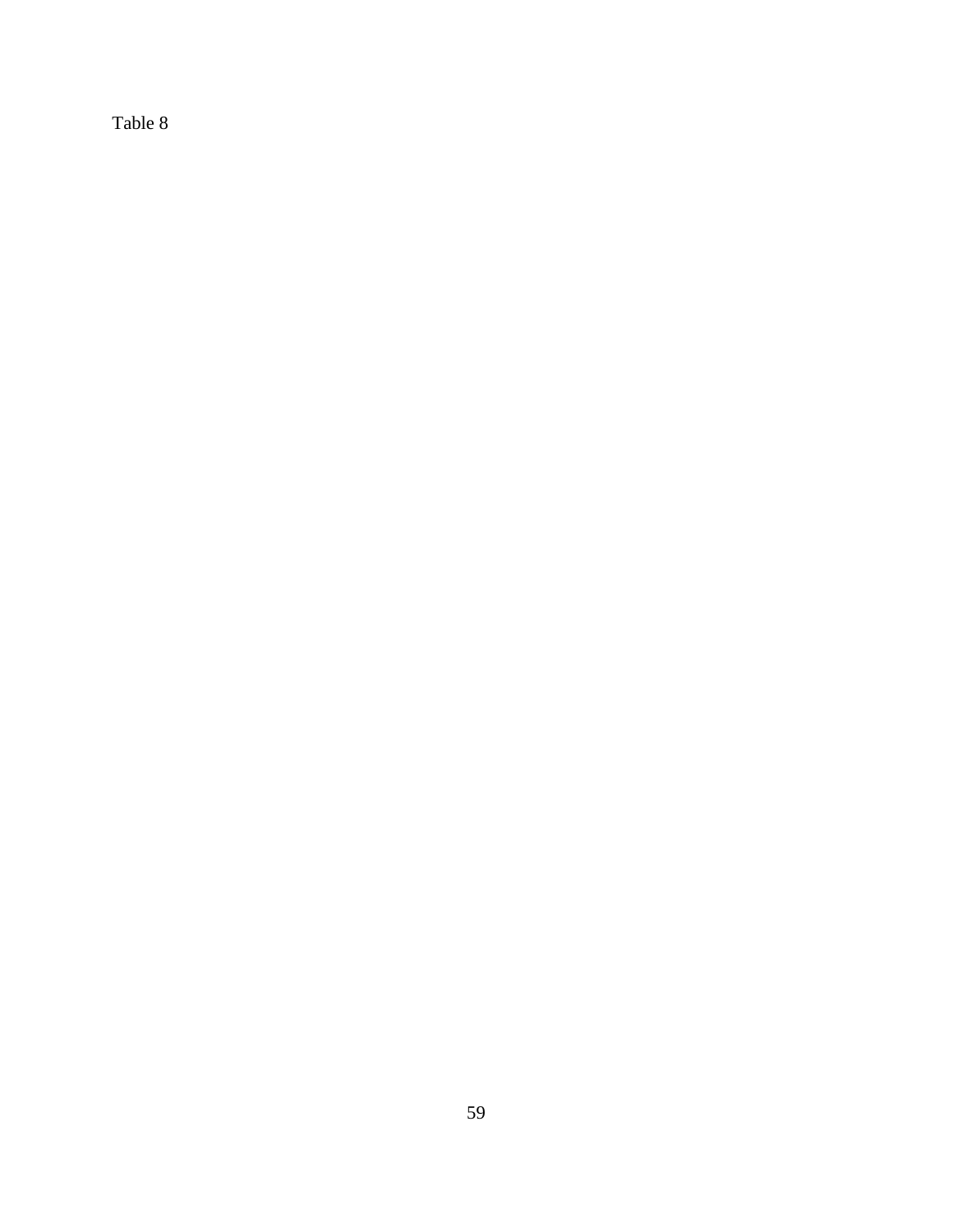## **6.0 POLICY, STRATEGY AND INVESTMENT FRAMEWORK**

## **6.1 Introduction**

The success of a Technology Strategy for Sustainable Livelihoods that focusses on enterprise development will depend on an appropriate mix of policies, strategies and investments. This section of the paper makes proposals on policies, strategies and investments as they relate to the public and private common assets that have been identified as having the highest potential for adoption and effective utilisation.

## **6.2 Public Common Assets**

## **6.2.1 Land**

Although land is principally used for agricultural economic activities, the strong linkages between agricultural production and entrepreneurship in Malawi makes it necessary for this paper to propose an appropriate policy, strategy and investment framework. The constraints on the basis of which the proposed framework is made include diminishing land fertility, limited access to technology and limited community participation in the planning and implementation of relevant projects and/or programmes.

## 1. **Policy Objectives**

- 1.1 Increase agricultural productivity;
- 1.2 Increase production of high-value crops in addition to food crops;
- 1.3 Increase food security at household level.

## 2. **Strategies**

- 2.1 Increase access to farm inputs such as seeds, fertilizers and chemicals;
- 2.2 Increase access to appropriate technologies;
- 2.3 Promote community based/small scale irrigation projects;
- 2.4 Promote cultivation of alternative high value crops such as paprika in addition to, not in place of, food crops;
- 2.5 Promote the use of bio-fertilizers/manures; and
- 2.6 Introduce drought resistant food crops in drought prone areas.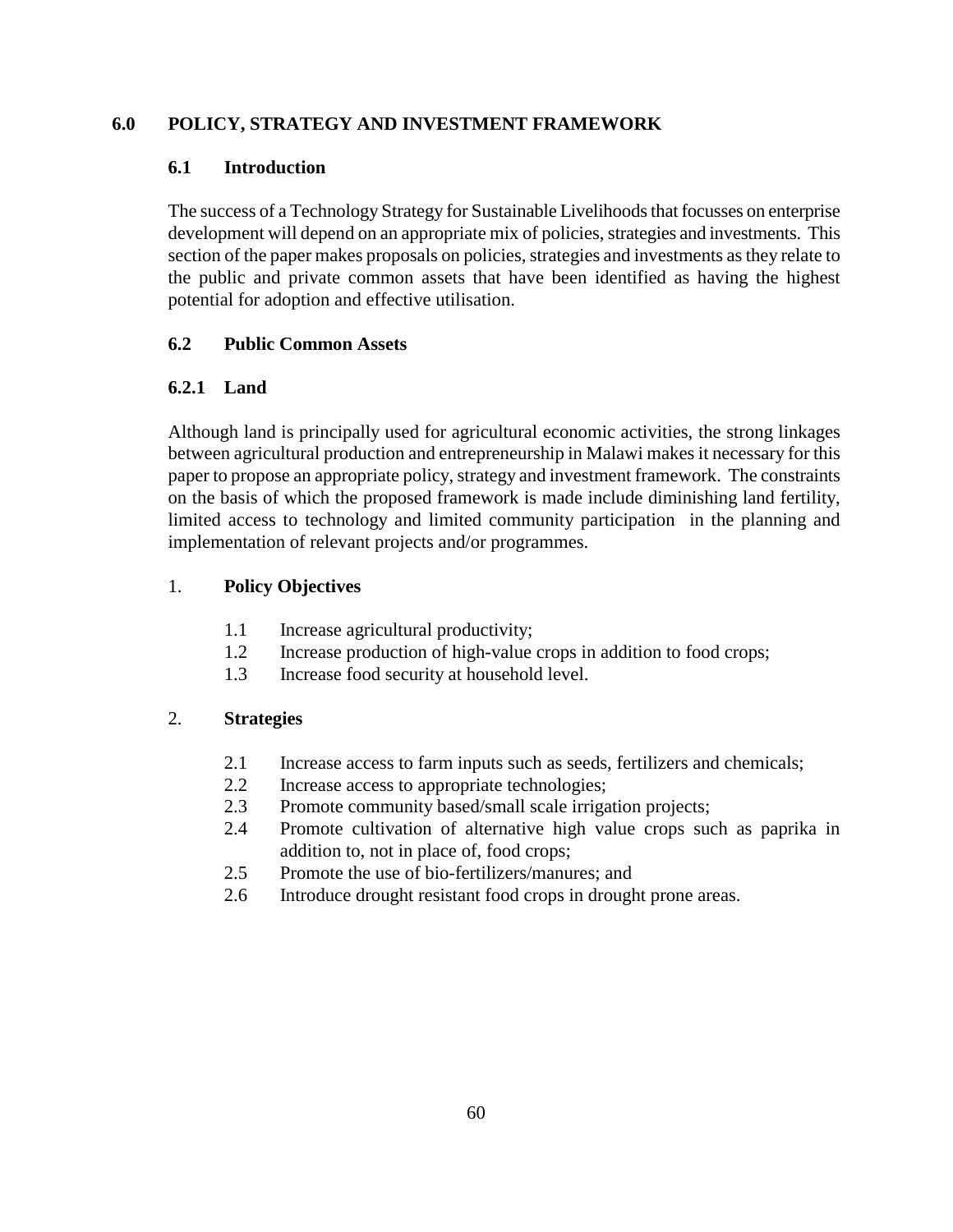## **3. Operational Framework**

| <b>Regulatory</b>                                                                                               | <b>Investment Proposals</b>                                                                                                                                                                                                                  | <b>Institutional</b>                                                                                                                                                                                                                                                     |
|-----------------------------------------------------------------------------------------------------------------|----------------------------------------------------------------------------------------------------------------------------------------------------------------------------------------------------------------------------------------------|--------------------------------------------------------------------------------------------------------------------------------------------------------------------------------------------------------------------------------------------------------------------------|
| 1. Land policies should be<br>reviewed as recommended<br>by the Land Reform<br>Commission to ensure<br>equality | Other commercial banks, in<br>addition to MRFB, should<br>be encourage to extend their<br>services to the rural<br>communities. The loans<br>should be made available<br>for both inputs and<br>technologies ( <i>i.e</i> Capital<br>items). | These activities are within<br>the mandate of MoAI.<br>Other institutions that could<br>contribute are:<br>$\triangleright$ Chitedze<br>$\triangleright$ Bunda College of<br>Agriculture<br>$\triangleright$ NGO's<br>$\triangleright$ Donors<br>$\triangleright$ MIRTDC |

## **6.2.2 Water Resources**

Water resources are essential for productivity improvement of land. Many entrepreneurial activities depend on the availability of suitable water resources. The policy, strategy and investment framework proposal below is made in relation to the constraints in the sector which include limited access to technology, inadequate human resources to support the sector, especially irrigation, and poor maintenance culture.

## 1. **Policy objectives**

- 1.1 Improve access to safe drinking water, in terms of water quality and reduced distance; and
- 1.2 Facilitate the communities to use irrigation potentials of their resources.

## **2. Strategies**

- 2.1 Develop human resource capacity to provide irrigation services;
- 2.2 Promote the use of small scale irrigation technologies such as treadle pumps and animal drawn pumps;
- 2.3 Provide conducive environment to encourage and support NGO's and private companies participate in water supply services;
- 2.4 Promote community based water resources management; and
- 2.5 Promote research in water and irrigation technologies.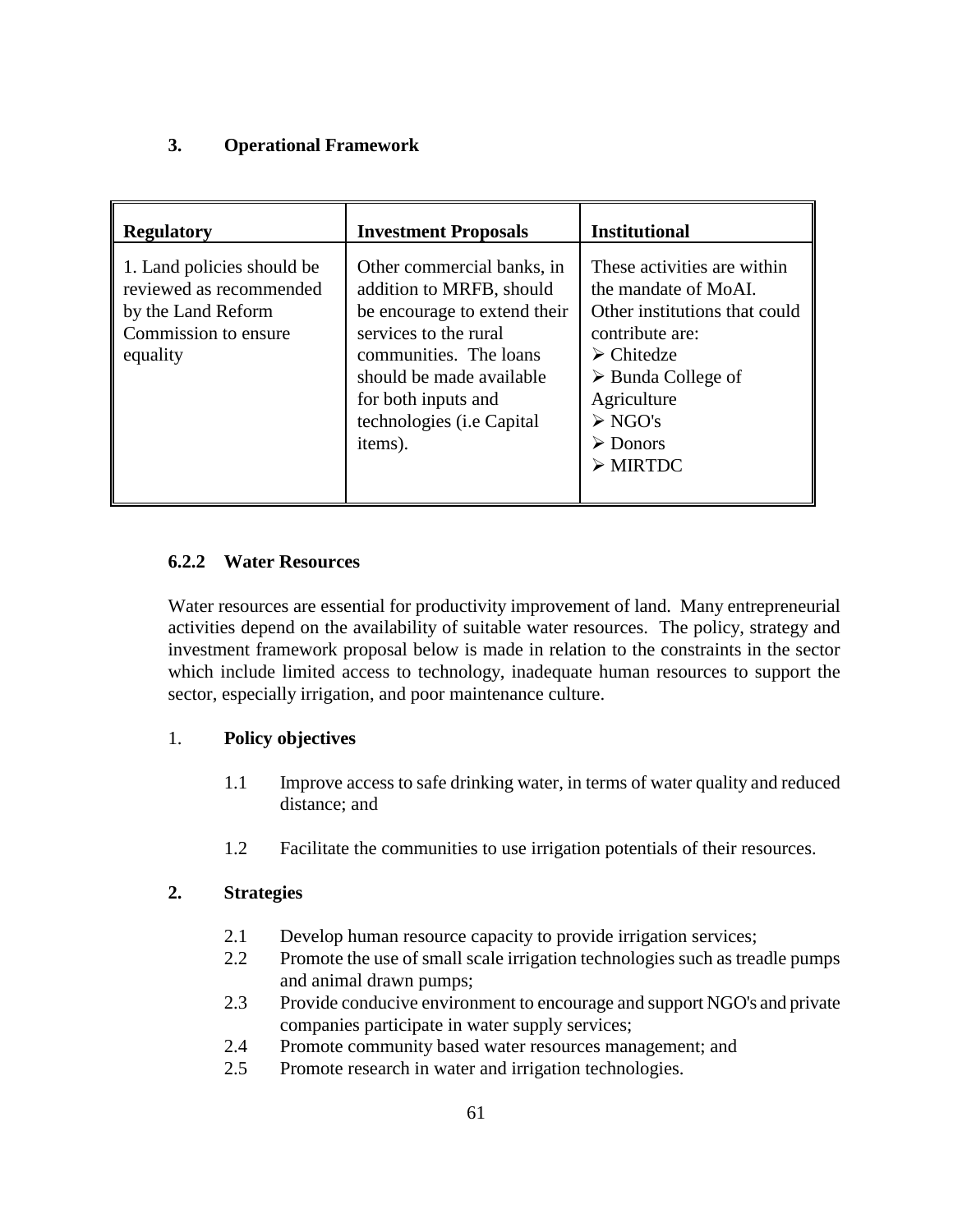# **3. Operational framework**

| <b>Regulatory</b>                                               | <b>Investment Proposal(s)</b>                                                                                                                                                                                                                                                   | <b>Institutional</b>                                                                                        |
|-----------------------------------------------------------------|---------------------------------------------------------------------------------------------------------------------------------------------------------------------------------------------------------------------------------------------------------------------------------|-------------------------------------------------------------------------------------------------------------|
| 1. Portable water standards<br>2. Control of watershed<br>areas | 1 Malawi Social Action<br>Fund (MASAF) should<br>continue funding for<br>construction of boreholes,<br>but in addition should<br>consider gravity piped<br>water scheme where<br>feasible; and<br>2. Move undertaken by the<br>Government to procure<br>5,000 treadle pumps for | Key institutions include:<br>Water boards<br><b>MASAF</b><br>NGO's<br><b>MIRTDC</b><br><b>Bunda College</b> |
|                                                                 | smallholder farmers will go<br>along way to promote small<br>scale irrigation and should<br>continue.                                                                                                                                                                           |                                                                                                             |

## **6.2.4 Renewable Energy Sources**

Renewable energy sources offer great potential to improve productivity in Malawi. There has been noticeable increase in the interest and use of alternative energy sources as well as energy efficiency end-use devices despite a number of constrains such as limited accessibility of appropriate technology, limited access to finance for procurement of the expensive renewable energy technologies; and inefficient institutional support. The policy, strategy and investment framework below should support the development of the sector.

## 1. **Policy Objectives**

- 1.1 Provide alternative energy sources to woodfuel to majority of Malawian;
- 1.2 Promote environmental consciousness; and
- 1.3 Increase accessibility of alternative.
- 2. **Strategies**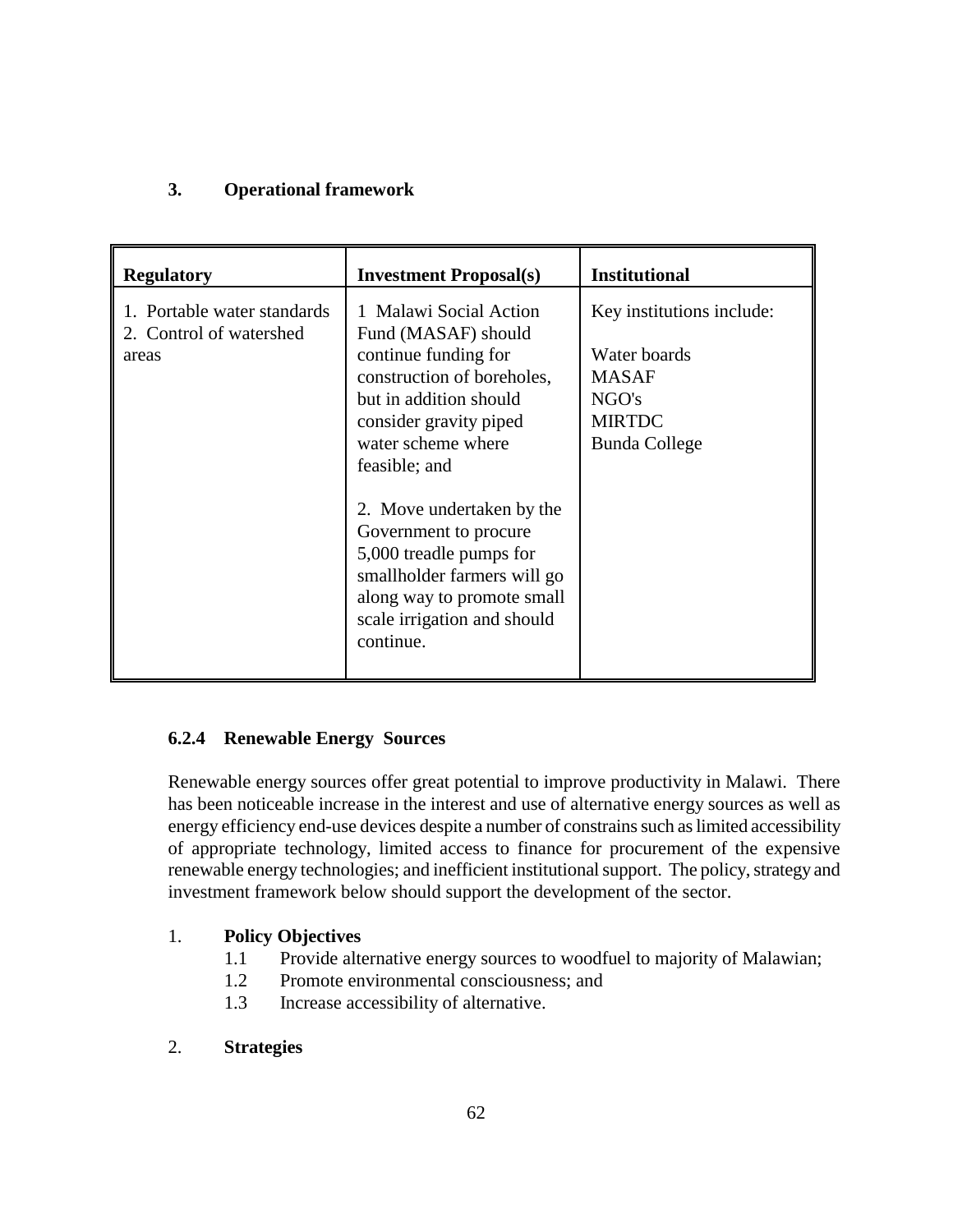- 2.1 Provide human resources capacity to design, manufacture, install and maintain RET's;
- 2.2 Increase financial and technical resources to support R&D in RES's and RET's;
- 2.3 Provide incentives to promote the adoption and use RET's through tax rebates and other costs; and
- 2.4 Environmental awareness campaigns at community level should be promoted.

## 3. **Operational Framework**

| <b>Regulatory</b>                                                          | <b>Investment</b>                                                       | <b>Institutional</b>                                        |
|----------------------------------------------------------------------------|-------------------------------------------------------------------------|-------------------------------------------------------------|
| 1. Energy Policy is not yet<br>in place; and                               | 1. Government should<br>provide incentives to<br>prospective investors; | The following institutions<br>would contribute:<br>$1.$ DoE |
| 2. Electricity Act:<br>Liberalization of generation<br>and distribution of | 2. SADC-FINESSE and<br>GEF programmes are likely                        | 2. MIRTDC                                                   |
| electricity is a very<br>encouraging development.                          | to benefit the poor<br>communities.;                                    | 3. Commercial Banks                                         |
|                                                                            | 3. Energy Fund should be<br>operationalised; and                        | 4. University of Malawi<br>5. Private companies             |
|                                                                            | 4. Commercial Banks<br>should be encouraged to<br>invest in RET's.      |                                                             |

#### 6.2.5 **Forestry and Wildlife**

Pressure on forest resources is rather high due to overdependency on fuelwood and charcoal as fuel source, in addition to demand for building poles and hardwood for furniture and joinery. Poaching has remained a perpetual problem, especially in boarder parks and reserves such as Kasungu and Vwaza, thereby threatening the ecosystem and consequently the tourism industry.

Proper management of these natural resources through popular participation is key for their sustainability. Management improvement should address the constraints in the sector which include high rate of deforestation and poaching due to high demand of forestry and wildlife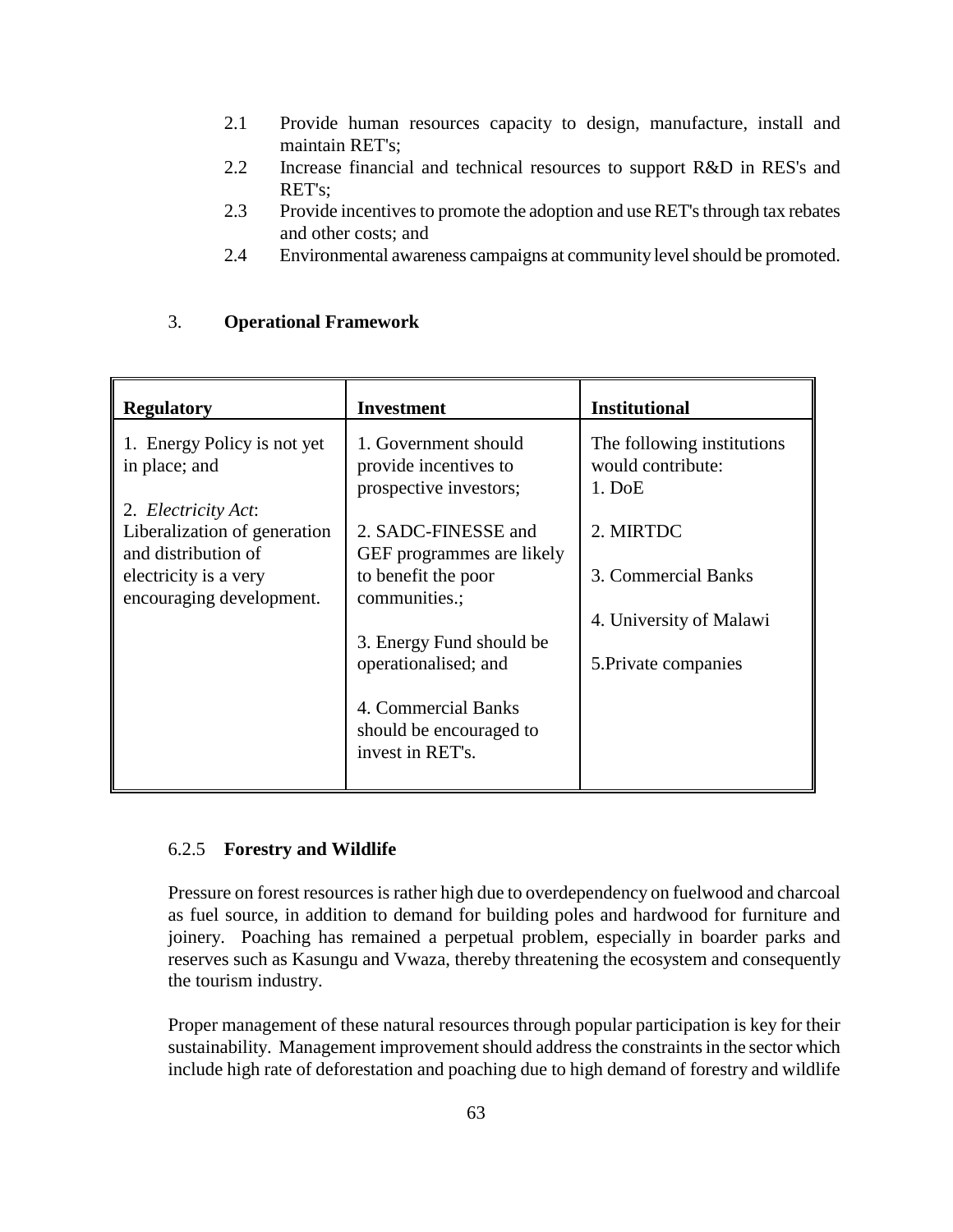resources, encroachment into forest/game reserves and limited extension services.

## 1. **Policy Objective**

1. Promote sustainable utilization of products of the forest game reserves in partnership with communities and other stakeholders.

## 2. **Strategies**

- 1. Promote the use of alternative energy sources for domestic and industrial uses;
- 2. Involve communities in the management and exploitation of forest/game resources;
- 3. Intensify environmental awareness campaign;
- 4. Reinforce the requirement for commercial farmers to resource for forestry;
- 5. Provide alternative income activities to high risk areas e.g charcoal makers in peri-urbans;
- 6. Improve the quality of extension services;
- 7. Provide strict legal penalties to poachers and encroachers; and
- 8. Equip forest/game rangers to combat poaching and forest encroachments.

## 3. **Operational Framework**

| Regulatory                                          | Investment                                                                                                      | Institutional                                              |
|-----------------------------------------------------|-----------------------------------------------------------------------------------------------------------------|------------------------------------------------------------|
| 1. Forest Act<br>2. Environmental<br>Management Act | 1. The government should<br>invest through education<br>and training at all level;                              | Department of Parks and<br>Wildlife                        |
| 3. Wildlife Policy                                  | 2. Department of tourism<br>should invest in service<br>provision, eg. guest-homes<br>and other facilities; and | Department of Forestry<br>Communities<br>Private investors |
|                                                     | 3. Government to provide<br>infrastructure to attract<br>tourists.                                              |                                                            |

## **6.3 Private Common Assets**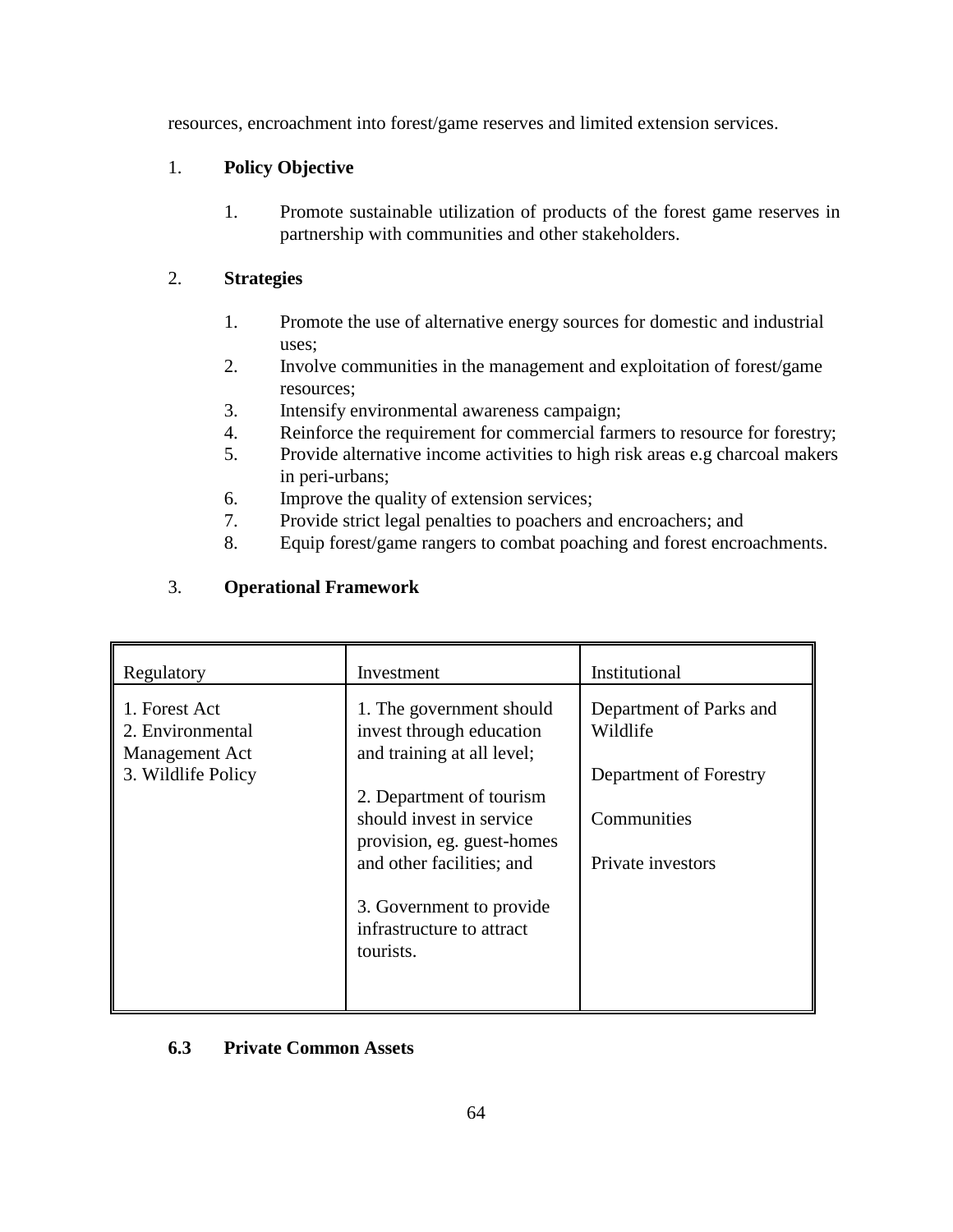The private common assets identified under this work fall into three subsectors of enterprise development namely agro-processing, poultry production and small-scale mining. Since most of the technologies are generic, the policy, strategy and investment framework below addresses the three sectors rather than the individual technologies.

## **6.3.1 Agro-processing, Poultry Production and Small Scale Mining**

Agro-processing is still in its infancy in Malawi. This subsector, therefore, has a lot of potential for new entrants including micro and small entrepreneurs.

Poultry industries have been established in Malawi for a number of years, with names like Mikolongwe becoming synonymous to improve breeds of chickens. The recent picture of the poultry industry has been rather gloomy, with a number of local poultry industries down sizing or completely closing down. This has been worsened by the influx of poultry products from Republic of South Africa and Zimbabwe which are being offered at more competitive prices. This state of affairs calls all Malawians to re-look at the enterprise with the aim of reversing the current trend.

Small-scale mining offers potential non-agriculture employment growth area. However, the sector has lacked support from relevant institutions and investors. Despite the abundance of some mineral products like lime and coal, Malawi has remained a net exporter of these products.

Entry into and/or growth of the above enterprises has been restricted in the past due to a number of constraints, including the following:-

## **1) Limited Access to Credit**

The financial institution have negatively contributed to the Development of the sector due to their restrictive policies and practices which tend to disfavour MMSE sector.

## 1.1) *Collateral*

Most lending institutions demand collateral from borrowers as the minimum entry qualification. This tends to disqualify the majority of start-up enterprises.

## 1.2) *Lack of Equity Funds*

Most of the lending institutions would demand from the borrower between 10% and 25% as the equity share capital. This amount is often well beyond the capacity of the MMSE sector.

1.3) *Limited Lending by Commercial Banks*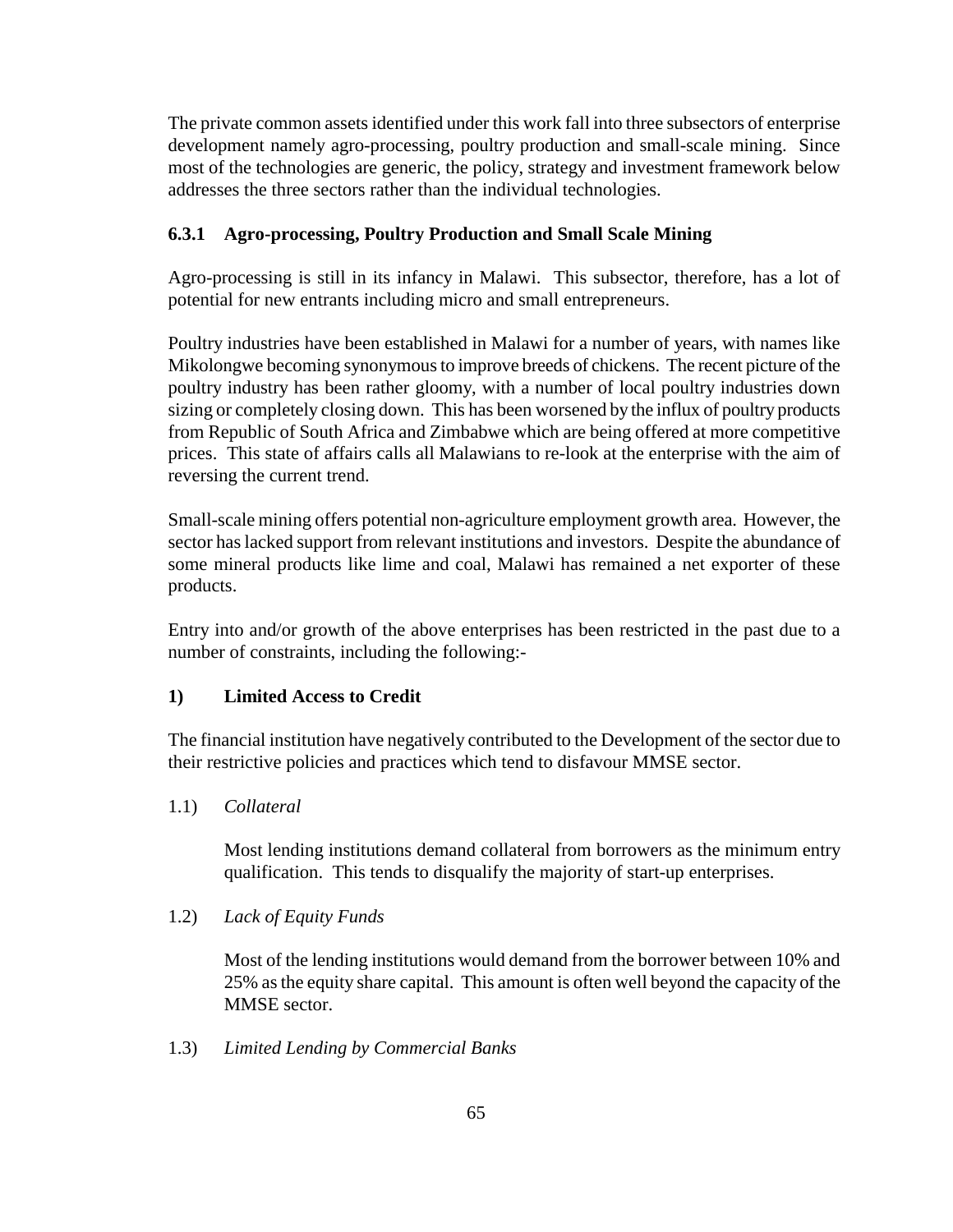Commercial banks consider the MMSE sector to be risky, and expensive to administer small loans.

## 1.4) *Monetary Policy*

Lending rates have been escalating in the recent years to percentages well beyond the rate of return of most businesses within the MMSE sector. This makes borrowing from lending institutions uncompetitive.

## 1.5) *Discrimination Against Women Borrowers*

Most lending institutions used to demand spouse approval to give loan to a female borrower. Women are in the majority within the micro-enterprise.

## **2) Lack of Clear Policies for Development of MMSE Sector**

While it is noticeable that some effort is being undertaken by the Government and multilateral institutions, lack of coordinated approach amongst MMSE support institutions and lack of MMSE sector specific conducive policies remain the greatest inhibitors for the growth of the sector.

# **3) Limited Access to Raw Materials and Inputs**

Cost and inavailability of raw materials have been singled out as major constraints. This is aggravated by the fact that MMSE cannot singularly benefit from economies of scale that larger enterprises enjoy.

Interventions by programmes like BUPAD should be enhanced to serve more enterprises. Currently, the programme is restricted to LIAs.

# **4) Limited Access to Markets (including Export Market)**

The majority of products offered by the sector tend to be more expensive due to high production cost. Thus markets tend to favour larger enterprises. The government, which is the largest buyer of most of the products, should make deliberate efforts to buy from the sector. GPPP programme which is run by DEMAT, needs to be strengthened and scope expanded.

On export market, institutions like MEPC should develop specific programmes to market the sector's products abroad.

## **5) Lack of Business, Entrepreneurship, Technical and Management Skills**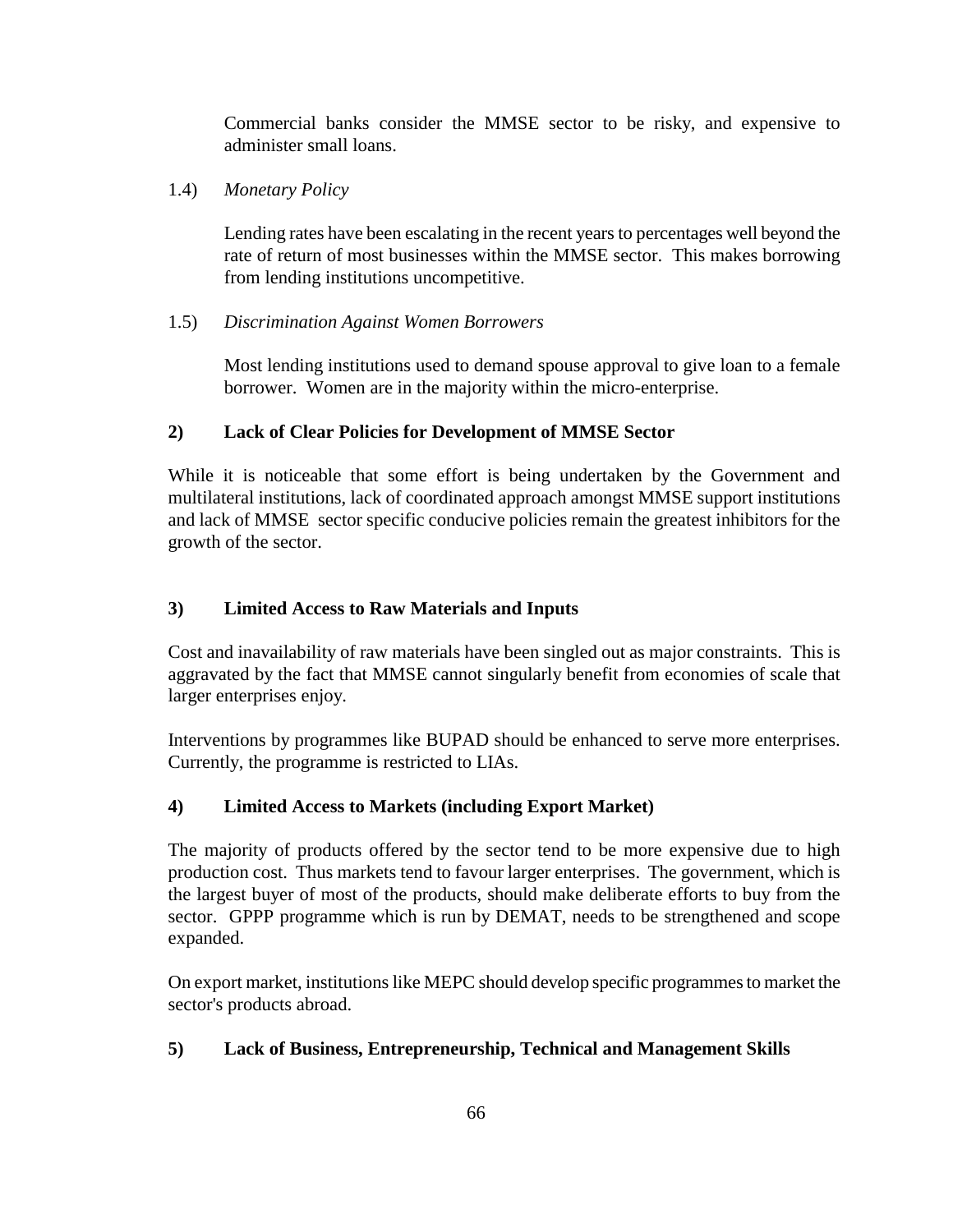Various studies indicate high demand for training in various skills within the sector. $40$ 

# **6) Lack of Access to Technology**

Accessibility to technologies is constrained by unwillingness of financiers to finance the acquisition of appropriate technologies.

# **7) Lack of Information on Available Technologies**

Although information is available, it has not been effectively disseminated to the potential users, thereby limiting their choice of technologies available.

# **6.3.1.1 Policy Objectives**

- 1.1 To promote and support the agro-based industries as a means of economic empowerment of Malawian Communities through value-adding of their primary agricultural produce.
- 1.2 To revamp the poultry industry in order to ensure self-sufficient in poultry products as well as meeting nutritional needs of all Malawians.
- 1.3 To develop and utilise the mineral resources to full capacity and reverse the trends of overdependency on imported mineral products like lime and cement.

# **6.3.1.2 Strategies**

- 2.1 Support the formation of clubs cooperatives and associations to establish enterprises in the above areas.
- 2.2 Provide technical and financial support to MMSE support institutions;
- 2.3 Provide effective and efficient advisory and extension services for the sector;
- 2.4 Review regulations and policies that tend to favour imports at the detriment of local industries;
- 2.5 Provide human resource capacity to support various technical needs of the selected enterprises;

 $\overline{a}$ 40 Davils and Ngoma, 1992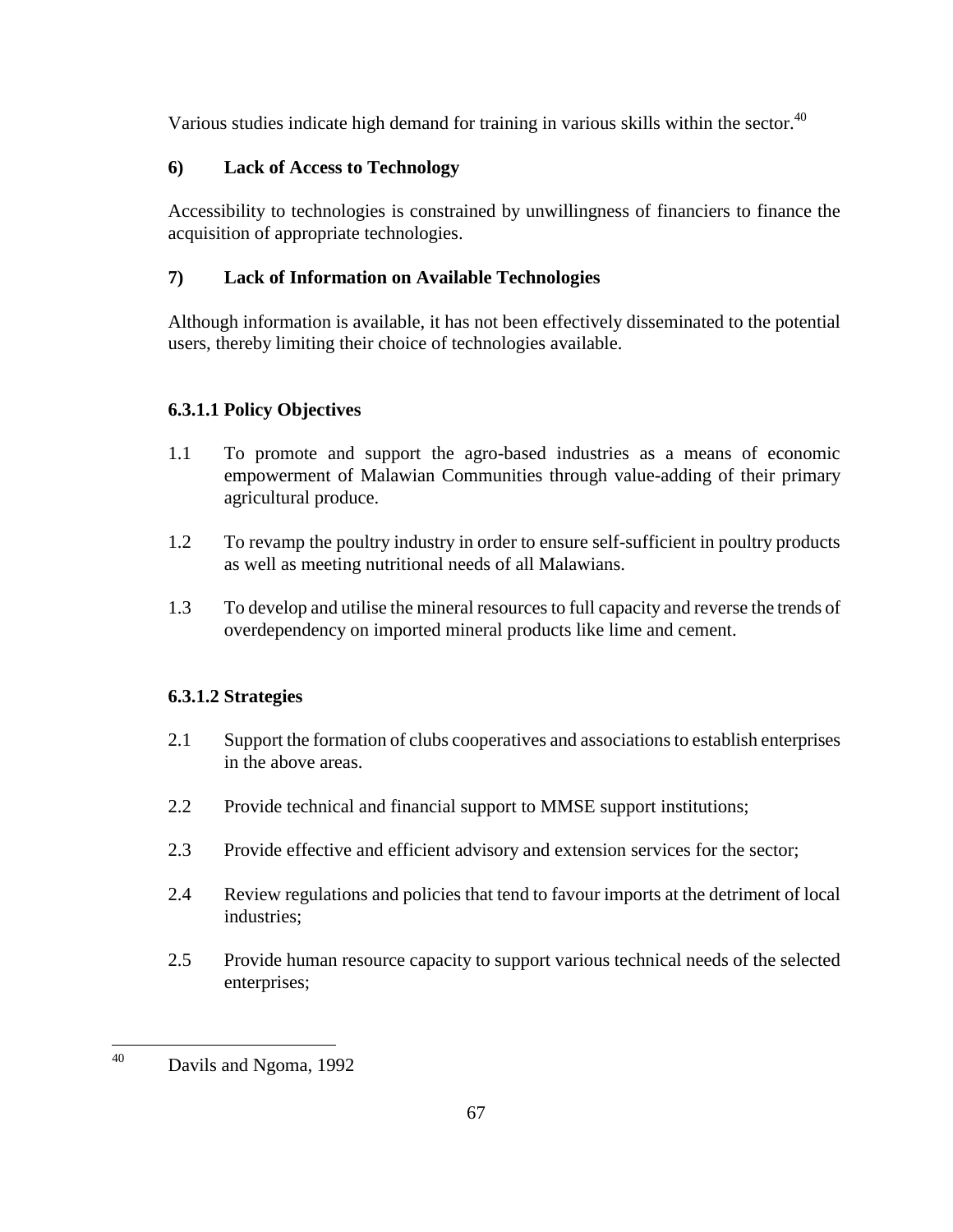- 2.6 Finance lending institutions should be supported and encouraged to extend their services to the MMSE Sector;
- 2.7 The government should provide incentives to encourage new investment in nontraditional areas such as mining and agro-processing; and
- 2.8 The government should invest in R&D activities to develop new technologies and products.

| <b>Regulatory</b>                     | <b>Investment</b>                                                   | <b>Institutional</b>                                                                      |
|---------------------------------------|---------------------------------------------------------------------|-------------------------------------------------------------------------------------------|
| <b>Cooperative Development Policy</b> | - Micro finances<br>programme of UNDP to                            | <b>MCI</b><br><b>NASME</b>                                                                |
| Quality & Standardisation             | be extend to beyond LIAs;                                           | <b>NABW</b><br><b>MIRTDC</b>                                                              |
| Market liberalisation                 | Commercial banks to be.<br>encouraged to invest in                  | <b>MEPC</b><br><b>DEMAT</b>                                                               |
| <b>Registration of Business</b>       | MMSE sector;                                                        | <b>MEDI</b><br><b>MBS</b>                                                                 |
| <b>Forest Act</b>                     | - Continued government                                              | <b>NGOs</b>                                                                               |
| Environmental                         | support for the institutions<br>offering services to the<br>sector: | <b>Geological Survey</b><br>Veterinary Dept<br>Department of Mines<br><b>Associations</b> |
|                                       | Government should                                                   |                                                                                           |
|                                       | identify and support<br>priority research project<br>periodically.  |                                                                                           |

#### **6.3.1.3. Operational Framework**

# **7. INSTITUTIONAL CAPACITY ASSESSMENT<sup>41</sup>**

<sup>41</sup> This section has been heavily adapted from the following books:

<sup>1.</sup> Getrud Faltermeier. Micro and small-scale Enterprises Promotion in the Northern Region - Description and Analysis of Support Institutions and Promotion Strategies. Malawi German Borderzone Development Project, March 1997.

<sup>2.</sup> Ministry of Commerce and Industry. Capacity Assessment for Implementation of Small and Medium Enterprise Programmes. Project No. 97P13, April 1997.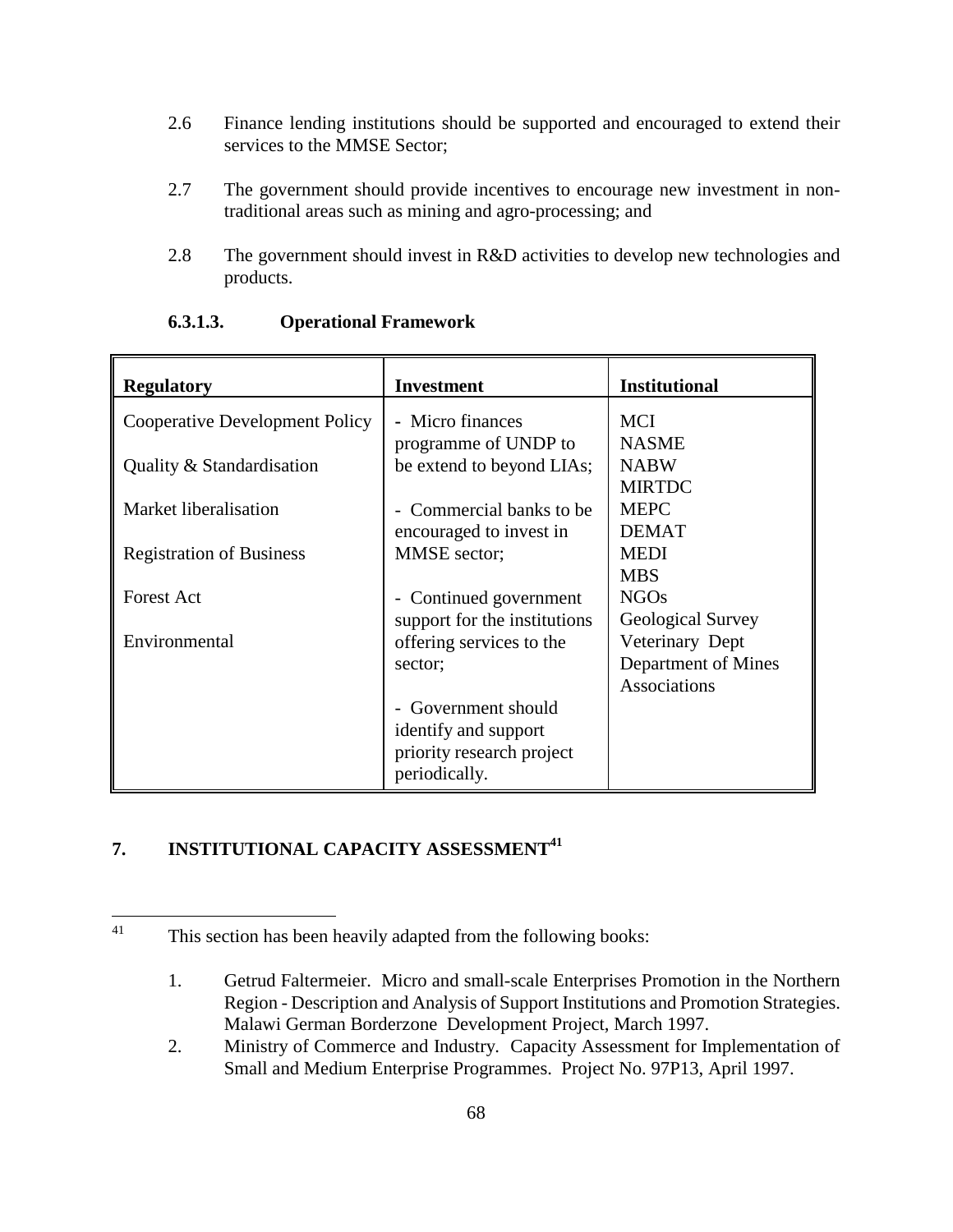## **7.1 INTRODUCTION**

Information contained in this section was sourced from literature study and was mainly focussed on identifying the strengths of an institution to implement one or more strategies for sustainable livelihood. Their weaknesses, however, revealed the need for strengthening their capacities in the areas of human resource development, infrastructural and capital assets, financial resources, monitoring and evaluation systems, financial accounting and management systems, management information systems (MIS), technology transfer and extension services.

It was observed in the literature search that most of public institutions suffered from limited financial base due to their over reliance on government and donor funding. In addition, it was noted that such institutions lack capacity to generate revenue from commercialization of their products and services. This is an area that requires intervention to sustain their operations. Inadequate and inappropriate office facilities and equipment, the case of MIRTDC and a few NGOs, for instance, hampered the implementation of core strategies. Location of office premises also was seen to concentrate in industrial and commercial activity towns thus geographically discriminating rural masses that could best benefit from the sustainable livelihood system programmes. The following sections give an institution by institution account of the literature review on capacity assessment.

#### **7.2 Public Sector Institutions**

#### **7.2.1 MIRTDC**

The Centre was established to become the national focal point for conducting industrial research and technology development work in Malawi. The Centre has been established capacity for improving engineering services in the field of mechanical. engineering, food technology, electrical engineering, chemical engineering, manufacturing technology, technology assessment and transfer, feasibility studies for investment projects, market research, and assistance in sourcing technology for enterprise development. Engineering workshops (with basic machinery) have been established in Blantyre and Lilongwe which provide technology support to manufacturing enterprises.

The Centre has also developed capacity for industrial linkage. Exchange programmes of the Centre include the development and dissemination of the technologies listed on Table 7 above. The Centre also has a few vehicles that are used in programme operations most of which need repairs and replacement.

The Centre has strong linkages with other support institutions such as DEMAT, SEDOM, MEPC, etc and internationally the Centre is linked to WIPO, WAITRO. The Centre has a staff level of about 10 professionals in different fields of expertise.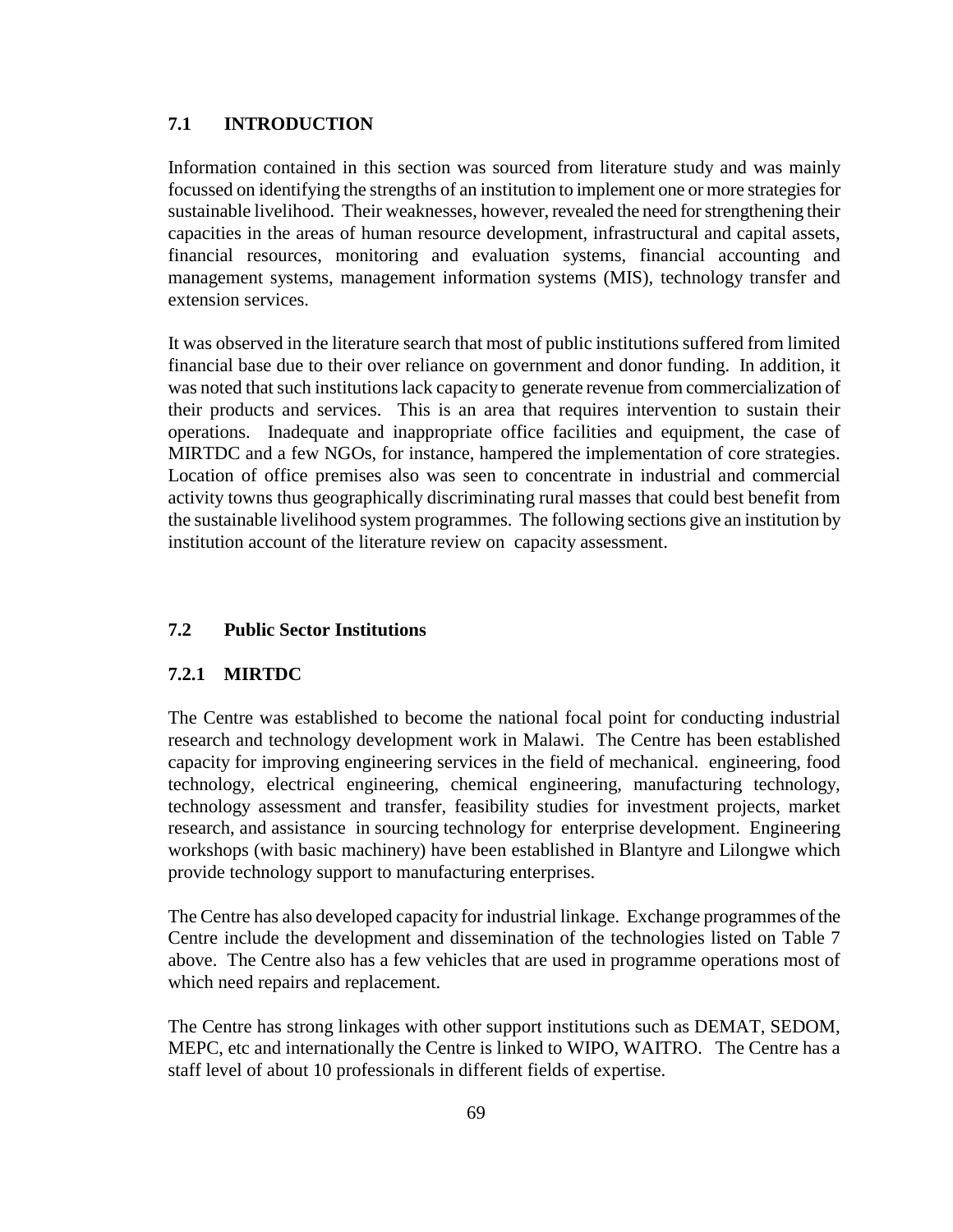The Centre is participating in the technology development and transfer components of the EDEC and has, therefore, a very important role to play in the implementation of sustainable livelihood systems. The major constraints of the Centre include the lack of appropriate office premises and workshop facilities, inadequate incentives to staff and limited financial base due to its overdependence on government and donor funding and a weak revenue generation capacity.

## **7.2.2 DEMAT**

DEMAT has been involved in a number of initiatives including the Small and Medium Enterprise Fund (SMEF), a credit scheme initiated by the government. DEMAT was also involved as the implementing institution of the Training and Marketing Component of the UNDP 5th Country Programme, and in the implementation and supervision of the Credit Component. Currently, DEMAT is participating in the EDEC Programme, providing business skills training to entrepreneurs.

The major core programmes of DEMAT are Business Advisory Services, Technical Advisory Services, Business Advisory Services for Women and New Business Development Programme for potential entrepreneurs. In addition, DEMAT runs special programmes which are executed on a cost recovery basis. These include the Government Preferential Purchase Programme (GPPP), and the Bulk Purchase and Delivery Programme (BUPAD). DEMAT has offices in most of the districts of the country signifying a country-wide operation, which are manned by Business Promotion Officers.

Employment level is about 147 personnel 84 of whom have expertise in MSME promotion. Currently, funding is sourced from government and donors and income generation constitute minor contribution to its budget. The institution cooperates with a number of players locally such as the GTZ supported projects, NABW, NASME,WVI, MoWCACDSW, and MIRTDC.

The constraints of DEMAT include the need to strengthen their revenue generation capacity, the need to replace the old fleet of vehicles, motor cycles and computers, lack of adequate incentives for staff, and the need to construct own office blocks in districts in order to reduce rental costs. In the Sustainable Livelihood Programme DEMAT can play a major role in the implementation of marketing, business and technical advisory services, co-operative development, the GPPP and BUPAD programmes.

#### **7.2.3 Ministry of Women Youth, Community Development and Social Welfare**

#### **7.2.3.1 Appropriate Technology Training for Income Generating Activities**

ATTIGA, since inception in 1991, has been run as a project of the Ministry. The overall purpose of ATTIGA has been to develop and disseminate Appropriate Technologies Training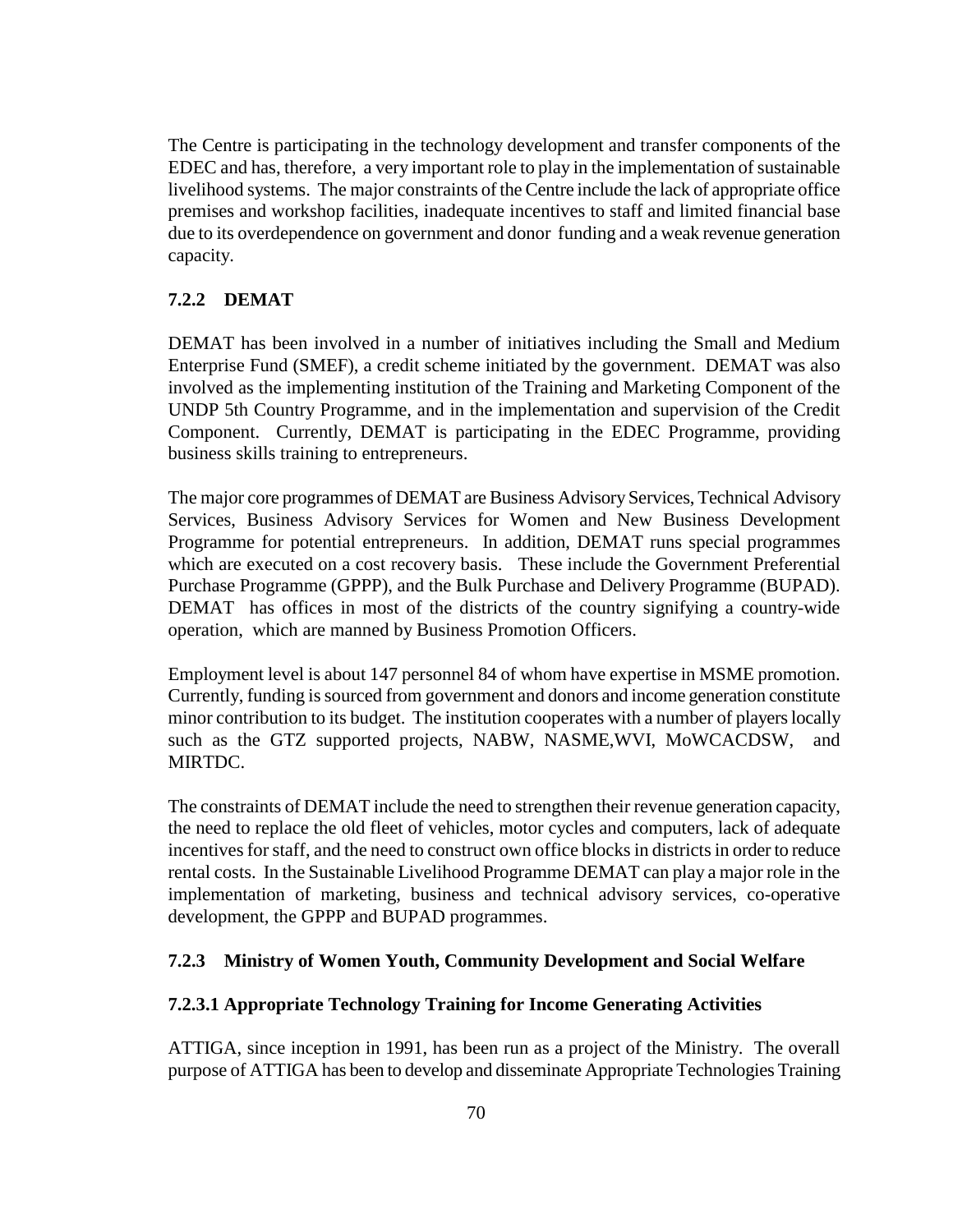for Income Generating Activities for micro-enterprises and the informal sector. ATTIGA was until 1997, financially and technically supported by the German Agency for Technical Cooperation (GTZ). The main programmes included the following:

- 1. conduct research and development work on appropriate technologies;
- 2. training of trainers in appropriate technologies;
- 3. training of rural artisans in tools and equipment fabrication; and
- 4. fabrication and sale of specific tools and equipment.

ATTIGA has already provided training in the following technologies: oil extraction, soap making, production of sisal mats and sisal bags, blacksmithing, roofing tiles production and roofing skills, fruit juice pressing, tanning and manufacturing leather bakery fabrication, fish smoking with portable smoking kilns, beekeeping, weaving and tile machine fabrication, and others. ATTIGA workshops and technology development centre are located in Lilongwe run by the Program Manager, Workshop Manager and training officers. Most of training is conducted at a fee. ATTIGA collaborates with its mother Ministry and its Community Development Assistants, and has links with World Vision International, Caritas Malawi, Save the Children Federation.

The major constraints of ATTIGA is the withdrawal of funding from GTZ as a result activities have scaled down and staff morale has declined, while others are leaving the institution for better jobs. In addition, bureaucratic tendencies have hampered the implementation of its programmes. Since 1994, ATTIGA has trained more than 880 extension workers thus reaching out to over 8000 beneficiaries. The long serving experiences of ATTIGA for the micro and informal sector of rural areas makes it suitable for participation in the sustainable livelihood programme and therefore needs support.

## **7.2.3.2 Magomero Appropriate Technology Centre**

The Magomero Centre is run by the Ministry and offers appropriate technology training in the following areas to SMEs:

- 1. handloom technology(weaving);
- 2. homecraft training;
- 3. food nutrition;
- 4. biogas technology;
- 5. handcraft(cane furniture).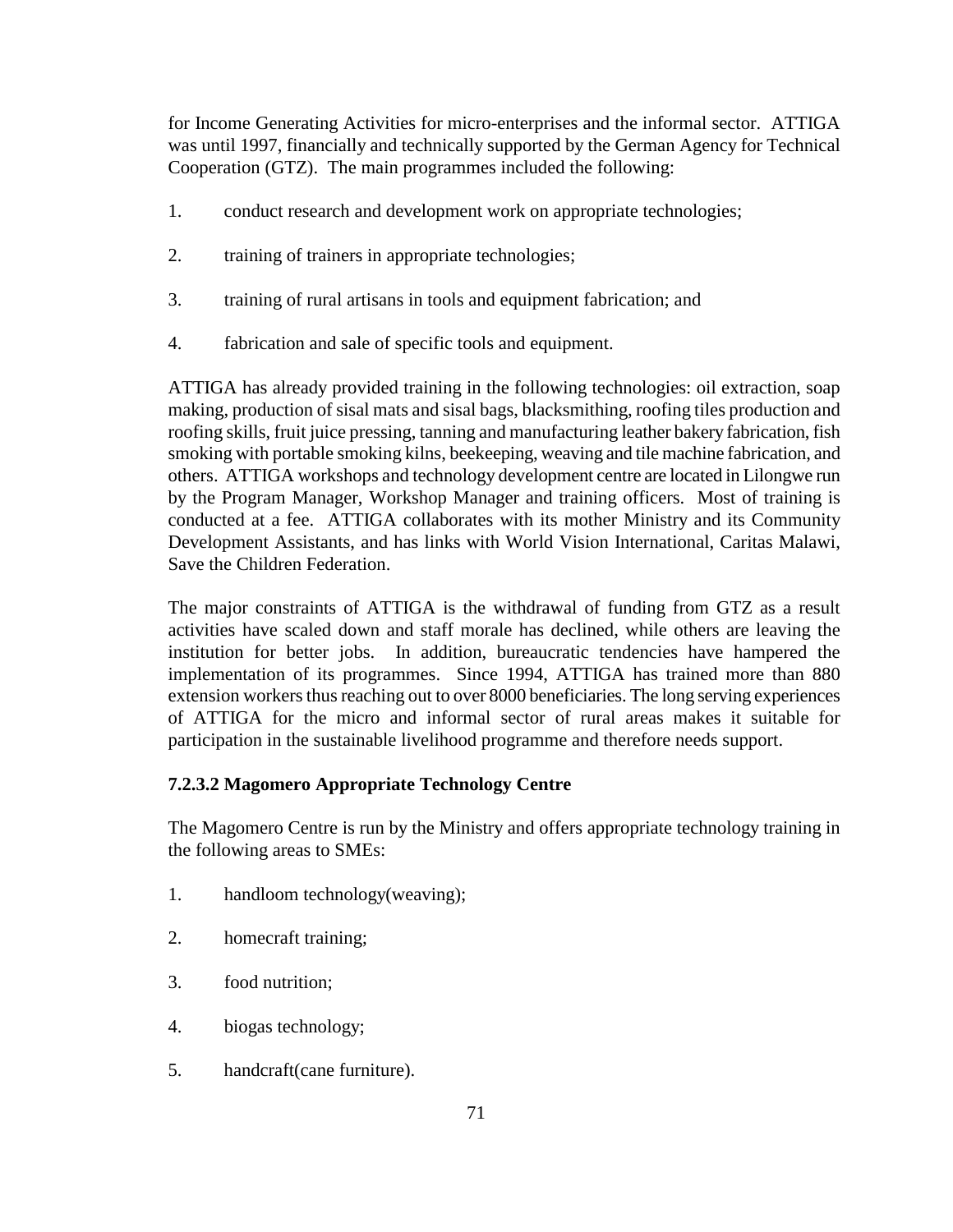Its major constraints is the overdependence on government funding for operations and for running its programmes.

### **7.2.4 SEDOM**

SEDOM founded in 1982 by government, was established to provide credit to SMEs in modernizing, improving, expanding and diversifying their enterprises. SEDOM was created as a kind of development bank which offers credit at a subsidized interest rate to local entrepreneurs. The main function of SEDOM are thus provision of credit loans, business and technical advisory services and provision of industrial estates to SMEs.

The core programmes of SEDOM include the following

- 1. Crop Marketing Scheme aimed at stimulating agricultural trading activities, funded by World Bank since 1992. To secure the loan financial collateral is required. Since 1996 about over 1070 individuals have benefited from this scheme totalling K105 million of disbursements of up to K400,000 per beneficiary. Interest rates are at commercial market rates and repayable within one year.
- 2. Main funding scheme started in 1983 and aimed at assisting SMEs with short and long term loans to finance fixed and working capital. Financial support has been made available from the European Union, KfW and UNCDF. The number of beneficiaries includes 4,400 from K25.5 million disbursements of up to K250,000 each. The interest rate is charged at a subsidized rate over a range of a repayment period of up to 10 years. Statistics indicate that 30% of beneficiaries are women and 40% are rural people.

Other programmes offered by SEDOM include export finance, leasing schemes, renting out industrial estates and handcrafts production facilities to entrepreneurs and provision of export marketing services to small scale handcraft producers, and getting Letters of Credit on their behalf. SEDOM is headquartered in Blantyre, operates national wide with three regional offices and four sub-regional offices located in Mulanje, Karonga, Kasungu and Mangochi. Employment level is about 162 personnel of varying expertise.

The major constraints of SEDOM include the lack of funding for the main funding scheme since the withdrawal of UNCTAD in 1992/93, the need to increase client accessibility by opening more offices in rural areas, the need for improved staff incentive packages to recruit and retain able staff, the need for the government to support its development functions. The issue of collateral is an impediment to MSMEs and the informal sector to access SEDOM loans, the government should seriously look into this scenario to make available a credit guarantee scheme. SEDOM is, however, commendable for its 16 years of experience in providing group and individual loans to participate in credit provision in the Sustainable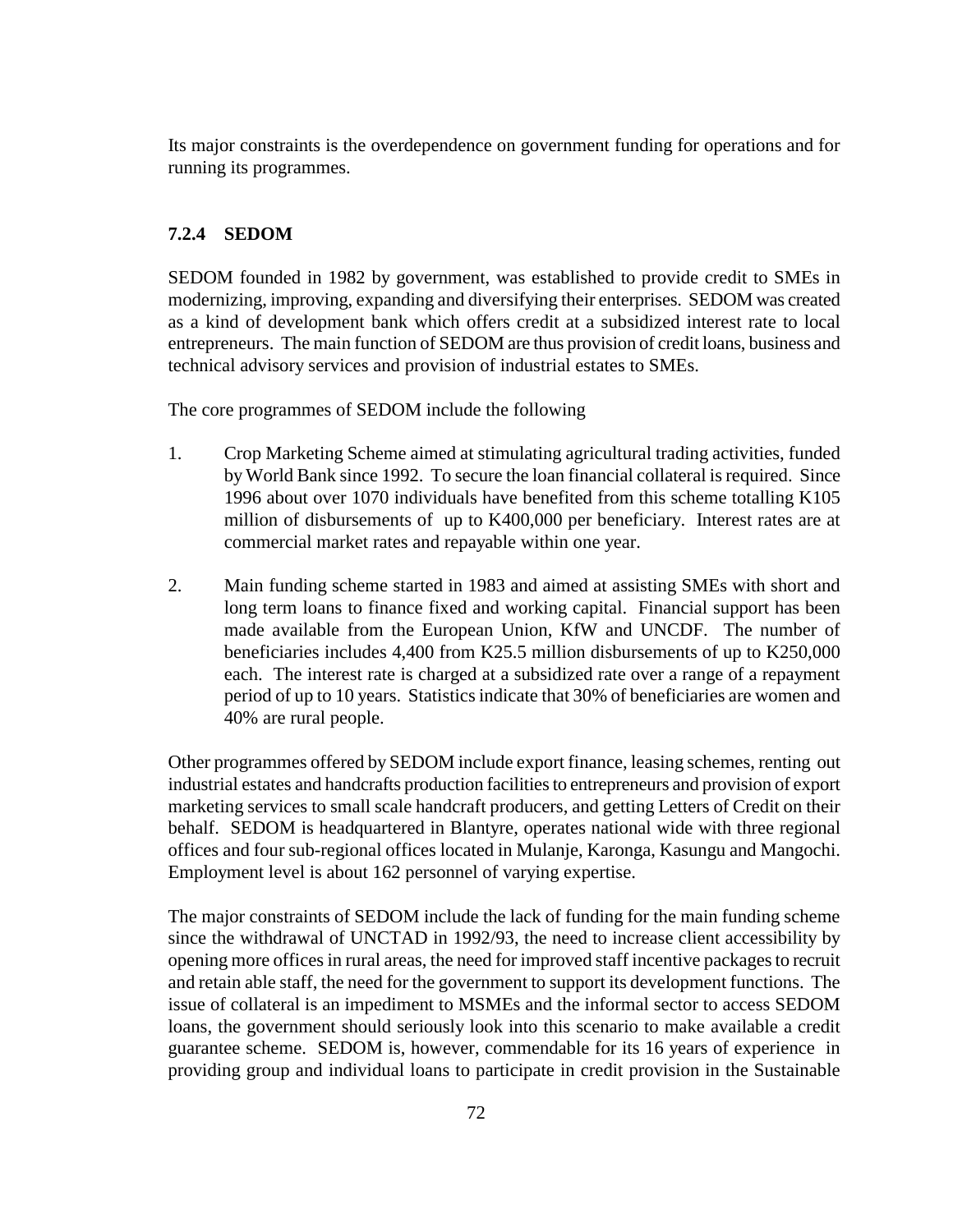Livelihood Programme.

### **7.2.5 MEDI**

MEDI was established in 1985 to train artisans for self employment in rural and peri-urban areas and provide extension services.

Core programmes include:

- 1. Start a business
- 2. Build a business
- 3. Improve your business
- 4. Training of trainers
- 5 Improve your construction business
- 6. Women entrepreneurship development

MEDI is well equipped with facilities at their campus to support their programmes, in addition, they are flexible to deliver their services at premises of client's choice. Language of instruction is both English and vernacular.

MEDI as a government parastatal depends on government funding mainly to support their capital expenditure. MEDI is able to generate a sizeable income from fees to support operations and compliment government subvention.

The major constraint of MEDI include the need for short term training assistance for its personnel for capacity building and strengthening, the need to automate their operation system and increased support to strengthen its financial base.

MEDI has long experience and expertise in training entrepreneurship with special focus on the micro and small scale sector. MEDI is therefore being recommended to support sustainable livelihood systems in provision of entrepreneurship skills training.

## **7.2.6 MINISTRY OF FORESTRY, FISHERIES AND ENVIRONMENTAL AFFAIRS**

## **7.2.6.1 Fishery Research Department**<sup>42</sup>

 $42$ 42 Adapted from the Malawi Agricultural and Natural Resources Research Master Plan Draft Report. Prepared by the Agricultural Sciences Committee, National Research Council of Malawi, 1999.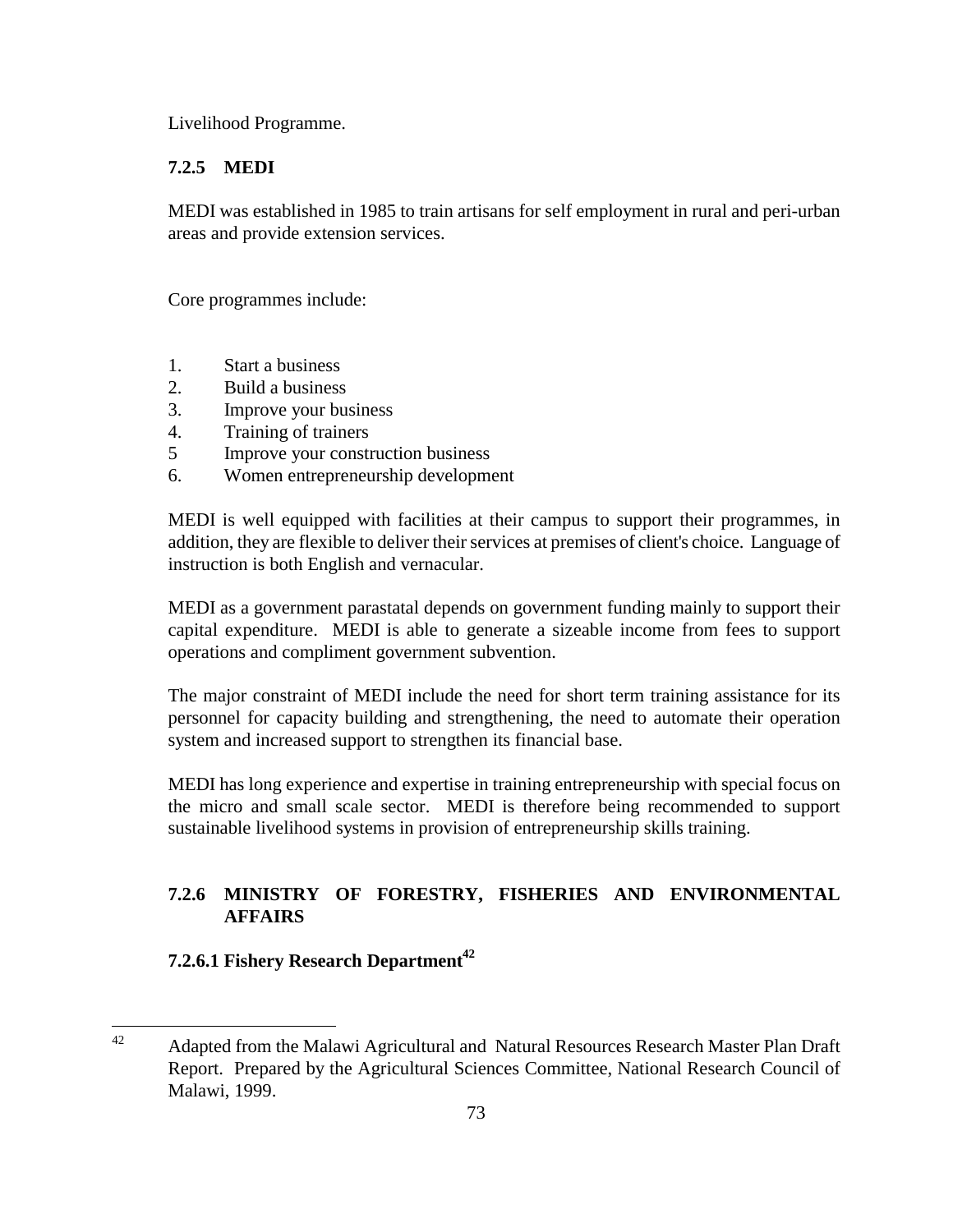This is mostly undertaken by the Ministry of Forestry, Fisheries and Environmental Affairs whose main objective is to promote increased fish production through the sustainable use and management of fish resources. Research work which is mostly funded by donors and cooperating partners on specific programmes is undertaken in the areas of aquaculture and capture fisheries. Government funding is mostly in support of administrative costs. Technology transfer is facilitated by fisheries assistants located in strategic areas.

The aquaculture Project is mainly conducted by the International Centre for Living Aquatic Resources Management (ICLARM/GTZ), a regional centre located at Domasi in Zomba. The main focus of the research centre is on the development of low input aquaculture technologies for smallholder fish farming. Fish species being used include *Tilapia rendalli, Oreochromis shiranus* and *Claris gariepinus* with financial support from FAO, ICLARM and JICA.

Research on capture fisheries is conducted by the Monkey Bay Fisheries Unit in Mangochi. The unit has two main research centres in Nkhata Bay and Senga Bay and substations in Zomba and in the Shire Valley. Research focus is on *Bathyclarias* and *Bagrus species*, demersal fisheries of Lake Malawi and limnological studies on the fisheries of Lake Malombe. The unit also investigates the relationship among limnological, ecological and fishing gears on fish catches from the major water bodies, including investigating socioeconomic factors especially involving children, women and men in the management of fisheries and environmental effects on fish catches and spawning habits. Research work is conducted in collaboration with the SADC/GEF Lake Malawi/Nyasa Biodiversity/Conservation Project, Bunda College of Agriculture and Chancellor College at local level and the University of Zimbabwe, University of Bangor in UK and British Museum on the international level.

The major constraints of fisheries research include:-

- (i) overdependence on donor funding for research projects and staff training;
- (ii) low levels of uptake of technologies by farmers requiring increased extension services;
- (iii) inadequate incentives for staff since the scientists are most civil servants.

#### **7.2.6.2 Forestry Research Institute of Malawi (FRIM)**

Forestry research in Malawi this is conducted by the Forest Research Institute of Malawi (FRIM) established within the Forestry Department. Its work include development of appropriate technologies for silviculture management and multiple land use systems, sustained wood production, reduced risk in losses from timber, tree pests and disease and advising on the optimum use of forest products. Substations are established at Chikangawa and Viphya Plateau in the North and Dedza in the Centre and satellite research sites are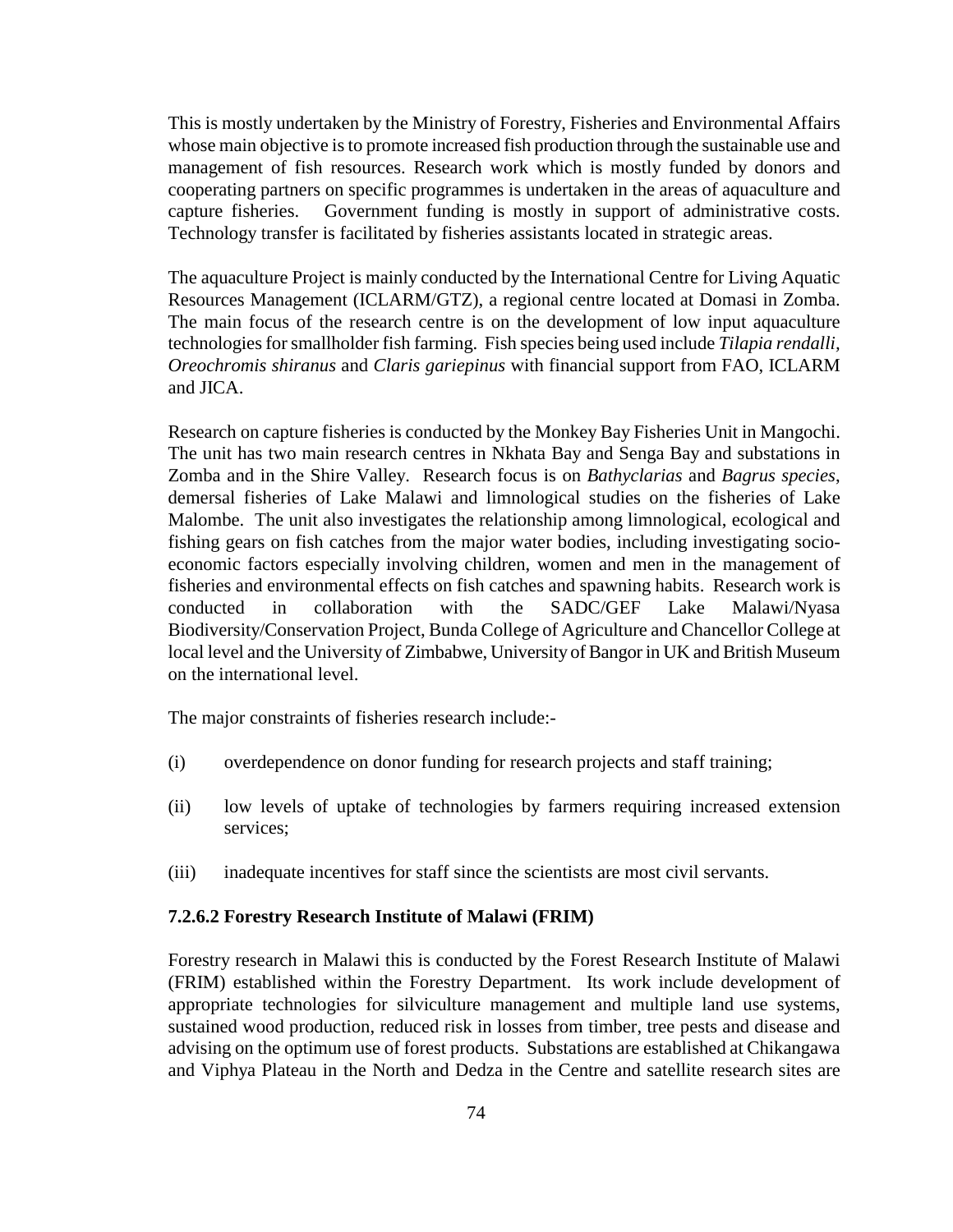located in Kasungu, Karonga, Rumphi, Mangochi and Nsanje. The institutes collaborates locally with DARTS, University of Malawi, SADC/ICRAF Agroforestry Project etc. International collaborative links are established with Oxford University in the UK, the Centre for International Forestry Research (CIFOR) etc. FRIM also undertakes technical and information services that covers management of the National Tree Seed Centre, dissemination of research findings and managing forest research information.

### **Outputs from the Frim Programme43**

Technologies have been developed for plantation forestry, nursery, establishment, tending and harvesting of trees for several species of pines, Eucalyptus and Gmelina. Pest and disease control technologies have been developed, especially for the control of Phoracantha beetle, termites, aphids, lead defoliators, leaf blight, powdery mildews and Blue Stain on wood. Some technologies which utilize various wood products have been established, including wood slabs and joineries. Standards for some wood products have been developed by the Malawi Bureau of Standards.

Recommendations have been made for the use of trees in different farming systems, including management strategies for Sesbania sesban, Gliricidia sepium, Moringa oleifera, and Faidherbia albida. In collaboration with DARTS and the SADC/ICRAF project, two technologies have been released; namely mixed cropping of maize with F. albida and relay cropping maize with Sebania to improve soil fertility and crop yields. Useful products, such as Karaya gum for the confectionery industry, wild mushrooms and fruits, and Masuku for wine making from the Miombo woodlands, have been characterized and recommendations on seedling establishment and ecology of these has been developed for different silvicultural zones. FRIM established an apiculture programme with the Department of Parks and Wildlife for bee keeping and processing of honey. Research on seeds has succeeded in storing some difficult succulent species, including Masuku and neem, which can now be stored and retain their viability for over a year. Seeds of species that are in high demand, such as those of Gliricidia ad Sesbania, have been multiplied and standards developed by the Department of Land Resources Conservation through the Promotion of Soil Conservation and Rural Production Project. Farmers have been trained in tree selection and community seed collection of Sambamfumu, Mlombwa and Acacia.

Technologies on propagation, species and provenances screening, plantation establishment, stand management, wood processing and utilisation have been recommended by Forestry Department. These have been adopted by various end-users, notably the Wood Industries

<sup>43</sup> Adapted from the Malawi Agricultural and Natural Resources Research Master Plan Draft Report. Prepared by the Agricultural Sciences Committee, National Research Council of Malawi, 1999 page 75-76.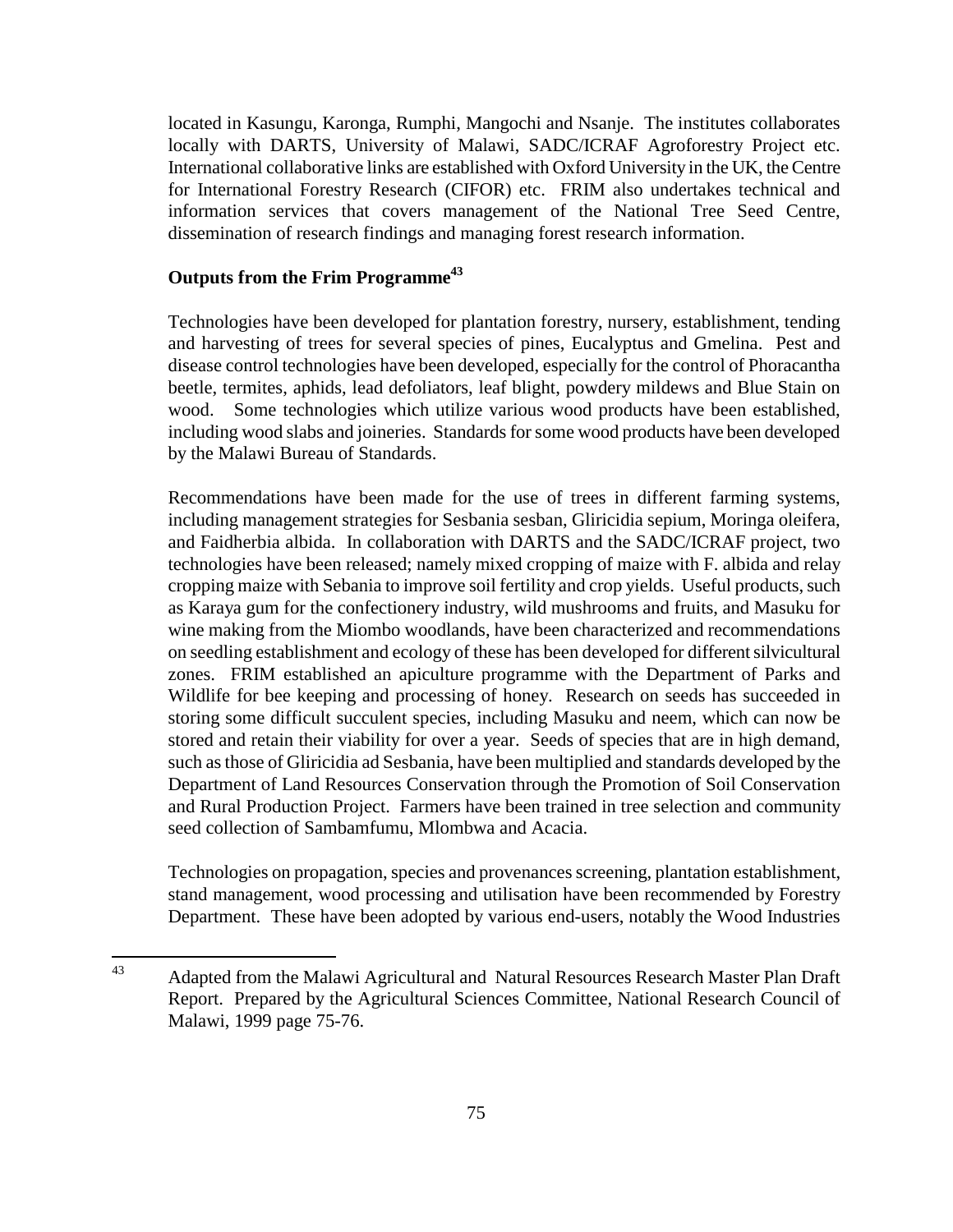Corporation and Viphya Pulpwood. Similarly, tree seed technologies have been adopted by the National Tree Seed Centre which is able to produce and distribute well over 15 metric tones of seed/year. The Department of Forestry has successfully established 111,650 hactares of plantations of which 53,000 hactares are on the Viphya Plateau providing employment to over 2,000 employees. A similar number of people is employed in the wood processing industry.

Legume tree species are contributing to soil fertility improvement and agricultural productivity where trees and planted for wood are not a common feature in most parts of Malawi. These trees are contributing to household cash economy, particularly when meeting local demand for demand house and granary construction. Trees also provide shade, windbreak and are a habitat for bees that produce honey. Owing to an ever growing tree planting initiative, particularly on farmland, demand for seed is over 100 metric tones, for multipurpose and indigenous tree.

### **7.2.6.3 The University of Malawi**

The University of Malawi is mainly an academic institution of higher learning offering diploma, degree, and post graduate courses. However, considerable research in agriculture and renewable natural resources is conducted by most of the constituent colleges of the University while the Polytechnic offers engineering services to industry.

The constituent colleges of the University and their programmes that can support sustainable livelihood systems are as follows:-

#### **7.2.6.3.1 Bunda College of Agriculture**

The college has capacity to undertake the following work:-

- 1) research in farm structures, post harvest storage and processing, soil and water conservation, and farm machinery**;**
- 2) research in animal nutrition, production, breeding, dairy management, livestock feed and fish production;
- 3) diseases and management of field crops;
- 4) food processing/utilisation, nutritional status and vitamin content of local foods;
- 5) rural development marketing, extension, agribusiness, and poverty indicators.

#### **7.2.6.3.2 Chancellor College**

The college has capacity to conduct research in various fields and has several facilities and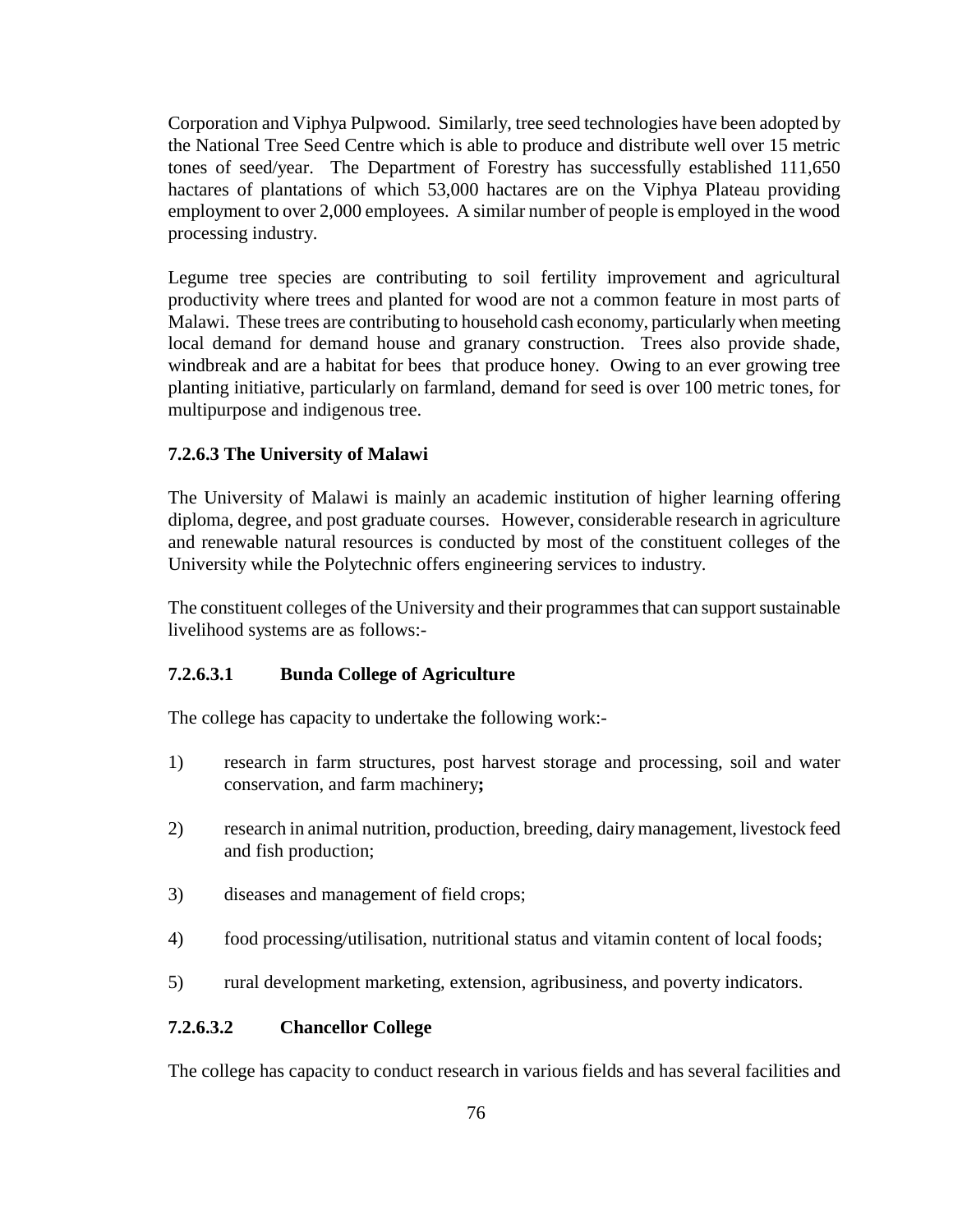departments that can support sustainable livelihood projects. For instance, the biology department collaborates with ICRAF at Makoka on research on indigenous fruits and on aquaculture, soil pests, plant ecology and fish biology at Lake Chilwa. The chemistry department conducts research on cyanide levels in cassava and nutrient content of indigenous fruits, vegetables and spices.

### **7.2.6.3.2 The Polytechnic**

The Applied Sciences and Environmental Health departments conducts agricultural and natural resources research including monitoring of surface water resources using Geographical Information Systems and investigation of the chemical and protozoan pollution in the Shire river.

The Engineering department has engineering workshop facilities and expertise that assist industries in technology development.

The major constraints of the University are:-

- 1) the lack of appropriate incentives to retain its professional staff;
- 2) most of the projects conducted are supported by donors or private funding ad government support is considered inadequate;
- 3) the University staff are allowed 25% of their time for external research and projects; and
- 4) low revenue generation capacity to support its activities.

The University can, however, play a big role to sustain sustainable livelihood system activities using its expertise to conduct research in the various areas of need.

### **7.2.6.4 NGO Capacity in Sustainable Livelihood Systems Support**

Various initiatives and interventions have been undertaken by non-governmental organizations for the sustenance of people's livelihood in Malawi. In the area of technology assessment and transfer institutional capacity has been built along the following key areas:

- Identification of livelihood technology needs;
- Sourcing and/or development of the required technologies;
- Dissemination of livelihood technologies including providing technical support services, providing training in utilization and maintenance, field testing of technologies and creating public awareness of the technologies;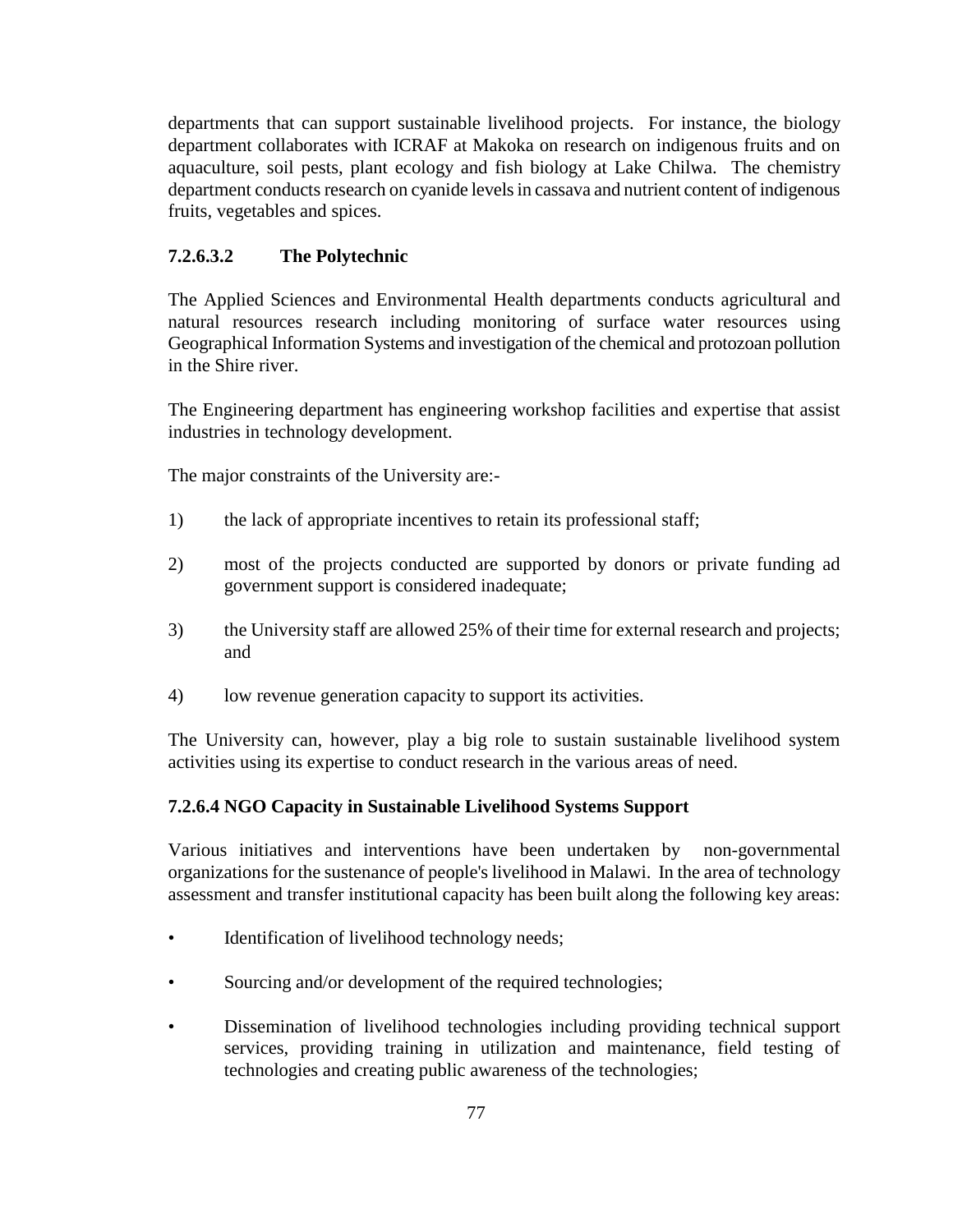• Implementation, evaluation and monitoring of livelihood programmes and projects.

However, the various institutional effort to support sustainable livelihood have been fragmented due to a number of constraints including the following:

- The need to build capacity in terms of human expertise and technology in the institutions to effectively participate in the initiatives or execute planned projects;
- The need for greater collaboration between institutions, promoting joint efforts, sharing of resources such as skills and information in the implementation of livelihood support activities;
- The need to increase and strengthen financing of sustainable livelihood activities through collective, contributory or participatory financing of the activities.

The various programmes and projects that NGO institutions have been involved in include the following:

- Modern farming (horticulture and agronomy);
- Poultry farming;
- Animal production;
- Adult literacy;
- Dissemination of agricultural technologies such as egg incubators, ploughs, oil presses, provide extension services to farmers, treadle pumps, water drilling equipment, beehive technology;
- Provision of safe water facilities through installation of Afridev pumps and other types;
- Provision of sanitation facilities:
- Provision of health services;
- Entrepreneurship development and skills training;
- Provision of credit to business start-ups.

Sustainable livelihood support initiatives in rural areas of Malawi have mostly been undertaken by NGOs. The major constraint in NGOs, however, has been overdependency on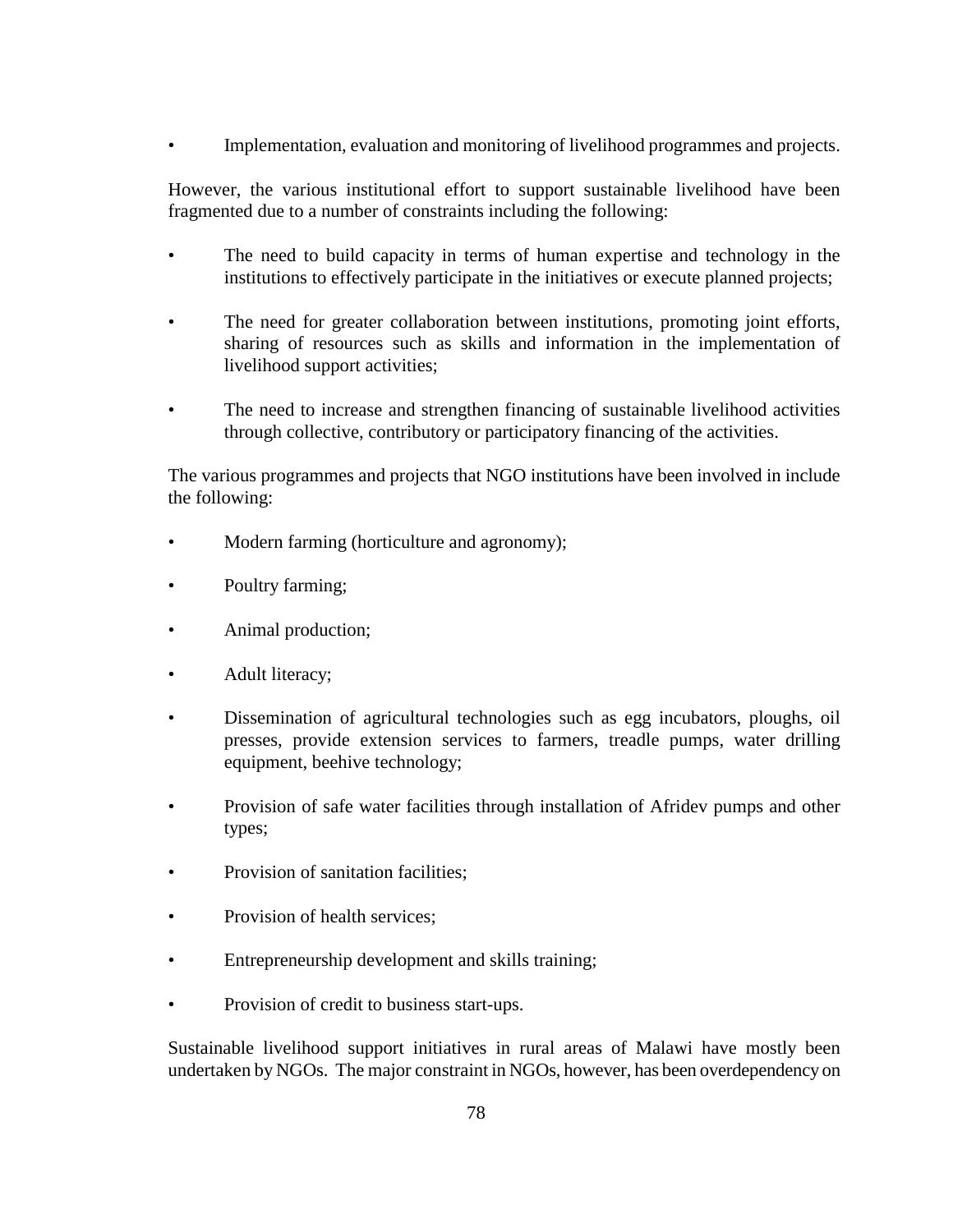donor funding and lack of capacity to generate own income to support their operations and livelihood support activities, and the lack of appropriate equipment and workshop facilities to support technology transfer on livelihood systems.

Location of support institutions with respect to the communities of need is another aspect posing problems in programme implementation. Most institutions are not centrally located or lack national present. As a result only areas within the reach of the support institutions benefit from the various initiatives while others are geographically discriminated and denied access to the services.

The Sustainable Livelihood Programme is therefore expected to address these problems. While in the public sector, Government supported institutions, currently, have been affected in their operations by the Public Sector Reform Programme which has embarked on abolishing institutions which largely supported sustainable livelihood systems at the expense of government funding. Those that continue have had their budgetary allocation reduced mainly to cover administrative costs.

*Table 10 below shows a number of NGOs that have been active in supporting Sustainable Livelihood Systems in rural areas*

| Name of NGO                                                           | Type of Support                                                                                                                                                                |  |  |
|-----------------------------------------------------------------------|--------------------------------------------------------------------------------------------------------------------------------------------------------------------------------|--|--|
| Beekeepers Association of Malawi                                      | Promotion of beekeeping                                                                                                                                                        |  |  |
| Christian Hospitals Association of Malawi                             | Income generating activities (IGA)                                                                                                                                             |  |  |
| Disables Persons Association of Malawi                                | IGAs and promotion of wood carving, doll making, tailoring,<br>handloom                                                                                                        |  |  |
| Leather Association of Malawi                                         | All aspects of the leather sector including training                                                                                                                           |  |  |
| Lime Makers Association of Malawi                                     | Promotion of small scale lime making, promotion of lime production<br>and marketing of lime, advisory services                                                                 |  |  |
| National Association of Business Women (NABW)                         | IGAs promotion to business women and provision of credit                                                                                                                       |  |  |
| National Association of Small and Medium Scale Enterprises            | Assistance to SMEs in business formulation and promotion, linking up<br>with credit facilities                                                                                 |  |  |
| <b>MUSCCO</b>                                                         | Private institution set up to promote savings and credit cooperatives<br>(SACCOs). SACCOs provide short and long term productive loans<br>while MUSCCO provides business loans |  |  |
| Malawi Mudzi Fund                                                     | Savings and credit programme for the lowest income segment of the<br>rural population not reached by existing credit institutions.                                             |  |  |
| <b>AFRICARE</b>                                                       | Community development, savings and credit schemes                                                                                                                              |  |  |
| Anglican Diocese of Southern Malawi (Malindi Engineering<br>Workshop) | Appropriate technology workshop and training centre                                                                                                                            |  |  |
| <b>CARITAS Malawi</b>                                                 | IGAs, skill development                                                                                                                                                        |  |  |
| <b>CCAP Blantyre Synod</b>                                            | <b>IGAs</b>                                                                                                                                                                    |  |  |
| CCAP Livingstonia Synod                                               | <b>IGAs</b>                                                                                                                                                                    |  |  |
| Christian Council of Malawi                                           | Skills training, homecraft                                                                                                                                                     |  |  |
| <b>Christian Services Committee</b>                                   | Self-help, development projects to improve living standards, credit and<br>savings, agricultural projects and services                                                         |  |  |
| Concern Universal                                                     | Fund raising, technology dissemination                                                                                                                                         |  |  |
| <b>EVARD</b>                                                          | <b>IGAs</b>                                                                                                                                                                    |  |  |
| Evangelical Lutheran Church of Malawi                                 | IGAs incl oven making, tailoring                                                                                                                                               |  |  |
| <b>Habitat for Humanity</b>                                           | Construction of low cost houses                                                                                                                                                |  |  |

*Table 10: NGOs Supporting Sustainable Livelihood Systems*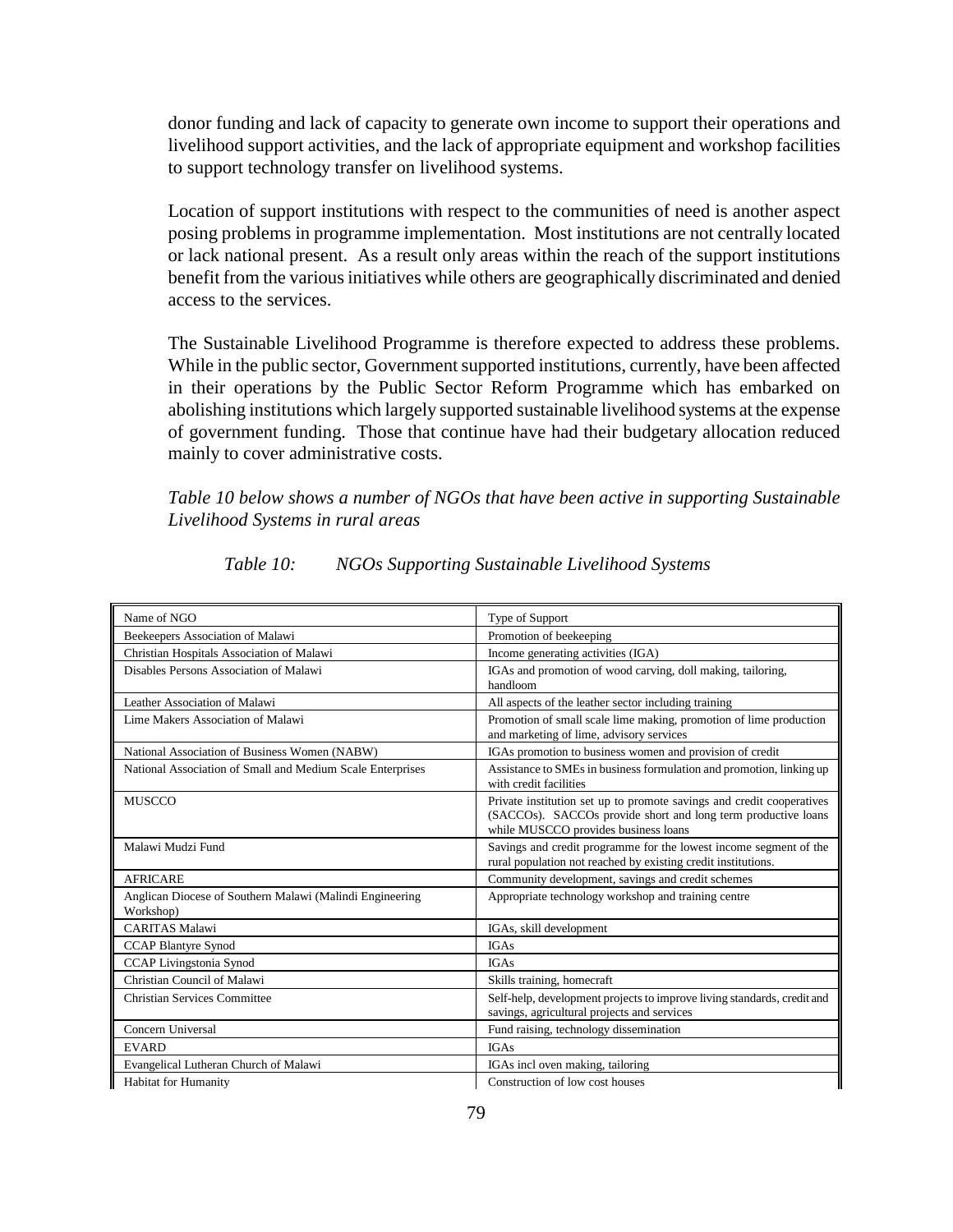| Kaporo Foundation for Rural Development          | construction of roads, bridges and provision of maize mills           |  |
|--------------------------------------------------|-----------------------------------------------------------------------|--|
| Mission for Evangelical Training and Development | Business and technical skills training                                |  |
| Nazarene Vocational School                       | Vocational training, carpentry, tailoring, tinsmithing, leather goods |  |
| Nkhomano Institute for Development               | <b>IGAs</b>                                                           |  |
| <b>OXFAM</b>                                     | IGA, credit                                                           |  |
| <b>PAMET</b>                                     | Provision of paper making skills from used paper                      |  |
| Muslim Association of Malawi                     | Modern farming, animal production, adult literacy                     |  |
| Save the Children Federation (UK)                | IGAs, appropriate technology, safe water, sanitation, health          |  |
| Save the Children Fund of Malawi                 | Vegetable growing and fruit production                                |  |
| Sue Ryder Foundation of Malawi                   | IGAs, home industries, marketing of products, skills training         |  |
| Women's World Banking /Malawi Affiliate          | Financing women's businesses                                          |  |
| World Vision International                       | Soap making, micro-enterprise revolving loans                         |  |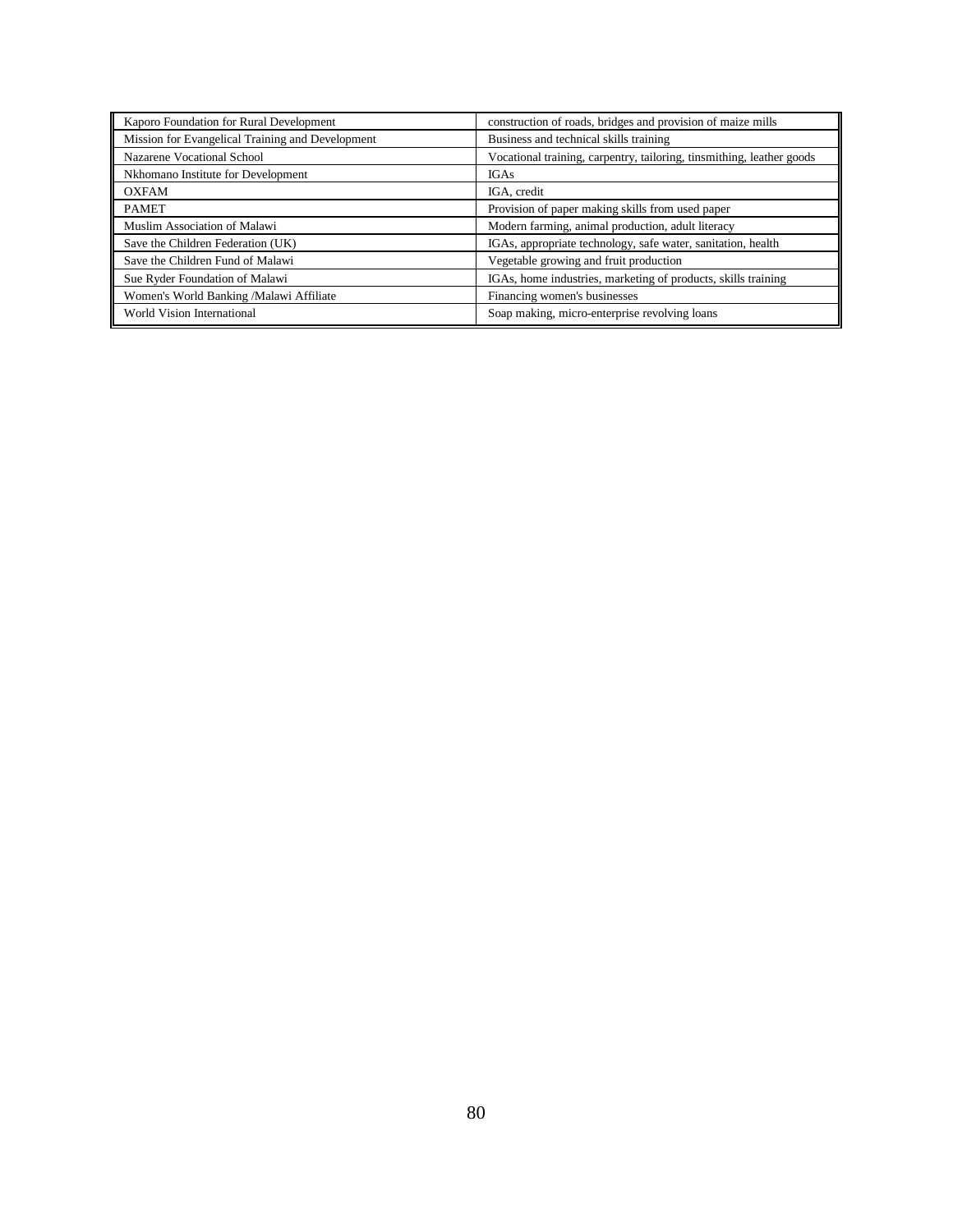# **8. CASE STUDIES**

# **8.1 Salt Production in Chikwawa**

## **8.1.1 Background**

Chikwawa district in Southern Malawi is one of the less developed areas in the country. In and around the village of Chigweshe about 1,000 to 1,500 families are engaged in the production of common edible salt. This is a traditional occupation which has been in existence for many years and is closely interwoven with the social structure and beliefs within the community. The salt extraction and production method used an indigenously devised process which is rather primitive. It however provides a means of livelihood to a very large number of families.

## 8.1.2 The importance of the project

Most of the salt consumed in Malawi is imported. The foreign exchange outlays are, therefore, considerable. Looked at from a more micro-perspective, the people in this particular area in Malawi have few other methods of survival except the manufacturing of salt. The soil is salinated which prevents the growing of agricultural crops. The only alternative income generating activities are small vegetable gardens at the river side and the keeping of livestock. However, both these activities are only providing income for a very small portion of the population.

### 8.1.3 Production process

Salt deposits have occurred naturally in this area for several decades. The salt rises to the surface of the soil through capillary action and forms a thin layer on the ground. The top-soil is scraped off by the villagers and the salt is then extracted by a locally derived but somewhat primitive process. The soil is placed in a crude filter consisting of hessian cloth or poly-woven sack cloth hung between wooden silts. Water is poured from the top which slowly percolates through the salt bearing earth and emerges below in a thin trickle. During the process the water extracts salt and the brine solution is collected beneath the filter in buckets or pans. The salt content in the brine is tested by Organoleptically. If the content is found lacking, the brine is poured back onto the filter bed until it has an adequate salt residue. This process takes about a day. The brine is then boiled in a large pot over wood fire till the water evaporates and the salt is left as a deposit. This process takes about six hours and is completed through the burning of fuelwood inside especially built sheds which serve as a shield from the wind and also as a store for the salt, implements, firewood, etc.

## 8.1.4 Origin of the project

In 1991 a mission from UNIDO visited the village. In its report it stated that there was a potential to develop the salt manufacturing in this village both quantitatively and qualitatively. Another recommendation stated that further study was required to come up with the best approach. However, no donor was willing to fund the costs of the study. Therefore, it was necessary to use a different approach.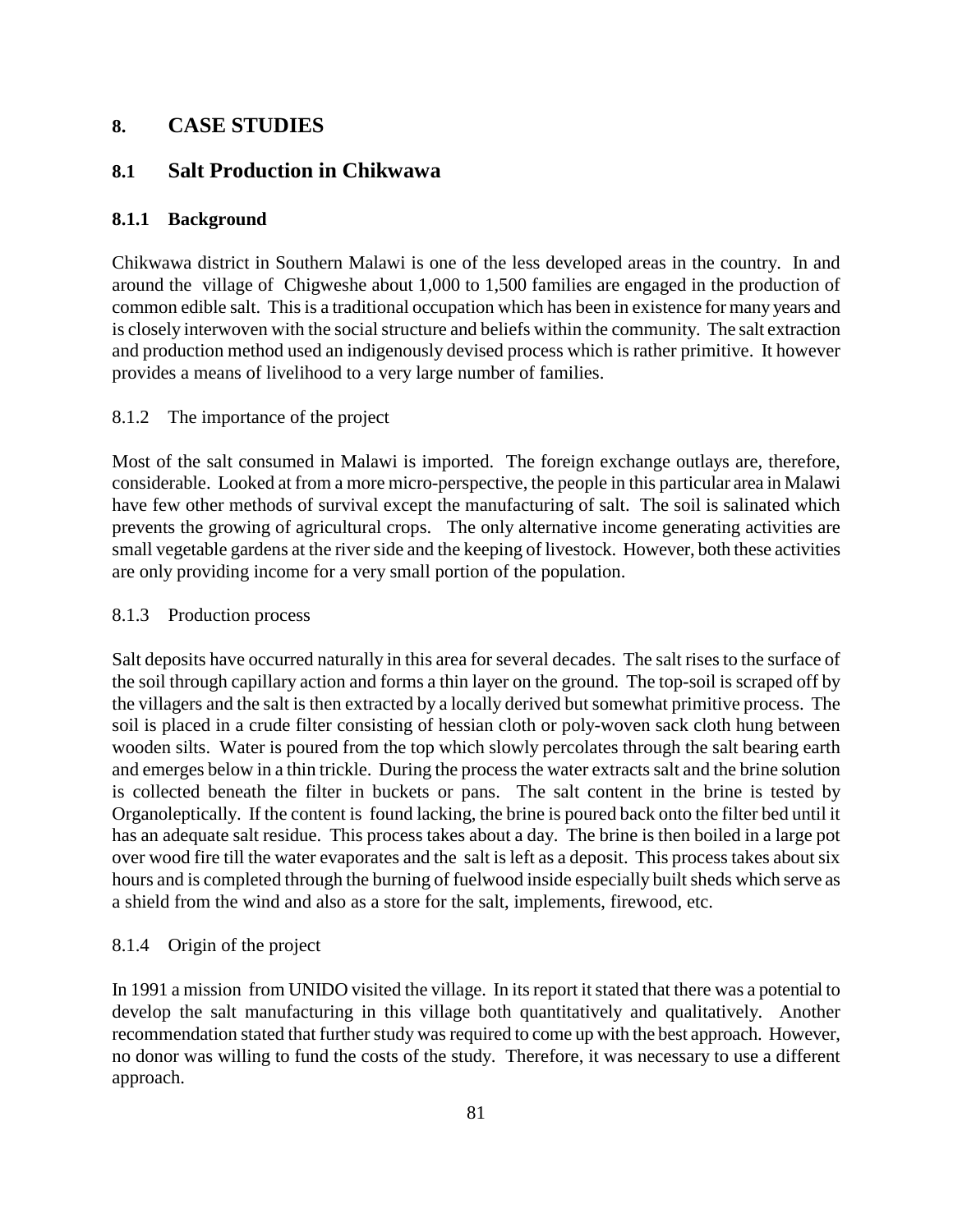### 8.1.5 An Overview of the project

In the initial stages of the project the villagers were skeptical of the initiatives of the officer from Malawi Industrial Research and Technology Development Centre. The villagers remembered quite well previous visits from various officials who had told them that their institution or department would assist them in improving their means of livelihood. However, nothing ever came from these visits. Officials from Malawi Industrial Research and Technology Development Centre had to make several visits to the project site and had a lot of discussions with traditional authorities and the villagers themselves before the people gained confidence in them to start the work.

Still more visits were needed because the actual work needed to be done by the villagers themselves under the guidance from Malawi Industrial Research and Technology Development Centre. After taking these first hurdles, it was decided to organise the villagers into a functional group.

In most cases the entire family is engaged in the production with a heavy representation of rural women. The soil is scraped in a thin layer, collected in baskets or similar containers and carried in head-loads to the filter. After a few weeks a fresh layer of salt rises to the surface and is ready again for collection. After extraction of the salt the soil is dumped in heaps nearby.

The firewood is collected from the surrounding area. Because of depleting resources, wood is collected from as far as 20 kilometers away, that too on head-loads. Wood is also needed for construction of the filters and sheds. Some transporters entered into the business of collecting firewood by trucks and selling it to the villagers. Needless to say, this process led to the destruction of the forests in the neighbourhood.

The pots, stirring spoons, and vessels for storing the salt are purchased by the villagers from the nearby Nchalo Trading Centre.

The salt is sold by the individual villagers at Nchalo Trading Centre. It is purchased either directly by consumers or, increasingly, by traders or transporters for resale. This salt finds its way even to such distant places as the far North of the country. The villagers have complained that they get a very low price from the traders, who pocket the bulk of the profits. Each family produces 80 - 90 kilogram of salt per week for which it gets about  $MK30^{44}$ , i.e about K120 per month per family. There is no production during the rainy season, when the area gets flooded or water logged, thus there is no income during 4 to 5 months of the year.

After initial successes, more and more people wanted to join the functional group. However, through traditional authorities it was explained that more functional groups would be formed once the R&D work had been completed successfully. Acceptance in the village of the experimental phase was facilitated because the project developed one aspect at a time. Through this process the villagers

 $\overline{a}$ 

 <sup>44</sup> The price of K30 was applicable in 1995 when this case study was undertaken.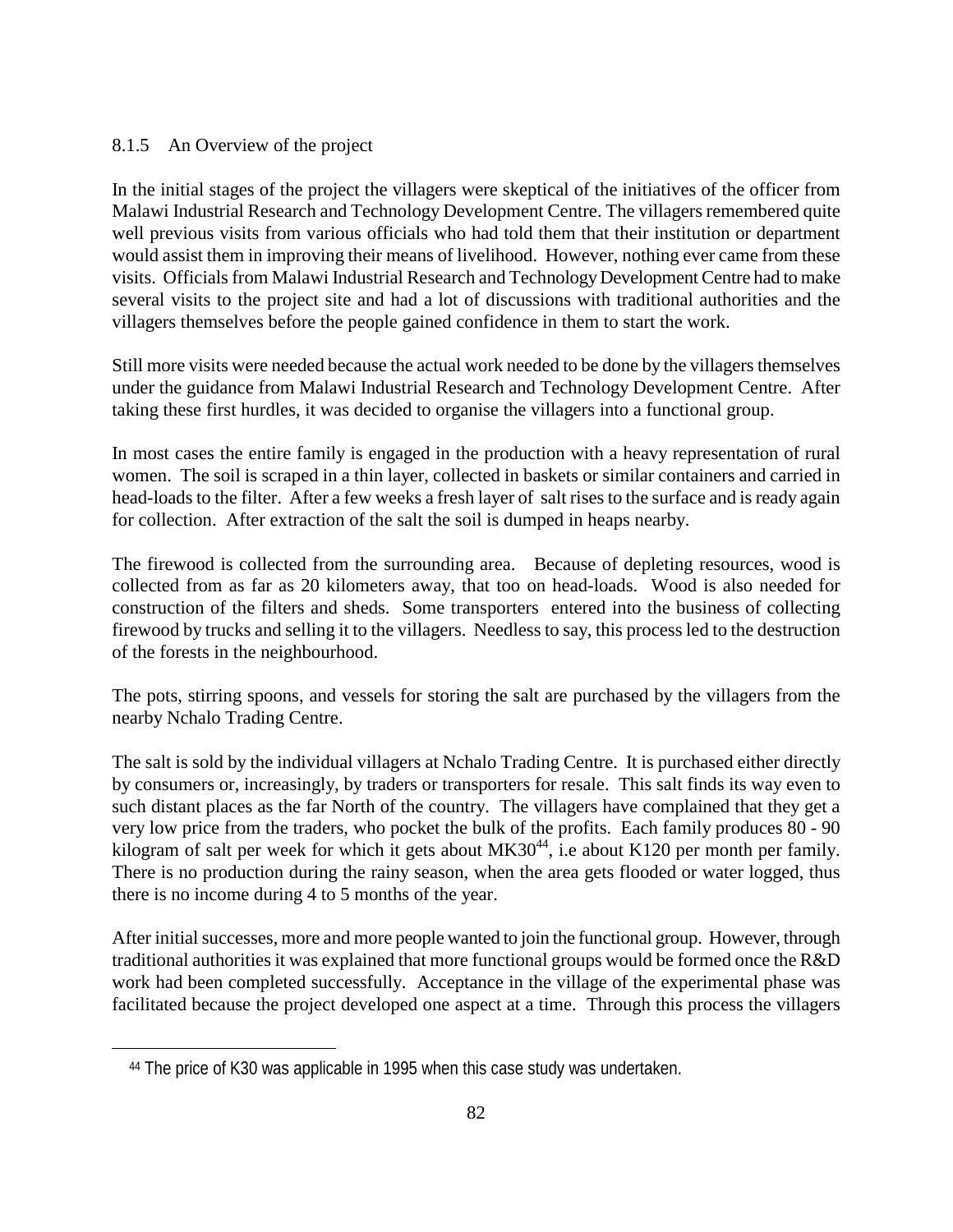were not only explained what needed to be done but were also involved in all aspects of the work.

The group members, under guidance from the of Malawi Industrial Research and Technology Development Centre, have made several improvements as follows:-

- i) The filtration process was improved through the design of a new filter assembly which introduced a second filter. This also has reduced the impurities in the salt.
- ii) Formation of a functional group which now keeps record of individual group members who bring in soil and how much salt they are left with.
- iii) Proper measurements were being undertaken and, consequently, a relationship between the amount of water and the amount of solid was established for optimal results. Therefore, villagers do not need to taste the brine anymore.
- iv) Installation of a rope and washer pump; this has eliminated the need for a twenty minute walk (up and down) to the river carrying one bucket of water only.
- v) The salt was quality tested by the Malawi Bureau of Standards and, one of the main findings was that the chemical content of the salt was acceptable, but the moisture content was too high.
- vi) Solar stills were installed to evaporate water to crystallise the salt. This had the potential to reduce the moisture content of the salt (in relation with a little boiling). An additional advantage was that villagers obtain pure drinking water (evaporated water is obtained from the side drains).
- vii) Agreement on the installation of a demonstration biogas plant was reached. Building was to start in the month of May or June, 1995.

The beauty of the project was that it was fully accepted by the villagers. In fact, the villagers became so enthusiastic that they started experimenting themselves with different boiling techniques.

These are considerable achievements if one takes into account that the villagers are dependent on the proceeds of the sale of the salt for their livelihood.

Furthermore, the project has increased local awareness of environmental issues, such as deforestation and more importantly, villagers are now aware of alternative energy-producing technologies, such as biogas and solar power, and have the organizational skills to further protect, whilst utilising, their environment.

8.1.6 Expansion of the project

Similar deposits are known to occur in different districts in Malawi. Once the technology has been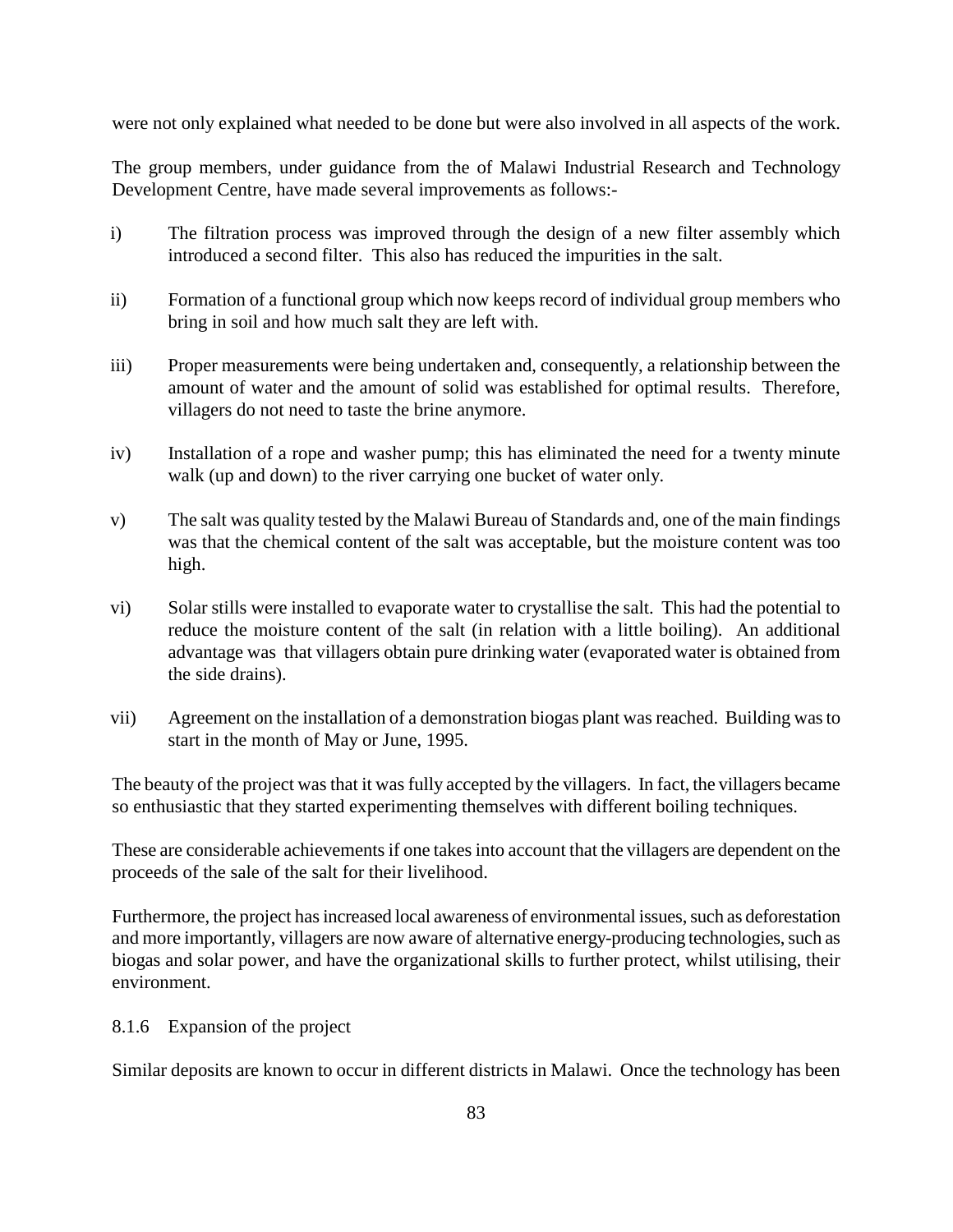suitably developed to produce high quality salt it is expected that similar assistance will be given to other districts such as Kasungu, Nsanje, Mangochi and Mzimba.

The expansion of the project will encourage local salt production, increase rural incomes and reduce poverty. With the environmentally sound production methods being explored, the project demonstrates a strong integration of economic and environmental decision making.

### 8.1.7 Salt Production and Sustainable Livelihoods

The Salt Production Project in Chikwawa has integrated some of the elements of the Sustainable Livelihood Programming Approach.

The following is an analysis of this case study in relation to the Sustainable Livelihoods Approach.

### 1. *Identification of Common Assets*

The community is endowed with the following common assets.

### 1.1 Land

The land and its capability to produce salt through efflorescence is the most important "public" common asset to this community. The productivity of this asset is diminished greatly because of flooding that takes place during the rainy season and, hitherto, no effort has been made to mitigate this problem..

### 1.2 Forestry Resources

The salt production process requires the use of fuelwood as an energy source for heating. Wood as a public common asset is not currently available in the vicinity of the production site as most of it has been depleted. Other common assets for energy are solar and animal wastes (cow dung) which are generally classified as renewable energy sources. However, the access to these sources require technological interventions.

### 1.3 Water Resources

The community has access to water from Shire River but this requires a 20 minute journey to collect. Other operations requiring water could use groundwater resources and the area has a high water table.

### 1.4 Knowledge Base

The community has been producing salt for a long time and he knowledge of doing this constitutes an important common asset for the community.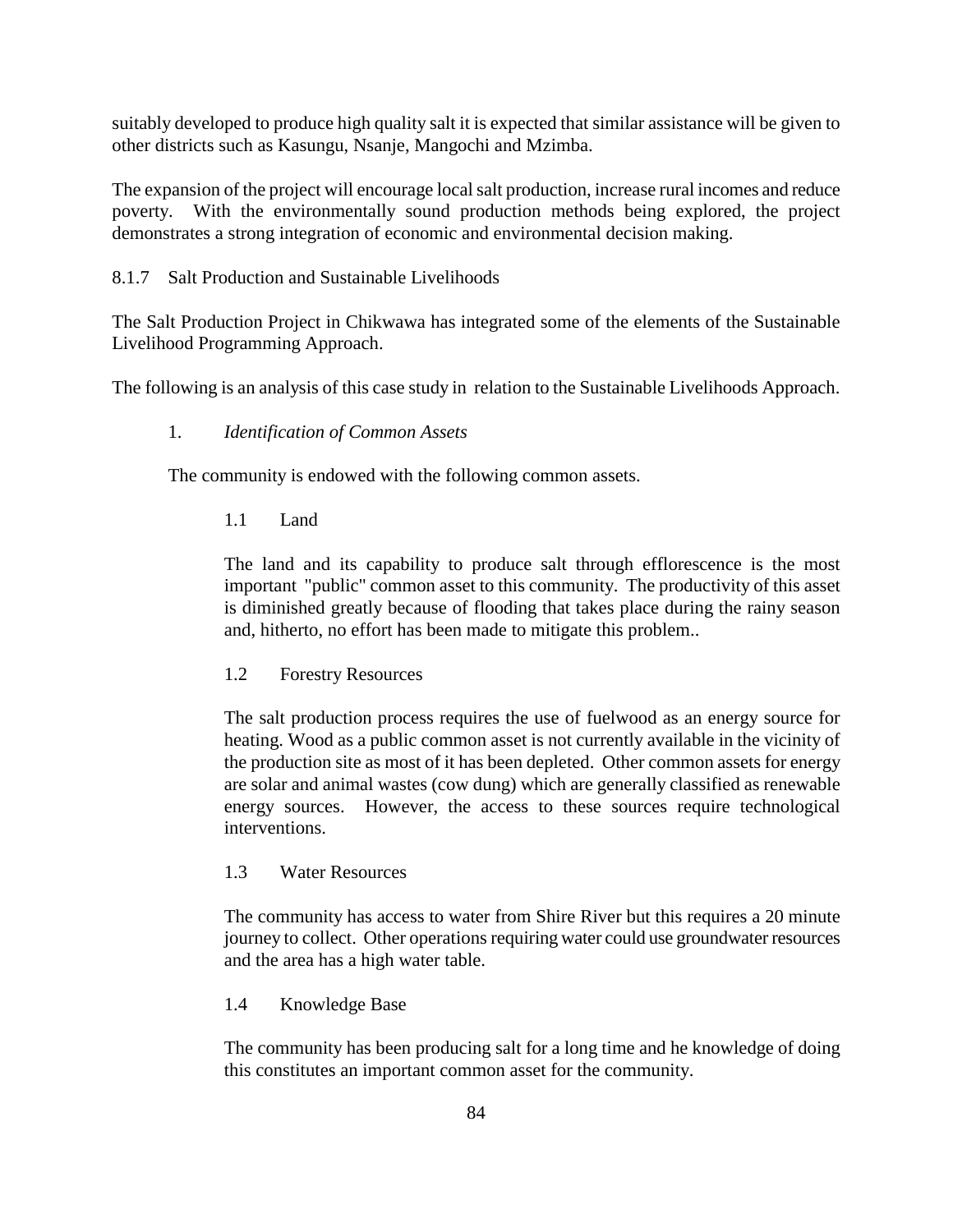### 1.5 Production Equipment and Accessories

Each salt production micro enterprise has its own set of salt production equipment. The main technology in use is the salt filtration assembly.

### 2. *Policy Impact on Salt Production*

This salt production case study was documented in 1995 and since then a number of policy changes have taken place which have impacted on this livelihood system. The key changes are as follows:-

1. Land

The Government established a Land Reform Commission whose results, although not yet in the form of legislation, will impact on land tenure.

2. Macro-economic Policies

The liberalization policy currently in force is a macro-micro-economic policy that has impacted on enterprises as livelihood systems in Malawi. The markets for local products have been reduced due to unrestricted imports of the same products and salt has not been an exception.

3. The Forestry Act

The Forestry Act, 1997 has imposed restrictions on access to woodfuel by the salt producing community in this case study.

3. *Key technologies: Productivity Improvement* 

The Centre, as an S&T institution has made a number of interventions to improve the productivity of the key technologies and assets of the salt producing community. The following are the key interventions.

1. Salt Extraction

The Centre made improvements to the salt extraction assembly the community had been using. the new salt extraction assembly more than doubled the salt concentration in the brine from 10% m/v to an average of 26% m/v. The community has since copied the technological changes.

2. Renewable Energy Technologies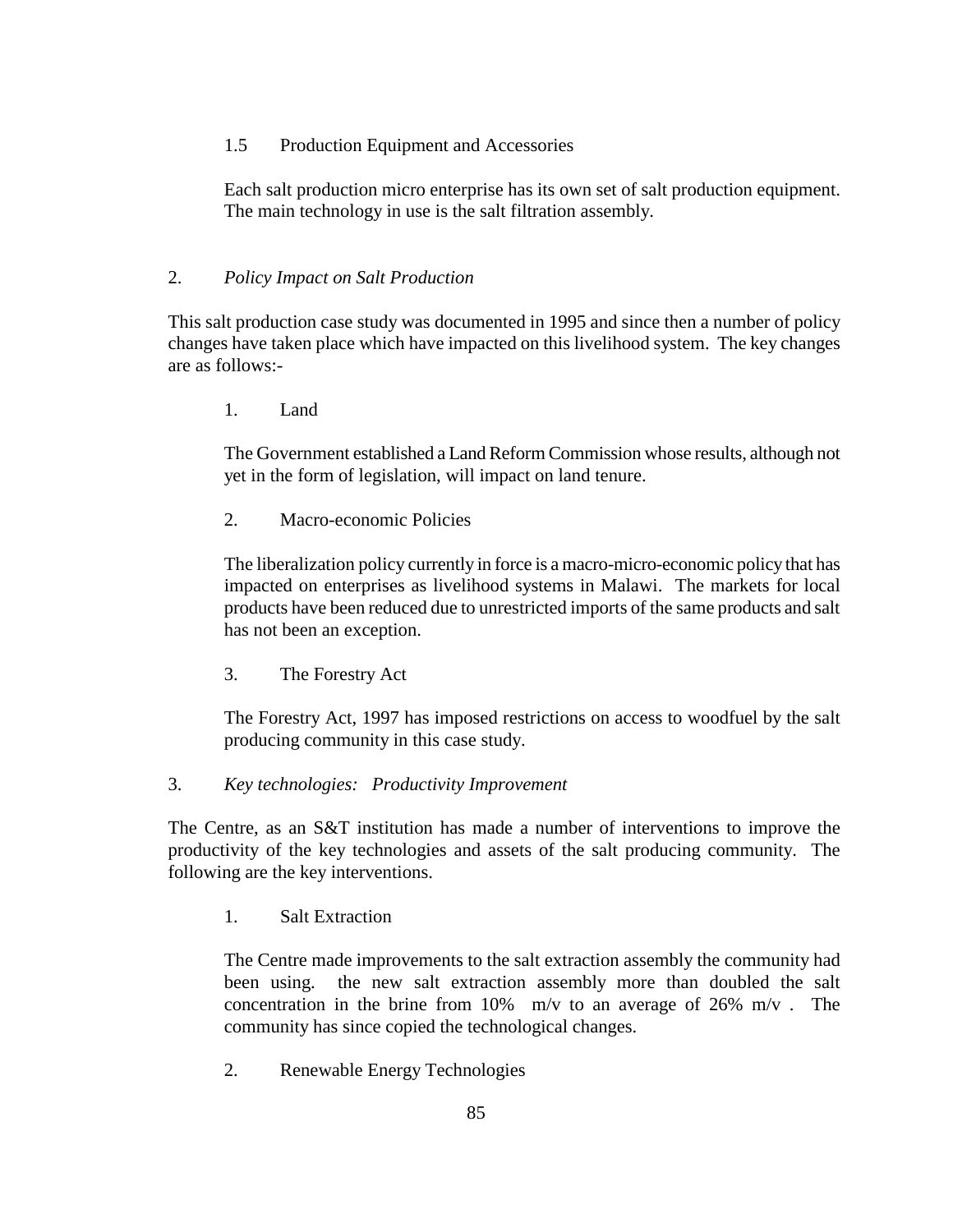The Centre has introduced the use of solar still evaporators and biogas as renewable energy technologies. Initially a 6 cubic meter biogas digester was installed but was inadequate. A 50 cubic meter digester is currently under construction.

3. Salt Crystallization

The use of solar evaporators has improved the crystallization of salt from the brine solution. This has also resulted in salt of better quality in terms of sodium chloride and moisture content to the extent that the salt now meets the national standard requirement for common salt as prescribed by the Malawi Bureau of Standards.

The interventions of the Centre have also led to a clear understanding of the potential of the enterprise. It is now known that saline soils from 1400 square meters of land is required to produce one tonne of salt. This is a small fraction of the total land area available for this enterprise. The one tonne of salt may be produced from 5,000 litres of brine which, using the improved extraction assembly is obtainable from 15 filtration batches. In relation to solar crystallization, it has been established that 22 kg of salt may be produced from a 4.6 square meter solar still in 14 days. The result of a direct extrapolation of this observation is that 585 square meters of solar still is required to crystallise one tonne of salt per week.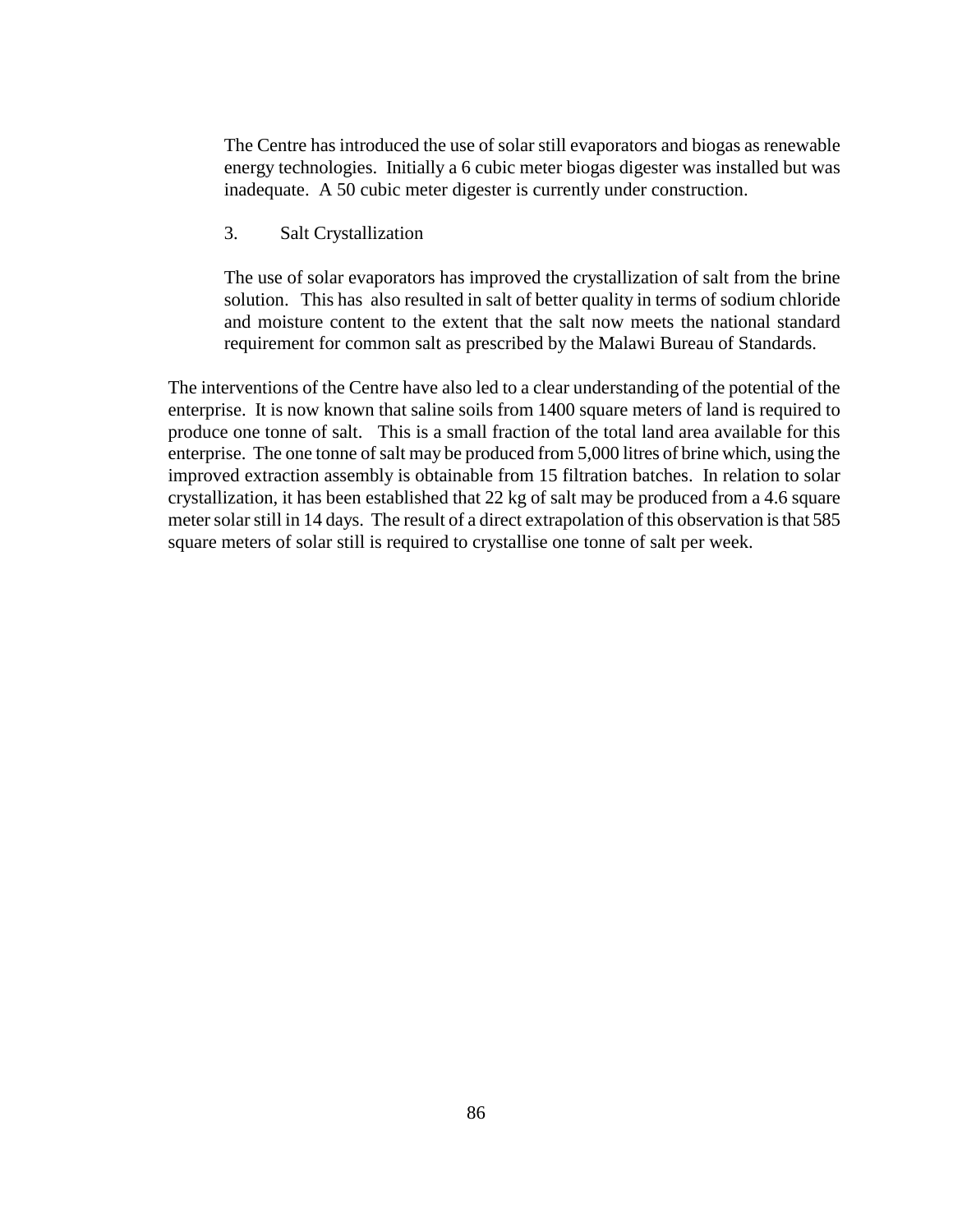# **8.2 Ndawambi Village Revisited**

## **8.2. 1 Village Profile**

Ndawambi Village is twenty five kilometres north west of Mchinji Boma. The Village is accessed through a secondary gravel road that branches off the M12 road at Kholeni, going North. The road proceeds to Magwero Zambian border post that is five kilometres from the village. The Village lies in a valley almost surrounded by hills, the main ones being the Mchinji Hills that are to the east of the Village. Within the valley, Bua River has its source. The Bua Valley forms the Village's economic lifeline as most vegetables that are a major source of income for the village are grown here.

## 8.2.2 Economic Activities

Ndawambi Village is an essentially agricultural village; growing onions, irish potatoes, cabbages, soya beans, groundnuts, beans, maize and cassava. The main livestock kept are chickens, cattle, goats and pigs. Other businesses include beer brewing, baking and trading, ox-cart carpentry, bricklaying, tinsmiths, lumberjack, tailoring, hire operation, repair works (radio, shoes and bicycle). Despite this long list, the major sources of income in Ndawambi are the selling of dimba and farm products, namely: onions, tomatoes, vegetables, irish potatoes, maize and beans. The average land holding capacity per household is 0.5 a hectare for dimbas and 2 hectares for farmland.

## 8.2.3 Technological Characteristics of Economic Activities

As stated earlier, the major economic activity of the village is agricultural production of food crops mainly. The crops are preserved in times of plenty and later sold during the times of scarcity with solar drying as the main method for preservation.

## 8.2.3.1 *Crop Production*

## *1. Onions*

Ndawambi can be said to be a major onion growing area in the country. The 195 households present in Ndawambi, each household produces between 40 to 50 bags of onions per year. Each bag sales at about K1,800.00. Onions from the village sold as far markets as Mchinji Boma and Lilongwe in Malawi and Lusaka in Zambia. Customers meet their own costs to travel and buy onions from the village. Onions are grown in dimbas within the Bua Valley in the dry season. The dimbas are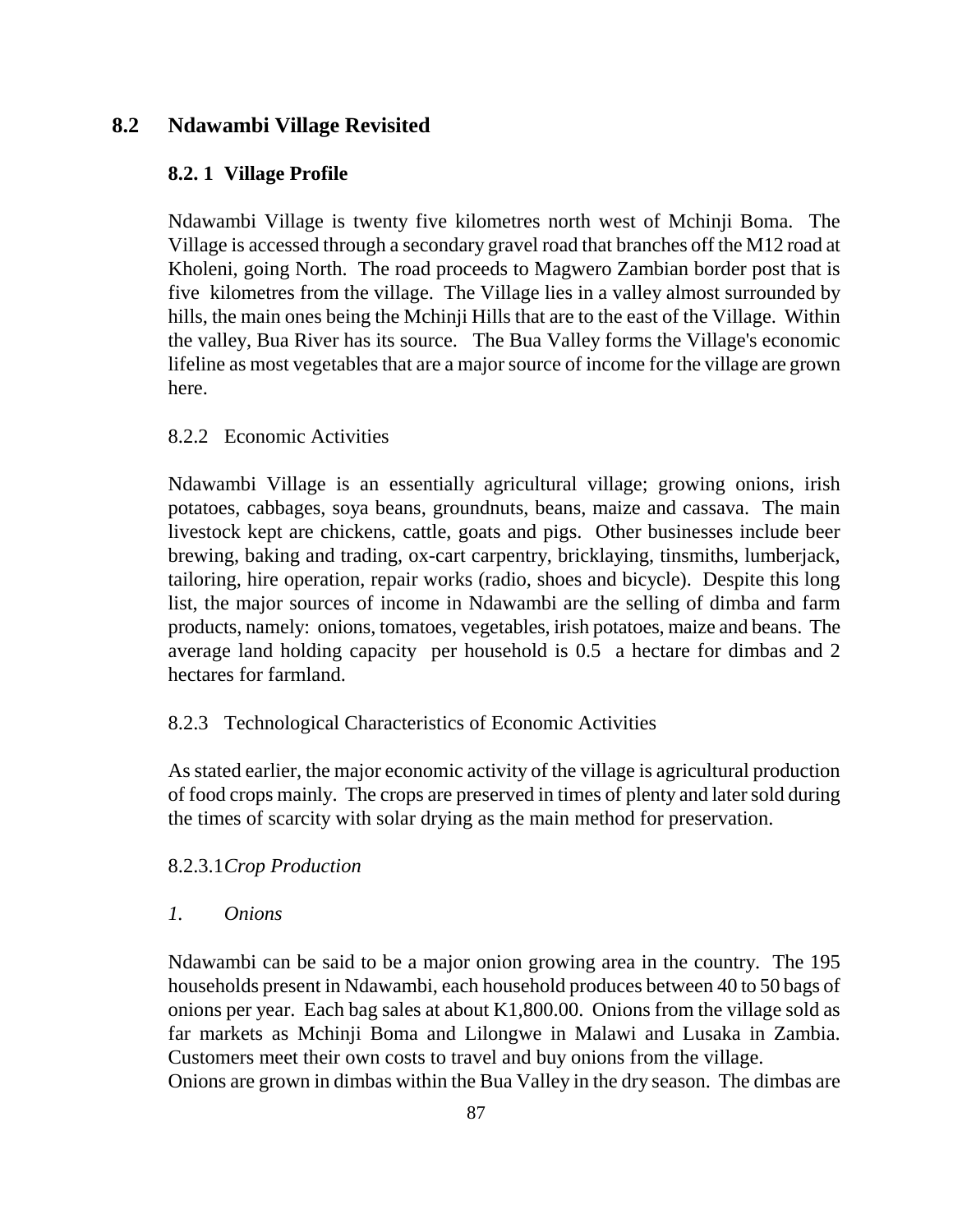irrigated mainly through gully irrigation and the use of a watering can. The village benefitted from a water pump through the Department of Irrigation. The pump, however, has not been used because the villagers feel the pump was undersized.

After harvesting, onions are air dried in well ventilated sheds and,when dried in this manner, the onions can last for six months.

## *2. Irish Potatoes*

Irish Potatoes are grown in both rain fed upland gardens and the irrigated Bua Valley. The method of irrigation is the same as the one mentioned for onions. The Villagers could not give an average output per household, however, a bag the size of a 50 kg maize sells at an average price of K250.00.

Potatoes are stored in pits *(nkhuti)* for long term storage. Just like onions, customers travel to the village to buy the product. At one time the villagers used to have seed problems; they used to bring in the seeds from Dedza, another potato growing area in Malawi. The problem was overcome by planting potatoes in the rain fed gardens and then using part of the crop as seed for the dimba crop and vice versa.

## *3. Cabbages and Tomatoes*

Cabbages and tomatoes are also grown in Ndawambi. Both the crops are grown in dimbas within the valley. The two crops are sold as fresh produce. In the event that customers are not forthcoming or when the crop is plentiful, the farmers take the crop on bicycles, ox-carts or pick-ups to markets at the Boma or Chipata in Zambia.

The vegetables are not processed currently except for pumpkin and bean leaves which are solar dried as *mfutso*. The dried vegetables are however not for sale but domestic consumption.

## *4. Maize*

Maize is grown in rain fed gardens in the arable land up of the valley. The maize is left to dry on its stalks. During times of persistent rains, the crop is harvested before it is fully dry. It is then further dried on reed and palm mats during sunny days. When dry, it is stored in granaries or hessian/woven sacks for sale during times of scarcity.

Maize, that is to be used for food, is pounded in a mortar and pestle then soaked for three to four days. On the fourth day, the maize is dried in the sun and later taken to maize mills. Currently, there is one diesel powered maize mill in Ndawambi. The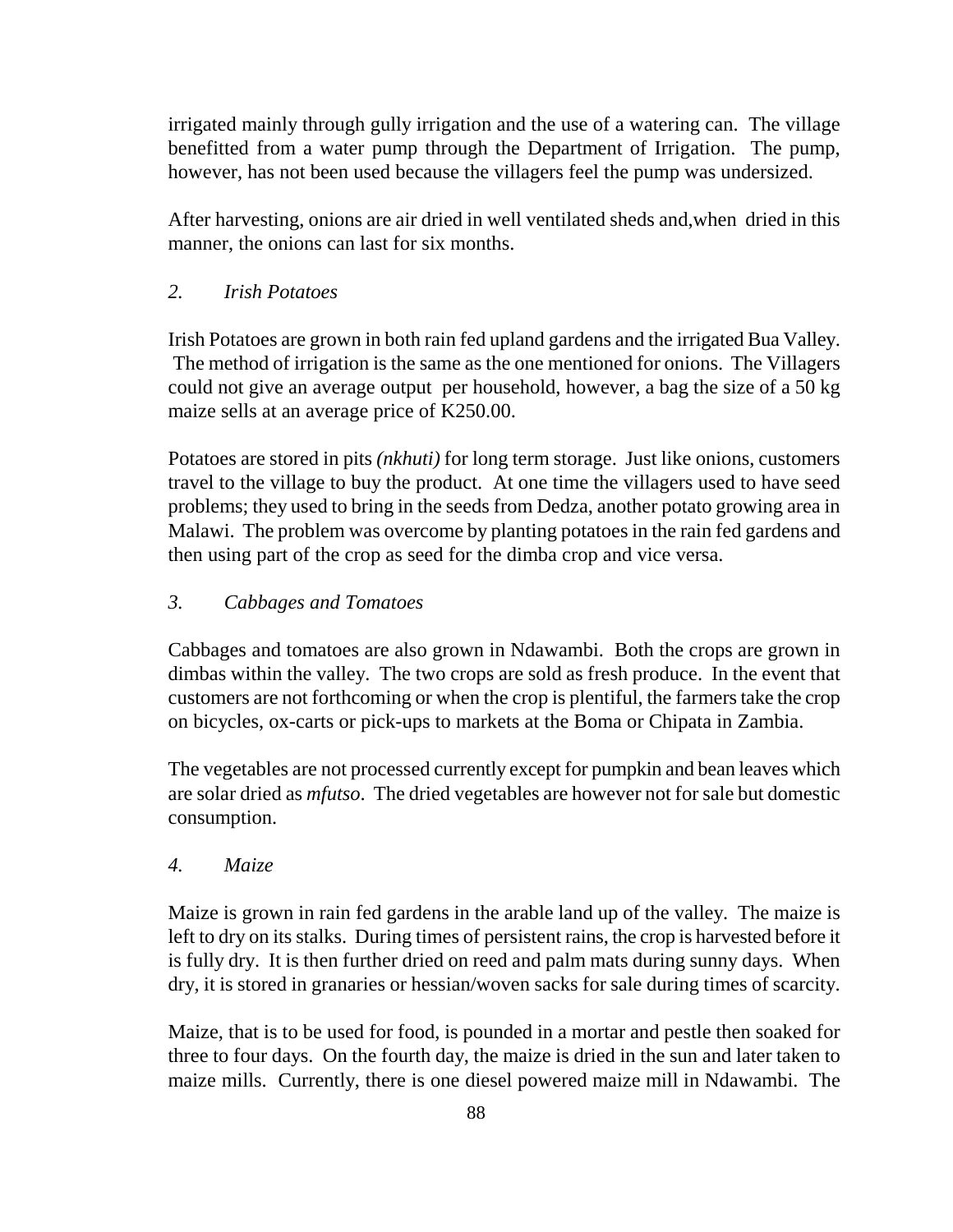mill, however, breaks down frequently and when this happens the villagers get their maize milled at Kachebere which is situated more than 15 kilometres away.

## *5. Livestock*

The Ngoni's of Ndawambi, like Ngoni's elsewhere, are reknown for their love of keeping especially cattle. Livestock was kept as a sign of wealth. Ndawambi has the following recorded livestock population; cattle 219, pigs 395 and goats 255. There are two poultry farmers that are keeping three hundred layers between them. Besides the layers, local breed poultry and ducks are also kept.

## 8.2.3.2 *Non Agricultural Economic Activities*

## *1. Building and Construction*

Up to the PAPSL study period, December 1997, people of Ndawambi were unaware of the family planning methods resulting in high population growth: the growth figure for the village was not recorded. The high population growth opened opportunities for home construction and brick moulding become significant non-agricultural economic activities in the village. The houses being built are generally traditional; and due made from sun dried bricks and are grass thatched. There were, however, a few houses with burnt bricks, cement floor and covered with iron sheets or cement tiles.

## 2. *Trading*

Another off-farm activity popular in the village is trading. Being near the, a significant amount of cross border trading takes in the village. Products like sugar, soap, beverages, are bought at wholesalers in Mchinji and Lilongwe and find their way to the Zambian markets of Chipata and Lusaka while Zambian textiles, chickens, chicken feed are imported and sold locally. The goods are mostly transported on bicycles to their foreign markets. Some of the villagers are either employed in Malawi or Zambia.

## *3. Bakery*

There are two traditional bakery ovens in the village. One oven is used on commercial basis for baking buns for sale in the village. The other oven is hired out to families wishing to bake on festive occassions. During such times, both ovens are busy as demand for baked products shoots up.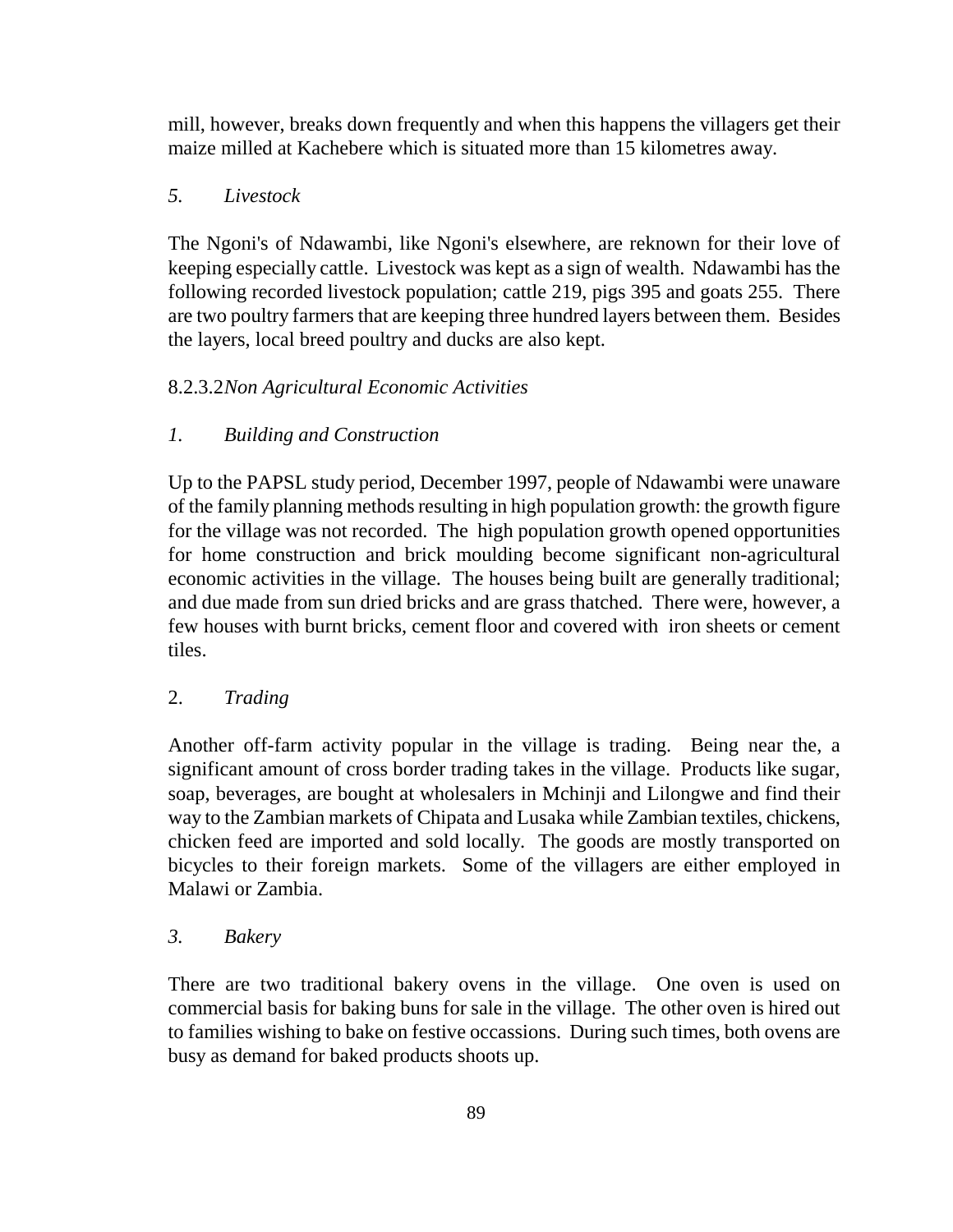#### *4. Beer Brewing and Kachasu Distillation*

People of Ndawambi, being ngoni, are reknown for their love of beer. After hard work in the mornings, the villagers relax in the afternoon by drinking locally opaque brewed beer and *kachasu.* The beer is brewed in used drums while *kachasu* is distilled using sealed earthen ware.

### 8.2.4 Limiting Factors to Technology Acquisition

Life in Ndawambi, in general, relies on traditional technologies. Much of the technologies in the village have been learned either through experience and practice, handed over from parents: like the bakery ovens which were other skills have been elsewhere copied from Mchinji Boma; or bought in by folks that had travelled to other places and countries and have brought the technology on return, like television sets and solar panels. On very few occasions have the people of Ndawambi been accorded institutionalized technology training. It was learnt that some residents of the village have had access to training in bee-keeping, ox-cart manufacturing, poultry keeping, feed mixing and forestry management.

#### *8.2.4.1 Location*

The location of Ndawambi may be considered to be economically fairly well off; an average of 40 bags of onions per household per year and bag selling at K1,800.00 brings a family an annual income of K72,000.00 per year as turnover. Even though this figure includes money spent on farm inputs, the villagers could be considered to be better off than most rural Malawians. This implies that though finance might limit access to technology, the major factor could on the contrary considered to be lack of information. As an example, it was learnt that after a beekeeping training, a group in the village was provided with one bee hive. Upon observing the benefits of the technology, the group wanted to acquire ten more hives but did not know where to go to for assistance. At the time this was happening, an MIRTDC Office that could have supplied the required hives was at Mchinji Boma, a distance of 25 kilometers away from the village.

#### *8.2.4.2 Coordination*

The above example amplifies lack of coordination among support institutions as a constraint to the development and transfer of technologies. The Beekeepers Association of Malawi together with the Department of Forestry, who initiated the beekeeping training, could not alert MIRTDC Officers at the Boma of the training so as to provide back up service to the trainees. Thus capacity to intervene was wasted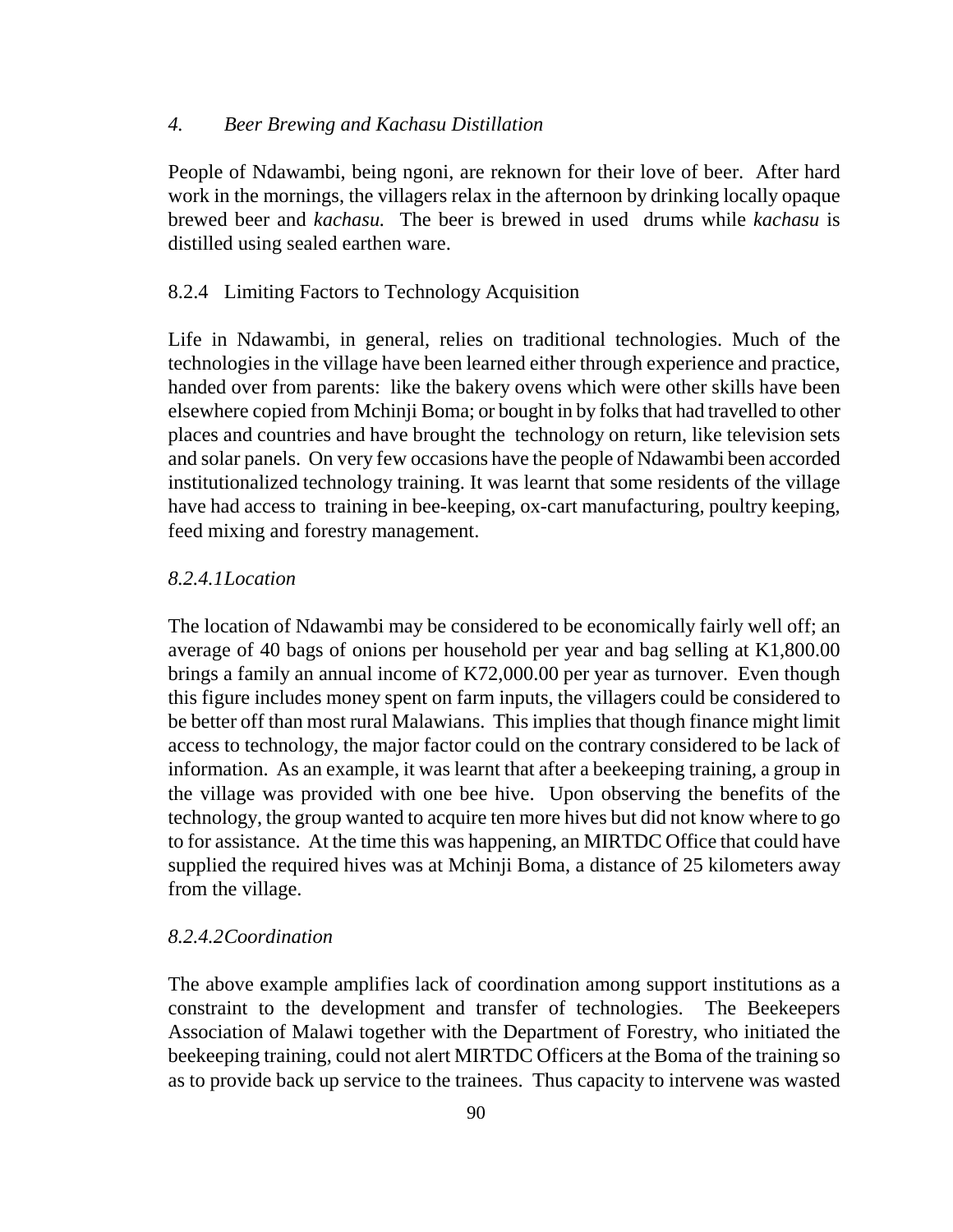due to lack of coordination.

### *8.2.4.3 Access to Training*

Limited access to training also limits utilisation of various assets in Ndawambi that would otherwise improve the livelihood of the community. Ndawambi has adequate river sand that can be utilized for house construction through the making of cement tiles and cement blocks. This opportunity is lost due to lack of training. The people that have roofed their houses using cement tiles have had to purchase the tiles from Zambia. Also with sawyers present in the village and others doing carpentry, the problem of bee hives would not have lasted very long if the carpenters were trained in the production of the Malawi Standard Hive.

## 8.2.5 Existing Technological Intervention Opportunities for Enterprise Development

### *8.2.5.1 Forestry*

The productivity of the forestry assets could increase with appropriate technological intervations. Ndawambi borders Mchinji Forest Reserve and has an own customary forest. From the two forests, beekeeping could, be practiced intensively. This would require intervention in the construction of bee hives and tailoring of beekeepers suits. From the same forests, aromatic and medicinal plants could be harvested. Interventions would include documenting the aromatic and medicinal plants existing in the forests and accessing the community to technology for the extraction of essential oils.

### 8*.2.5.2 Water*

Another common asset in Ndawambi is water with the main sources being groundwater, Bua River, Kachimwa Stream, and rain water. Groundwater is currently used for drinking water and five boreholes have been sunk in the village. In addition to being source of drinking water, the groundwater could also be used for irrigation if appropriate irrigation equipment was installed. This intervention would increase the productivity of farm land that is otherwise only productive during the rainy season. The Bua river could be used for capture and culture fisheries. The Kachimwa stream which is currently not being utilized has a natural fall to gardens of the Villagers. Thus if the river coarse was deviated to the gardens, it would offer a reliable source of water for irrigation as well as domestic water. Kachimwa stream has a steady flow throughout the year, unlike the Bua river which runs very low during the dries months.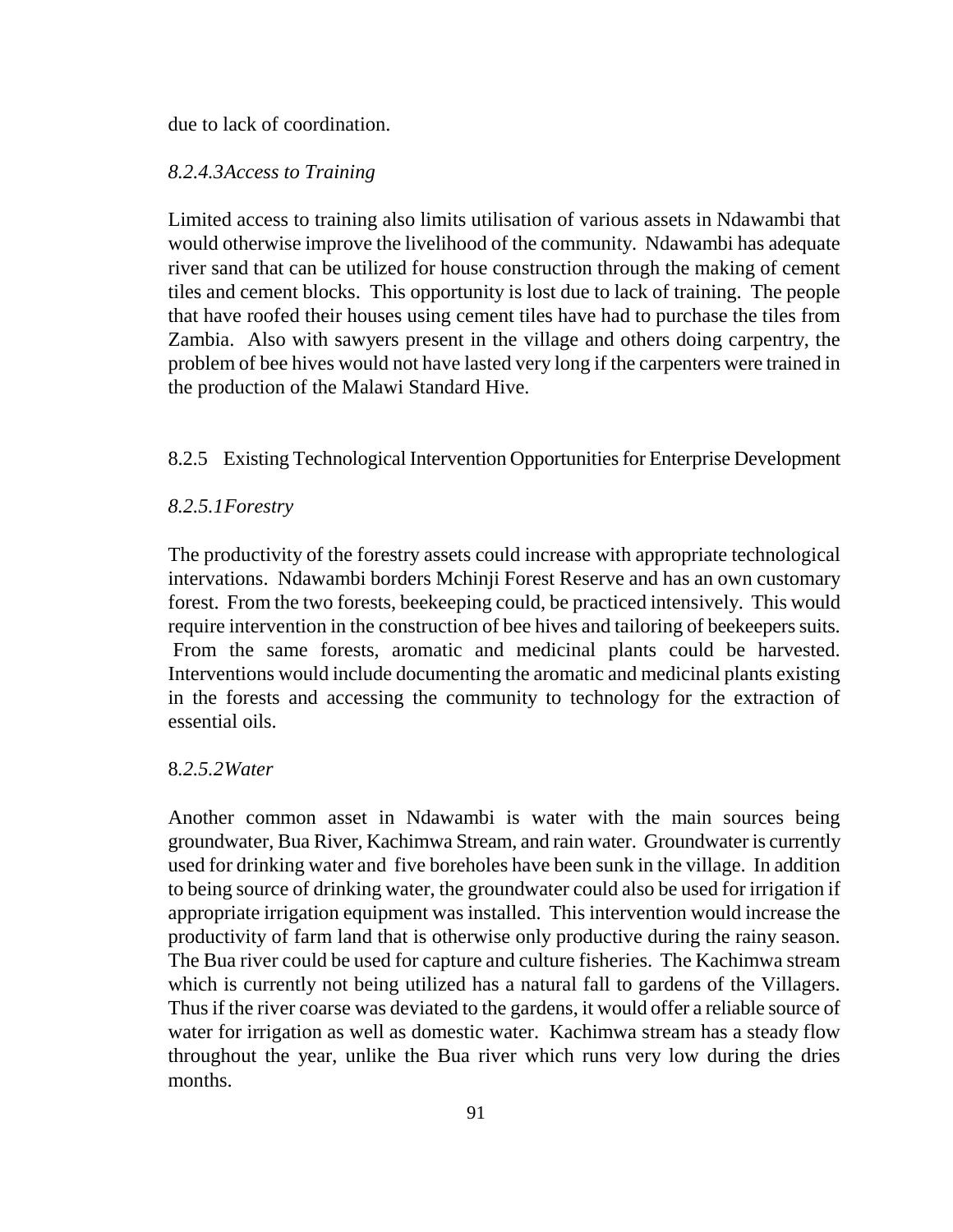### *8.2.5.3 Solar Energy*

As is the case in Malawi where solar energy averages  $21 MJ/m<sup>2</sup>$ , Ndawambi also receives adequate solar energy. Currently, solar energy is used mainly for the drying of crops but one household is using a solar photo-voltaic cell to power a radio. The use of PV systems could be enhanced to include lighting, cooling and pumping. Lighting can help extend business hours; cooling could facilitate crop preservation while pumping could support irrigation and supply of potable water.

## 8*.2.5.4 Land*

With average land holding on 0.5 hectare of dimba land and 2 hectares of arable land per household and a population growing, it is necessary that the land available in Ndawambi village be utilized efficiently and effectively. The current cropping system utilizing open land may be enhanced if agroforestry, techniques were introduced. Intercropping of maize and groundnuts needs to be encouraged as it helps rejuvenate the soil. Irrigation utilizing the Kachimwa stream, either by daming or river deviation, would enable the all-year-round utilisation of the farmland.

## *8.2.5.5 Human Resources*

The people of Ndawambi are the ultimate asset of the community. Of the 537 people that are over sixteen years old, 230 can read and write. The people of Ndawambi could be trained in various enterprise development skills. Technology skills training would start by strengthening existing knowledge base such as carpentry skills, food processing skills, construction skills, transport skills, farming skills and repair service skills.

## 8.2.6 Conclusion

The people of Ndawambi are a hard working people who have used indigenous technologies to enhance their livelihood. They have also copied technologies outside their village such as the bakery oven and replicated it in their village. The population has shown willingness to eradicate illiteracy. Of the 40 boys and girls aged between six and twenty four, 317 are school going. These factors indicate that with a little bit more effort and focus, the people of Ndawambi can take up technology for their sustainable livelihood.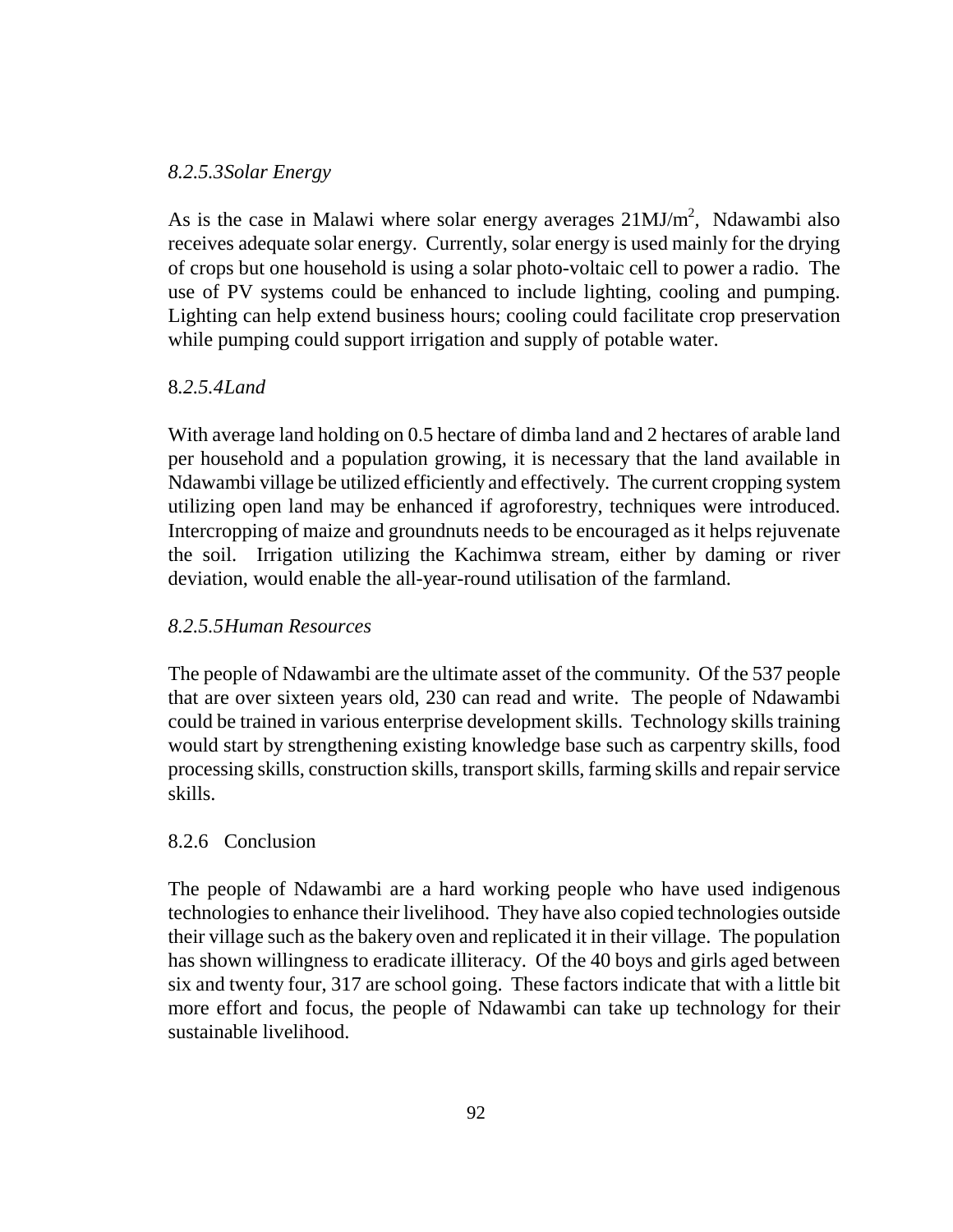# 9.0 Proposed key Technologies proposed for Ndawambi Village

# 9.1 Intensive Agriculture

The summarised baseline information for Ndawambi that has been presented earlier indicates that agricultural productivity is the major issue as far as the sustainance of the village is concerned. The high population growth rate coupled with limited land calls for the given piece of land to be more productive. The development of irrigation farming utilising Kachimwa stream offers the greatest potential.

# 9.2 Oil Processing Enterprise

Value adding of primary products such as groundnuts offer an alternative business enterprise. It is proposed that oil processing enterprise be introduced in the village so that people could have the option of producing and selling value added products from groundnuts.

# 9.3. Policy and Regulatory Framework that may affect the Enterprise

At the community level, it is expected that an edible oil association/cooperative will be formed to manage the enterprise. Thus effective cooperative formation will be key to the success. MIRTDC, DEMAT and MEDI will be expected to offer technical and business management support.

## 9.3.1 Competition Policy

Currently, the decanted oil being sold at Mchinji major market and other markets within the district is brought from Lilongwe in 20 litre tins and there is potential for group to supply the oil at the boma in addition to serving the surrounding communities.

## 9.3.2 Market liberalisation

Market liberalisation does not directly affect the enterprise as it aims at serving a specific niche, the consumers with low disposable income.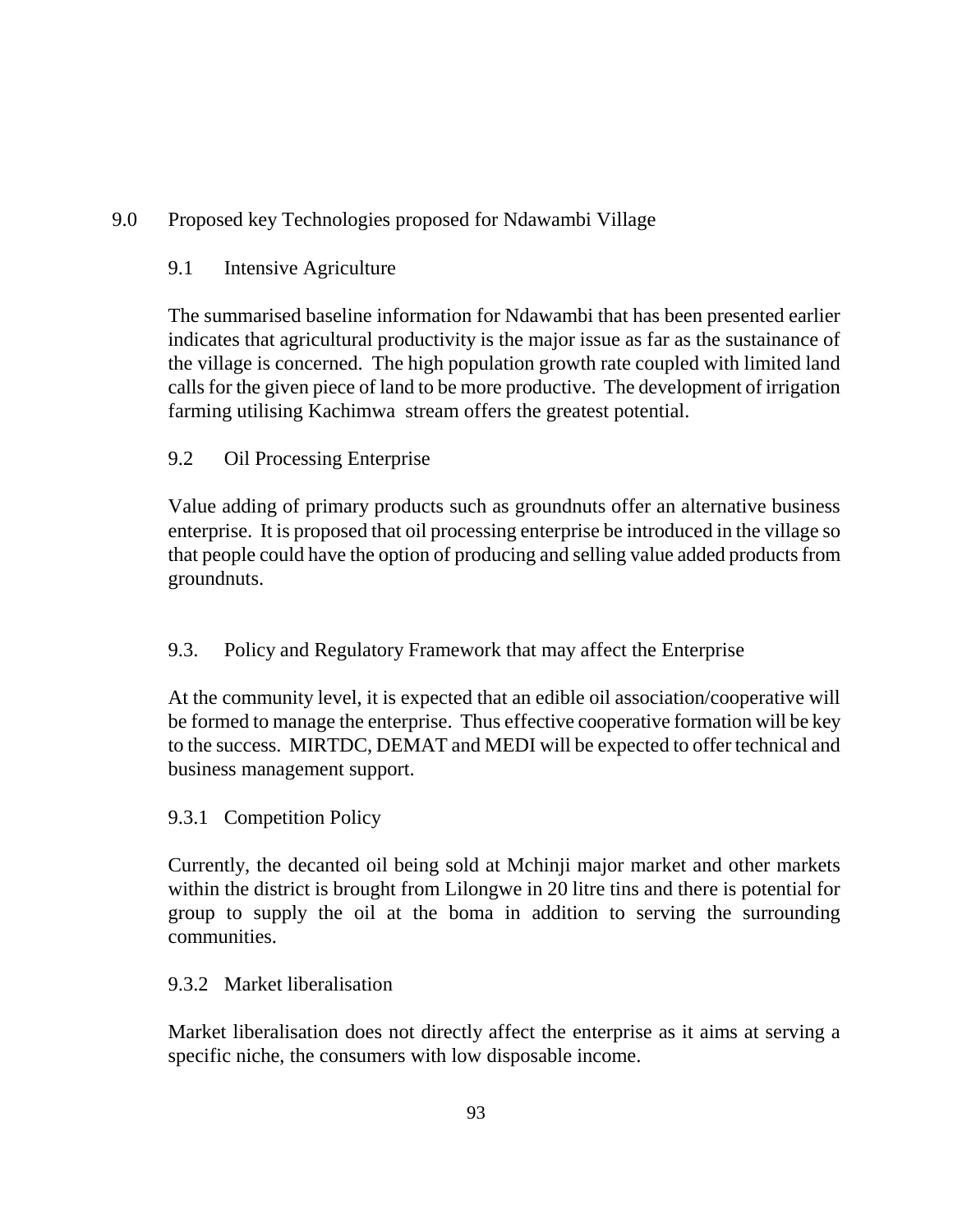### 9.3.3 Standards

Quality and hygiene are key to any food business. The enterprise will be expected to adhere to the relevant codes of standards as pacified by Malawi Bureau of Standards.

| Ser<br>No.     | Enterprise                | Potential<br>Products                                  | Key Technologies                                                                                                         | Development and<br><b>Training Needs</b>                                                        | Support<br>Institutions                                                         |
|----------------|---------------------------|--------------------------------------------------------|--------------------------------------------------------------------------------------------------------------------------|-------------------------------------------------------------------------------------------------|---------------------------------------------------------------------------------|
| $\mathbf{1}$   | <b>Irrigation Farming</b> | Potatoes<br>Onions<br>Cabbages                         | -Water channels<br>-Water pumping<br>Treadle pump<br>- Solar pump<br>-Land<br>Management<br>-Environmental<br>Management | Technical<br>Assessment<br>Training in use of<br>technologies and<br>management<br>technologies | - MoAI<br>-Bunda College<br>-Chitedze<br>-MIRTDC<br>-Other private<br>suppliers |
| $\overline{2}$ | Oil processing            | Edible oil<br>Groundnut<br>flour (nsinjiro)<br>Feedmix | -Oil press<br>-Oil filter<br>-Processing<br>equipment<br>-Packaging<br>-Feed mixer                                       | Technology<br>refinement<br>Training in use of<br>technology and<br>quality control             | -MIRTDC<br>$-MBS$<br>-Chitedze                                                  |

Table 10: Selected Technologies for the Enterprises for Ndawambi Village

## 9.4 Proposed Project Financing

The people of Ndawambi Village have the necessary financial resource and motivation to undertake business activities. What is required is to mobilise and train the key persons the necessary skills to form and manage a cooperative and run an enterprise. However, like any worthwhile enterprise, the initial cash outlay is normally high. This calls for a financing arrangement that would provide the initial capital equipment and working capital. For a business enterprise like oil processing, the group could be linked to the micro-finance programme which DEMAT is running. Some flexibility may have to be exercised in terms of cash allocation per individual if a sizeable enterprise was to be set up.